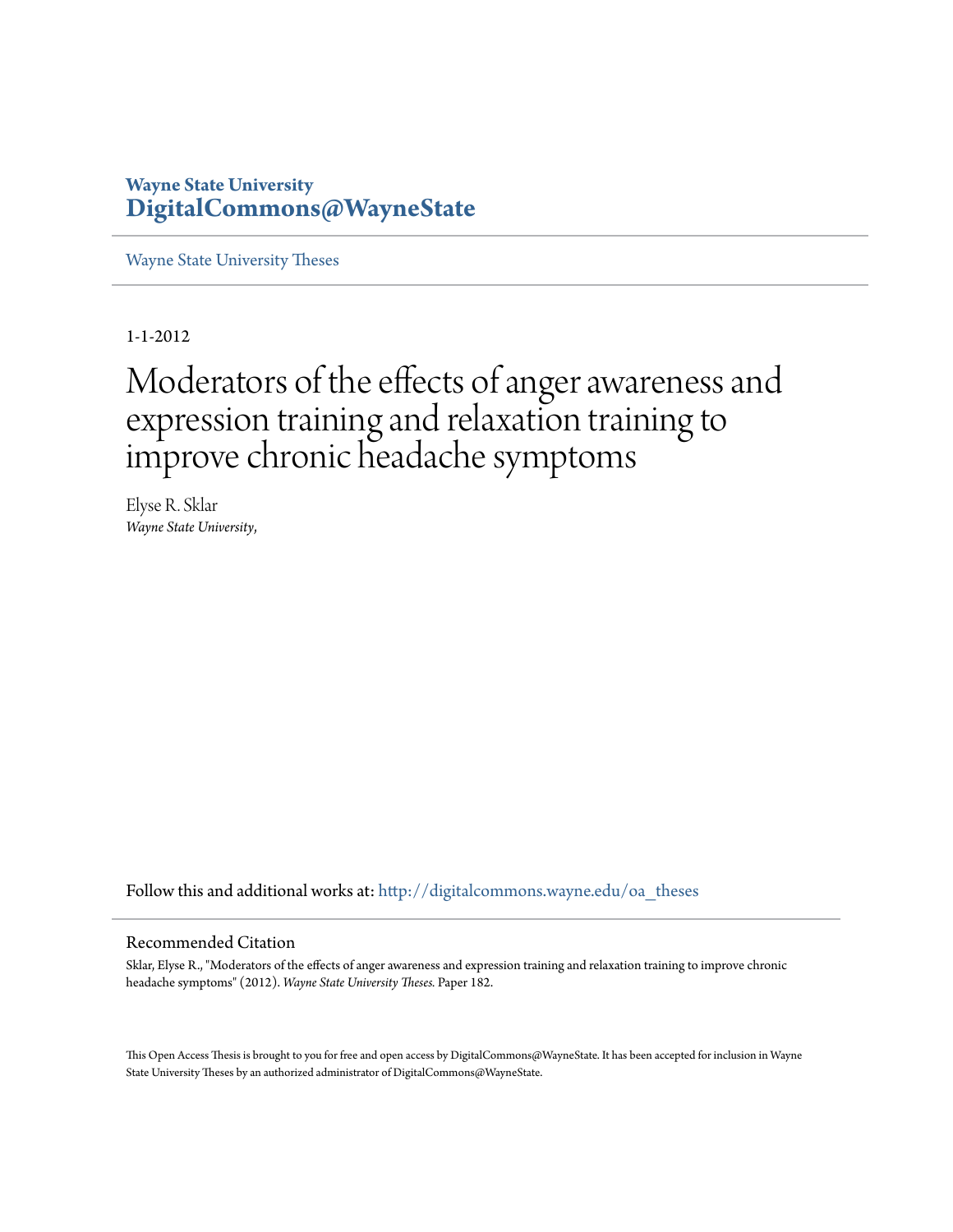# **MODERATORS OF THE EFFECTS OF ANGER AWARENESS AND EXPRESSION TRAINING AND RELAXATION TRAINING TO IMPROVE CHRONIC HEADACHE SYMPTOMS**

by

# **ELYSE R. SKLAR**

# **THESIS**

Submitted to the Graduate School

of Wayne State University,

Detroit, Michigan

in partial fulfillment of the requirements

for the degree of

# **MASTER OF ARTS**

2012

MAJOR: PSYCHOLOGY (Clinical)

Approved by:

Advisor Date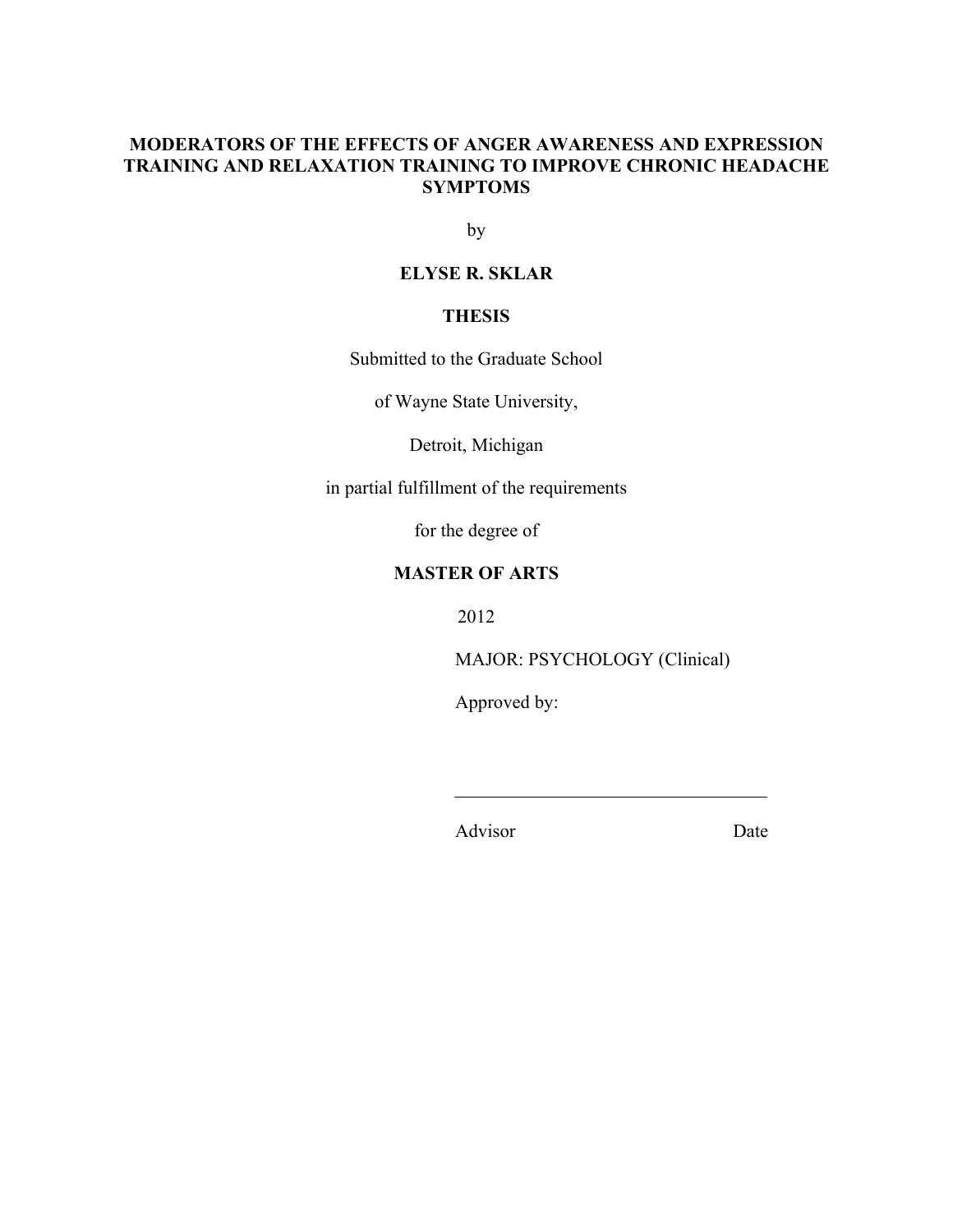## ACKNOWLEDGEMENTS

I would like to express my sincere gratitude to my research advisor, Dr. Mark A. Lumley, for his support and guidance throughout this project. He has been an exceptional research mentor during my professional and personal development throughout graduate school. I would also like to thank my research team whose hard work and perseverance made this project possible. Specifically, I would like to thank Dr. Olga Slavin-Spenny for her mentorship. Finally, I would like to thank my fiancé, family, and friends, for their encouragement, enthusiasm, and faith in me.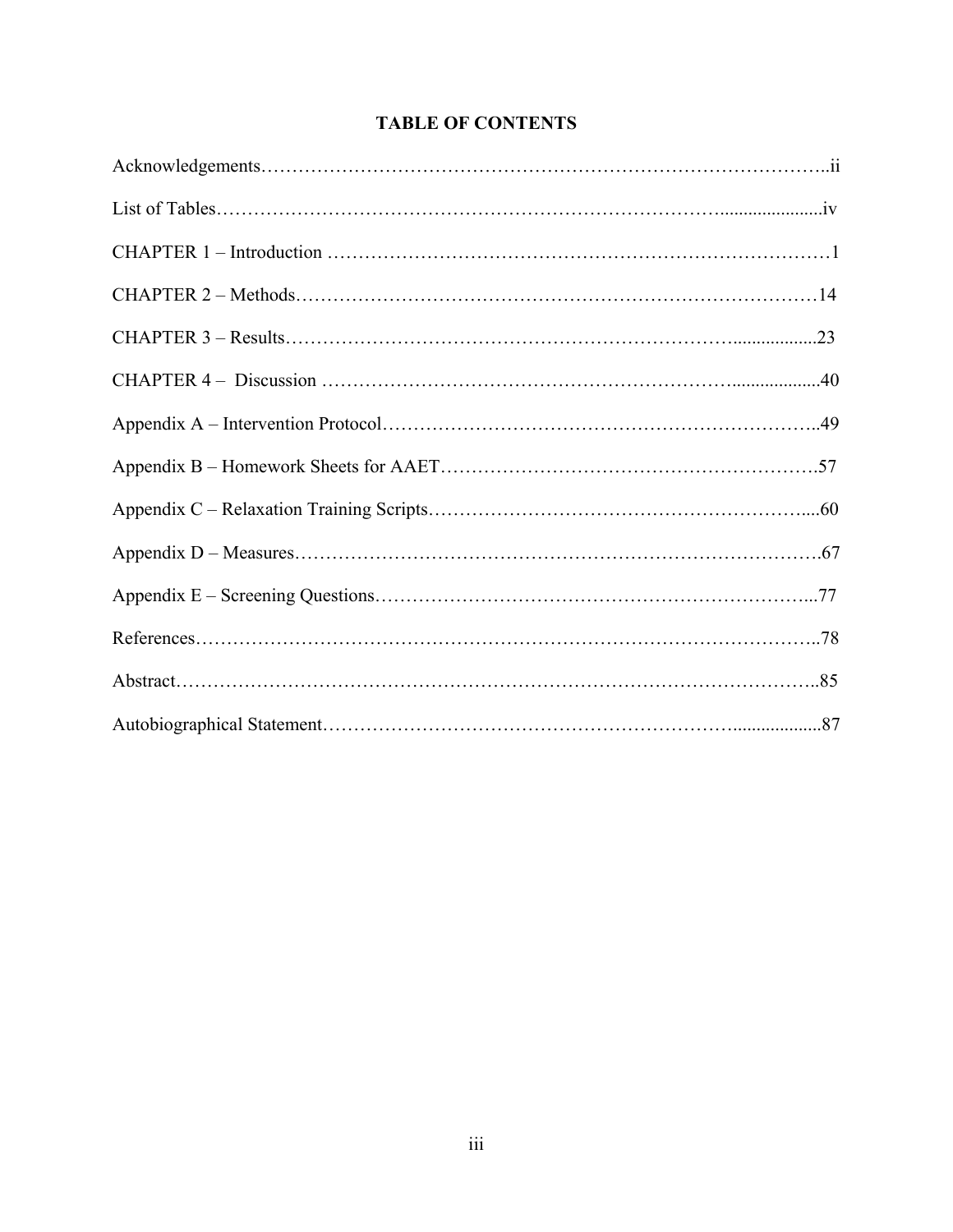# **LIST OF TABLES**

| Table 2: Comparisons of Participants on Potential Moderator Measures at Baseline24                                                                                                    |
|---------------------------------------------------------------------------------------------------------------------------------------------------------------------------------------|
|                                                                                                                                                                                       |
| Table 4: Standardized Beta Coefficients for the Relationship Between Overall Alexithymia and<br>Each Adjustment Outcome for Each Intervention Condition, and Test of Group<br>27      |
| Table 5: Standardized Beta Coefficients for the Relationship Between Difficulty Identifying<br>Feelings and Each Adjusted Outcome for Each Intervention Condition, and Test of<br>.30 |
| Table 6: Standardized Beta Coefficients for the Relationship Between Difficulty Describing<br>Feelings and Each Adjusted Outcome for Each Intervention Condition, and Test of         |
| Table 7: Standardized Beta Coefficients for the Relationship Between Externally Oriented<br>Thinking and Each Adjusted Outcome for Each Intervention Condition, and Test of           |
| Table 8: Standardized Beta Coefficients for the Relationship Between Assertiveness and Each<br>Adjusted Outcome for Each Intervention Condition, and Test of Group                    |
| Table 9: Standardized Beta Coefficients for the Relationship Between Ambivalence over Anger<br>Expression and Each Adjusted Outcome for Each Intervention Condition, and Test of      |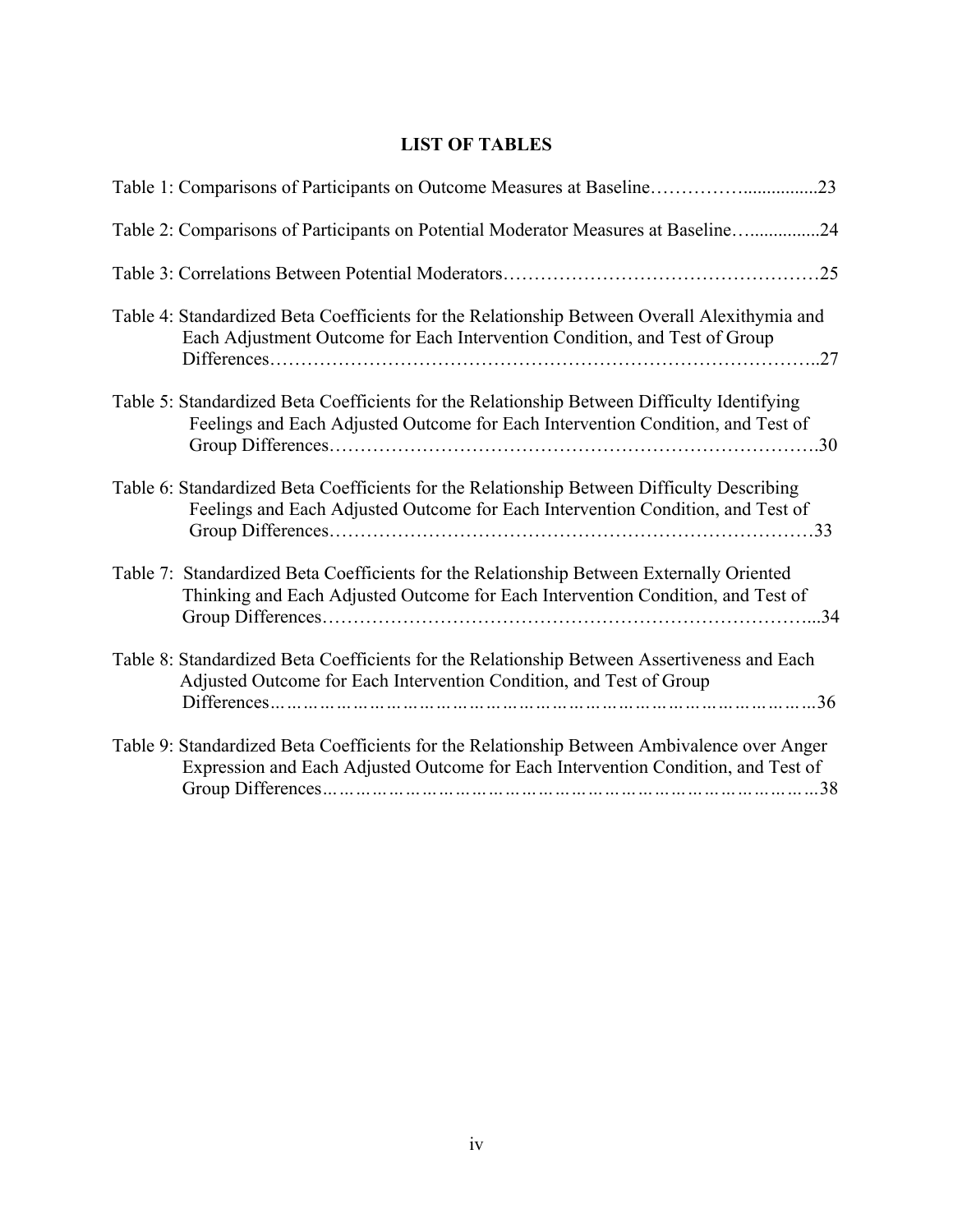#### Chapter 1: Introduction

Headaches are often painful and disabling and are quite common among young adults. According to the National Institutes of Health (NIH), headache is one of the most common pain complaints (NINDS, 2009); 45 million Americans suffer from chronic headaches (Headaches, 2010). Furthermore, headaches account for 3% of office visits to primary care offices each year (Torre, Lamb, Van Ruiswyk, & Schapira, 2008). Headache pain is most often experienced as discomfort in the head or face region, and the two most common subtypes are tension-type headaches and migraine headaches (Parmet, 2006). Migraine headaches afflict 13% of the population (Meeks, 2004) whereas the prevalence of tension-type headaches has been reported from 30% to 80% (Solomon, 2002). However, headaches vary widely in frequency, duration, and intensity both across and even within patients. Therefore, it is important to consider the factors that influence the development of headaches for each individual, to establish optimal preventative approaches and treatments. Yet responses to interventions for headache are quite variable, and it remains unclear for whom which interventions are most effective.

Recent investigations have focused on the factors that are involved with headache pain, especially psychological factors such as psychiatric comorbidity, coping styles, and stress. In general, individuals with either tension type or migraine headaches have more depression and anxiety, compared to headache-free controls (Bag, Hacihasanoglu, & Tufekci 2005; Mongini et al., 2006). Other studies have demonstrated that stronger coping skills, such as a high internal locus of control, might reduce depression among headache sufferers (Health, Saliba, Mahmassani, Major, & Khoury, 2008; Nicholson, Houle, Rhudy, & Norton, 2007). Furthermore, the link between stress and headaches is well established. For instance, one review indicated that stress is a predisposing factor that contributes to headache disorder onset, accelerates the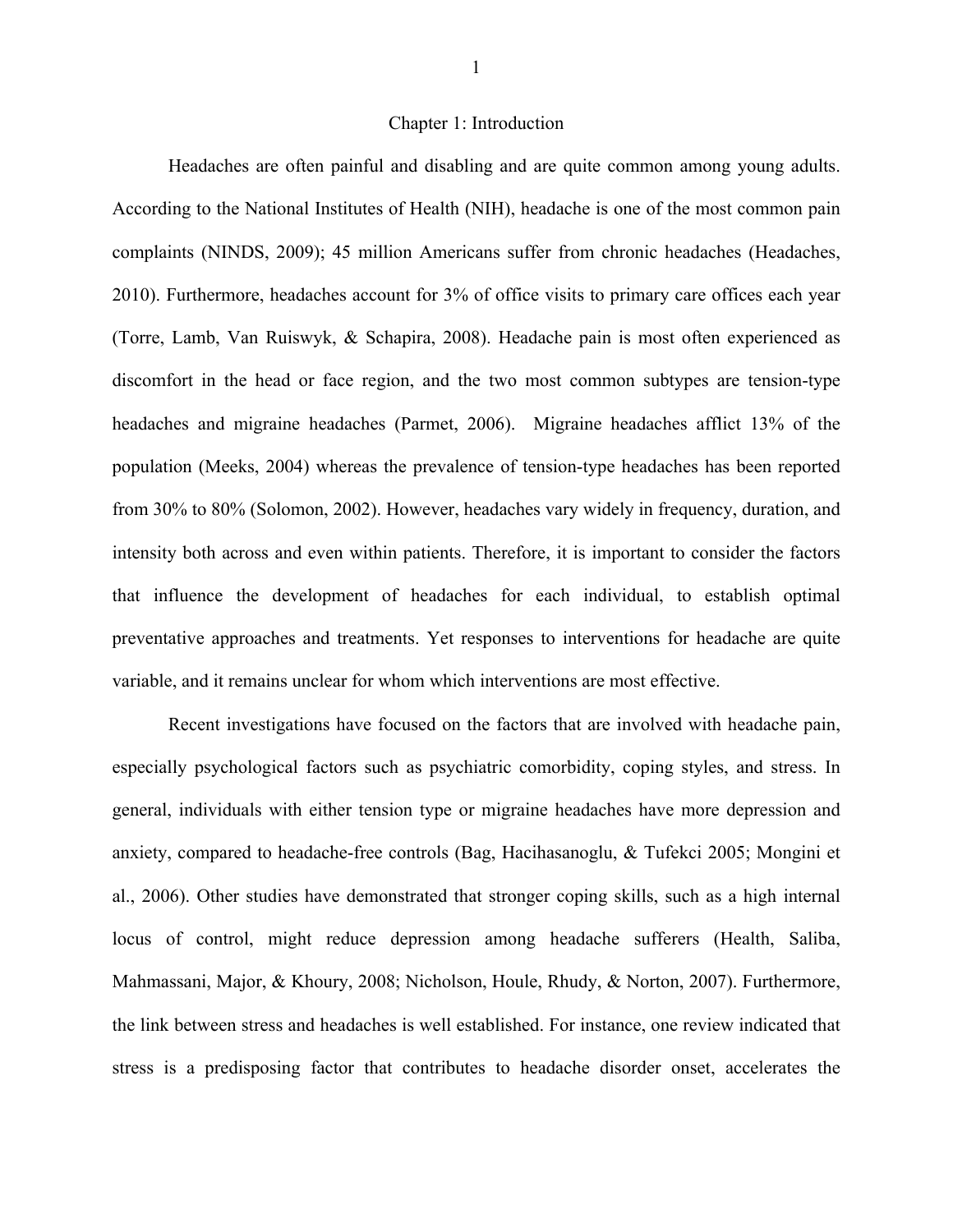transformation of headache disorder into a chronic condition, and aggravates individual headache episodes (Nash & Thebarge, 2006).

If stress contributes to headache onset, intensity, and chronicity, then managing or reducing stress might improve headache status. There are many different approaches to stress management (Ong, Linden, & Young, 2004), but these approaches might be viewed as along a continuum that ranges from avoidance or minimization of negative emotions, to approach or experiencing and processing of negative emotions. In order to manage psychological distress and consequent headaches, many emotion-reduction interventions have been developed, tested, and have empirical support. For instance, relaxation training (RT) is a well-established treatment for headaches (Buse & Andrasik, 2009), and it minimizes negative emotions.

On the other end of the continuum, emotional awareness and expression interventions utilize an up-regulation approach, in which negative emotions are purposefully elicited and experienced. This approach may also have positive health benefits; however, with respect to headaches, this area has not been well investigated. Nonetheless, there has been some interest in testing the health benefits of emotional expression through the technique of written emotional disclosure. For instance, written disclosure has been demonstrated to decrease both stress-related health problems as well as visits to health centers (Pennebaker & Francis, 1996). Another intervention, assertiveness training, also facilitates emotional processing and may be a beneficial pain management technique. For instance, Williams and Stout (1985) suggested that people who are assertive and internally controlled experience fewer and less severe health symptoms than people who are low in assertiveness. In addition, subjective reports from clients who participated in assertiveness training supports the view that assertion inhibits anxiety (Rimm & Masters, 1979), which is a common psychological factor implicated in headache patients. Yucel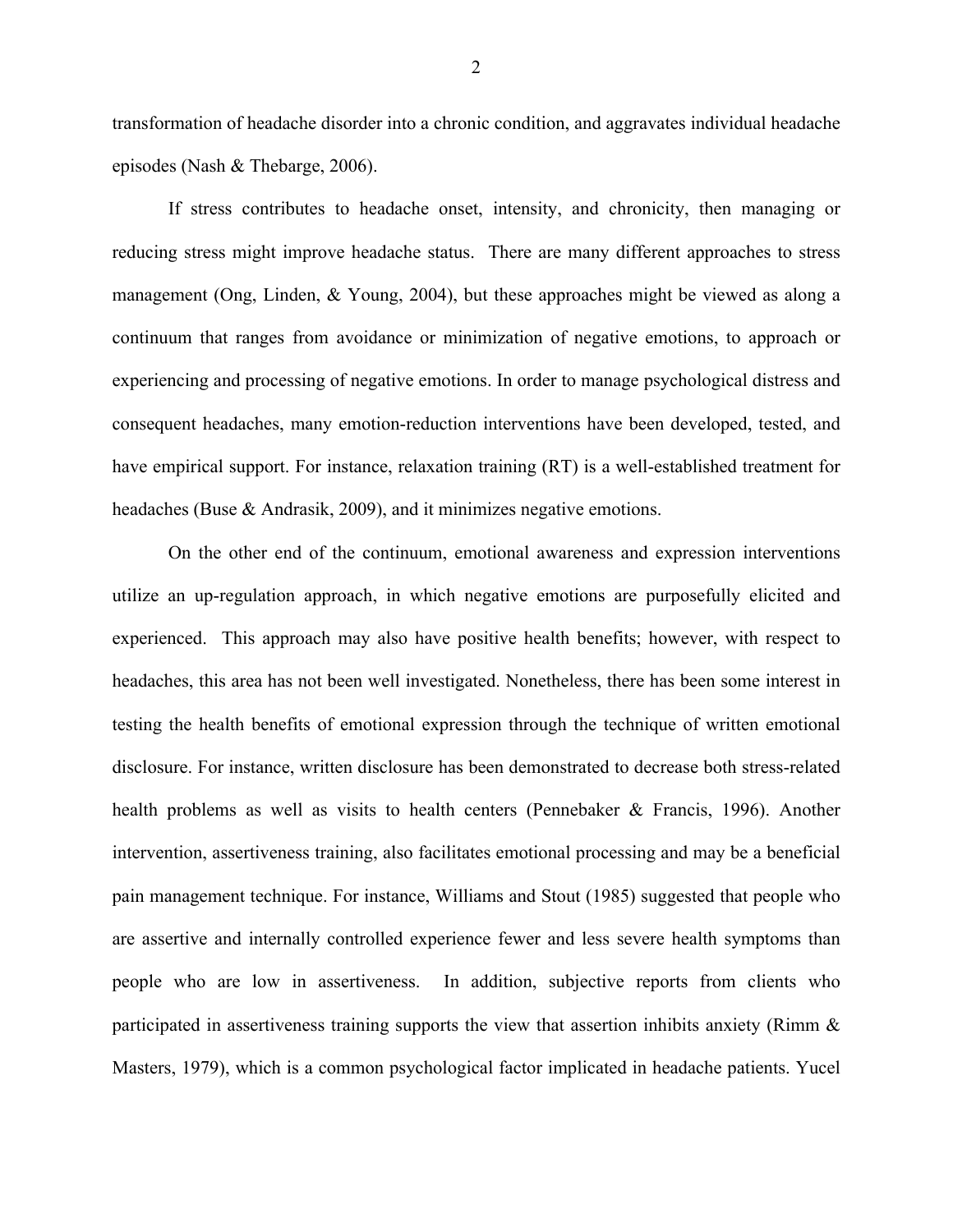et al. (2002) found that individuals with headaches had lower scores on assertiveness as compared to healthy controls. In addition, as a group treatment, assertiveness training was found to be effective for patients with tension-type headache (Doering, Erhan, & Yegul, 2006). These findings are not surprising, given that both stress and pain are enhanced by suppressing negative emotions. One such negative emotion that is often seen in chronic pain patients is anger. *Potential Moderators of the Effects of Relaxation Training and Anger Awareness and Expression Training*

Although there is some evidence that both emotion-reducing and emotion-activating treatments have benefits for people with headaches, it is certainly the case that not everyone benefits from these interventions. For example, although research corroborates the effectiveness of relaxation training as a well-established headache intervention, investigations do not find positive outcomes for all headache sufferers; some people benefit a lot, and others benefit little or not at all. In one randomized controlled trial, only 30 to 35% of participants assigned to the two treatment conditions (self-help relaxation or a group relaxation condition) improved by 50% or more, although these participants maintained their gains through at least 1 month (Williamson et al., 1984).

With respect to emotional awareness and expression interventions, however, there is little literature on response rates. One related literature, however, is written emotional disclosure, which has been found to be effective for only a minority of people with chronic pain (Junghaenel, Schwarz, Broderick, 2008; Smyth, Stone, Hurewitz & Kaell, 1999). Thus, an intervention that targets emotional awareness and expression for people with headaches is likely to be effective for only a subset of people. Therefore, an important research direction and scientific contribution to the current literature is to investigate potential moderators of a well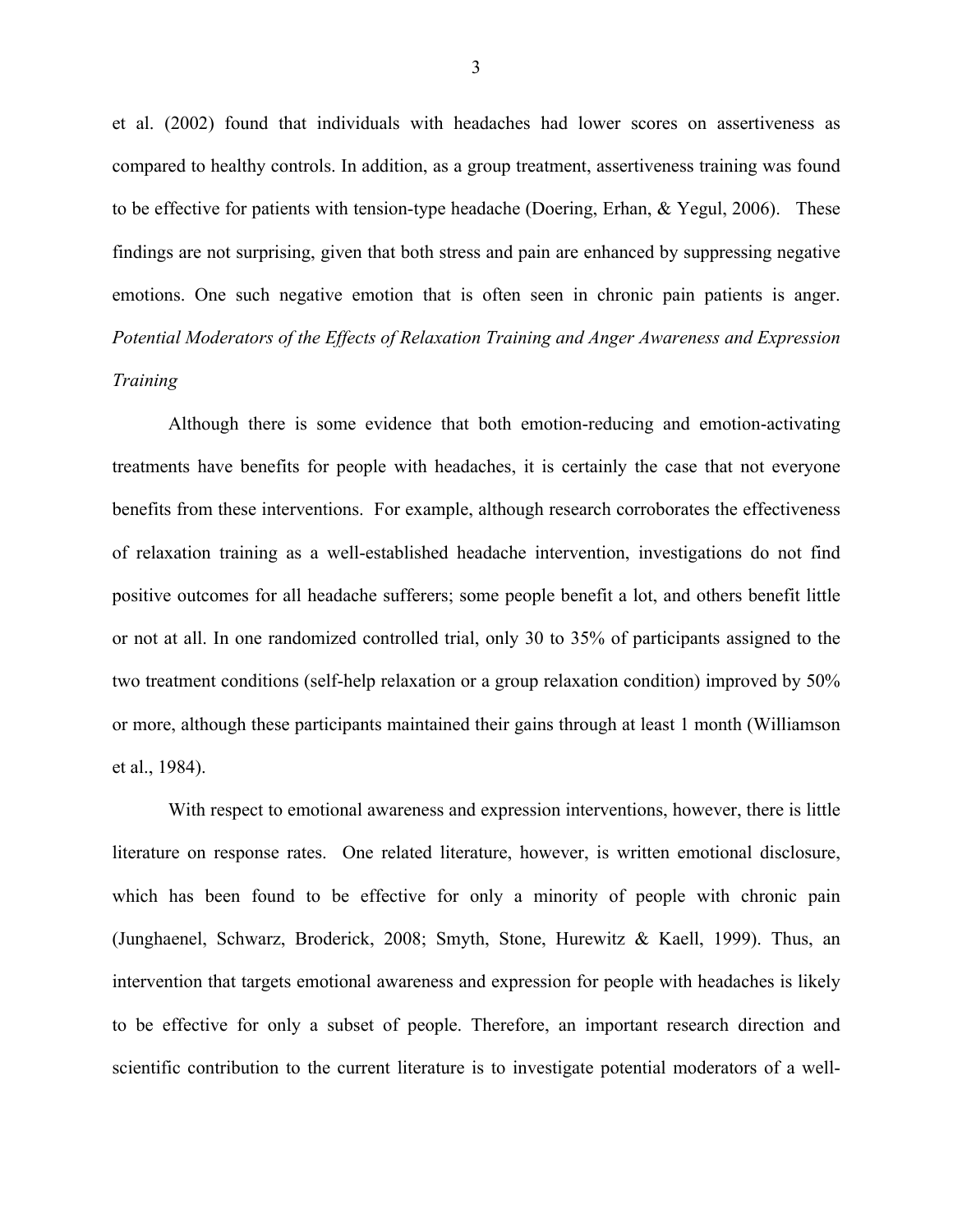established intervention and a novel intervention.

Previously, our laboratory found that an innovative 3-session, group-based anger awareness and expression training (AAET) intervention was comparable to group RT in improving outcomes in HA, and both treatments and were more beneficial than no intervention (Slavin-Spenny, 2011). Although both of these interventions improved headache outcomes, one explanation for this finding is that the effects are due to different mechanisms. One way to test this proposal is to explore moderators, so we can determine if different people respond differently to these interventions. Therefore, the goal of the current analyses was to examine potential baseline moderators of the benefits of both relaxation training and anger awareness and expression training for young adults with headaches. A person's emotion regulation abilities and baseline levels of assertiveness likely influence their response to these interventions. Therefore, the aim of this study, was to explore how alexithymia and it's facets (difficulty identifying feelings, difficulty describing feelings, and externally oriented thinking), ambivalence over anger expression, and assertiveness, moderated the effects of AAET, RT, compared with each other and no intervention.

#### *Alexithymia*

Alexithymia has been defined as multidimensional personality construct that includes: a) difficulty identifying and describing feelings; b) difficulty differentiating between feelings and bodily sensations; c) difficulty describing externally oriented thinking; and d) limited capacity for imaginary thinking (Taylor, Bagby, & Parker, 1997). Alexithymic individuals often demonstrate minimal insight into their feelings, symptoms, and motivation (Lumley, Neely, & Burger, 2007). Alexithymia is viewed as a deficit rather than as a defensive mechanism (Lumley et al., 2007). Given that these characteristics are relatively stable over time, alexithymia can best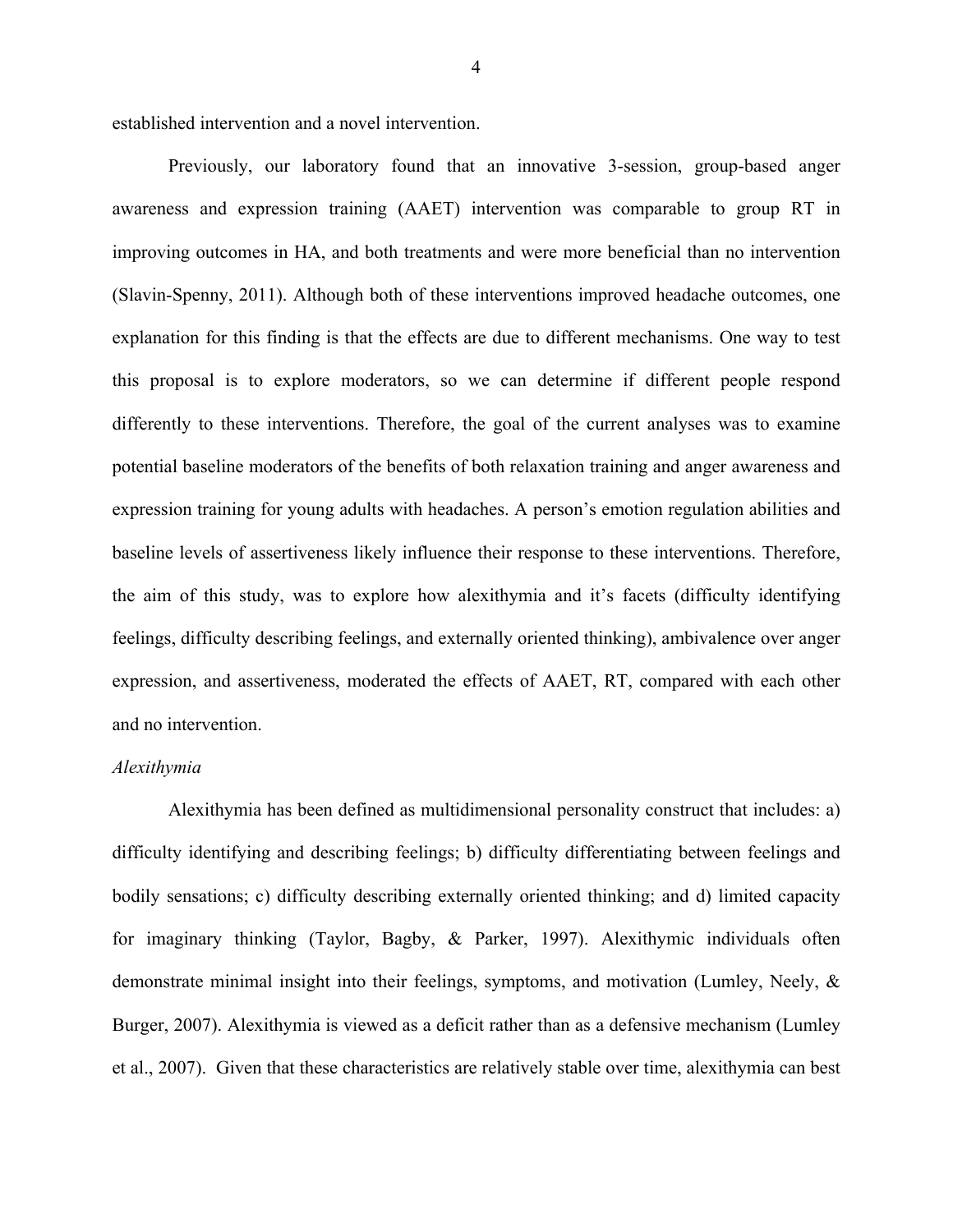be thought of as a personality attribute rather than a transient state.

With respect to alexithymia as a moderator or predictor of treatments, studies have shown that alexithymia predicts poorer medical, psychiatric, or behavioral treatment outcomes for individuals with depression, alcoholism, functional gastrointestinal disorders, chronic pain, and mixed psychiatric disorders (Lumley et al., 2008). However, many of these are broad-based interventions; therefore, it is important to specify the types of treatments, and determine if alexithymia might predict improvements for some treatments, but lack of improvement for others.

There is some evidence for the benefits of emotion-reducing interventions that are externally focused and/or structured for alexithymic individuals (Lumley et al., 2007). Sifneos (1975) suggested that anxiety-provoking psychotherapies produce increased frustration in alexithymic patients, and that anxiety-suppressive techniques may be best suited for the majority of these types of patients. Relaxation training, a technique that has shown to reduce anxiety, may be one such anxiety-suppression technique. Accordingly, one review demonstrated that alexthymia predicted better outcomes on several measures following relaxation training as compared to standard emotional disclosure (Lumley, 2004).

In contrast, Lumley et al. (2008) reported that alexithymia appears to be a negative prognostic indicator for many psychological treatments, especially those that are insight-oriented or that rely on emotional awareness. It is reasonable to hypothesize that alexithymic individuals may not benefit from an emotion-activating intervention such as emotional disclosure. A review by Lumley et al. (2008) described three studies demonstrating that alexithymic individuals with chronic pain responded relatively poorly to emotional disclosure interventions. For example, in a study of 68 patients with rheumatoid arthritis, individuals who struggled to identify feelings were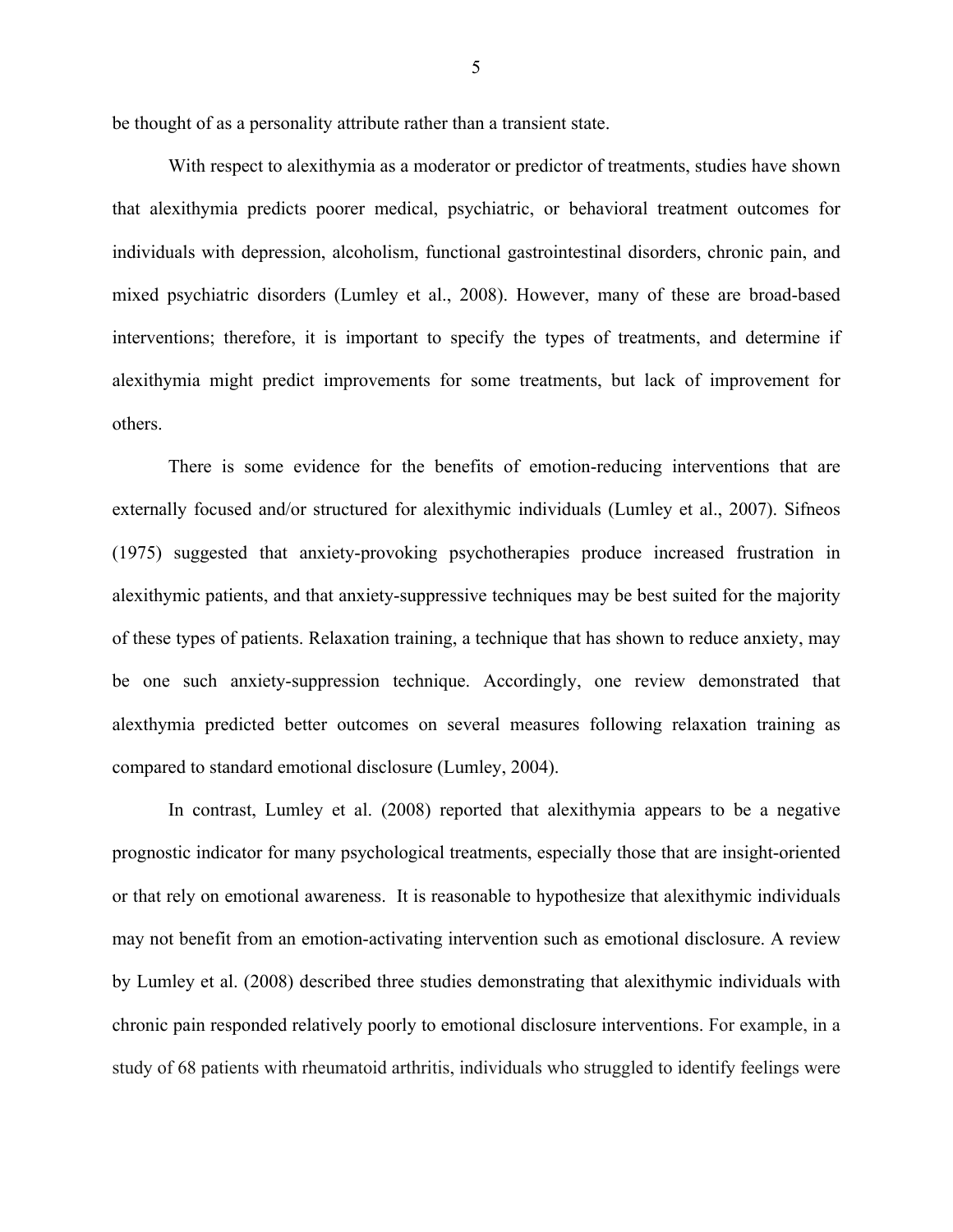predicted to have less improvement in disability and joint impairment as compared to a control group. Furthermore, a study of 48 women with chronic pelvic pain, higher alexithymia scores predicted worse pain outcomes in the disclosure group and better outcomes in the control group. Lastly, in a study of 82 young adults with migraine headaches, greater alexithymia scores predicted worse outcomes in the disclosure group compared with improvements in the control group. Kraft, Lumley, D'Souza, and Dooley (2008) presented an analogous claim, suggesting that better emotional awareness predicts improvement after emotional disclosure. Their group evaluated emotional approach coping (EAC)—a construct that is considered the inverse of alexithymia because it pertains to the ability and interest in understanding and expressing emotions—in migraine sufferers as compared to healthy controls. Outcome analyses revealed that higher emotional approach coping (EAC) predicted greater improvement after written emotional disclosure but not relaxation training or control writing.

These findings suggest that alexithymia may be an important variable in understanding and predicting patient outcomes. In a sample of headache sufferers, Wise, Mann and Jani (1994) reached a similar conclusion, noting that that alexithymia may be important in understanding patient perceptions of their discomfort. Given that alexithymic individuals have difficulty indentifying emotions and differentiating between feelings and bodily sensations, it is reasonable to conclude that these individuals may benefit from more structured therapies that promote emotional suppression such as relaxation training. However, it is important to determine how alexithymic individuals with chronic headaches differ from individuals who are aware of their emotions but ambivalent about expressing them.

#### *Ambivalence over Anger Expression*

Ambivalence over emotional expression is defined the conscious desire to express one's

6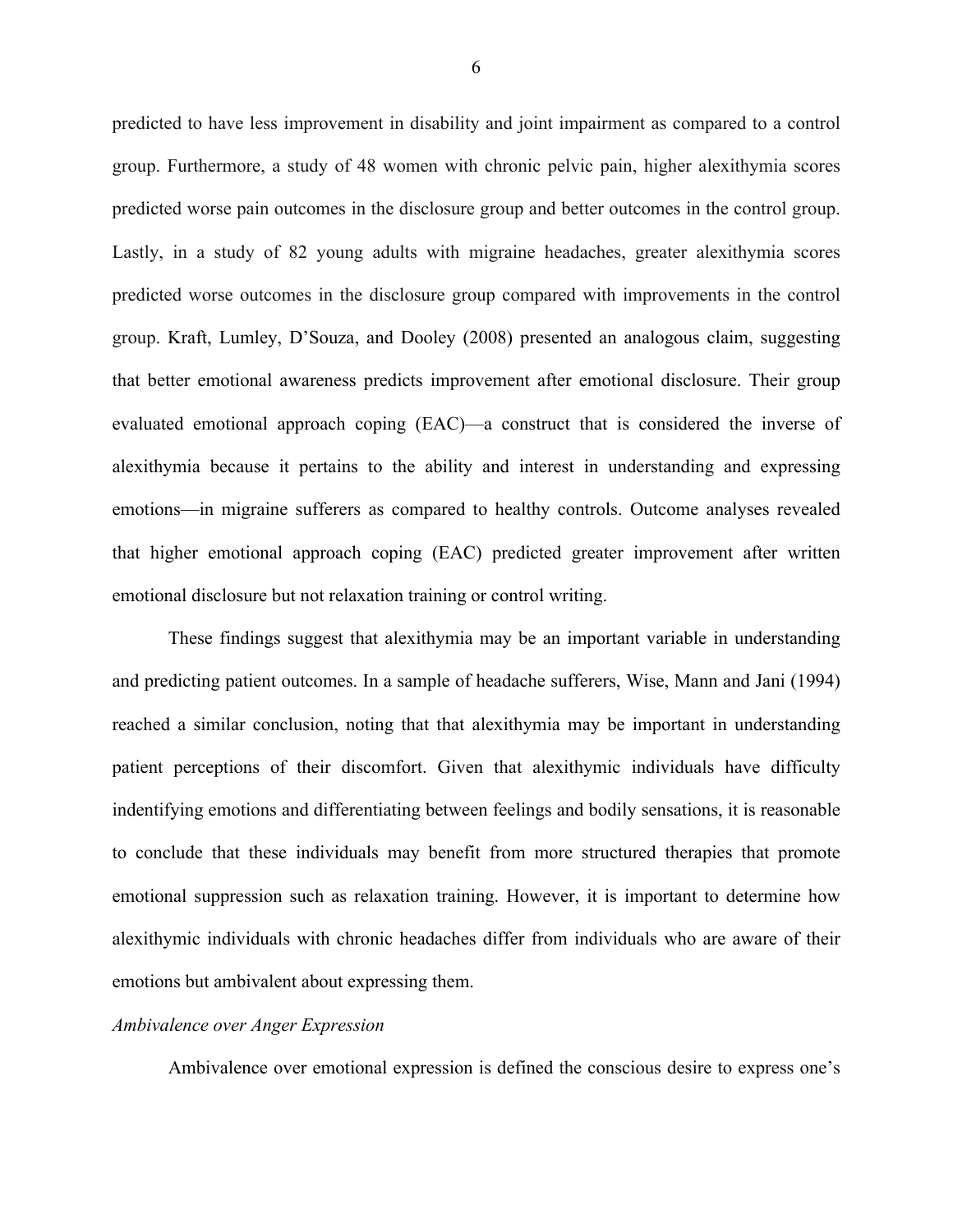feelings, accompanied by a reluctance to do so. This construct was introduced to distinguish among individuals with similar expressive styles but differing levels of ambivalence (King & Emmons, 1990). The interplay between awareness of an emotion and the conflict over expressing that emotion can be detrimental to an individual's well-being. For instance, inhibition is not considered to be pathological; however, it is the conflict over expression that is associated with poorer adjustment and health (King & Emmons, 1990).

The construct of ambivalence over emotional expression contains two subscales: ambivalence over anger expression, and ambivalence over positive expression. Anger expression is likely to be the more important aspect of this construct for headaches. There has been a considerable amount of literature exploring the relationship between anger over-regulation and negative health outcomes. For example, one group suggested that an inability to express intense negative emotions, such as anger, plays an important etiological role in pain and disability (Kerns, Rosenberg, & Jacob, 1994). Similarly, another group suggested that individuals who have higher ambivalence over emotional expression and a tendency to hold in angry thoughts and feelings, have higher levels of evaluated and affective pain (Carson et al., 2007). Along the same lines, another group demonstrated that either too much expression or too much inhibition of anger has harmful effects leading to increased pain sensitivity and disability (Nicholson, Gramling, Ong, & Buenevar, 2003). The same group found that headache sufferers hold their anger in more than those without headaches, and it is quite possible that anger in is a manifestation of ambivalence over emotional expression, although this needs to be tested.

In a study by Larkin, Knowlton, and Alessandri (1990), anger also was evaluated as a predictor of treatment outcomes for patients with hypertension following progressive relaxation training. Results indicated that individuals who exhibited less self-reported anger benefited the

7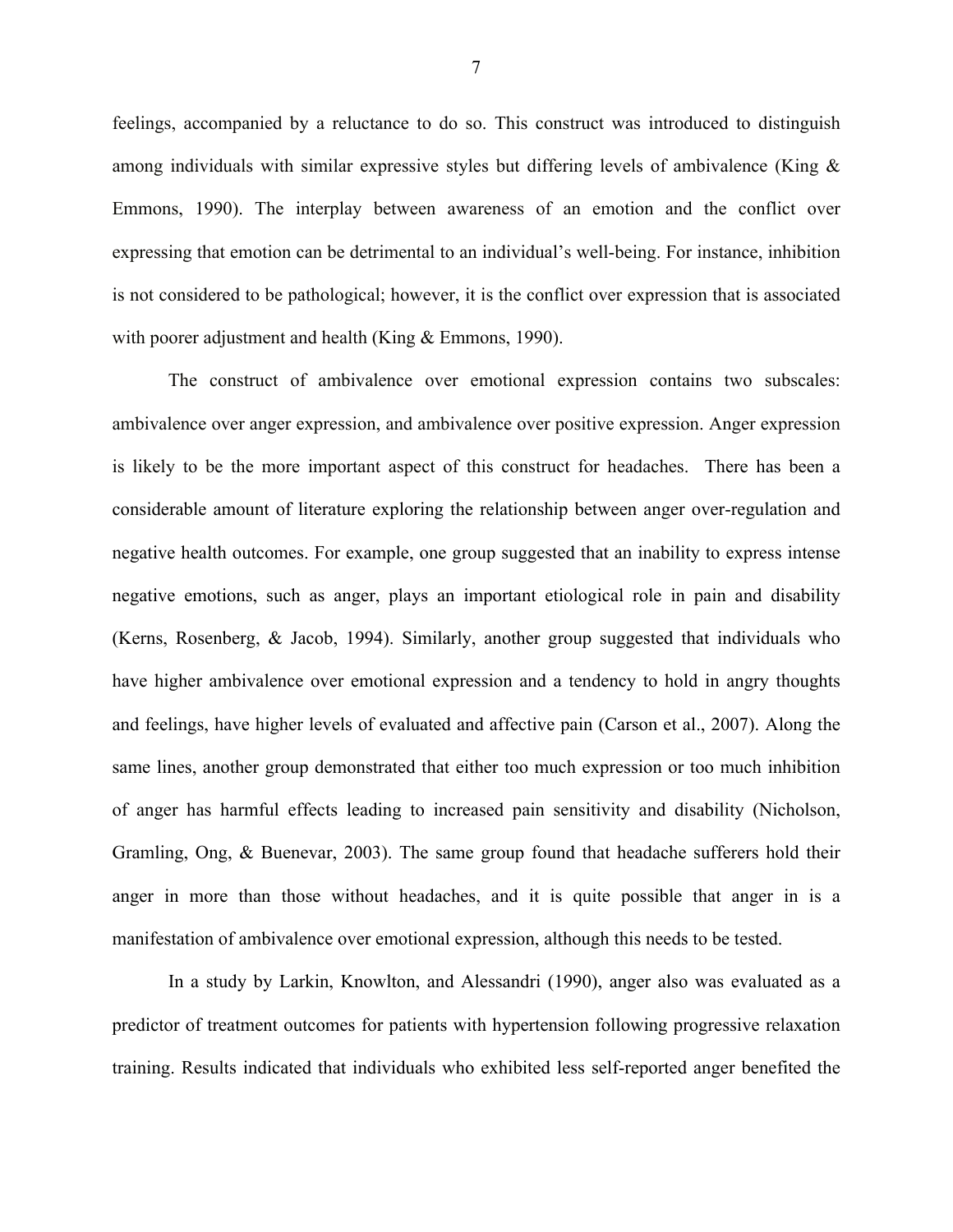most from relaxation training (Larkin et al., 1990). However, it remains unclear if these individuals did not feel anger or were ambivalent about expressing it.

The relationship between anger expression and emotional disclosure has spurred some interest. It is likely that people who are ambivalent about expressing their emotions will benefit from a technique that encourages them to express their feelings, but in a safe venue, such as privately writing. One study examined moderators of the effects of written emotional disclosure in a randomized controlled trial among women with chronic pelvic pain (Norman, Lumley, Dooley, & Diamond, 2004). Results indicated that women who were ambivalent about emotional expression benefited the most from this intervention, compared to less ambivalent women. Also, compared to controls, the disclosure group experienced significant increases in anger from before to after writing. This finding suggests that expressing anger may be particularly useful in this population. Relatedly, Smyth and Arigo (2009) wrote a review demonstrating support for emotion-regulation interventions as useful techniques for improving health in at-risk and clinical populations. For example, they mentioned one study where patients with chronic pain were asked to write constructively about their anger. After expressive writing these participants showed increased control over pain and decreased self-rated depressive symptoms over time relative to goal writing (Graham, Lobel, Glass, & Lokshina, 2008). Furthermore, Smyth & Arigo (2009) described another study that evaluated the safety and efficacy of expressive writing in a sample of individuals with post-traumatic stress disorder (PTSD). Outcome analyses revealed that expressive writing resulted in reduced tension and anger (Smyth, Hockemeyer, & Tulloch, 2008).

Collectively, these findings suggest that individuals who have difficulty expressing anger may benefit from an emotional disclosure intervention. Similarly, individuals who are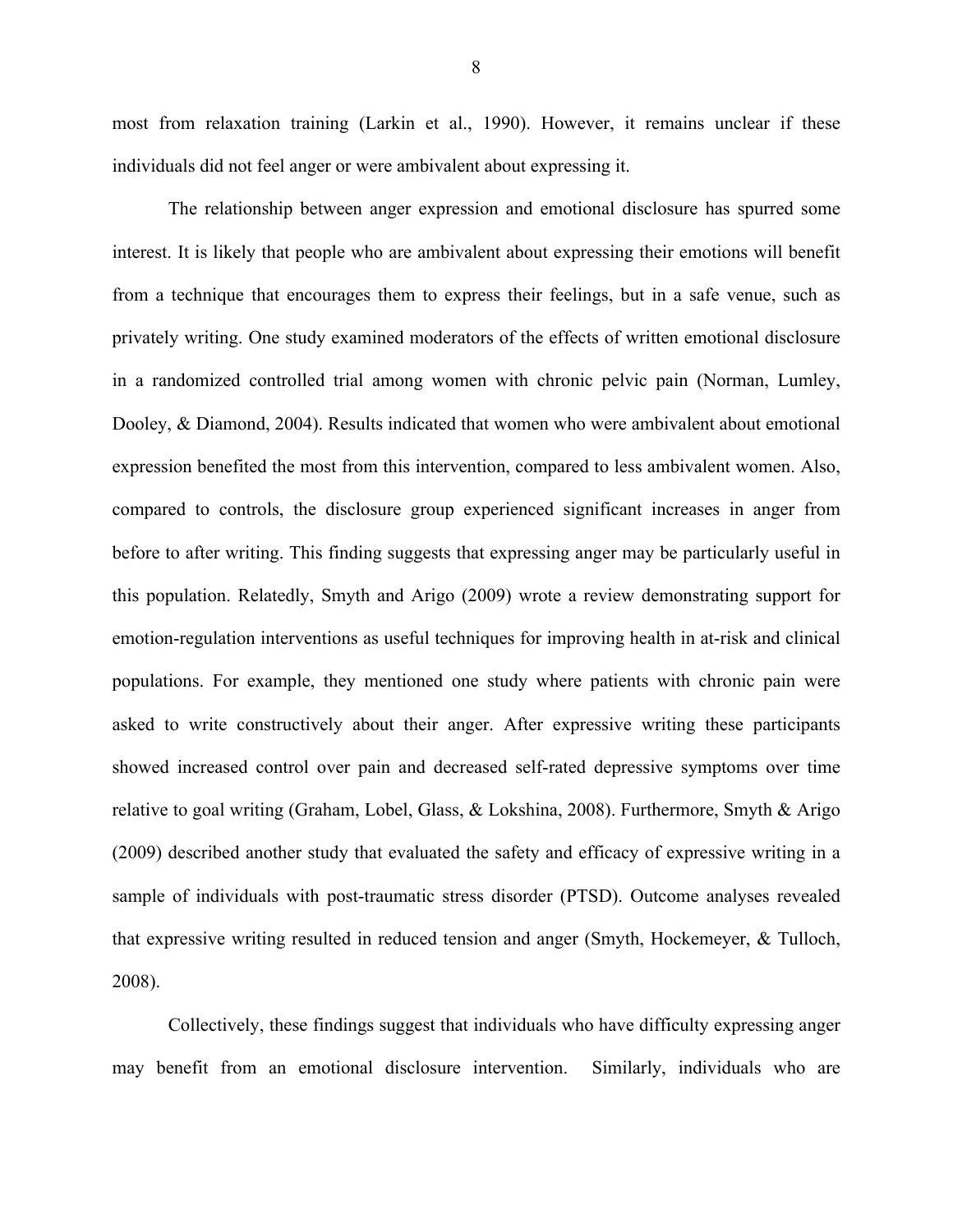ambivalent over anger expression but are aware of angry feelings may find this intervention useful. Given that lack of anger expression is often associated with pain etiology or exacerbation, headache sufferers specifically may fall into this category. An intervention that incorporates both emotional awareness and assertiveness training may be useful for headache sufferers who tend to inhibit anger expression. Such a technique may afford those individuals the opportunity to gain the skills necessary to communicate their anger more effectively or to overcome their inhibition and fear of anger, subsequently reducing the manifestation of headache pain. Lastly, individuals who have difficulty with emotional expression also have difficulty asserting themselves, thus we also tested whether this intervention would be most helpful to those with low levels of baseline assertiveness.

#### *Assertiveness*

Assertiveness is defined as the ability to communicate one's thoughts, feelings, and beliefs in a non-aggressive way (Yucel et al., 2002). Although assertiveness correlates with aggression, assertive behavior is most frequently conceptualized as the intermediate between nonassertive and aggressive behavior (Rakos, 1991). According to Galassi, Galassi, and Veddar (1981), assertion involves honesty and/or appropriate emotional expression and can be considered a basic human right. Given these characteristics, assertiveness can be described as a comfortable expression of one's emotions in a clear and direct manner.

As a moderator or predictor of treatment outcomes, assertiveness has not been widely investigated; however, empirical studies have supported the idea that assertiveness is linked to a variety of favorable outcomes. In a review by Rakos (1991), assertiveness training was shown to be beneficial for unassertive individuals from various populations such as individuals with depression, anxiety, and medical disorders. In addition, given that passivity or helplessness is a

9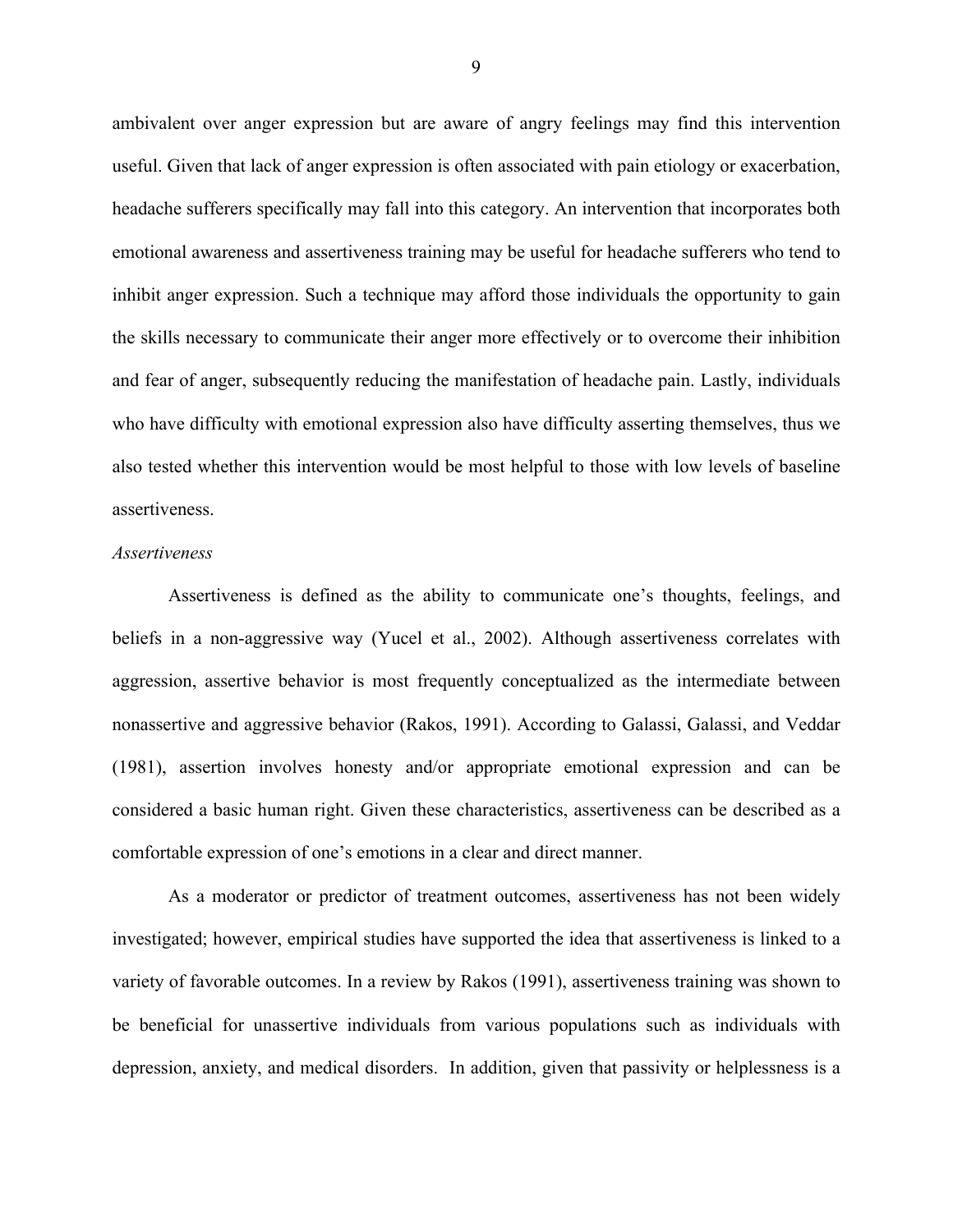common characteristic among chronic pain patients, Zelick (1984) concluded that assertiveness training was one effective technique for helping patients from this population gain control over their pain. Perhaps increased assertiveness enhances self-efficacy and the ability to reduce stress in relationships. Assertiveness has also been shown to predict reactions to stressful events. For instance, Tomaka et al. (1999) examined assertiveness as a moderator of stress reactions in a sample of 95 undergraduate women. Participants were asked to give an impromptu speech, and experimenters evaluated how high and low assertive individuals responded to and behaviorally coped with the experience. Participants high in assertiveness viewed the speech stressor as challenging, whereas those low in assertiveness saw it as threatening. After the event, participants high in assertiveness reported less stress and negative emotion and greater positive emotion than those low in assertiveness. These findings suggest that assertiveness can be both a useful and beneficial skill in a variety of patient populations.

Assertiveness was explored by Larkin, Knowlton, and Alessandri (1990) as a moderator or predictor of the effects of relaxation training. Their group examined predictors of treatment outcomes for patients with hypertension following progressive relaxation training. In this sample of 19 patients with hypertension, results indicated that individuals who exhibited more assertiveness skill benefited the most from relaxation training. This may be because these individuals may find it easy to express their emotions, but more challenging to regulate them. Based on this logic, individuals low in assertiveness may not have similar benefits. Given that unassertive individuals are often over-regulating their emotional expression, they might find a more emotional-freeing technique, such as emotional disclosure, more useful.

As a moderator or predictor of the effects of emotional disclosure, assertiveness has received virtually no attention in the literature. However, there has been some interest in social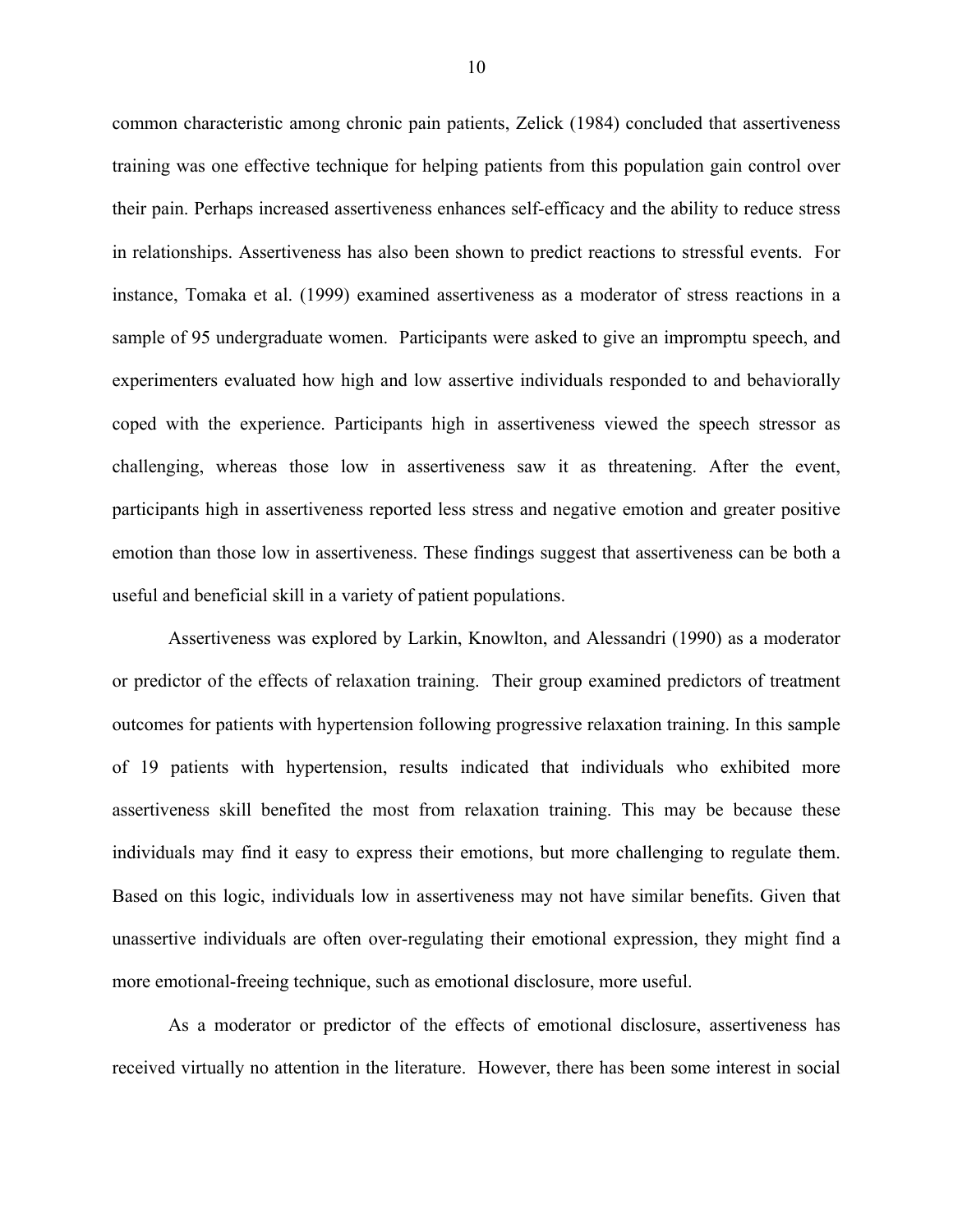constraints, a construct related to unassertiveness. Both constructs refer to inhibition-related reactions that may have a negative effect upon health outcomes. Zakowski, Ramati, Morton, Flanigan, and Johnson (2004) defined social constraints as negative social responses to the patients when they expressed emotions relating to their cancer. In a sample of 104 cancer patients, Zakowski et al. (2004) assessed social constraints and then randomized patients to write about emotions related to cancer or control topics. Expressive writing reduced distress, but only among patients high on social constraints. Similarly, a study by Swabon, Boyce, and Greenberg (2008) examined expressive writing in a sample of gay men with social constraints on selfexpression. Consistent with the previous findings, expressive writing reduced chronic avoidance and buffered the effects of physical stress-related symptoms. Given that the emotional disclosure appears to work best for people whose environment discourages emotional expression, such interventions may also be indicated for unassertive people.

Low levels of assertiveness have consistently been identified among headache patients. For instance, Yucel et al. (2002), found that patients with tension headaches were less assertiveness and experienced more difficulty in expressing their negative emotions and wishes as compared to a headache-free control group (Yucel et al., 2002). In addition, in a study of undergraduate psychology students, unassertiveness was shown to be significantly related to headache severity (Jones & Stewart, 1986). Based on the previous findings, the role of assertiveness in determining whether headache patients may benefit from relaxation training and emotional disclosure interventions is certainly worth investigating. Given that assertiveness has previously been linked to a variety of positive outcomes and is an underdeveloped skill among some headache sufferers, an intervention that incorporates both emotional awareness and assertiveness training may be useful for this subgroup within the headache population.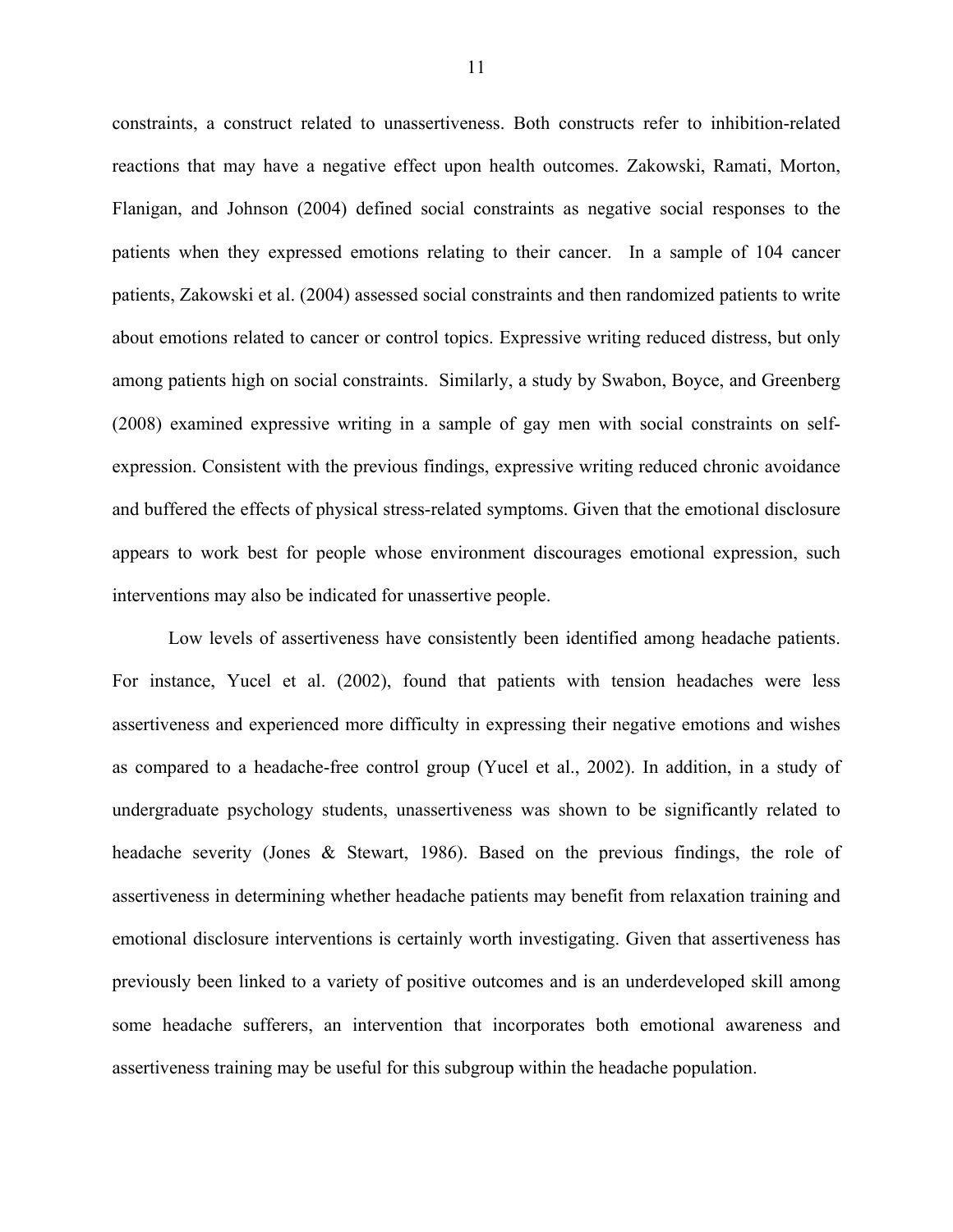## *Goals of This Study*

This study sought to determine how three potential moderators—alexithymia, and ambivalence over anger expression, and assertiveness—predicted the outcome of a wellestablished intervention—relaxation training—and a novel intervention—anger awareness and expression training—for undergraduate college students with chronic headaches. Participants were asked to report their current headache frequency, intensity, and disability as well as psychological distress, and they also reported on potential moderators. Participants were randomly assigned to relaxation training, anger awareness and expression training, or notreatment control groups. Participants were assessed for changes in headaches and adjustment 6 weeks later, and the potential moderators were tested to determine if they predicted differential effects of the interventions.

#### Hypotheses

This study explored three potential moderators, and made specific predictions of the directions of their effects on the outcomes of the two interventions and control group.

- 1. It was hypothesized that higher baseline levels of alexithymia, as measured by the Toronto Alexithymia Scale-20, would predict reduced benefits for anger awareness and expression training but increased benefits of relaxation training, as compared to the notreatment control group.
- 2. It was hypothesized that higher baseline levels of ambivalence over anger expression, as measured by the Ambivalence over Emotional Expression Scale- anger subscale, would predict increased benefits of AAET, as compared to the no-treatment control group. No hypothesis was made regarding this moderator and the effects of relaxation training.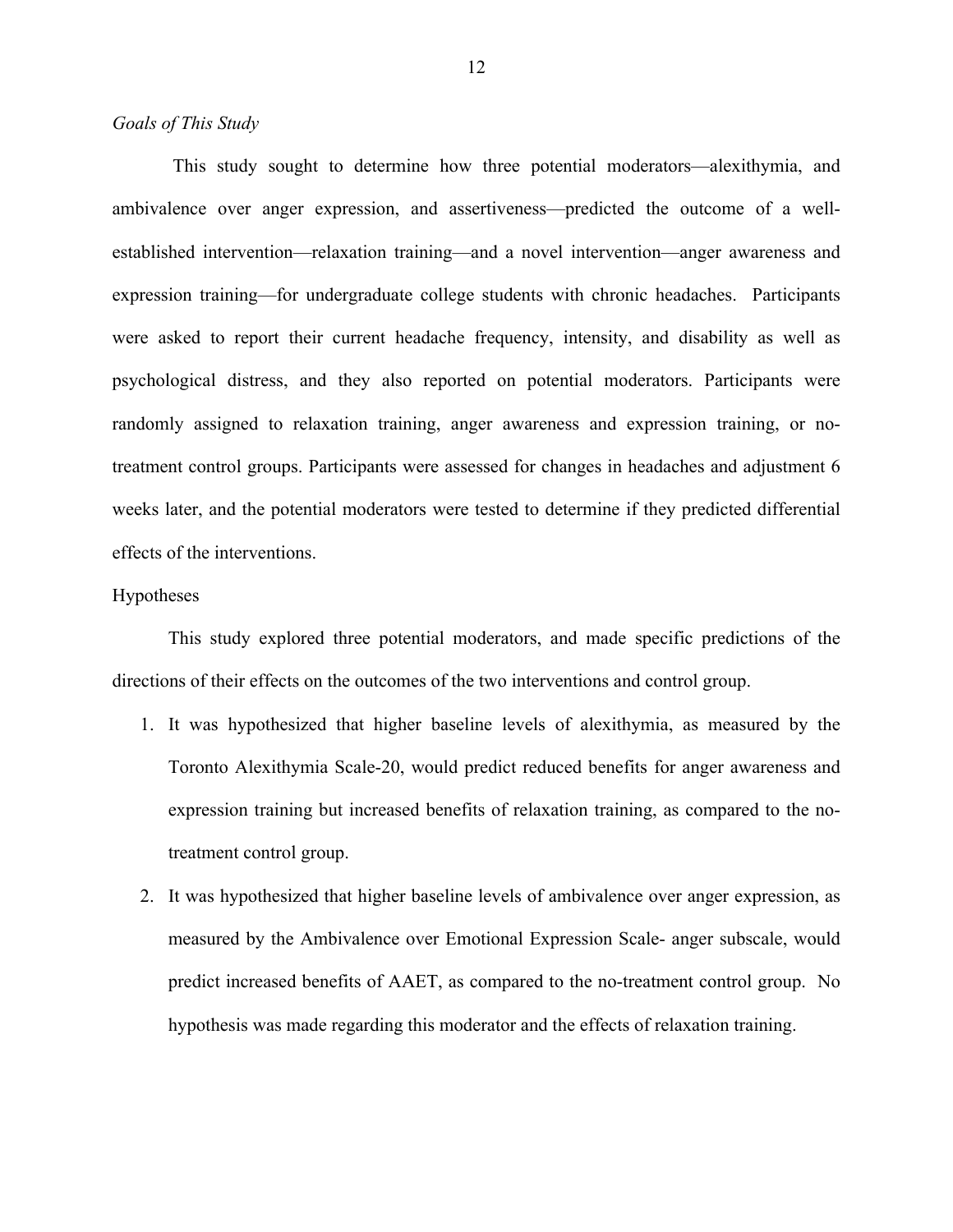3. It was hypothesized that lower baseline levels of assertiveness, as measured by the Rathus Assertiveness Schedule, would predict greater benefits of AAET but lesser benefits of relaxation training, as compared to the no-treatment control group.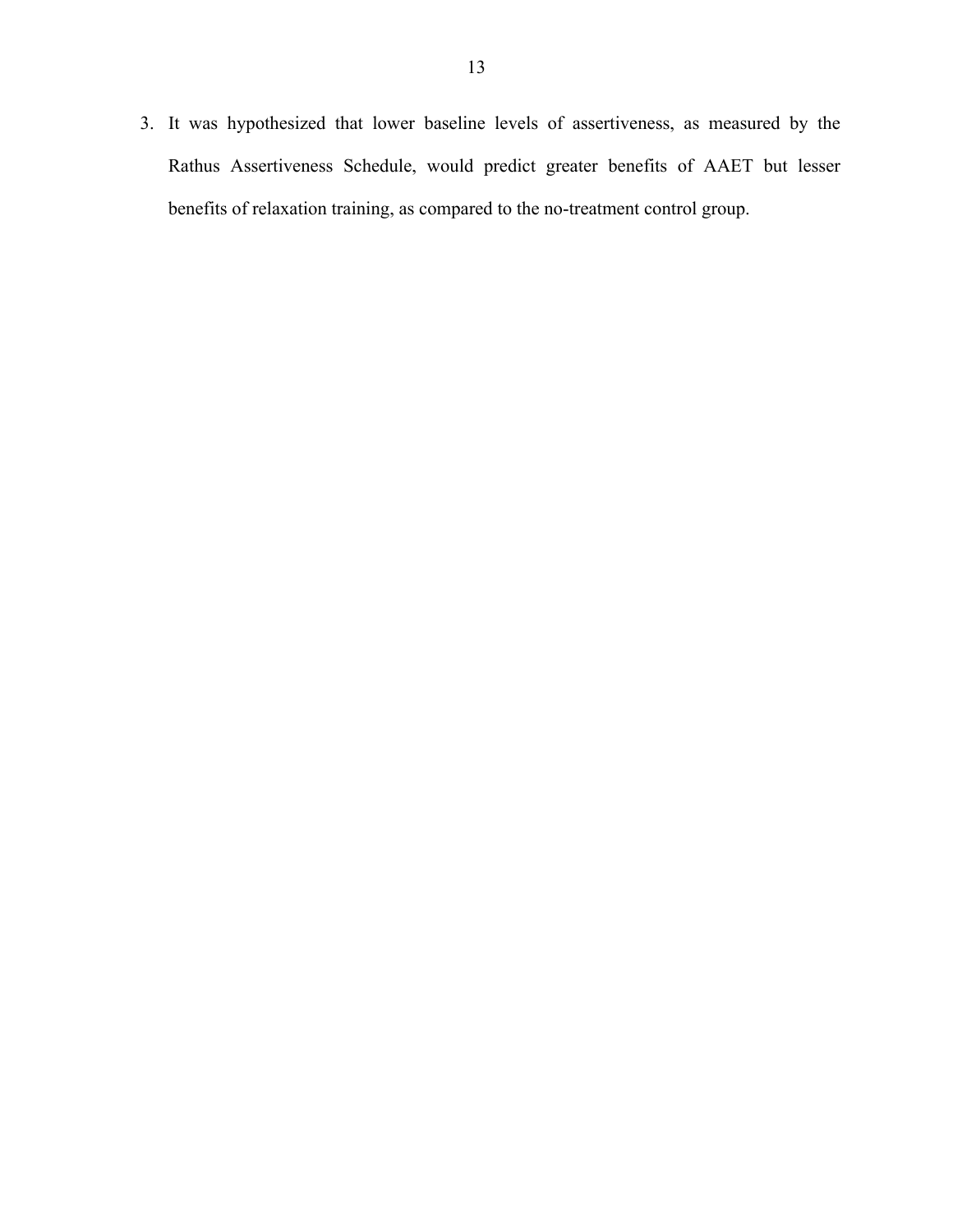#### Chapter 2: Methods

## *Participants*

We recruited 147 participants with moderate to severe chronic headaches from a population of undergraduate students at Wayne State University (WSU). However, the current analyses are on only the 127 participants who completed the follow-up (13.6%). Out of the 127 remaining participants, 40 were from the AAET group, 43 were from the RT group, and 44 were control condition participants. These participants were over 18 years of age, reported experiencing headaches at least several times per month or more frequently, and were motivated to learn about stress management techniques. Participants were excluded from the study if they did not satisfy the inclusion criteria or if their headaches were exclusively tied to a head injury or alcohol use.

## *Procedures*

All students enrolled in Psychology courses at WSU were invited to fill out an online mass screening survey (the Research Participation website: SONA) at the start of the semester. Participants were recruited through this survey, as they were screened and contacted via email to participate in the study. Participants scheduled their initial visit on SONA. Time slots were available for up to seven students at a time. Students came the laboratory as a small group (up to 7 students), and the initial visit consisted of an introduction to the study, written consent, and completion of several baseline questionnaires. These questionnaires included outcome measurements to assess headache frequency, type, severity, and duration as well disability and physical symptoms related to headaches. Measures of potential moderators were also included: alexithymia, assertiveness, and ambivalence over emotional expression. Questionnaires were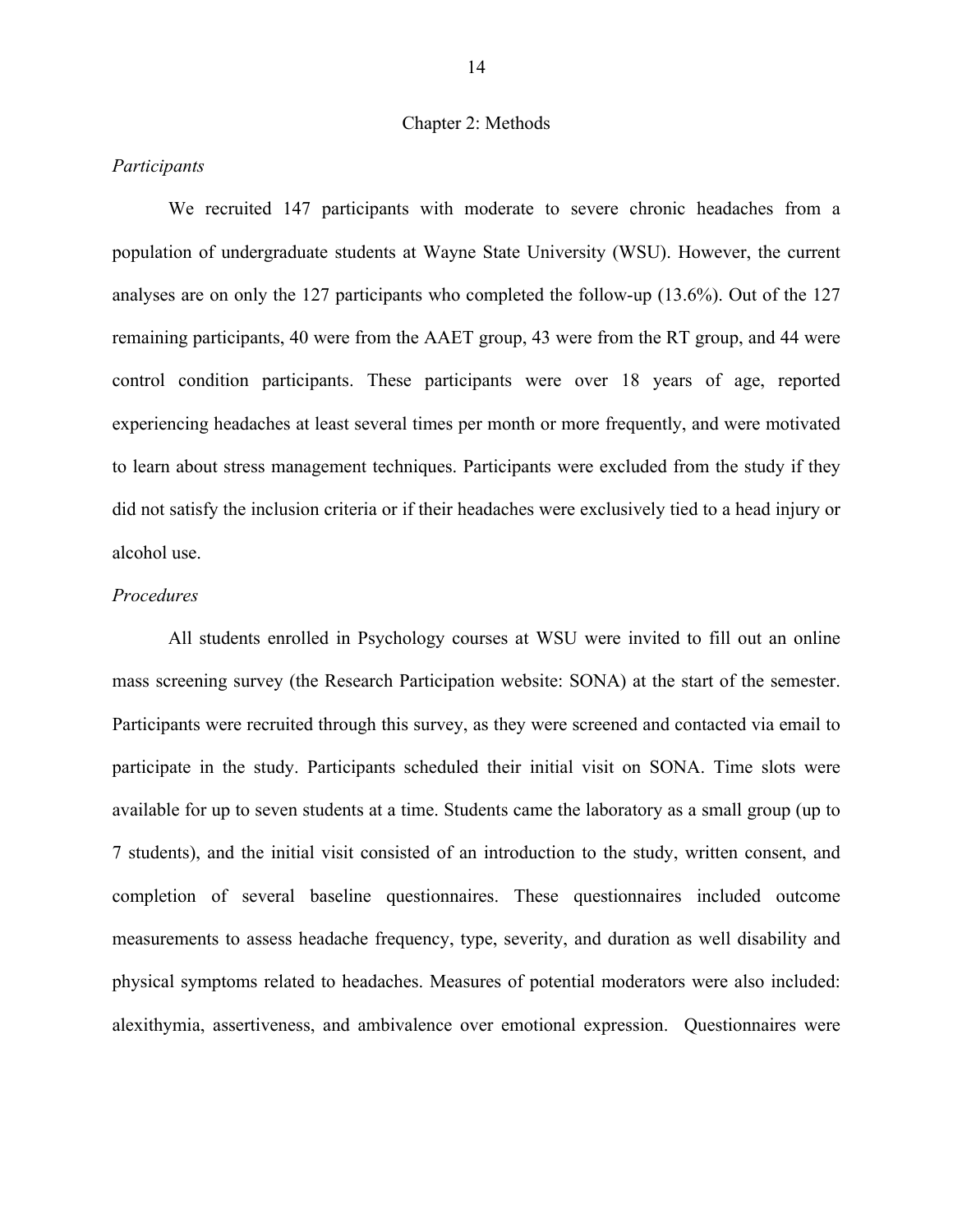presented and data was collected with the Remark Web Survey software on computers in the laboratory.

After completing baseline measures, the group of students was randomly assigned as a whole group to one of three experimental conditions: relaxation training, anger awareness and expression training, or a no-treatment control. The first session of the two active interventions was run the same day as the initial visit. The second session was one week later, followed by the third session one week after that. In addition, participants returned for a follow up session four weeks later. The no-treatment control group was dismissed after completing the baseline measures and asked to return in six weeks for a follow up session, which was the equivalent time to those who received an intervention.

The active intervention sessions were conducted in a group, classroom-style format and lasted 60 minutes. The sessions provided both education and skills training, followed by a group discussion. All of the sessions were run by advanced graduate students in the clinical psychology doctoral program. Homework was also assigned to provide an opportunity for participants to practice the intervention. Control participants were offered the opportunity to participate in these interventions during next semester.

#### *Relaxation Training*

 *Session One.* Participants were introduced and welcomed to the group. A rationale for treatment was presented. The relationship between stress and pain was explored through an interactive discussion. Furthermore, participants learned how managing stress may help them reduce the frequency and severity of their headaches. After this discussion, participants engaged in a relaxation exercise, Progressive Muscle Relaxation (PMR) (Jacobson, 1938). Initially, the leader demonstrated how to do the 20-minute exercise, and then the participants practiced. Next,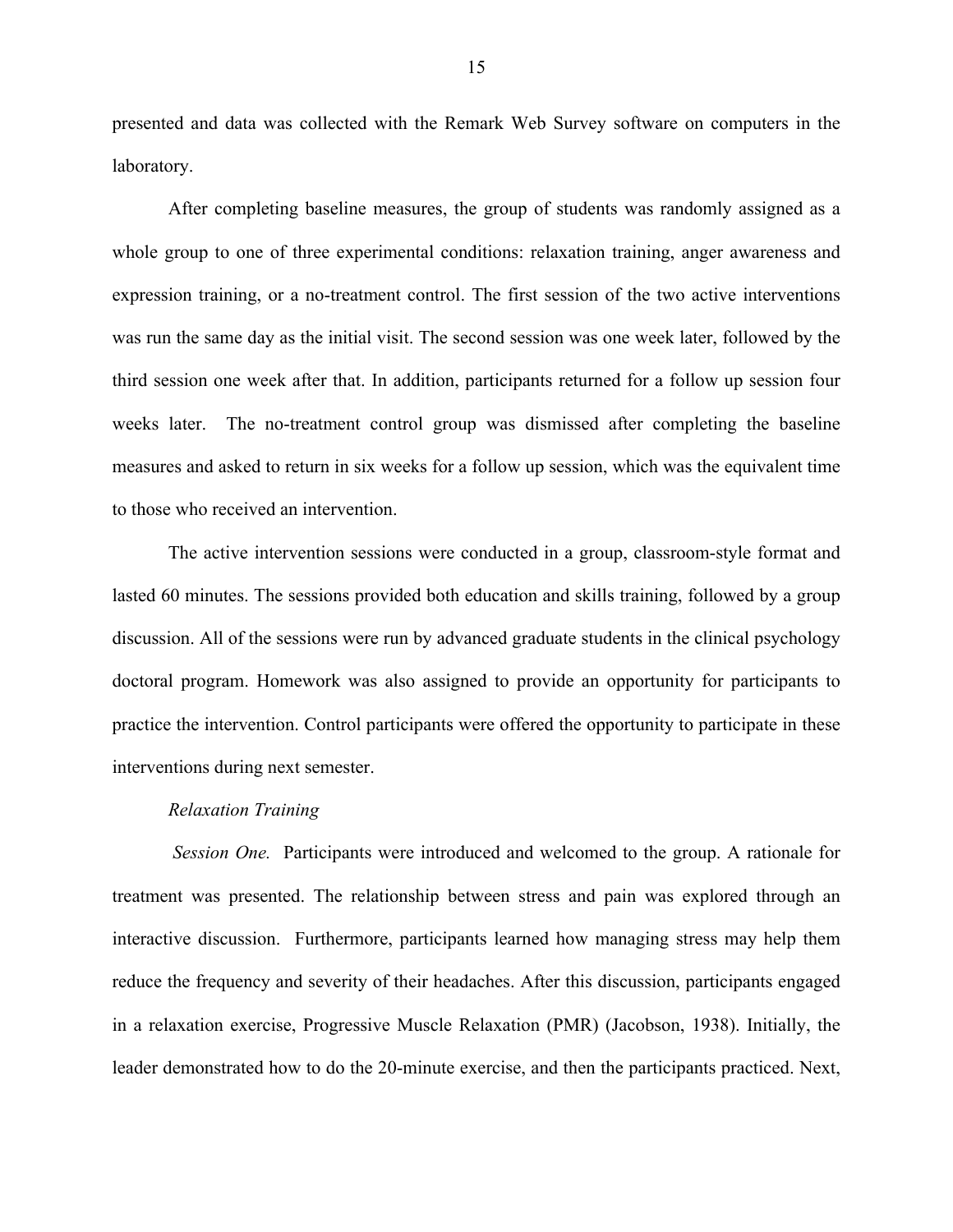participants discussed their reactions to the exercise and they were given a homework assignment. This assignment asked participants to listen to an audio recording (on CD) that guided them through a PMR practice once per day. This recording contained all relaxation exercises that participants learned throughout the research study.

*Session Two.* When the participants arrived, there was a discussion and a review of the homework assignment. Participants were asked for an honest report of how often they listed to the audio recording, and how helpful it was to help them to relax in their daily lives. Barriers to practice were explored. Then, the leader conducted a new 20-minute relaxed breathing technique. Participants were asked for their reactions as well as how they liked this exercise as compared to the PMR technique. A homework assignment to practice this technique and/or the PMR relaxation technique daily was given.

*Session Three*. The final session began with a review and discussion of the homework. Barriers to practice were explored. A 30-60 second relaxed breathing exercise was introduced to help participants find time to fit these exercises into their daily lives. Participants engaged in a guided imagery relaxation technique conducted by the leader. Afterwards, reactions to the exercise were discussed. Furthermore, reactions to the treatment as a whole were explored and future goals were discussed. Participants were asked if they think they know more about managing stress and how they think they will be able to incorporate these exercises into their daily lives. Participants were allowed to keep the audio recordings of all three of the exercises and were encouraged to continue using it to help them reach their goals.

## *Anger Awareness and Expression Training*

*Session One.* Similarly to the relaxation training introduction, participants were welcomed and introduced to the group. A rationale for treatment was presented. An interactive discussion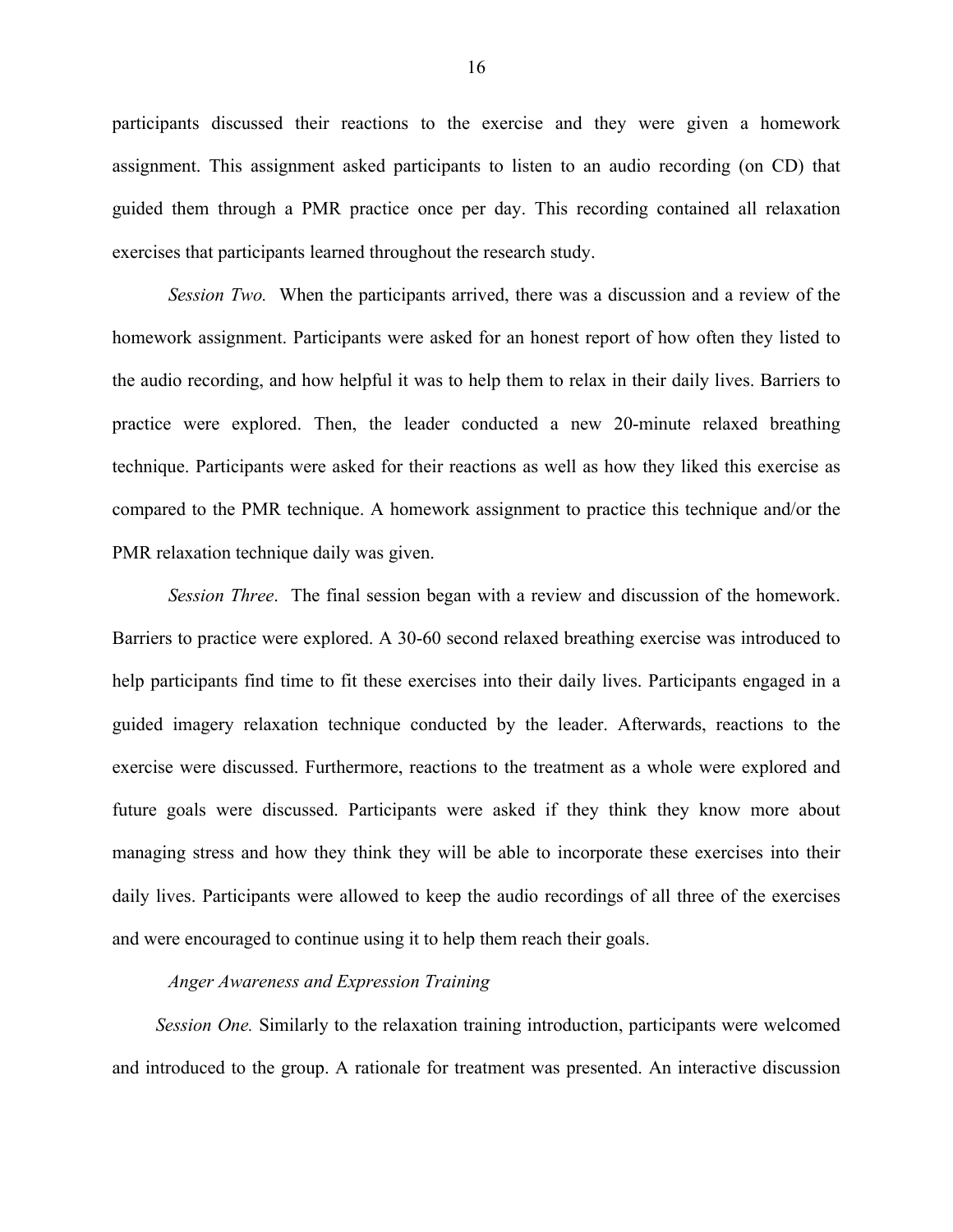was explored about how inhibiting emotions may be linked to stress and headaches. Participants learned about how anger is often a source of stress and how being able to express anger appropriately is an important factor in managing stress. Participants engaged in labeling and expressing anger exercises. During these three sessions, participants talked about angry feelings and how to recognize and express them assertively. Thus, this group focused on how assertive communication may be a productive way to express anger. Participants were asked for their reactions and were given a homework assignment. They were asked to daily monitor times they felt angry using a worksheet provided.

*Session Two*. This session began with a review of homework and a discussion about how participants monitored their own anger. They were asked what they noticed about their anger. Barriers to monitoring anger was explored. This session focused on discussing how to express anger in a way that is most effective. Assertiveness was introduced as an effective way to convey anger. A practice session followed which addressed common assertiveness issues such as expressing thoughts/feelings and/or disagreeing, asking for what you want, and saying no. The leader gave examples and group members came up with assertive communications. The group practiced together, using role-plays with the leader or the other participants to facilitate learning. A homework assignment to perform a small assertive action every day was given.

*Session Three*. The final session began with a review of the homework and a discussion. Participants were asked for honest reports about their attempts at assertive communication. If members were not able to carry out a practice, barriers to practice were explored. Participants were asked to engage in a new assertiveness challenge during a 25- minute practice session. Participants were given a worksheet which will be used to help participants think of a situation that challenged their ability to be assertive. The leader picked one individual and an interactive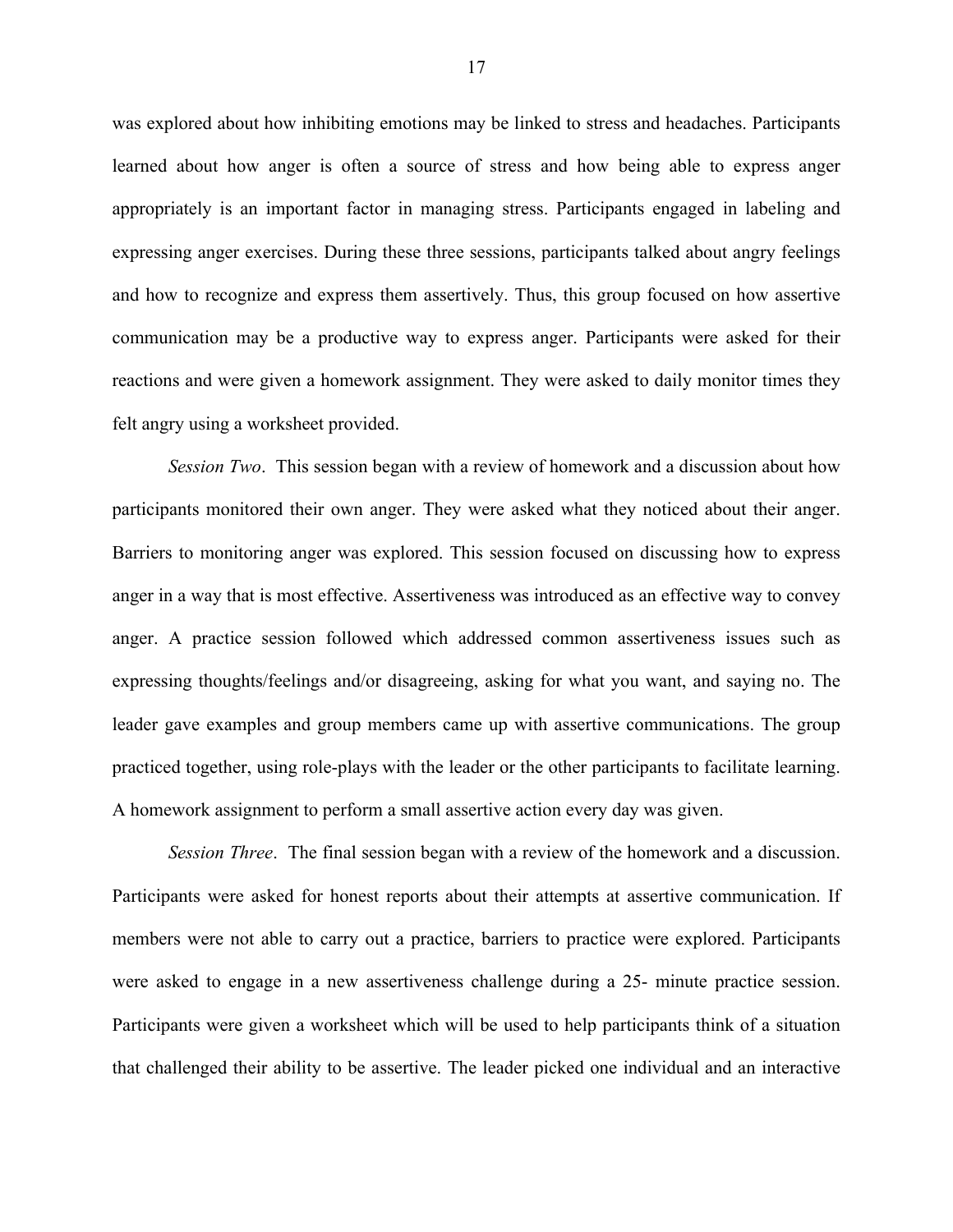role play was used to model their experience. Participants were asked how they felt during the role play. The leader helped members identify feelings, especially anger. The session concluded with a discussion of how expressing emotions might be beneficial for their stress and headaches. Future goals were set by the participants to use these techniques in their daily lives.

#### *Measures*

*Background.* Demographic information was reported on a self-report questionnaire including variables such as age, gender, ethnicity/race, academic major, year in college and contact information.

#### *Potential Moderator Measures*

*Alexithymia*. This construct was assessed with the 20-item Toronto Alexithymia Scale-20 which is used to assess 3-factors related to the construct of alexithymia (Bagby, Parker, Taylor, 1994). Items are rated on a 5-point Likert-type scale, ranging from 1(strongly disagree) to 5 (strongly agree). Total scores are obtained by summing all of the items. The TAS-20 has 3 subscales: difficulty describing feelings, difficulty identifying feelings, and externally-oriented thinking. This measure was chosen because it is the gold standard of alexithymia measures, and the most commonly used. In prior research, it was found to have high reliability (Bagby et al., 1994). In this sample, this measure was highly reliable (20 items;  $\alpha$  = .85); the difficulty describing feelings subscale consisted of 7 items ( $\alpha$  = .87), the difficulty identifying feelings subscale consisted of 5 items ( $\alpha$  = .77), and the externally-oriented thinking subscale consisted of 8 items ( $\alpha$  = .62).

*Ambivalence over Emotional Expression.* This construct was assessed with the 14-item Ambivalence over Emotional Expression Scale (AEQ), which has been demonstrated to be an effective measure assessing the conflict over emotional expression (King & Emmons, 1990). In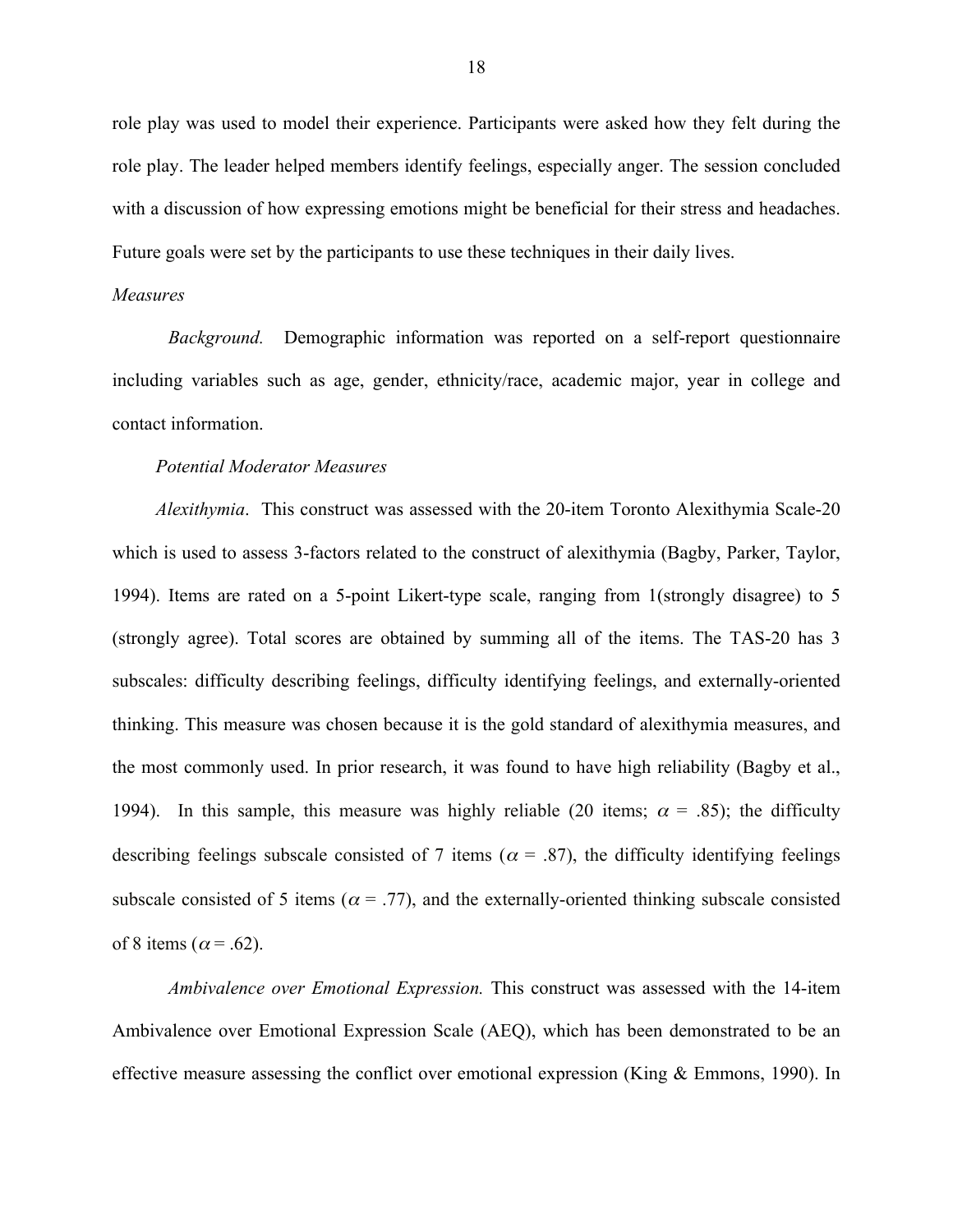prior research, the test demonstrated good internal consistency ( $\alpha = 0.89$ ) and test-retest reliability ( $r = 0.78$ ) (King & Emmons, 1990). The Items are rated on a 5-point Likert-type scale, ranging from 1(I have never felt like this) to 5 (I feel like this a lot). The items consist of statements that may include two thoughts. Total scores are obtained by summing all of the items. The construct of ambivalence over emotional expression contains two subscales: ambivalence over anger expression, and ambivalence over positive expression. This study will focus on the ambivalence over anger expression subscale. In this sample, this 6-item subscale had acceptable internal consistency ( $\alpha$  = .69).

*Assertiveness*. This construct was evaluated by the 30-item Rathus Assertiveness Schedule, which has demonstrated moderate to high test-retest reliability ( $r = .78$ ;  $p < .01$ ), and split half reliability ( $r = .77$ ;  $p < .01$ ) (Rathus, 1973). Items were measured on a 6-point Likert scale which ranges from  $+3$ (very characteristic of me, extremely descriptive) to a  $-3$ (very uncharacteristic of me, extremely undescriptive), with no zero in between. In this sample, this 30-item scale was highly reliable ( $\alpha$  = .85).

# *Outcome Measures*

At both baseline and follow-up participants were asked to complete the following selfreport questionnaires.

*Headache Frequency / Severity / Duration.* In a self-report questionnaire, participants were asked if they have had a headache in the last 24 hours, and how many days in the last week and the last month they have experienced a headache. They also rated their average pain on a 0 (no pain) to 10 (worst pain possible) scale. They were also asked the average duration that their headaches lasted and whether or not they take medication for their headaches.

*Pain Severity.* Pain severity was assessed using the short form of the McGill Pain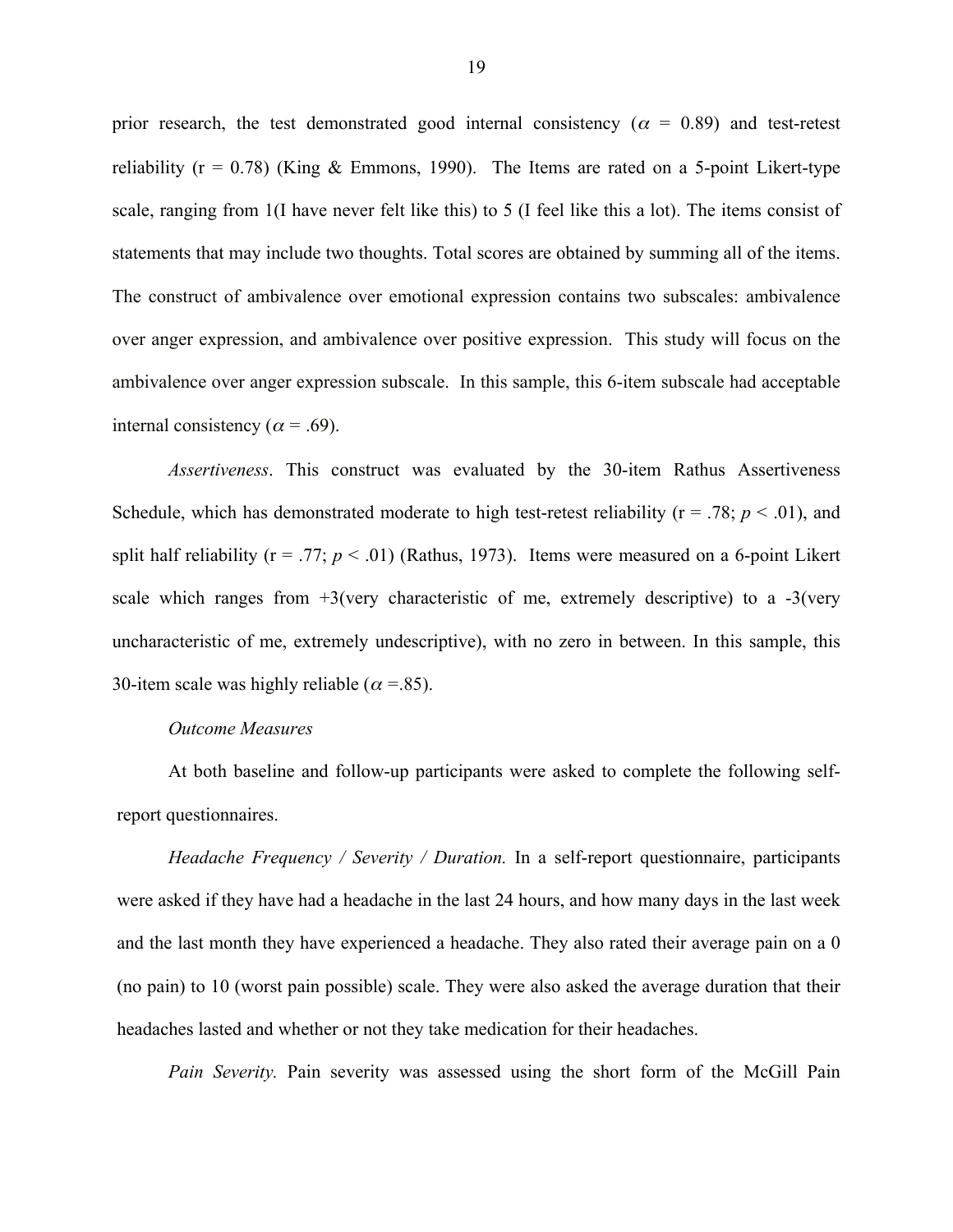Questionnaire-Short Form (SF-MPQ). This questionnaire consists of 15 descriptors (11 sensory and 4 affective), which subjects rate on an intensity scale ranging from 0 (none) to 3 (severe). Subsequent pain scores are derived from the sum of these values of words for sensory and affective dimensions. Correlations of SF-MPQ scores to scores from the standard MPQ are high (Melzack, 1987). This study analyzed both the sensory and affective subscales. In this sample, the 11 items on the sensory subscale were highly reliable (baseline  $\alpha = .76$ ; follow-up  $\alpha = .88$ ), and 4 items on the affective subscale also had high reliability (baseline  $\alpha = 71$ ; follow-up  $\alpha = .69$ ).

*Headache Related Disability*. This was assessed using the Migraine Disability Assessment Scale (MIDAS). This questionnaire consists of five questions related to social, occupation, and daily functioning limitations. This measure has established reliability, validity, and internal consistency, which support its use in clinical practice (Stewart, Lipton, Dowson, & Sawyer, 2001). In this sample, this 5-item measure had good internal consistency (baseline  $\alpha$  = 75; follow-up  $\alpha$  = 73).

*Physical Health Symptoms.* Physical health symptoms were assessed using a checklist of the severity of 36 symptoms or health problems for the past week on a 0 (not at all) to 4 (extremely severe) scale. In this sample, the scale had very strong reliability (baseline  $\alpha = 87$ ; follow-up  $\alpha = -93$ ).

*Psychological Symptoms.* Psychological symptoms were assessed using a 53-item brief self-report scale, the Brief Symptom Inventory (BSI). This index seeks to quantify a respondent's severity of illness by measuring current or past level of symptoms, intensity of symptoms, and frequency of symptoms (Derogatis, 1975). Participants rate their discomfort over the past 2 weeks on a 5-point scale ranging from 0 (not at all) to 4 (extremely). In previous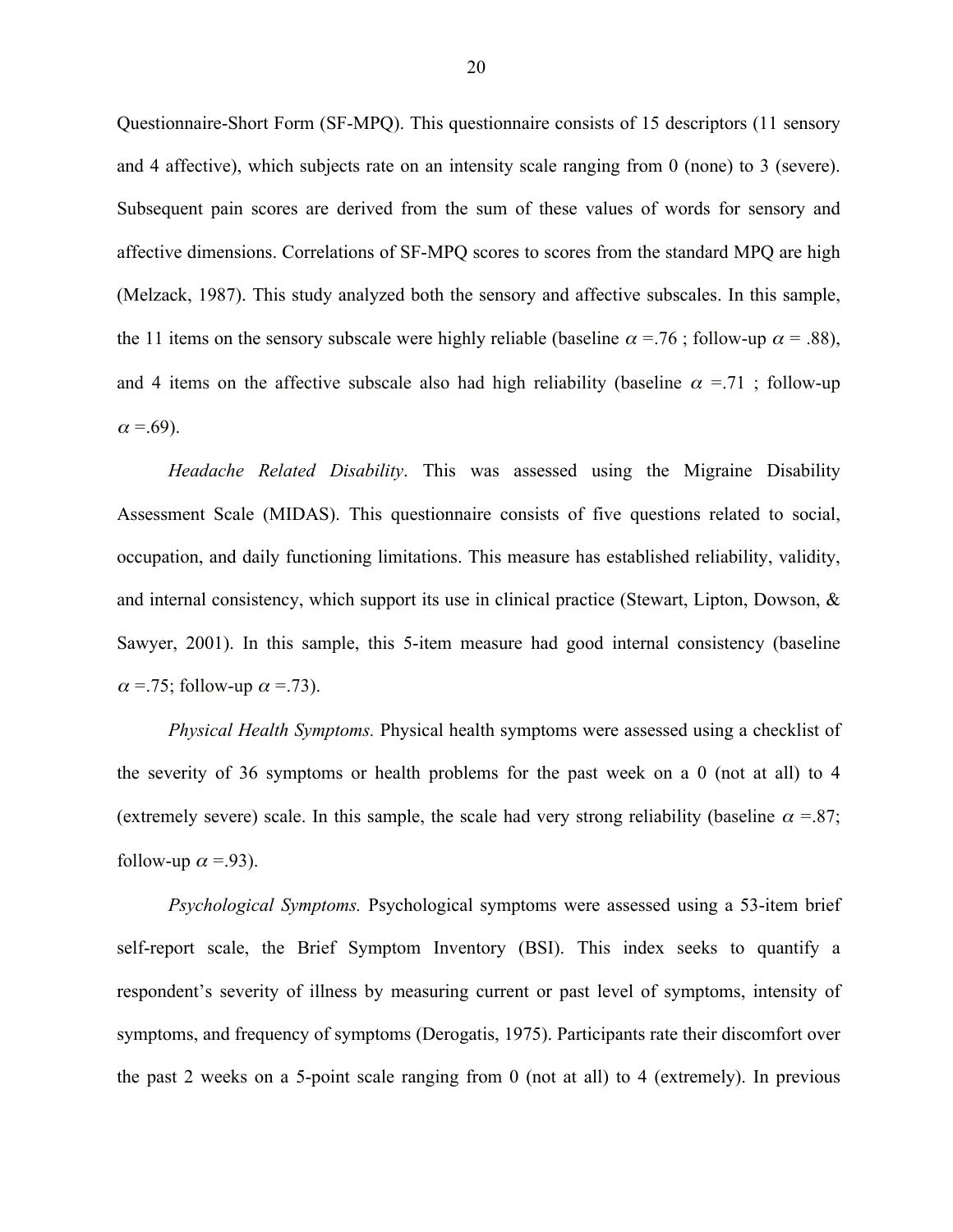research, internal consistencies and test-retest reliabilities have been high. This is a widely used and valid measure (Derogatis & Melisaratos, 1983). This study analyzed on the somatization, anxiety, and depression subscales, which had high reliability in this sample. The somatization subscale has 7 items (baseline  $\alpha$  =.77; follow-up  $\alpha$  =.84), the anxiety subscale has 6 items (baseline  $\alpha$  =.81; follow-up  $\alpha$  =.79), and the depression subscale has 6 items (baseline  $\alpha$  =.84; follow-up  $\alpha$  = 82).

*Positive and Negative Affect.* This was assessed with The Positive Affect Negative Affect Schedule (PANAS) (Watson, Clark, & Tellegen, 1998). This mood scale consists of 10 positive affect items and 10 negative affect items. In prior research, the test demonstrated good internal consistency for PA ( $\alpha$  = 0.86 to .90) and for NA ( $\alpha$  = .84 to 0.87). Items are based on how respondents have felt in the past four weeks. Items were measured on a 5-point Likert scale, which ranges from 1 (very slightly or not at all) to 5 (extremely). Averaging the positive and negative affect items independently attains two subscale scores. In this sample, good internal consistency was found for the 10 item PA subscale (baseline  $\alpha = 92$ ; follow-up  $\alpha = 93$ ) and the 10-item NA subscale (baseline  $\alpha$  = .86; follow-up  $\alpha$  = .88).

## *Data analysis*

After data was collected it was entered into a SPSS 19.0 file to be analyzed. The data was screened for missing and out of range values. Frequency distributions of unstandardized residual variables were examined for outliers. The data was also examined for non-normal variables by evaluating standardized scores (z) for skewness. Variables with very large z scores beyond 3.29  $(p < .001,$  two-tailed test) and whose histograms showed a nonnormal distribution were considered skewed. Two variables with z scores more extreme than 3.29 were found: headache duration and headache related disability. A log transformation was applied to the headache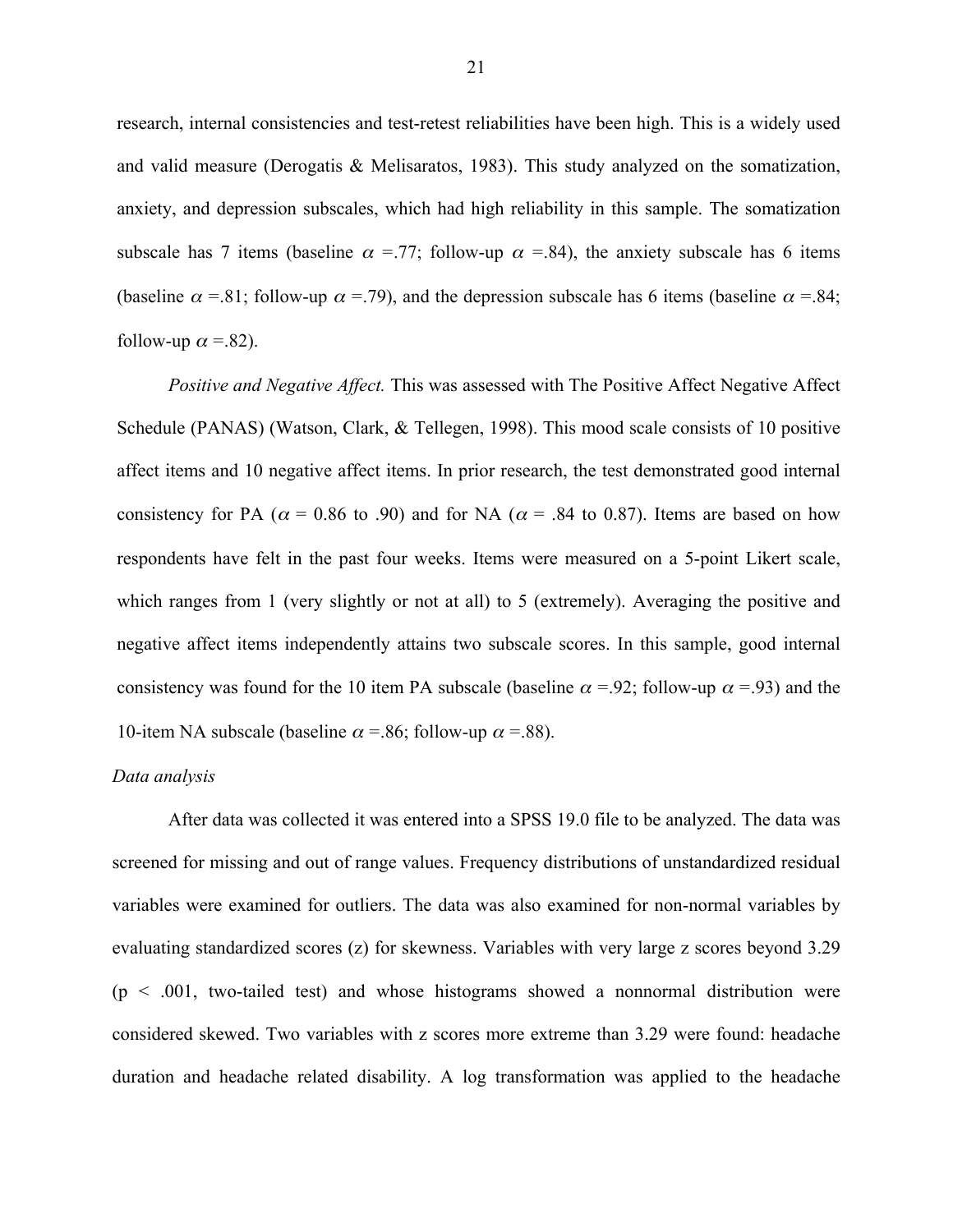duration and MIDAS scores. Demographic information was analyzed using frequency distributions and measures of central tendency. Internal consistency of the moderator and outcome measures was evaluated using Cronbach's alpha of reliability. Additionally, to test whether or not participants were effectively randomized, the three groups were compared on baseline measures.

To test the hypotheses, each of the potential moderators (alexithymia, assertiveness, and ambivalence over anger expression) was tested using hierarchical regression analyses (Baron & Kenny, 1986) to predict residualized outcomes. First, each outcome score was calculated as an unstandardized residualized variable at follow-up by covarying its baseline value. Next, each potential moderator variable was centered. Interaction terms were then created for the centered potential moderator variables and group variable. Hierarchical regression analyses were then built by entering the centered potential moderator variable, followed by the group variable, and the interaction term reflecting the group x the centered moderator variable. To facilitate interpretation, groups were compared two at a time. Finally, the interaction terms were examined for significance; significant effects signified a moderator relationship. To clarify specific group differences, post-hoc probing was conducted by running regressions between moderator scores at baseline and residualized outcome scores for each group separately.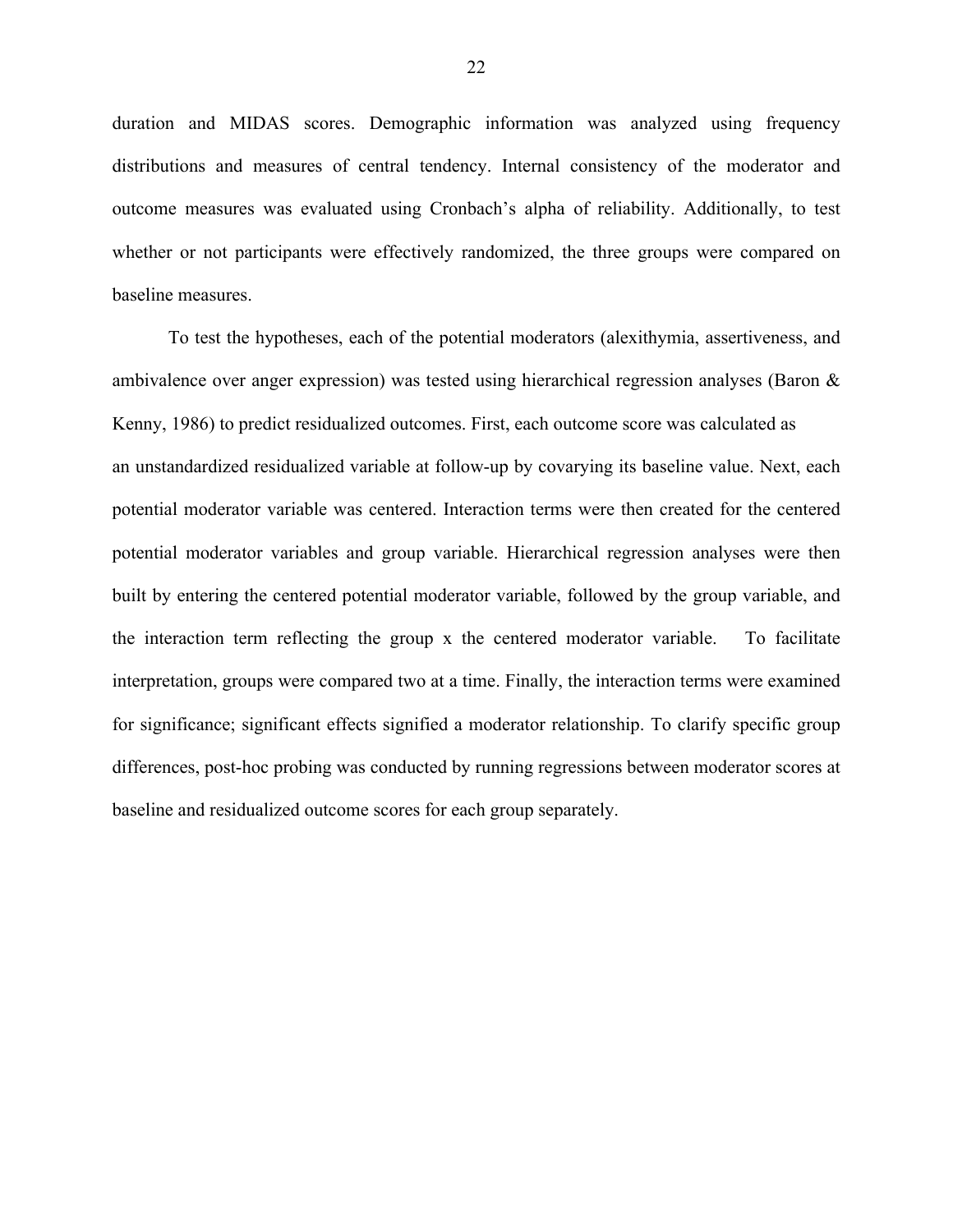# Chapter 3

# Results

# *Preliminary Analyses*

To determine if randomization was successful in generating equivalent groups among the 127 participants, the three groups were compared on baseline scores for outcome and potential moderator measures. As shown in Table 1 and Table 2, no significant differences were found.

Table 1. *Comparisons of Participants on Outcome Measures at Baseline*

| <b>Experimental Group</b>             |                                  |                         |                              |                     |               |
|---------------------------------------|----------------------------------|-------------------------|------------------------------|---------------------|---------------|
| Variables                             | <b>AAET</b><br>$(n=40)$<br>M(SD) | RT<br>$(n=43)$<br>M(SD) | Control<br>$(n=44)$<br>M(SD) | $F/\chi^2$<br>value | $p-$<br>value |
| Headache<br>Frequency<br>(past month) | 9.80(7.50)                       | 8.44(5.25)              | 1.75(8.19)                   | 2.39                | .10           |
| Headache<br>Severity<br>(past month)  | 6.28(1.52)                       | 6.49(1.64)              | 6.41(1.69)                   | 0.18                | .83           |
| Headache<br>Duration<br>(past month)  | 5.53(8.32)                       | 5.76(8.55)              | 9.59(12.37)                  | 2.24                | .11           |
| <b>SF-MPQ-SEN</b>                     | 15.20(6.22)                      | 15.38 (5.82)            | 14.97(6.32)                  | 0.05                | .95           |
| <b>SF-MPQ-AFF</b>                     | 4.93(2.92)                       | 4.37(2.99)              | 4.73(3.01)                   | 0.37                | .69           |
| <b>MIDAS</b>                          | 2.33(1.72)                       | 2.18(1.90)              | 3.44(3.91)                   | 2.77                | .07           |
| <b>BSI-SOM</b>                        | 1.14(0.91)                       | 1.16(0.71)              | 1.18(0.91)                   | 0.02                | .98           |
| <b>BSI-ANX</b>                        | 0.92(0.93)                       | 1.09(0.90)              | 0.80(0.83)                   | 1.21                | .30           |
| <b>BSI-DEP</b>                        | 0.95(0.95)                       | 1.10(0.89)              | 0.98(0.83)                   | 0.31                | .74           |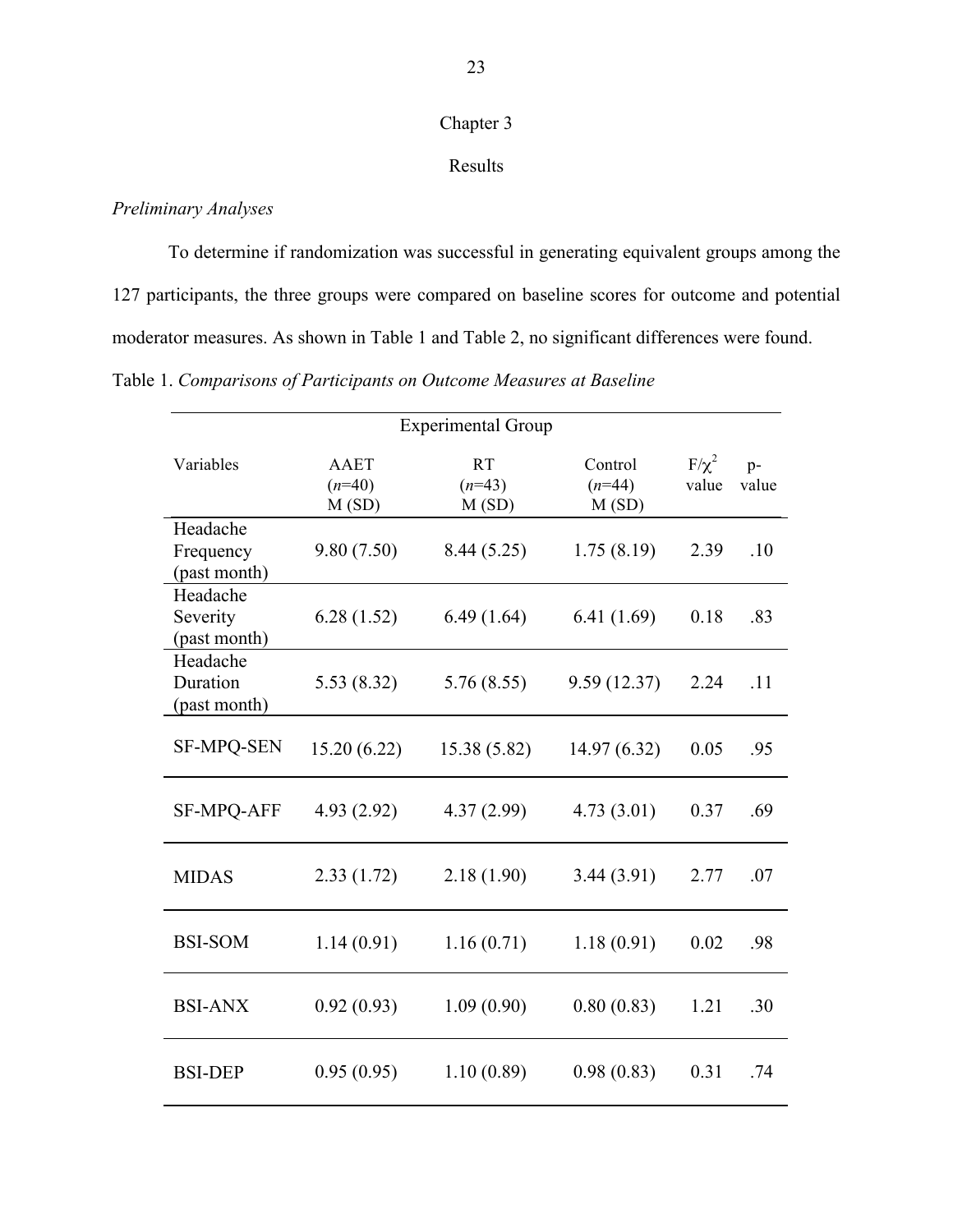| PANA-PA | 3.30(0.86) | 3.02(0.92) | 2.85(0.91) | 2.64             | .08 |
|---------|------------|------------|------------|------------------|-----|
| PANA-NA | 2.33(0.96) | 2.36(0.75) | 2.29(0.81) | .06 <sub>1</sub> | .94 |

 Note. SF-MPQ-SEN= McGill Pain Questionnaire-Short Form Sensory Descriptors SF-MPQ-AFF= McGill Pain Questionnaire-Short Form Affective Descriptors MIDAS= Migraine Disability Assessment Scale BSI-SOM= Brief Symptom Inventory Somatization BSI-ANX= Brief Symptom Inventory Anxiety BSI-DEP= Brief Symptom Inventory Depression PANA-PA= Positive Affect PANA-NA= Negative Affect

Table 2. *Comparisons of Participants on Potential Moderator Measures at Baseline*

| <b>Experimental Group</b> |                           |                                |                              |                     |               |
|---------------------------|---------------------------|--------------------------------|------------------------------|---------------------|---------------|
| Variables                 | AAET<br>$(n=40)$<br>M(SD) | <b>RT</b><br>$(n=43)$<br>M(SD) | Control<br>$(n=44)$<br>M(SD) | $F/\chi^2$<br>value | $p-$<br>value |
| TAS-TOT                   | 51.36 (12.48)             | 49.07 (11.79)                  | 50.64 (13.90)                | 0.35                | .71           |
| <b>TAS-DIF</b>            | 16.80(6.89)               | 16.81(6.45)                    | 15.95(7.01)                  | 0.23                | .79           |
| <b>TAS-DDF</b>            | 15.15(4.69)               | 13.58(4.66)                    | 14.46(5.17)                  | 1.09                | .34           |
| <b>TAS-EOT</b>            | 19.41 (5.78)              | 18.68 (4.51)                   | 20.23 (4.38)                 | 1.09                | .34           |
| <b>AEQ-ENT</b>            | 3.24(0.97)                | 3.17(0.69)                     | 3.07(0.80)                   | 0.44                | .65           |
| <b>RAS</b>                | 2.83(0.77)                | 3.22(0.92)                     | 3.07(0.89)                   | 2.04                | .13           |

Note. TAS-TOT= Total Toronto Alexithymia Scale

TAS-DIF= Toronto Alexithymia Scale Difficulty Identifying Feelings Subscale TAS-DDF= Toronto Alexithymia Scale Difficulty Describing Feelings Subscale TAS-EOT= Toronto Alexithymia Scale Externally Oriented Thinking AEQ-ENT= Ambivalence Over Emotional Expression Anger Expression Subscale RAS= Rathus Assertiveness Schedule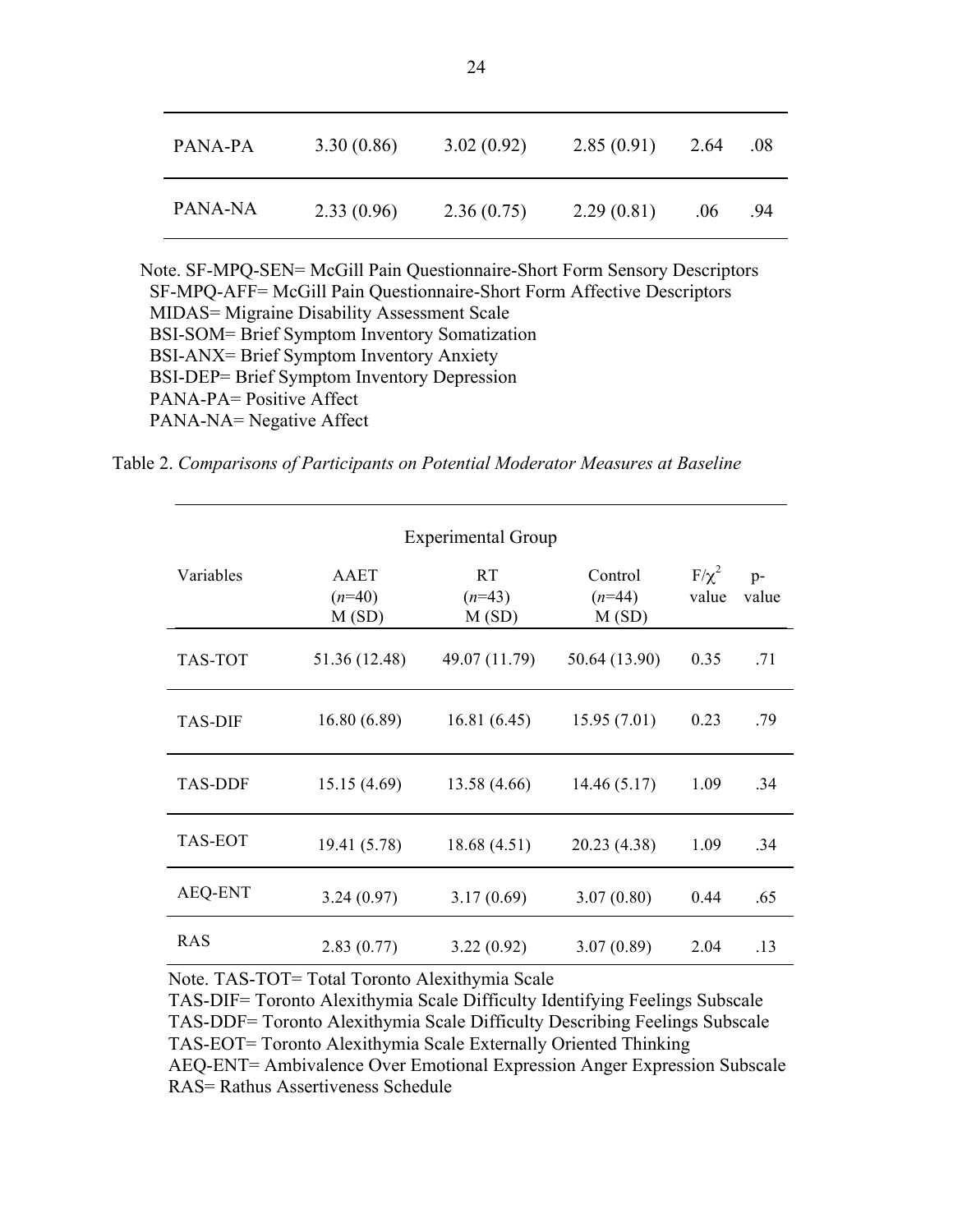Bivariate correlations were conducted to determine the relationship among potential moderators. As seen in Table 3, bivariate correlations revealed significant, positive associations between alexithymia and its facets (difficulty identifying feelings, difficulty describing feelings, externally oriented thinking). Significant, positive correlations were also seen between alexithymia and its facets and ambivalence over anger expression. In addition, assertiveness had a significant, negative relationship with alexithymia and its facets as well as with ambivalence over anger expression. Thus, all of the moderators share meaningful amounts of variance with each other.

#### Table 3*. Correlations Between Potential Moderators*

| Variables  |          |         |          |         |          |
|------------|----------|---------|----------|---------|----------|
| 1. TAS-TOT |          |         |          |         |          |
| 2. TAS-DIF | $.83**$  |         |          |         |          |
| 3. TAS-DDF | $.83**$  | $.56**$ |          |         |          |
| 4. TAS-EOT | $.63**$  | $.21*$  | $.35**$  |         |          |
| 5. AEQ-ENT | $.51**$  | $.46**$ | 49**     | $.21*$  |          |
| 6. RAS     | $-.56**$ | $-39**$ | $-.50**$ | $-41**$ | $-.38**$ |

#### $* = p < 0.05; ** = p < 0.01$

Note. TAS-TOT= Total Toronto Alexithymia Scale

TAS-DIF= Toronto Alexithymia Scale Difficulty Identifying Feelings Subscale TAS-DDF= Toronto Alexithymia Scale Difficulty Describing Feelings Subscale TAS-EOT= Toronto Alexithymia Scale Externally Oriented Thinking AEQ-ENT= Ambivalence Over Emotional Expression Anger Expression Subscale RAS= Rathus Assertiveness Schedule

# *Primary Analyses*

#### *Global or Total Alexithymia*

It was hypothesized that participants who have higher baseline levels of alexithymia, as measured by the Toronto Alexithymia-20, would show reduced benefits from AAET and increased benefits from RT, as compared to participants in the control group. The results below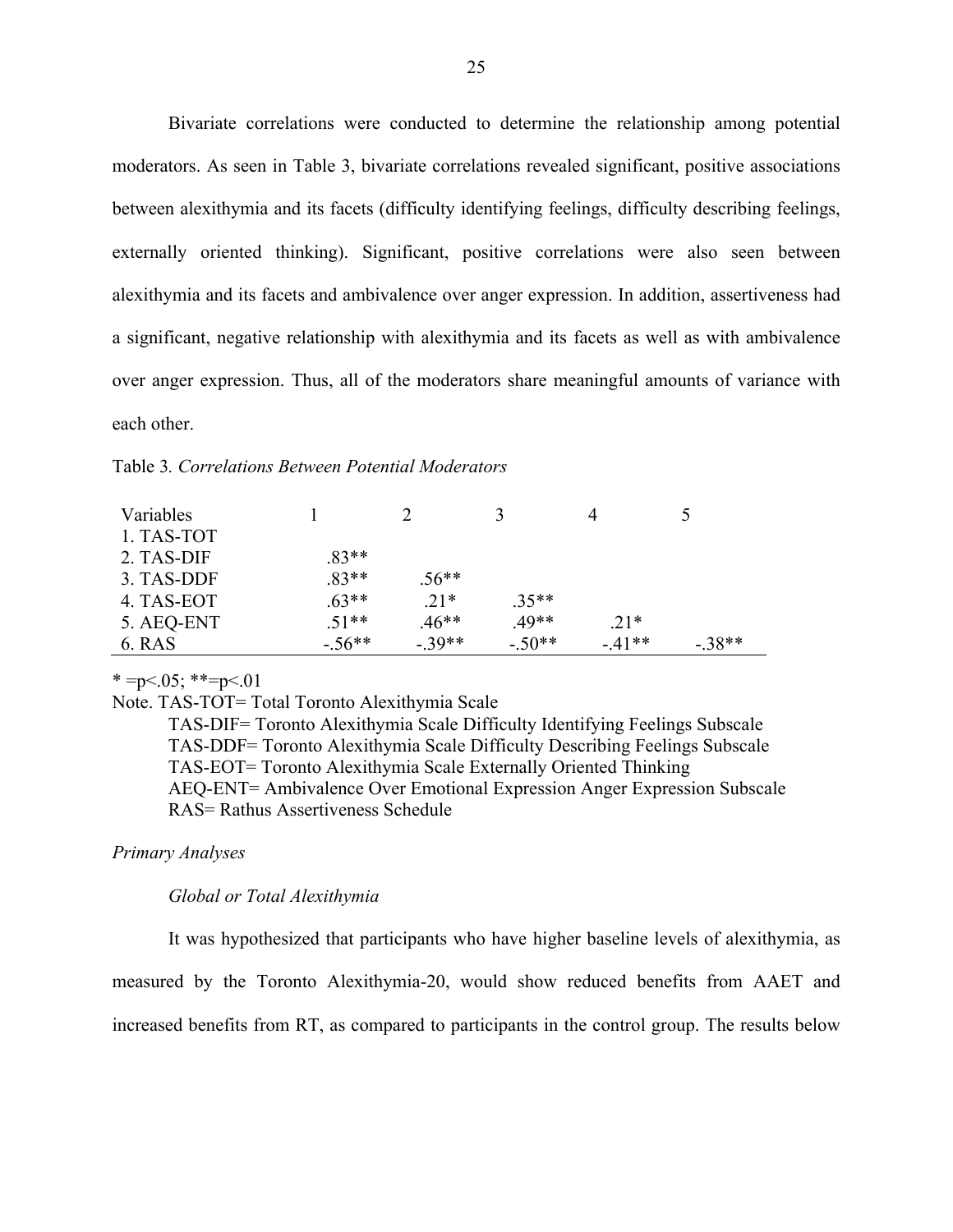are arranged and presented for each outcome measure separately. They are also presented in Table 4. Overall, these findings were not consistent with the hypotheses.

Greater levels of alexithymia predicted an increase in headache frequency following RT, whereas it predicted a decrease for those in the AAET and control groups. More specifically, in prediction of headache frequency, alexithymia either significantly or marginally significantly interacted with group: AAET vs. RT,  $t(79) = 2.36$ ,  $p = .02$ ,  $\beta = .80$ ; and RT vs. control,  $t(82) =$  $-1.91, p = .06, \beta = -1.04$ . In the AAET ( $\beta = -.23, p = .16$ ), and control groups, ( $\beta = -.13, p = .19$ ) .40), alexithymia was weakly inversely related to headache frequency at follow-up, whereas this relationship was positive in the RT group ( $\beta$  = .29,  $p$  = .06).

Similarly, greater levels of alexithymia predicted an increase in headache severity for individuals who engaged in RT, whereas for those in the AAET group, it predicted a decrease. In the prediction of headache severity, alexithymia significantly interacted with group: AAET vs. RT,  $t(79) = 2.40$ ,  $p = .02$ ,  $\beta = .82$ ; and AAET vs. Control,  $t(80) = 2.18$ ,  $p = .03$ ,  $\beta = .55$ . In the AAET group, alexithymia was inversely related to headache severity ( $\beta$  = -.37,  $p$  = .02) at follow-up, whereas in the RT group, this relationship was weakly positive  $(\beta = .13, p = .41)$ . For individuals in the control group there was almost no relationship ( $\beta = .08$ ,  $p = .59$ ).

Lastly, as expected, greater alexithymia predicted greater somatic symptoms for those who did not engage in an intervention. However, unexpectedly, for individuals who participated in AAET, greater alexithymia predicted no change. In the prediction of somatic symptoms, alexithymia marginally significantly interacted with group: AAET vs. Control,  $t(80) = 1.72$ ,  $p =$ .09,  $\beta$  = .42. In the AAET group, alexithymia was unrelated to somatic symptoms ( $\beta$  = -.04  $p$  = .82); however, in the control group this relationship was positive  $(\beta = 0.35, p = 0.02)$ .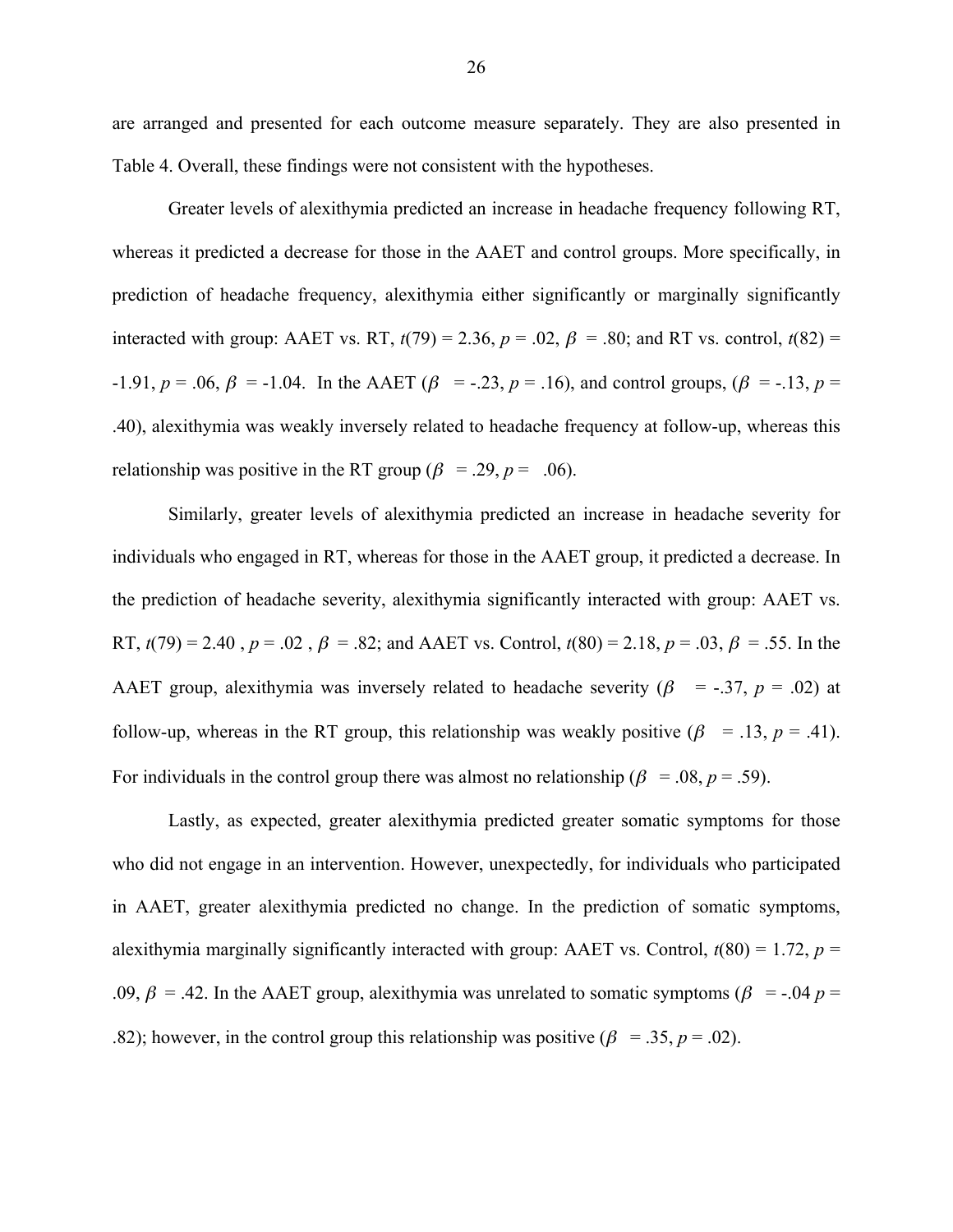| Outcome<br>Measure                    | Anger<br>Awareness and<br>Expression<br>Training<br>$(n = 40)$ | Relaxation<br>Training<br>$(n=43)$ | Control<br>Group<br>$(n=44)$ | Group<br>Differences                  |
|---------------------------------------|----------------------------------------------------------------|------------------------------------|------------------------------|---------------------------------------|
| Headache<br>Frequency<br>(past month) | $-0.23$                                                        | $0.29\dagger$                      | $-0.13$                      | $AT \neq RT$<br>$RT \neq C^*$         |
| Headache<br>Severity<br>(past month)  | $-0.37*$                                                       | 0.13                               | 0.08                         | $AT \neq RT$<br>$AT \neq C^{\dagger}$ |
| Headache<br>Duration<br>(past month)  | $-0.29$                                                        | $-0.14$                            | 0.06                         |                                       |
| <b>SF-MPQ-SEN</b>                     | $-0.08$                                                        | $-0.10$                            | 0.04                         |                                       |
| <b>SF-MPQ-AFF</b>                     | $-0.07$                                                        | 0.03                               | 0.05                         |                                       |
| <b>MIDAS</b>                          | $-0.16$                                                        | 0.05                               | $-0.10$                      |                                       |
| <b>BSI-SOM</b>                        | $-0.04$                                                        | $-0.04$                            | 0.35                         | $AT \neq C^{\dagger}$                 |
| <b>BSI-ANX</b>                        | $-0.10$                                                        | 0.02                               | 0.23                         |                                       |
| <b>BSI-DEP</b>                        | 0.08                                                           | 0.12                               | 0.32                         |                                       |
| PANA-PA                               | $-0.17$                                                        | $-0.19$                            | $-0.04$                      |                                       |
| PANA-NA                               | 0.05                                                           | 0.12                               | $0.28\dagger$                |                                       |

Table 4. *Standardized Beta Coefficients for the Relationship Between Overall Alexithymia and Each Adjustment Outcome for Each Intervention Condition, and Test of Group Differences*

† *p*≤ .10. \**p*≤ .05. \*\**p*≤ .001. \*\*\**p*≤ .001

Note. SF-MPQ-SEN= McGill Pain Questionnaire-Short Form Sensory Descriptors SF-MPQ-AFF= McGill Pain Questionnaire-Short Form Affective Descriptors MIDAS= Migraine Disability Assessment Scale BSI-SOM= Brief Symptom Inventory Somatization BSI-ANX= Brief Symptom Inventory Anxiety BSI-DEP= Brief Symptom Inventory Depression PANA-PA= Positive Affect PANA-NA= Negative Affect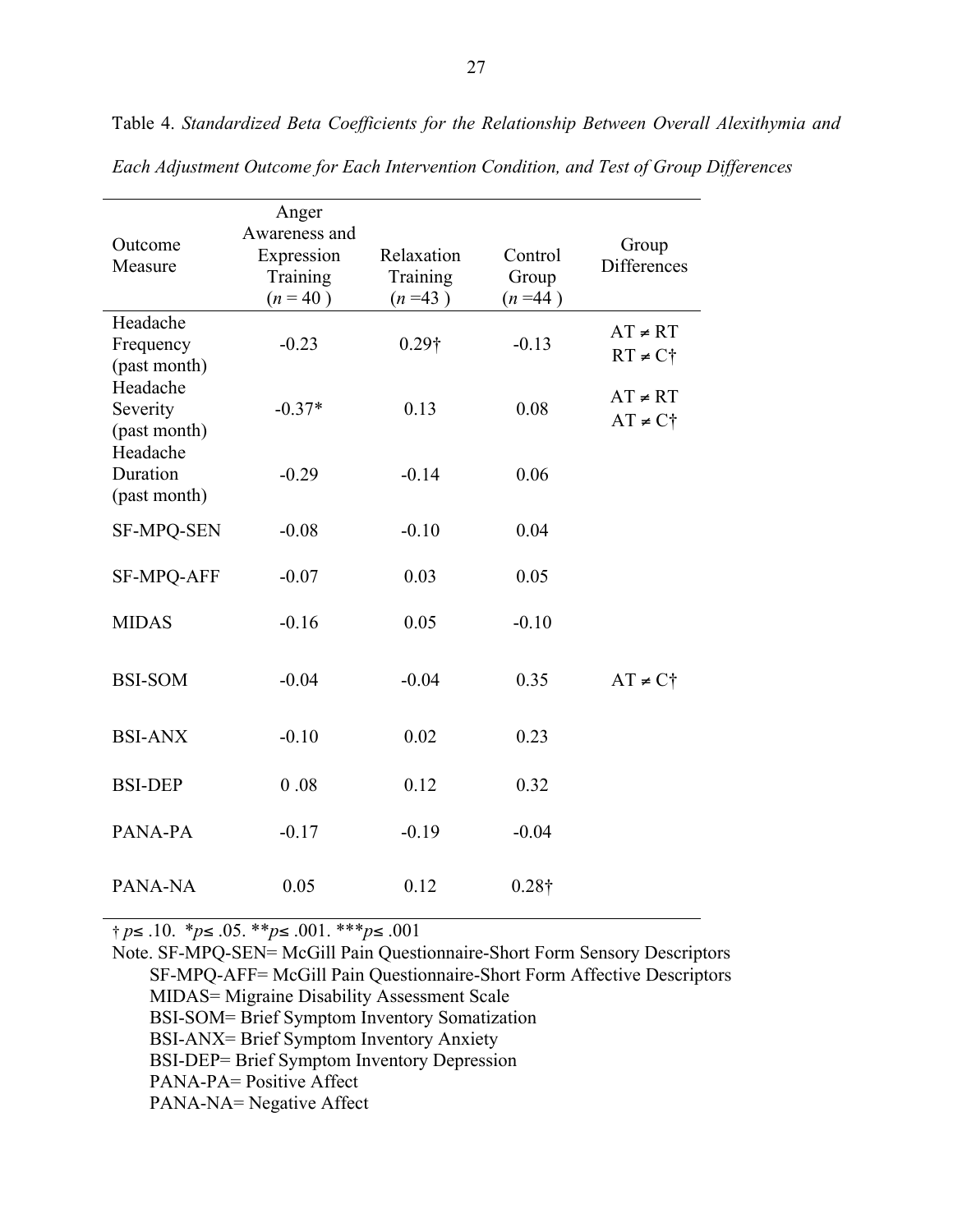# *Alexithymia: Difficulty Identifying Feelings Facet*

The next analyses examined the three facets of alexithymia: difficulty identifying feelings, difficulty describing feelings, and externally oriented thinking. Although I made no specific hypotheses regarding the facets of alexithymia, I explored these facets as potential moderators. First, I explored the facet difficulty identifying feelings. Results are presented below and in Table 5.

Similar to overall alexithymia, greater levels of difficulty indentifying feelings predicted an increase in headache frequency for individuals who engaged in RT. However, for individuals in the AAET and control groups, greater difficulty identifying feelings predicted a decrease. This was indicated by the marginally significant interaction between difficulty identifying feelings and group in the prediction of headache frequency: AAET vs. RT,  $t(79) = 1.70$ ,  $p = .09$ ,  $\beta = .58$ ; and RT vs. control,  $t(82) = -1.79$ ,  $p = .08$ ,  $\beta = -.96$ . Difficulty identifying feelings was weakly inversely related to headache frequency at follow-up in the AAET group ( $\beta$  = -.12 *p* = .47) and control group ( $\beta$  = -.14,  $p = .38$ ), whereas in the RT group, difficulty identifying feelings had a marginal positive relationship to headache frequency,  $(\beta = .26, p = .09)$ .

Greater difficulty identifying feelings also predicted an increase in headache severity for individuals who participated in RT or no intervention, whereas it predicted a decrease for those who participated in AAET. More specifically, there was an interaction (significant) between difficulty identifying feelings and group in predicting headache severity: AAET vs. RT, *t*(79) = 2.84 *p* = .006,  $\beta$  = .95; and AAET vs. Control,  $t(80) = 2.43$  *p* = .02,  $\beta$  = .58. In the AAET group, difficulty identifying feelings was inversely related to headache severity ( $\beta$  = -.41  $p$  = .009). On the other hand, the relationships were in the opposite direction in the RT group ( $\beta$  = .18,  $p = .09$ ) and control group ( $\beta = .11$ ,  $p = .50$ ).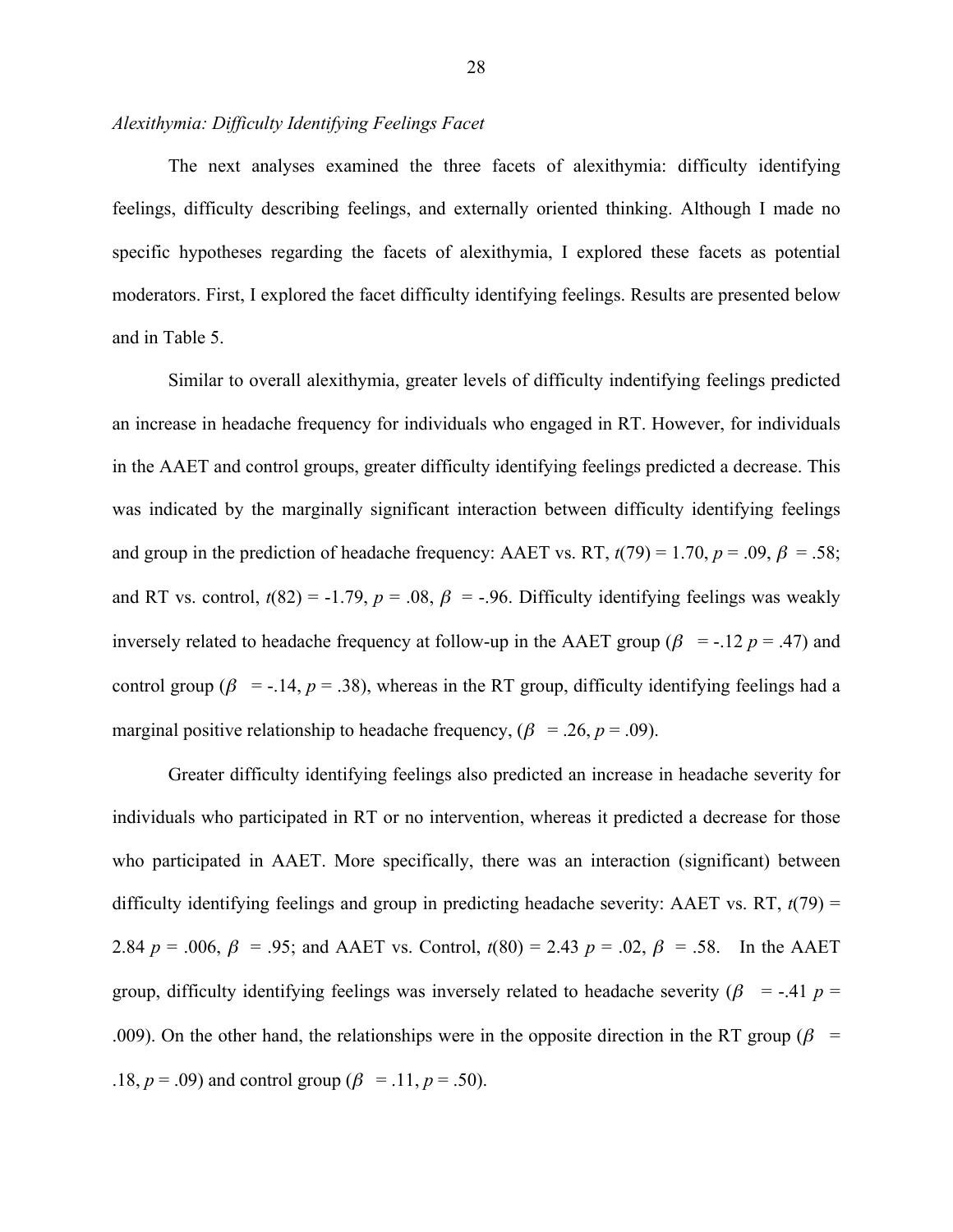In addition, this facet predicted a decrease in headache duration for individuals who engaged in AAET, and an increase for those who did not participate in an intervention. More specifically, our results indicated that in prediction of headache duration, difficulty identifying feelings significantly interacted with group: AAET vs. Control,  $t(79) = 2.30$   $p = .02$ ,  $\beta = .54$ . In the AAET group, difficulty identifying feelings was inversely related to headache duration ( $\beta$  = -.31  $p = .05$ ), whereas this relationship was positive in the control group ( $\beta = .19$ ,  $p = .22$ ).

In addition, difficulty identifying feelings tended to predict reduced anxiety for those who engaged in AAET, compared to individuals in the control group, where it predicted no change. These findings were demonstrated by the marginally significant interaction between difficulty identifying feelings and group in predicting changes in anxiety symptoms, AAET vs. control,  $t(80) = 1.79$ ,  $p = .08$ ,  $\beta = .45$ . More specifically, in the AAET group, difficulty identifying feelings tended to be inversely related to anxiety ( $\beta$  = -.14  $p$  = .38), whereas this relationship was positive in the control group ( $\beta$  = .25,  $p$  = .09).

Similarly, difficulty identifying feelings tended to predict a decrease in somatic symptoms following AAET, and an increase after no intervention. This is indicated by a significant interaction between difficulty identifying feelings and group in predicting changes in somatic symptoms, AAET vs. control,  $t(80) = 2.96$   $p = .004$ ,  $\beta = .68$ . In the AAET group, difficulty identifying feelings tended to be inversely related to somatic symptoms ( $\beta$  = -.19  $p$  = .25), whereas in the control group ( $\beta$  = .44,  $p$  = .003) this relationship was positive.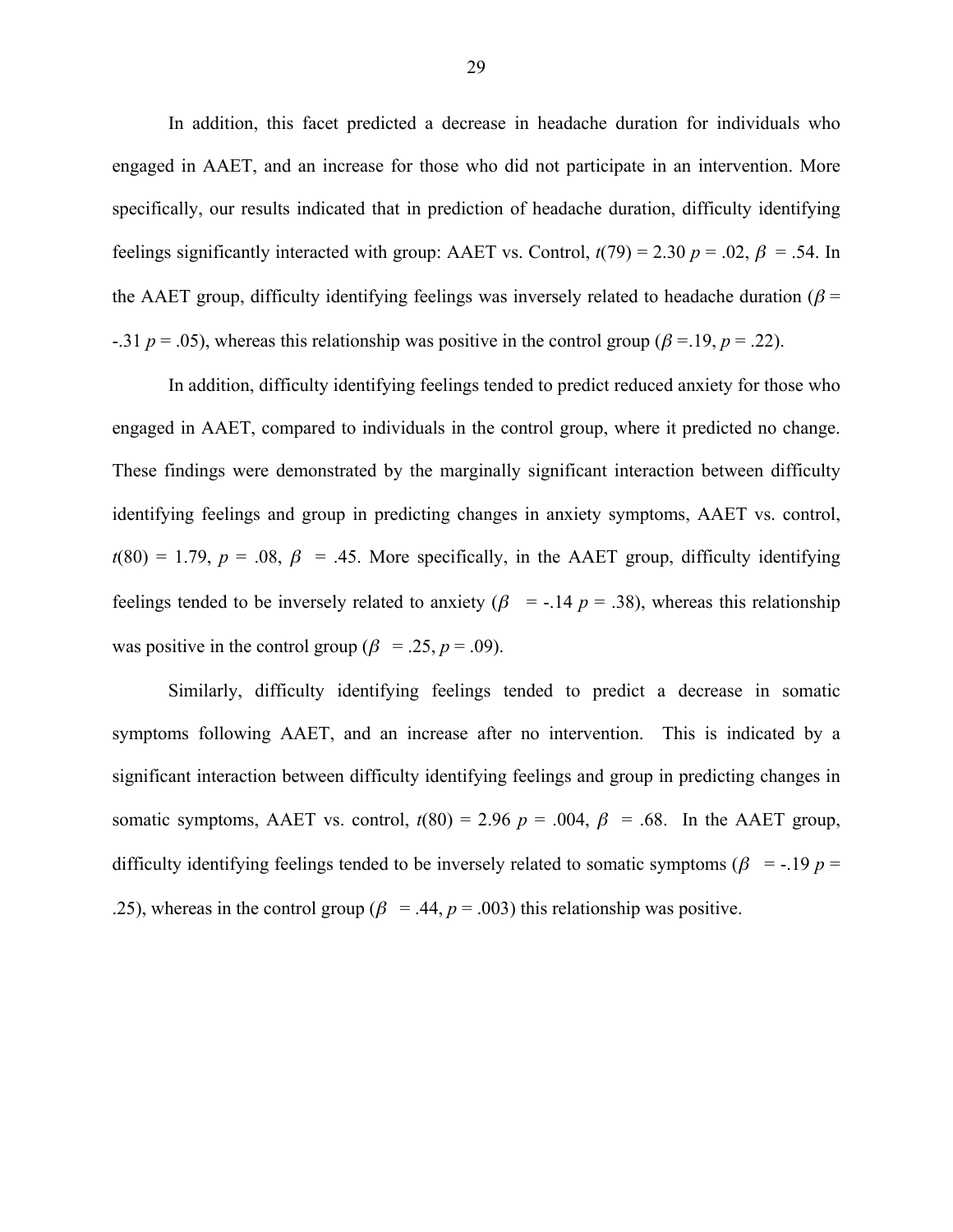Outcome Measure Anger Awareness and Expression Training  $(n = 40)$ Relaxation Training  $(n = 43)$ Control Group  $(n = 44)$ Group Differences Headache Frequency (past month) -0.12 0.26† -0.14  $AT \neq RT^+$  $RT \neq C$ Headache Severity (past month) -0.41\*\* 0.18 0.11  $AT \neq RT$  $AT \neq C$ Headache Duration (past month)  $-0.31$   $-0.10$  0.19 AT≠C SF-MPQ-SEN -0.05 -0.07 0.14 SF-MPQ-AFF -0.08 0.22 0.19 MIDAS -0.13 0.04 -0.07 BSI-SOM  $-0.19$   $0.14$   $0.44**$   $AT \ne C$ BSI-ANX -0.14 0.05 0.25† AT≠C† BSI-DEP -0.002 0.14 0.31\* PANA-PA -0.08 -0.09 0.03 PANA-NA 0.06 0.15 0.28<sup>†</sup>

Table 5. *Standardized Beta Coefficients for the Relationship Between Difficulty Identifying Feelings and Each Adjusted Outcome for Each Intervention Condition, and Test of Group Differences*

† *p*≤ .10. \**p*≤ .05. \*\**p*≤ .001. \*\*\**p*≤ .001.

Note. SF-MPQ-SEN= McGill Pain Questionnaire-Short Form Sensory Descriptors SF-MPQ-AFF= McGill Pain Questionnaire-Short Form Affective Descriptors MIDAS= Migraine Disability Assessment Scale BSI-SOM= Brief Symptom Inventory Somatization BSI-ANX= Brief Symptom Inventory Anxiety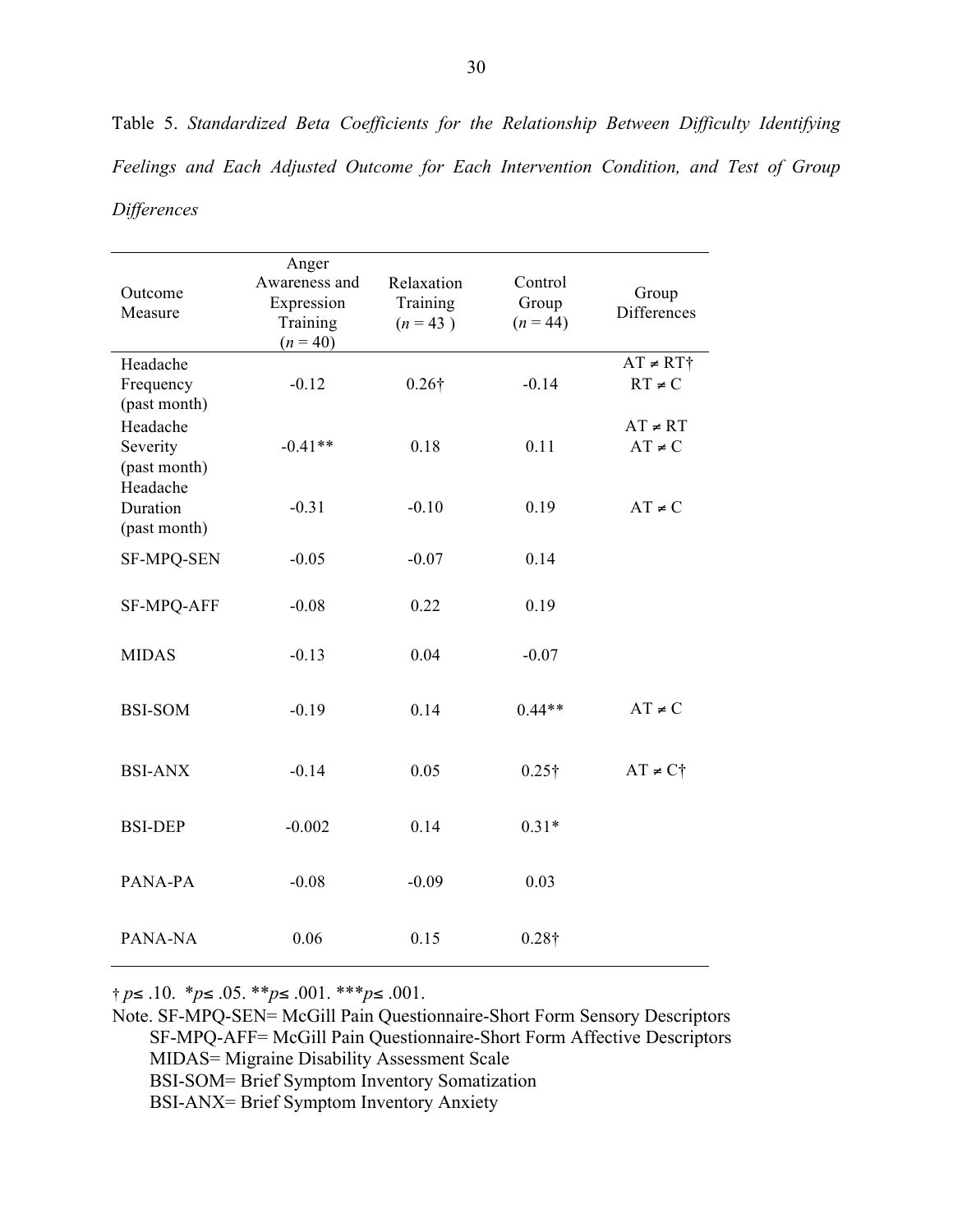# BSI-DEP= Brief Symptom Inventory Depression PANA-PA= Positive Affect PANA-NA= Negative Affect

#### *Alexithymia: Difficulty Describing Feelings Facet*

The same pattern was seen with the facet difficulty describing feelings. Results are presented below and in Table 6. Greater difficulty describing feelings tended to predict a decrease in headache frequency following AAET, whereas following RT, difficulty describing feelings predicted a slight increase. This finding is indicated by a marginally significant interaction between difficulty describing feelings and group in predicting headache frequency, AAET vs. RT,  $t(79) = 1.79$ ,  $p = .08$ ,  $\beta = .63$ . In the AAET group, difficulty describing feelings tended to be inversely related to headache frequency ( $\beta$  = -.22  $p$  = .18) whereas in the RT group, difficulty describing feelings showed a slight positive trend ( $\beta$  = .18,  $p$  = .25).

Similarly, this facet predicted a decrease in headache severity following AAET and a tendency to increase headache severity following RT. This finding is indicated by a marginally significant interaction between difficulty describing feelings and group in predicting headache severity, AAET vs. RT,  $t(79) = 2.34$   $p = .02$ ,  $\beta = .82$ . In the AAET group, difficulty describing feelings was inversely related to headache severity ( $\beta$  = -.35  $p$  = .03) whereas in the RT group, difficulty describing feelings showed a slight positive trend ( $\beta$  = .13, *p* = .39).

I next examined headache duration for these individuals. Greater difficulty describing feelings predicted an increase in headache duration following AAET, a slight decrease after RT, and no change after no intervention. These findings are demonstrated by the following results. In prediction of headache duration, difficulty describing feelings either significantly or marginally significantly interacted with group: AAET vs. RT,  $t(79) = 1.81$ ,  $p = .07$ ,  $\beta = .61$ ; and AAET vs. control,  $t(79) = 2.07$ ,  $p = .02$ ,  $\beta = .50$ . In the AAET group, difficulty describing feelings was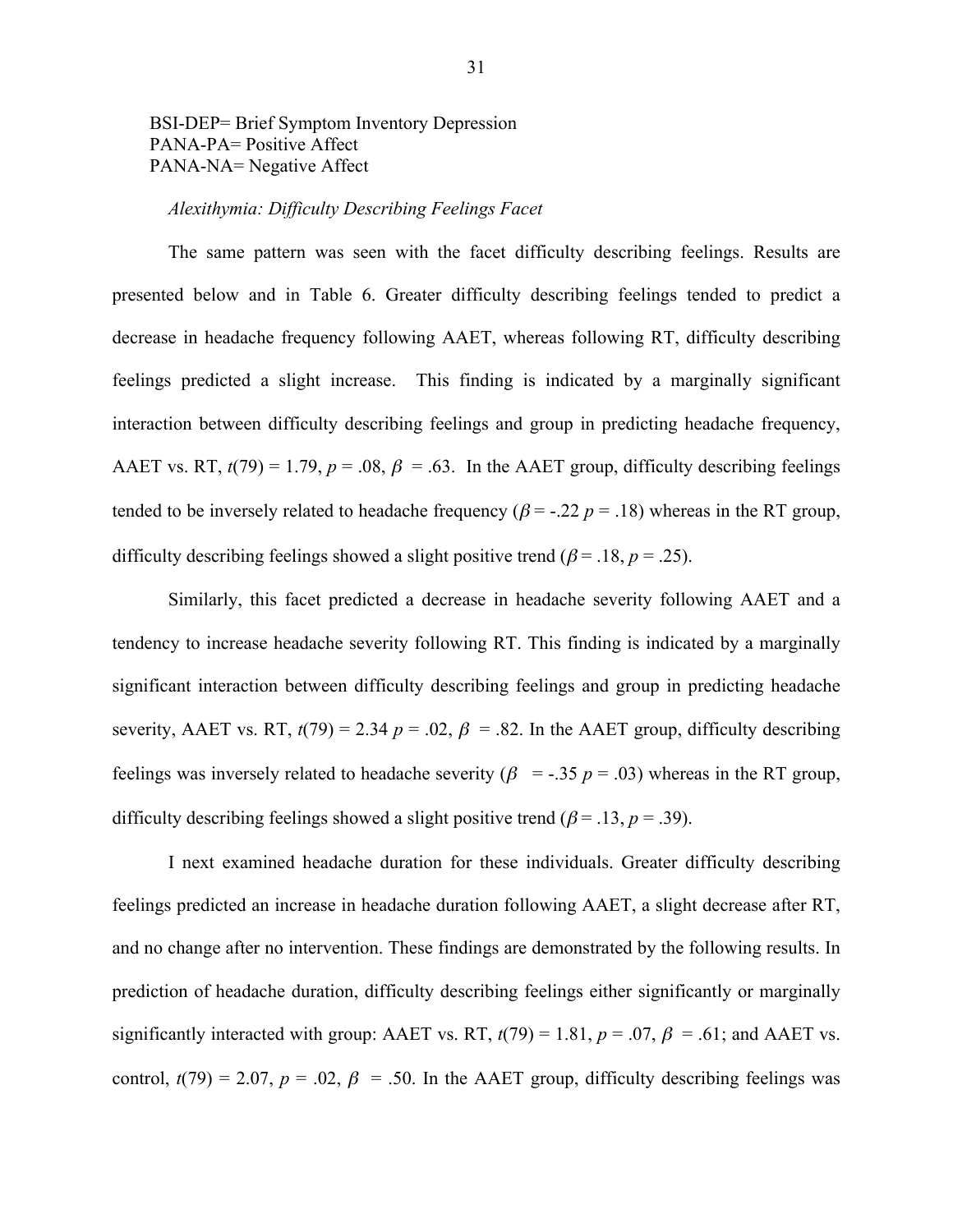inversely related to headache duration ( $\beta$  = -.41  $p$  = .009). However, there was a slight inverse relationship in the RT group ( $\beta$  = -.19,  $p = .24$ ) and almost no relationship in the control group  $(\beta = .02, p = .93)$ .

Difficulty describing feelings also predicted a change in somatic symptoms following the active treatment groups. There was a marginally significant interaction between difficulty describing feelings and group (AAET vs. RT) in predicting a change in somatic symptoms, *t*(79)  $= 1.76$ ,  $p = .08$ ,  $\beta = .63$ . In the AAET group, there was a slight inverse relationship between difficulty describing feelings and somatic symptoms ( $\beta$  = -.24  $p$  = .20), whereas in the RT group, a slight positive relationship was seen ( $\beta$  = .18,  $p$  = .25).

In addition, difficulty describing feelings predicted changes in sensory pain after AAET compared to the control condition, where no change was found. There was a marginally significant interaction between difficulty describing feelings and group in predicting changes in sensory pain,  $t(80) = 1.81$ ,  $p = .07$ ,  $\beta = .45$ . In the AAET group, difficulty describing feelings at was inversely related to sensory pain,  $(\beta = -0.34 \, p = 0.03)$ , whereas in the control group there was no relationship (sensory pain:  $\beta$  = -.04,  $p = .79$ ).

Difficulty describing feelings tended to predict a decrease in anxiety following AAET, and a slight increase following no intervention. More specifically, a marginally significant interaction was found between difficulty describing feelings and group in predicting changes in anxiety, AAET vs. control,  $t(80) = 1.79$ ,  $p = .08$ ,  $\beta = .46$ . In the AAET group, difficulty describing feelings tended to be inversely related to anxiety ( $\beta$  =-.24,  $p$  = .15), whereas in the control group ( $\beta$  = .15,  $p = .33$ ) a slight positive relationship was found.

The same pattern was seen for somatic symptoms. There was a significant interaction between difficulty describing feelings and group (AAET vs. control) in predicting changes in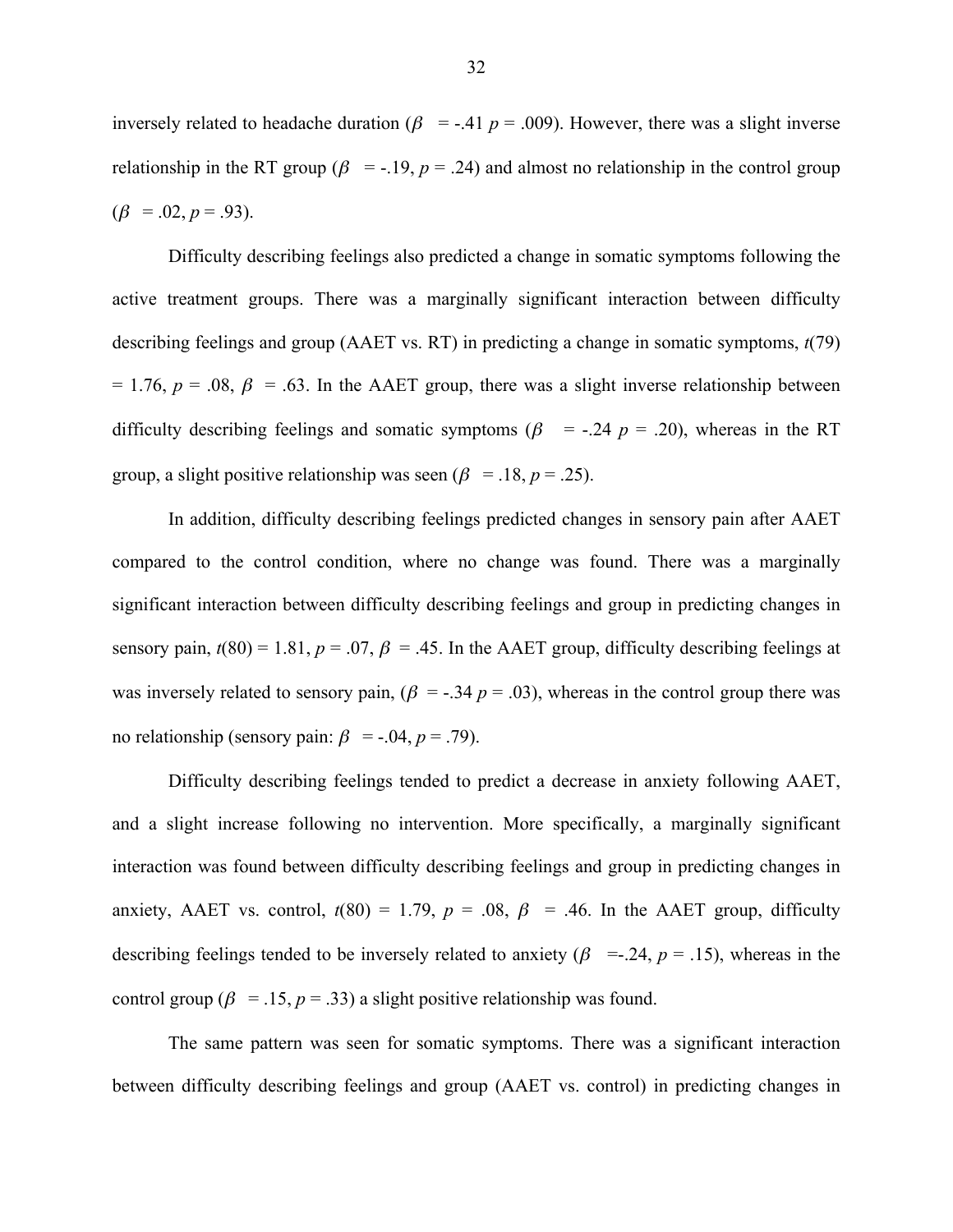somatic symptoms,  $t(80) = 2.56$   $p = .01$ ,  $\beta = .62$ . In the AAET group, difficulty describing feelings tended to be inversely related to somatic symptoms ( $\beta$  =-.21,  $p$  =.20), whereas in the control condition ( $\beta$  =.35,  $p$  = .02), a positive relationship was found.

Table 6. *Standardized Beta Coefficients for the Relationship Between Difficulty Describing Feelings and Each Adjusted Outcome for Each Intervention Condition, and Test of Group Differences*

| Outcome<br>Measure                    | Anger<br>Awareness and<br>Expression<br>Training<br>$(n = 40)$ | Relaxation<br>Training<br>$(n = 43)$ | Control<br>Group<br>$(n = 44)$ | Group<br><b>Differences</b>   |
|---------------------------------------|----------------------------------------------------------------|--------------------------------------|--------------------------------|-------------------------------|
| Headache<br>Frequency<br>(past month) | $-0.22$                                                        | 0.18                                 | $-0.05$                        | $AT \neq RT$ †                |
| Headache<br>Severity<br>(past month)  | $-0.35*$                                                       | 0.13                                 | $-0.02$                        | $AT \neq RT$                  |
| Headache<br>Duration<br>(past month)  | $-0.41$                                                        | $-0.19$                              | 0.02                           | $AT \neq RT$ †<br>$AT \neq C$ |
| <b>SF-MPQ-SEN</b>                     | $-0.34*$                                                       | $-0.01$                              | $-0.04$                        | $AT \neq C\uparrow$           |
| <b>SF-MPQ-AFF</b>                     | $-0.29\dagger$                                                 | $-0.07$                              | $-0.02$                        |                               |
| <b>MIDAS</b>                          | $-0.27$                                                        | 0.06                                 | $-0.22$                        |                               |
| <b>BSI-SOM</b>                        | $-0.21$                                                        | 0.18                                 | 0.35                           | $AT \neq RT^*$<br>$AT \neq C$ |
| <b>BSI-ANX</b>                        | $-0.24$                                                        | 0.01                                 | 0.15                           | $AT \neq C^{\dagger}$         |
| <b>BSI-DEP</b>                        | $-0.13$                                                        | 0.08                                 | 0.20                           |                               |
| PANA-PA                               | $-0.17$                                                        | $-0.16$                              | 0.03                           |                               |
| PANA-NA                               | $-0.18$                                                        | 0.08                                 | 0.17                           |                               |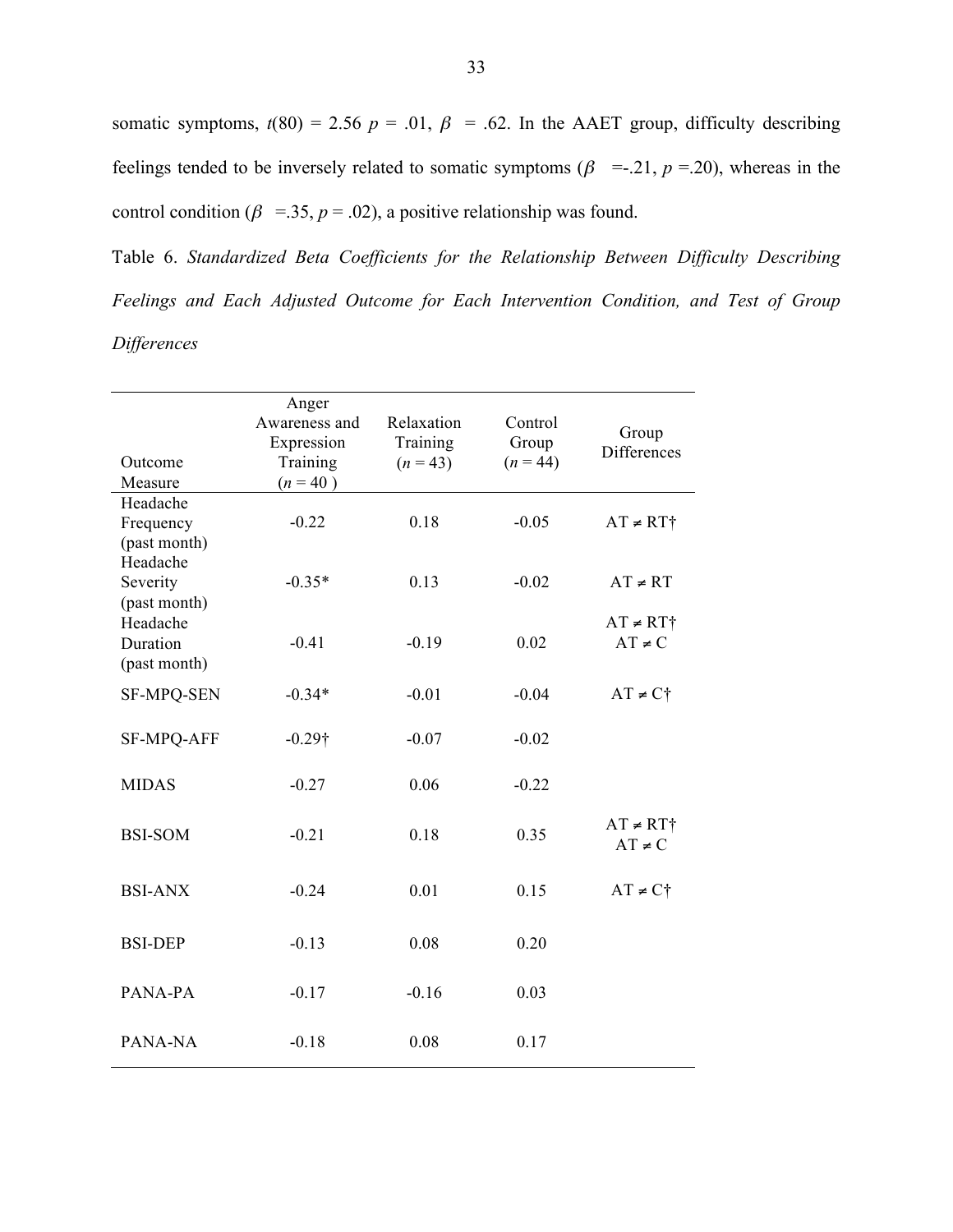† *p*≤ .10. \**p*≤ .05. \*\**p*≤ .001. \*\*\**p*≤ .001. Note. SF-MPQ-SEN= McGill Pain Questionnaire-Short Form Sensory Descriptors SF-MPQ-AFF= McGill Pain Questionnaire-Short Form Affective Descriptors MIDAS= Migraine Disability Assessment Scale BSI-SOM= Brief Symptom Inventory Somatization BSI-ANX= Brief Symptom Inventory Anxiety BSI-DEP= Brief Symptom Inventory Depression PANA-PA= Positive Affect PANA-NA= Negative Affect

#### *Alexithymia: Externally Oriented Thinking*

A different pattern was found for the facet, externally oriented thinking. This facet predicted an increase in somatic symptoms following AAET, and a slight decrease following RT. This finding is demonstrated by a marginally significant interaction between group, AAET vs. RT,  $t(79) = -1.77$ ,  $p = .08$ ,  $\beta = -.59$ . In the AAET group, a positive relationship was found ( $\beta =$ .31,  $p = .05$ ), whereas in the RT group, there was a weak inverse relationship ( $\beta = -.11$   $p = .50$ ). These results are also presented in Table 7.

Table 7. *Standardized Beta Coefficients for the Relationship Between Externally Oriented Thinking and Each Adjusted Outcome for Each Intervention Condition, and Test of Group Differences*

| Outcome<br>Measure                    | Anger<br>Awareness and<br>Expression<br>Training<br>$(n = 40)$ | Relaxation<br>Training<br>$(n = 43)$ | Control<br>Group<br>$(n = 44)$ | Group<br><b>Differences</b> |
|---------------------------------------|----------------------------------------------------------------|--------------------------------------|--------------------------------|-----------------------------|
| Headache<br>Frequency<br>(past month) | $-0.17$                                                        | 0.20                                 | $-0.13$                        |                             |
| Headache<br>Severity<br>(past month)  | $-0.03$                                                        | $-0.05$                              | 0.13                           |                             |
| Headache<br>Duration<br>(past month)  | 0.08                                                           | $-0.03$                              | $-0.13$                        |                             |
| <b>SF-MPQ-SEN</b>                     | 0.17                                                           | $-0.06$                              | $-0.07$                        |                             |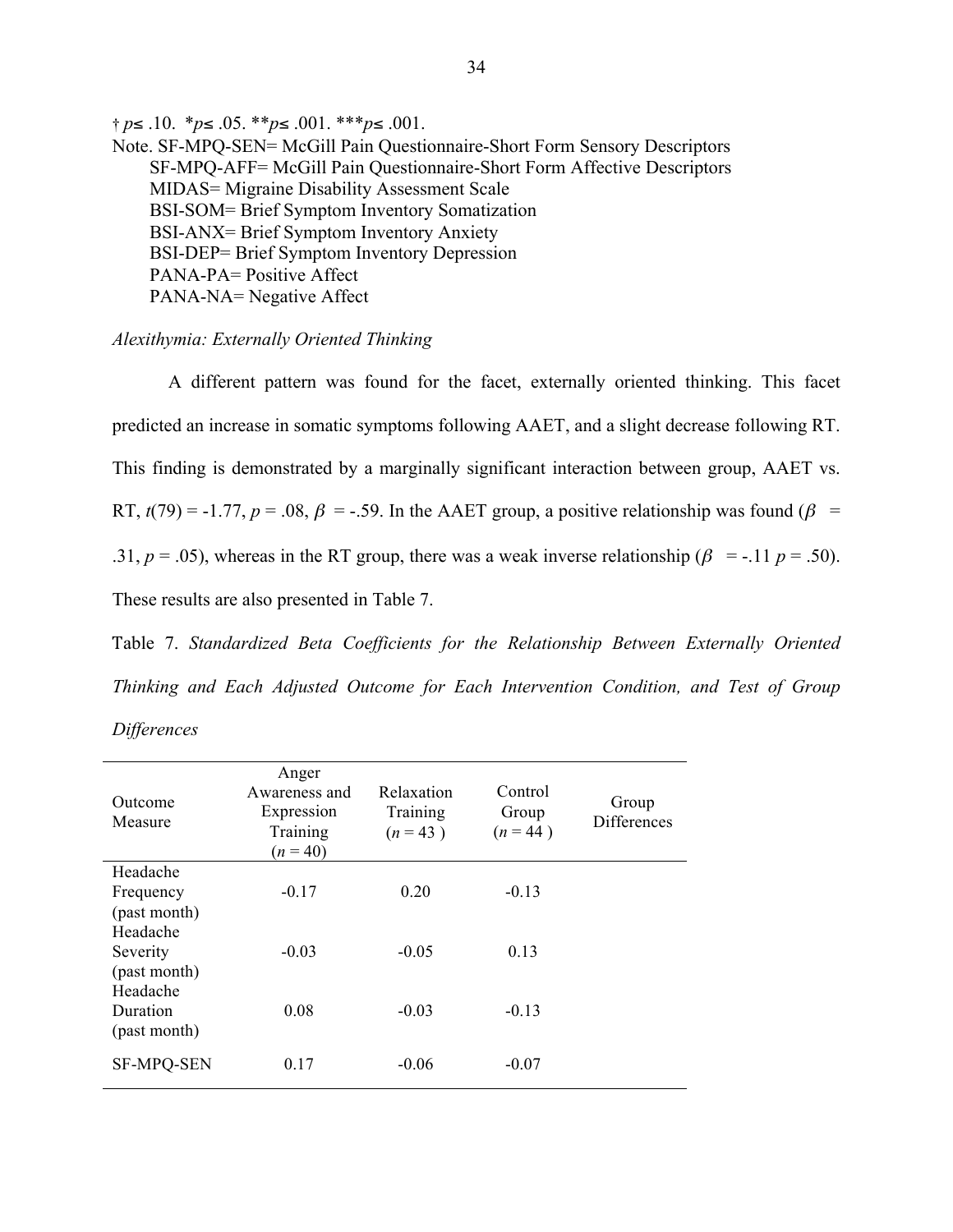| SF-MPQ-AFF     | 0.18          | $-0.16$ | $-0.13$ |                |
|----------------|---------------|---------|---------|----------------|
| <b>MIDAS</b>   | 0.04          | 0.01    | 0.05    |                |
| <b>BSI-SOM</b> | 0.31          | $-.003$ | $-0.11$ | $AT \neq RT$ † |
| <b>BSI-ANX</b> | 0.16          | 0.009   | 0.17    |                |
| <b>BSI-DEP</b> | $0.29\dagger$ | 0.08    | 0.28    |                |
| PANA-PA        | $-0.14$       | $-0.16$ | $-0.22$ |                |
| PANA-NA        | 0.19          | 0.08    | 0.24    |                |

† *p*≤ .10. \**p*≤ .05. \*\**p*≤ .001. \*\*\**p*≤ .001.

Note. SF-MPQ-SEN= McGill Pain Questionnaire-Short Form Sensory Descriptors SF-MPQ-AFF= McGill Pain Questionnaire-Short Form Affective Descriptors MIDAS= Migraine Disability Assessment Scale BSI-SOM= Brief Symptom Inventory Somatization BSI-ANX= Brief Symptom Inventory Anxiety BSI-DEP= Brief Symptom Inventory Depression PANA-PA= Positive Affect PANA-NA= Negative Affect

*Baseline Levels of Assertiveness as a Moderator of Anger Awareness and Expression Training and Relaxation Training Interventions*

It was hypothesized that low levels of baseline assertiveness, as measured by the Rathus Assertiveness Schedule, would predict greater benefits of anger awareness and expression training as compared to no treatment. However, contrary to my hypothesis, there was only one finding, in the opposite direction. This finding is described below and shown in Table 8. In prediction of positive affect, there was a marginally significant interaction between assertiveness and group, (AAET vs. RT),  $t(79) = -1.85$ ,  $p = .07$ ,  $\beta = -.71$ , (AAET vs. C),  $t(80) = -1.72$ ,  $p =$ .09,  $\beta$  = -.45). In the AAET group, assertiveness was positively related to positive affect ( $\beta$  = .32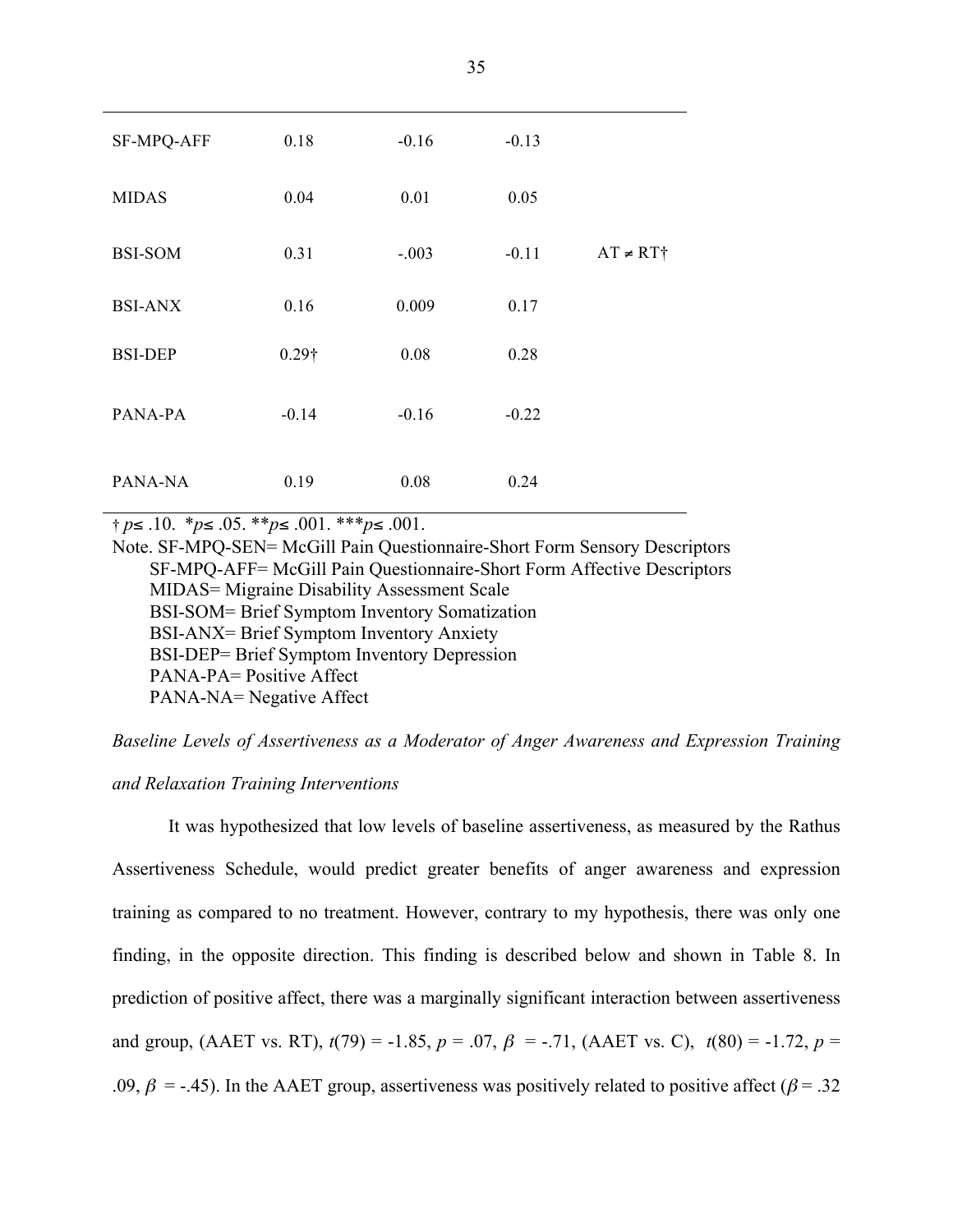$p = .04$ ), whereas in the control group, no relationship was found ( $\beta$  =-.03,  $p = .83$ ). In addition, in the RT group, assertiveness had a weak inverse relationship to positive affect ( $\beta = 0.08$ ,  $p = .60$ ), compared to AAET.

I also hypothesized that low levels of baseline assertiveness would predict lesser benefits for relaxation training, as compared to the no-treatment control group. However, contrary to my hypothesis, no significant interactions were found between baseline levels of assertiveness and group (RT vs. C).

Table 8. *Standardized Beta Coefficients for the Relationship Between Assertiveness and Each Adjusted Outcome for Each Intervention Condition, and Test of Group Differences*

| Outcome<br>Measure                    | Anger<br>Awareness and<br>Expression<br>Training<br>$(n = 40)$ | Relaxation<br>Training<br>$(n = 43)$ | Control<br>Group<br>$(n = 44)$ | Group<br>Differences                  |
|---------------------------------------|----------------------------------------------------------------|--------------------------------------|--------------------------------|---------------------------------------|
| Headache<br>Frequency<br>(past month) | 0.06                                                           | $-0.24$                              | 0.06                           |                                       |
| Headache<br>Severity<br>(past month)  | 0.03                                                           | $-0.15$                              | $-0.12$                        |                                       |
| Headache<br>Duration<br>(past month)  | 0.31                                                           | 0.31                                 | $-0.009$                       |                                       |
| <b>SF-MPQ-SEN</b>                     | $-0.05$                                                        | 0.01                                 | $-0.13$                        |                                       |
| SF-MPQ-AFF                            | $-0.17$                                                        | $-0.03$                              | $-0.28$                        |                                       |
| <b>MIDAS</b>                          | 0.08                                                           | $-0.08$                              | $-0.02$                        |                                       |
| <b>BSI-SOM</b>                        | $-0.16$                                                        | $-0.22$                              | $-0.22$                        |                                       |
| <b>BSI-ANX</b>                        | 0.05                                                           | $-0.23$                              | $-0.10$                        |                                       |
| <b>BSI-DEP</b>                        | $-0.03$                                                        | $-0.22$                              | $-0.28$                        |                                       |
| PANA-PA                               | $0.32*$                                                        | $-0.08$                              | $-0.03$                        | $AT \neq RT$ †<br>$AT \neq C\uparrow$ |
| PANA-NA                               | $-0.06$                                                        | $-0.06$                              | $-0.10$                        |                                       |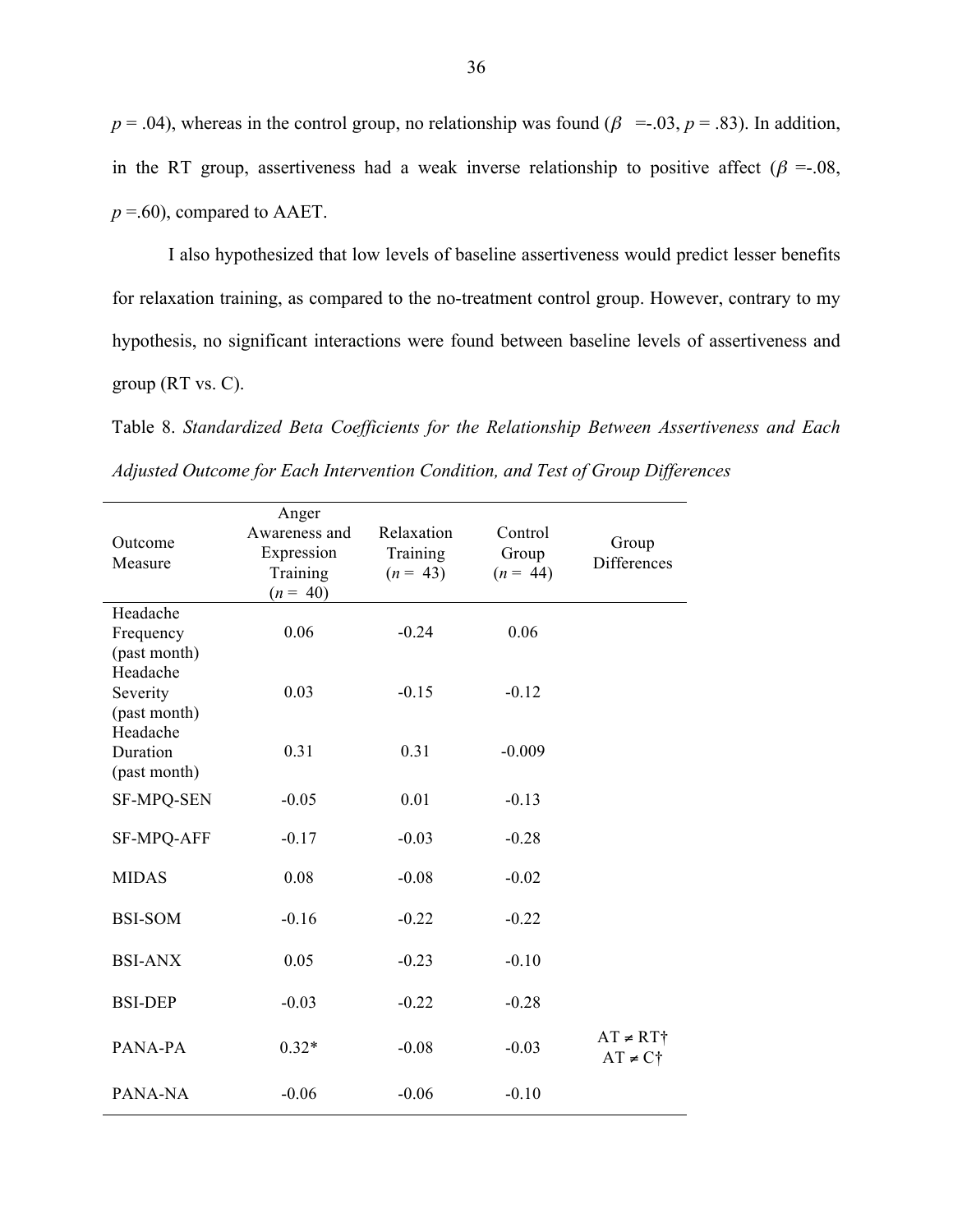† *p*≤ .10. \**p*≤ .05. \*\**p*≤ .001. \*\*\**p*≤ .001. Note. SF-MPQ-SEN= McGill Pain Questionnaire-Short Form Sensory Descriptors SF-MPQ-AFF= McGill Pain Questionnaire-Short Form Affective Descriptors MIDAS= Migraine Disability Assessment Scale BSI-SOM= Brief Symptom Inventory Somatization BSI-ANX= Brief Symptom Inventory Anxiety BSI-DEP= Brief Symptom Inventory Depression PANA-PA= Positive Affect PANA-NA= Negative Affect

*Baseline Levels Ambivalence over Anger Expression as a Moderator of Anger Awareness and Expression Training and Relaxation Training Interventions*

Next, I explored the construct ambivalence over anger expression. Results are presented below and in Table 9. I hypothesized that higher levels of ambivalence over anger expression, as measured by the Ambivalence over Emotional Expression Scale- anger subscale, would be predictive of increased benefits from AAET, as compared to the no-treatment. However, this hypothesis was not supported because no interactions were found between ambivalence and the AAET /control group comparison.

However, ambivalence over anger expression predicted an increase in headache frequency following RT, and a decrease following no treatment. This finding is demonstrated by a significant interaction between ambivalence over anger expression and group RT vs. control,  $t(82) = -2.23$  *p* = .03,  $\beta$  = -1.51. In the RT group, ambivalence over anger expression was positively related to headache frequency ( $\beta$  =.34,  $p$  =.02) whereas in the control group, a weak inverse relationship was seen ( $\beta$  =-.14,  $p = .37$ ).

Ambivalence over anger expression also tended to predict an increase in headache severity following RT, compared to AAET, where it did not predict a change. In prediction of headache severity, there was a marginally significant interaction between ambivalence over anger expression and group in predicting changes in headache severity, AAET vs. RT,  $t(79)$  =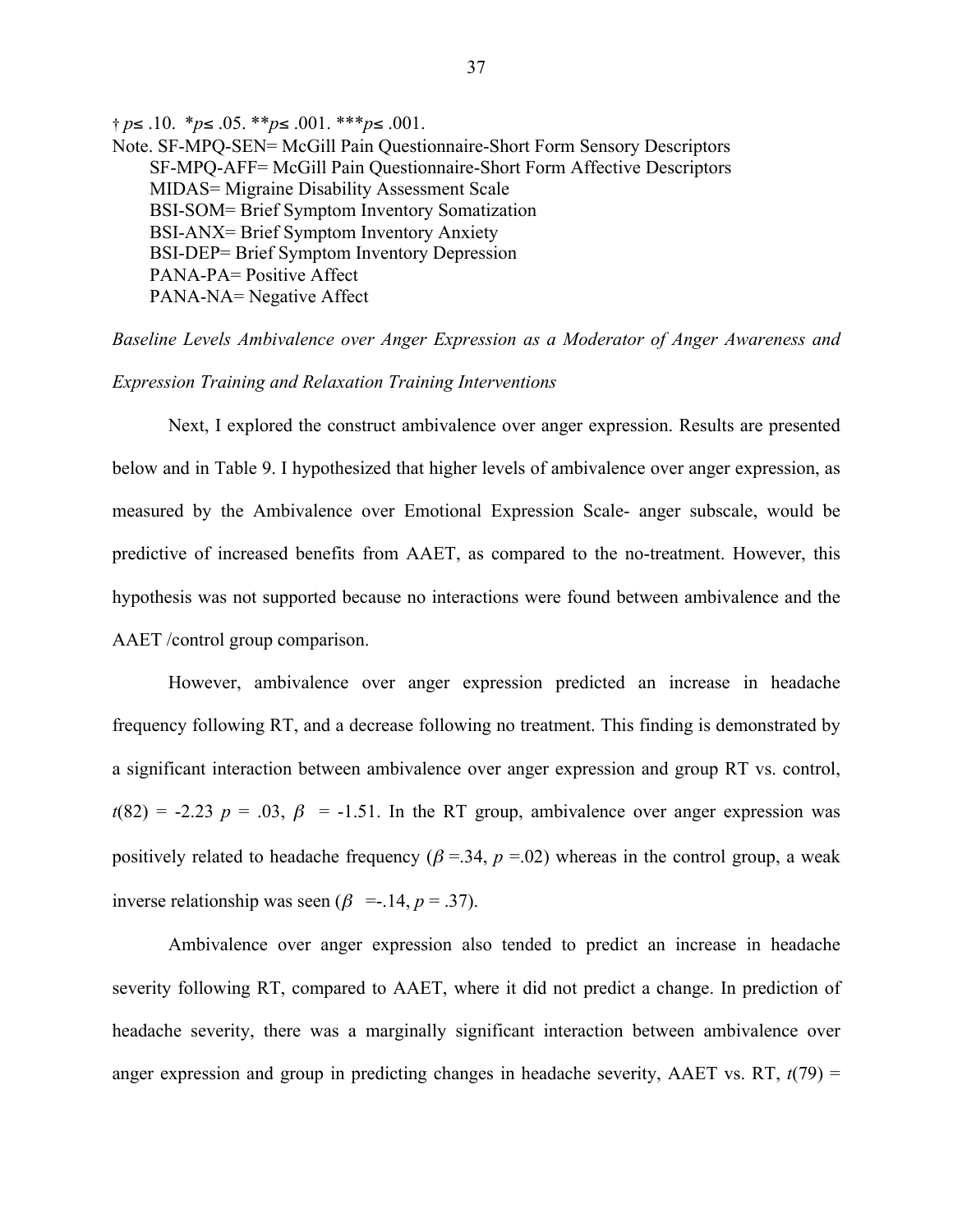1.87,  $p = 0.07$ ,  $\beta = 1.01$ . In the AAET group, there was no relationship between ambivalence over anger expression and headache severity ( $\beta$  = -.09,  $p$  =.58), whereas in the RT group, there was a significant, positive relationship ( $\beta$  = .31,  $p$  = .04).

Ambivalence over anger expression also tended to predict a decrease in headache related disability following AAET, and a slight increase following RT. This finding is indicated by the marginally significant interaction between ambivalence over anger expression and group in predicting changes in headache related disability, AAET vs. RT,  $t(79) = 1.79$ ,  $p = .08$ ,  $\beta = .97$ . In the AAET group, a weak inverse relationship between ambivalence over anger expression and headache related disability was found  $(\beta$  =-.21,  $p = .19$ ), whereas in the RT group, a slight positive relationship was seen ( $\beta$  = .19,  $p$  = .23).

Table 9. *Standardized Beta Coefficients for the Relationship Between Ambivalence over Anger Expression and Each Adjusted Outcome for Each Intervention Condition, and Test of Group Differences*

| Anger<br>Awareness and<br>Expression<br>Training<br>$(n = 40)$ | Relaxation<br>Training<br>$(n = 43)$ | Control<br>Group<br>$(n = 44)$ | Group<br><b>Differences</b> |
|----------------------------------------------------------------|--------------------------------------|--------------------------------|-----------------------------|
| 0.23                                                           | $0.34*$                              | $-0.14$                        | $RT \neq C^*$               |
|                                                                |                                      |                                |                             |
| $-0.09$                                                        | $0.31*$                              | 0.16                           | $AT \neq RT^{\dagger}$      |
|                                                                |                                      |                                |                             |
| $-0.03$                                                        | $-0.27$                              | 0.05                           |                             |
|                                                                |                                      |                                |                             |
|                                                                |                                      |                                |                             |
| $-0.01$                                                        | 0.20                                 | $-0.07$                        |                             |
| $-0.21$                                                        | 0.19                                 | $-0.16$                        | $AT \neq RT^*$              |
|                                                                | $-0.11$                              | 0.17                           | $-0.08$                     |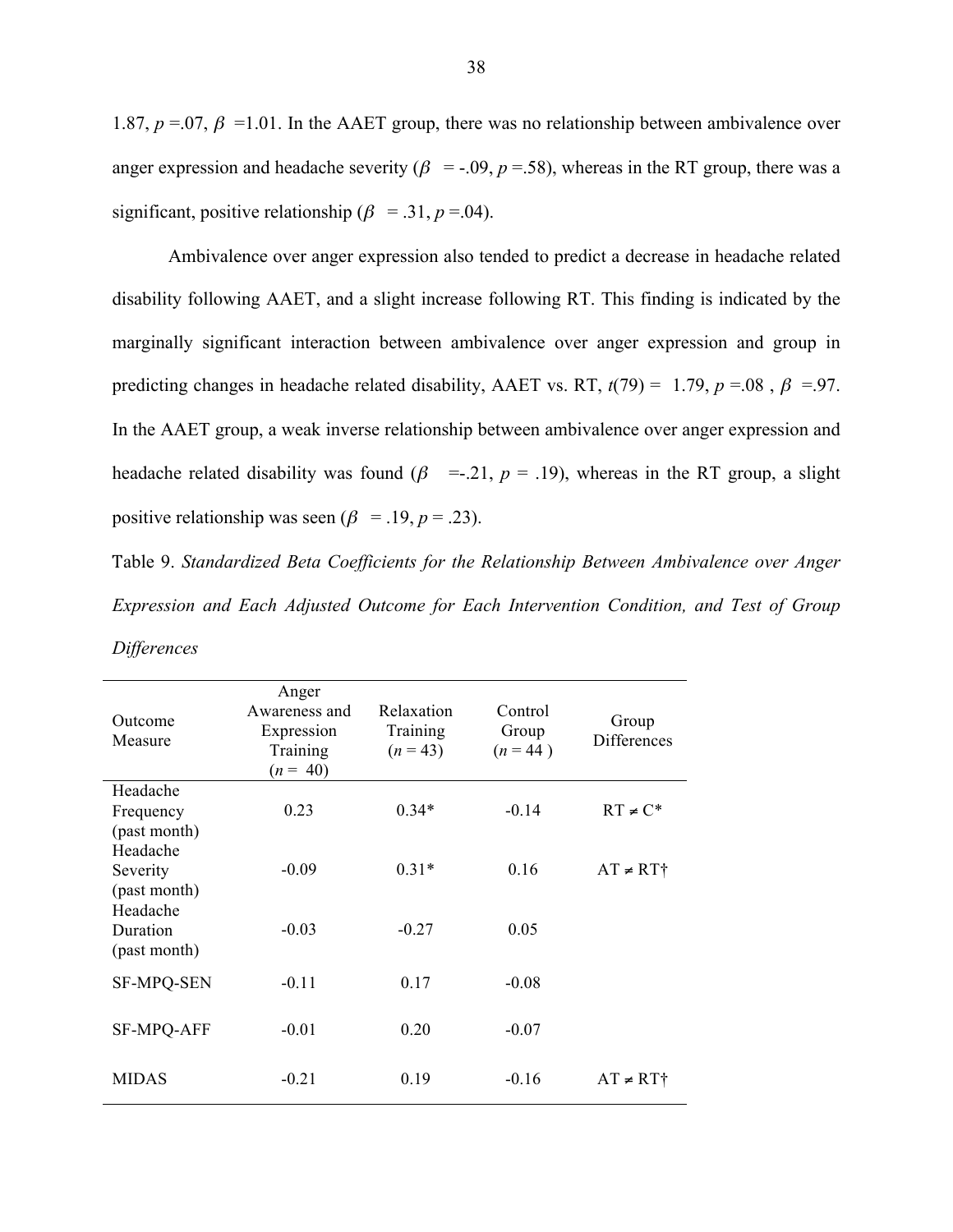| <b>BSI-SOM</b> | 0.04    | 0.26    | 0.22    |
|----------------|---------|---------|---------|
| <b>BSI-ANX</b> | $-0.03$ | 0.03    | 0.15    |
| <b>BSI-DEP</b> | $-0.03$ | $-0.02$ | 0.04    |
| PANA-PA        | $-0.08$ | 0.13    | $-0.03$ |
| PANA-NA        | 0.02    | 0.10    | 0.15    |

† *p*≤ .10. \**p*≤ .05. \*\**p*≤ .001. \*\*\**p*≤ .001.

Note. SF-MPQ-SEN= McGill Pain Questionnaire-Short Form Sensory Descriptors SF-MPQ-AFF= McGill Pain Questionnaire-Short Form Affective Descriptors MIDAS= Migraine Disability Assessment Scale BSI-SOM= Brief Symptom Inventory Somatization BSI-ANX= Brief Symptom Inventory Anxiety BSI-DEP= Brief Symptom Inventory Depression PANA-PA= Positive Affect PANA-NA= Negative Affect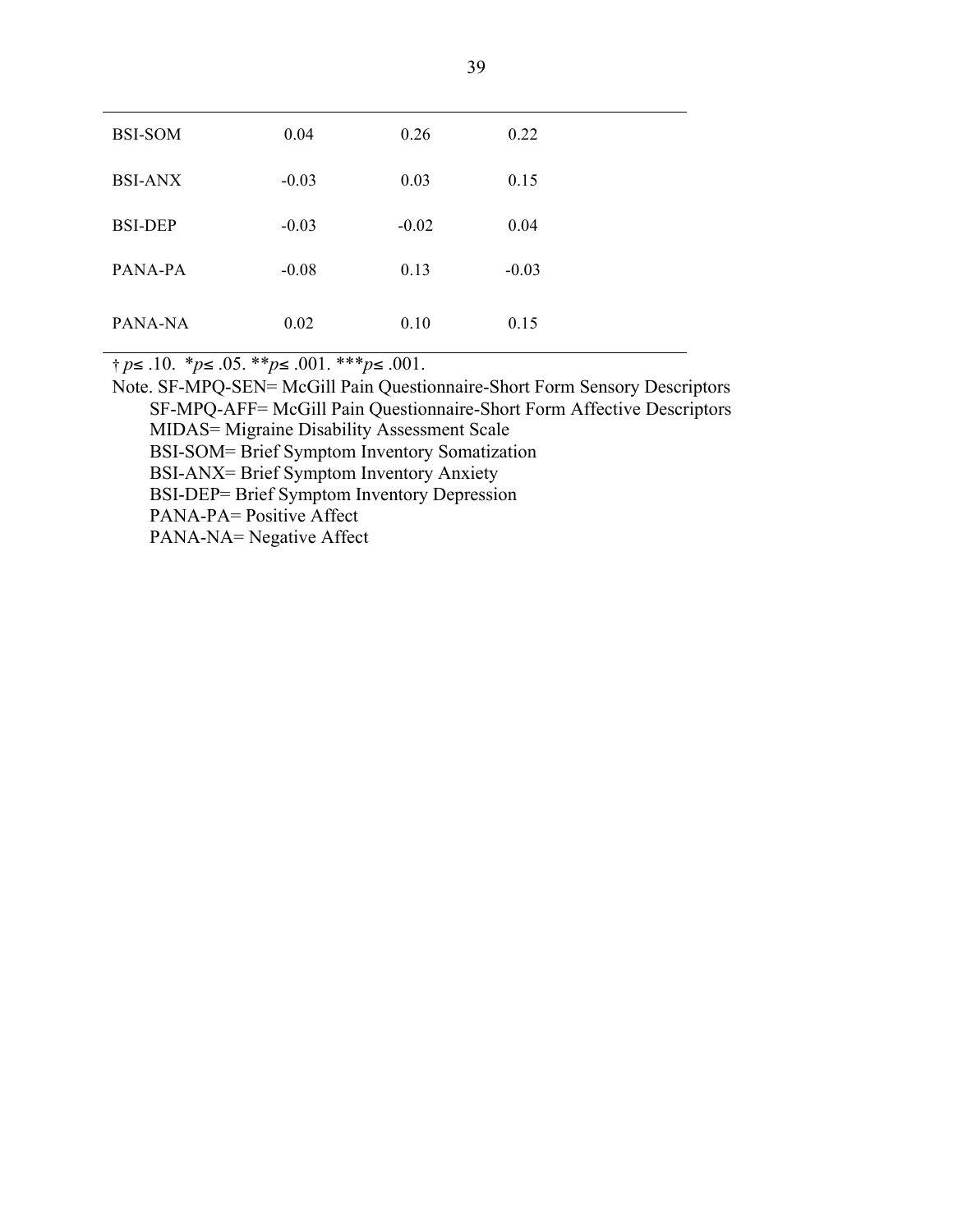#### Chapter 4: Discussion

This study sought to identify individual differences that would predict who is most likely to benefit from a novel, group-based anger awareness and expression training intervention compared to a well-established treatment for headaches, relaxation training, and no treatment. The novel intervention was designed to help individuals develop anger awareness and expression skills. Measures of potential moderators—alexithymia, ambivalence over anger expression, and assertiveness—were assessed in a sample of undergraduate students with chronic headaches. Health outcome measures were completed at baseline and six weeks later.

*Baseline Levels of Alexithymia and its facets as Moderators of Anger Awareness and Expression Training and Relaxation Training Interventions*

The findings did not fully support the original hypotheses, that high baseline levels of *global* alexithymia, would predict reduced benefits for individuals who participated in the AAET intervention but increased benefits for individuals who engaged in RT, as compared to the notreatment control group. Contrary to my original hypothesis, alexithymia predicted some increased benefits following AAET, and reduced benefits following RT. More specifically, alexithymia predicted a decrease in headache frequency for individuals who engaged in AAET and for individuals who did not participate in an intervention, whereas it predicted an increase in headache frequency for those who participated in RT. Similar findings were seen for headache severity, except alexithymia did not predict any change for participants in the control group. These findings indicate that AAET is effective in decreasing headache frequency and severity among people with higher baseline alexithymia, whereas RT is not an effective intervention for these individuals.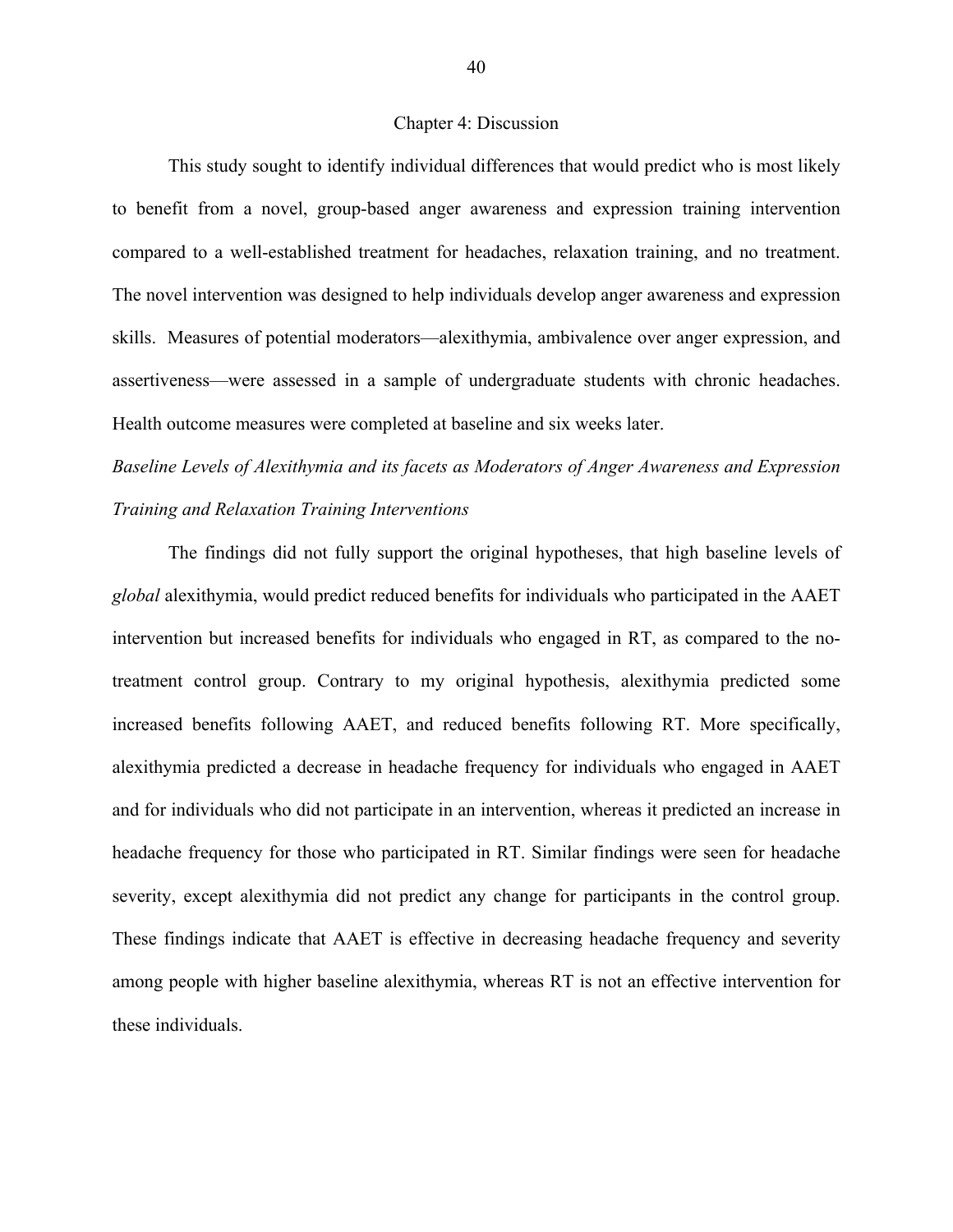However, alexithymia is a multidimensional personality construct, and further evaluation of the three facets (i.e., difficulty identifying feelings, difficulty describing feelings, and externally oriented thinking) was conducted to determine how these facets of alexithymia predict outcomes for the different interventions. Results indicated that these three facets predicted different responses to anger awareness and expression training compared to relaxation training. Similar to global alexithymia, individuals who had difficulty indentifying and difficulty describing their feelings had better outcomes following AAET, whereas the opposite was true for these participants when they engaged in RT or no intervention.

In general, individuals who have difficulty identifying feelings and difficulty describing feelings reported decreases in headache frequency, severity, and duration, somatic symptoms, and anxiety following AAET. Difficulty describing feelings also predicted a decrease in pain following AAET. On the other hand, individuals who have difficulty identifying feelings and difficulty describing feelings reported increases in headache frequency, headache severity, and somatic symptoms when they participated in the RT group. One exception to this pattern was that difficulty describing feelings predicted a decrease in headache duration for individuals in the RT group. Individuals who had difficulty identifying feelings or difficulty describing feelings, who did not participate in an intervention, generally reported worse headaches and somatic symptoms.

Taken together, these findings suggest that AAET is beneficial at reducing headache symptoms, physical health problems, and anxiety for individuals who have difficulty identifying feelings and difficulty describing feelings, whereas RT has very minimal benefits for these individuals. This suggests that a focused, emotion-activating intervention, such as AAET is particularly useful for individuals who have limited emotional awareness and expression.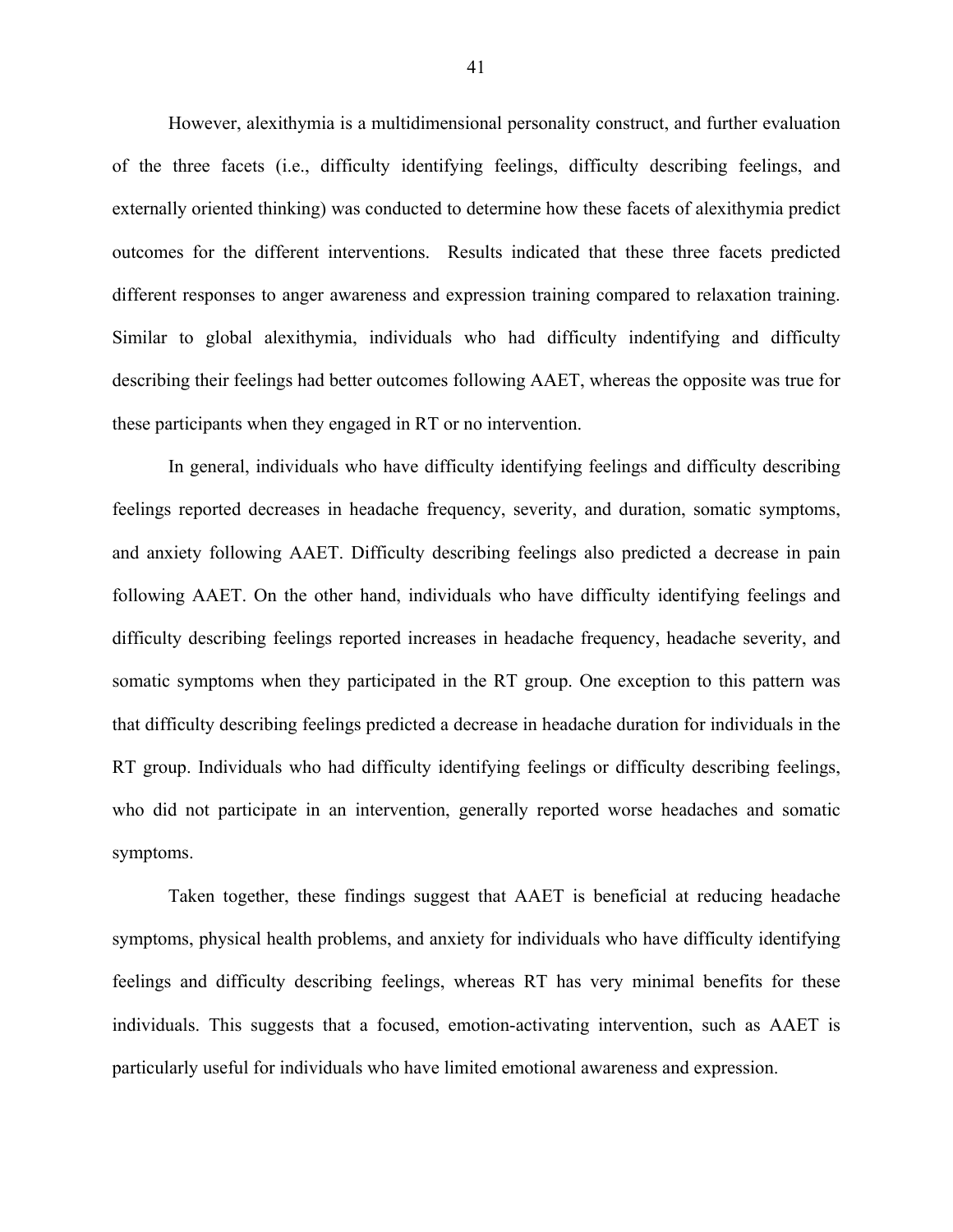This novel intervention may have provided some benefit to these individuals because it allowed them to enhance their emotional awareness, by giving them an opportunity to learn how to label and identify their emotions (particularly anger), prior to engaging in emotional expression. It is possible that once these individuals became aware of their anger, they were then able to effectively engage in emotional expression, which allowed them to process and resolve suppressed anger contributing to their headaches. This logic is in accordance with Kraft et al.'s (2008) finding that emotional awareness was an important intermediary step that predicted more improvement after emotional disclosure. Thus, it appears that with appropriate guidance and training, alexithymic individuals who have difficulty identifying and describing emotions may be able to overcome their deficits. However, further research is needed to confirm this proposal.

In contrast, another facet of alexithymia, externally oriented thinking, showed a different pattern. Increasing levels of externally oriented thinking predicted poorer responses to anger awareness and expression training, but improvement of somatic symptoms following relaxation training. This suggests that a lack of insight or psychological mindedness interfered with AAET, but was better suited for an intervention that is concrete and technical—relaxation training.

This finding is in line with previous literature that suggest that emotion-reducing interventions that are externally focused and/or structured are more beneficial for individuals with alexithymia than are interventions that are insight-oriented (Lumley et al., 2007). That is, people who are higher on externally oriented thinking tend to focus on concrete, behavioral or environmental experiences rather than on insight and psychological motivations. Thus, it makes sense that a straightforward behavioral intervention like relaxation training would prove beneficial for such people, whereas an intervention that requires an examination of emotions and needs would prove unhelpful. Also, one should not be surprised that externally oriented thinking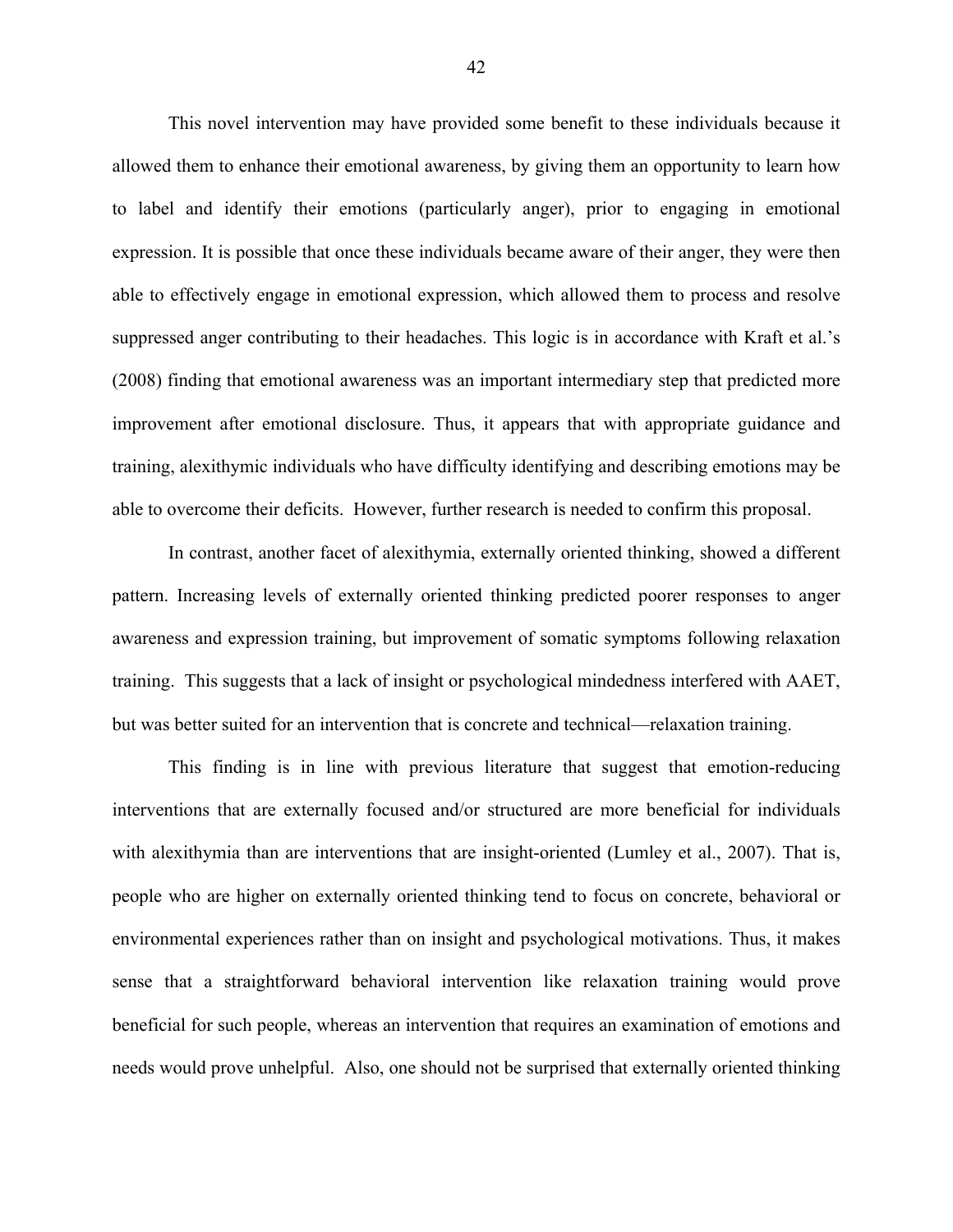showed a pattern of prediction that differed from that of the other two alexithymia facets. In zero-order correlations, externally oriented thinking had a relatively low correlation with the other two facets. Moreover, many studies have found that externally oriented thinking predicts criterion variables differently than do difficulty identifying or describing feelings (Lumley et al., 2007).

*Baseline Levels of Ambivalence over Emotional Expression as a Moderator of Anger Awareness and Expression Training and Relaxation Training Interventions*

This research partially supports the hypothesis that higher levels of ambivalence over anger expression would predict benefits from AAET. Consistent with this hypothesis, I found that greater ambivalence over anger expression predicted a decrease in headache severity and headache related disability following AAET, but an increase in headache severity and headache related disability following RT.

This novel anger awareness and expression intervention may have provided some benefit to participants who are relatively ambivalent over expressing their anger, because it is specifically designed for such individuals. It is possible that after these individuals were encouraged to label and identify their emotions, they were less ambivalent about anger expression and felt more comfortable engaging in emotional expression. Given that anger inhibition has been linked to pain (Kerns, Rosenberg, & Jacob, 1994; Carson et al., 2007; Nicholson, Gramling, Ong, & Buenevar, 2003), it is not surprising that an intervention that encouraged anger expression, reduced headache pain. This is in line with previous literature supporting the benefit of other emotional expression interventions for pain patients, such as emotional disclosure, which was shown to be beneficial for individuals suffering from chronic pelvic pain (Norman et al., 2004).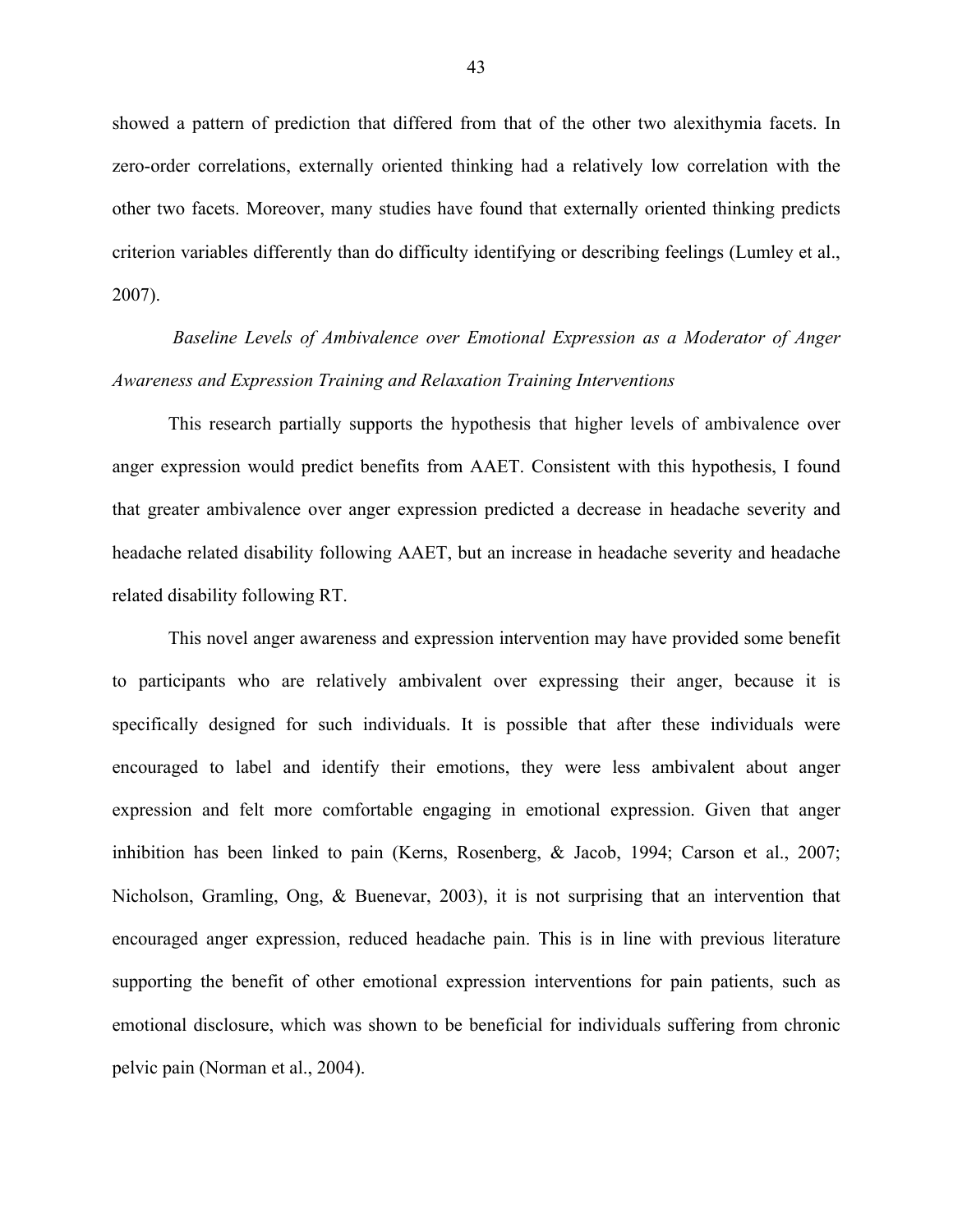Although no hypothesis was made regarding ambivalence over anger expression and RT, I also found that ambivalence over anger expression predicted an increase in headache frequency, headache severity and headache related disability following RT. It may be that individuals who are ambivalent about expressing their anger are over regulating their emotions, therefore an intervention that asks them to regulate their breathing patterns would not be appealing to them. Perhaps, an intervention, that challenges them to engage in a new skill, emotional expression, may be more appropriate. However, more research is needed to confirm this assertion.

# *Baseline Levels of Assertiveness as a Moderator of Anger Awareness and Expression Training and Relaxation Training Interventions*

The findings do not support the hypothesis that low levels of baseline assertiveness would predict greater benefits of AAET training, as compared to no treatment. Contrary to my hypothesis, I found that greater assertiveness predicted an increase in positive affect (PA) for individuals who engaged in AAET, compared to individuals who did not participate in a treatment, who had no change in PA. These findings suggest that AAET is particularly effective at increasing PA for those who already have high baseline levels of assertiveness, but not useful for individuals who have low assertiveness. I also found that assertiveness did not moderate any other outcomes.

There are many possible reasons for these findings. First, it is possible that high assertiveness is a general marker of competence or self-efficacy. Perhaps, efficacious people benefit from many interventions because they believe they can succeed. In this sample, individuals who had high baseline levels of assertiveness may have had an advantage because they were able to easily engage in an emotion-activating intervention. They may have viewed the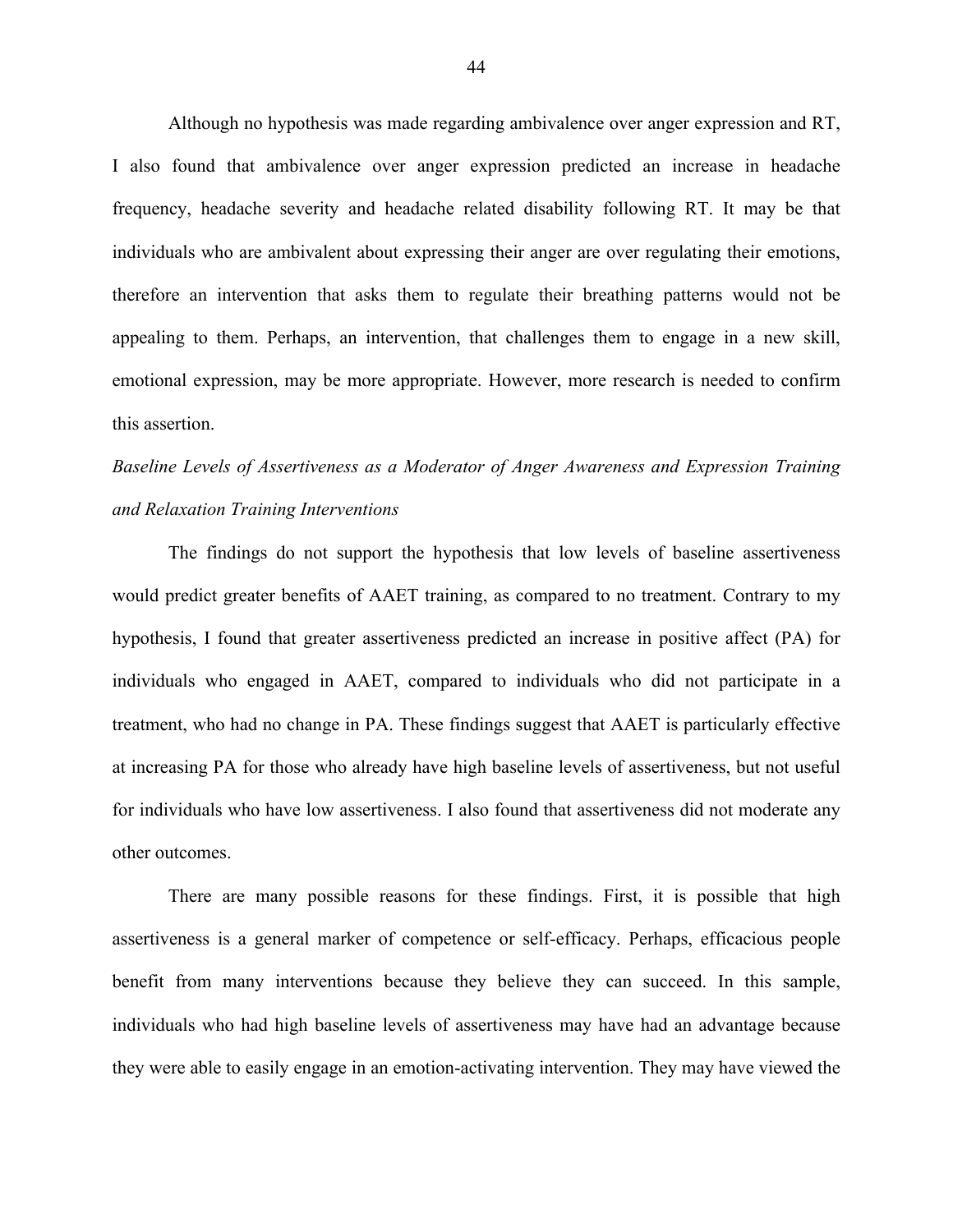task to communicate their thoughts and feelings directly as a challenge that they felt they could succeed at, instead of a threat, which may have contributed to their greater PA. Another possibility is that PA – which is the only outcome that improved in individuals with high assertiveness – is directly linked to assertiveness. Perhaps, PA is the affect that underlies extraversion, which is a common characteristic of assertive individuals. Individuals who are extroverted, or have a tendency towards extraversion, may be able to enhance more readily what they are already good at (i.e., assertiveness).

In addition, although I speculated that an emotion-activating intervention similar to emotional disclosure, AAET, would be beneficial for individuals who were unassertive, my research did not support this. One possibility is that unassertive individuals in this sample did not practice these skills outside of session enough to benefit from treatment or that our treatment was not long enough to help individuals develop this skill. As with any other skill, practice is needed to see long-term changes in assertiveness.

I also hypothesized that low levels of baseline assertiveness would predict lesser benefits for RT as compared to the no-treatment control group. However, assertiveness did not moderate any outcomes. Although I speculated that individuals low on assertiveness, are often overregulating their emotions, and therefore would not benefit from an arousal-reducing technique, our research did not support this proposal. These findings suggest that RT has no impact on individuals with headaches who are low on assertiveness, indicating that it neither harms nor helps these individuals.

#### *Limitations*

One major limitation to our study is that there were a lot of null findings, and moderator effects were relatively weak. This may be due to the limited number of intervention sessions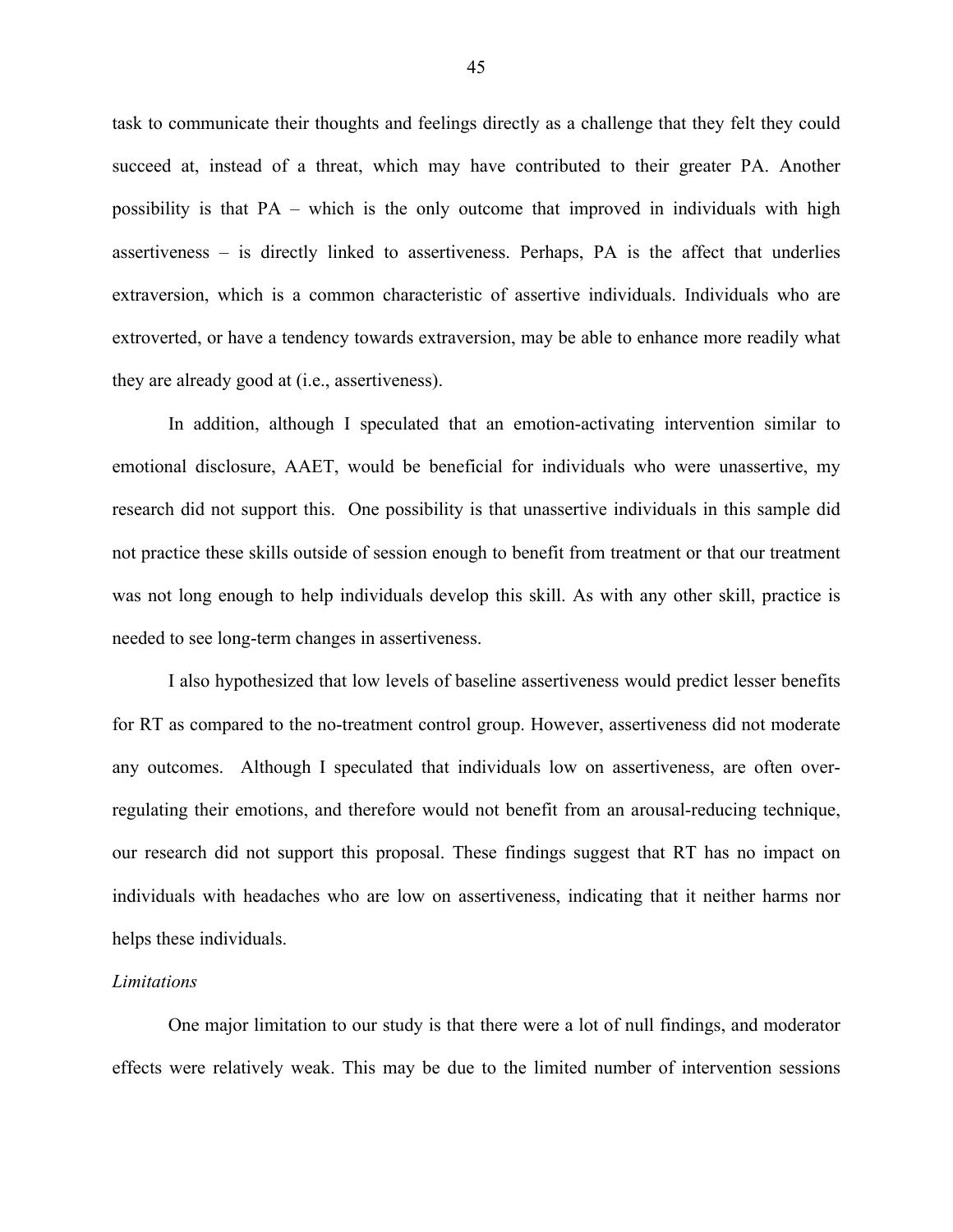(three) coupled with the participant's poor adherence to their homework. Furthermore, our small sample size per group  $(n = 42)$  limited our statistical power to find significant moderators. I also did not have many predicted moderators of RT. Perhaps, if I included more potential moderators of RT, I may have found stronger effects.

Another limitation of the study is the use of an undergraduate sample, which may limit the generalizability of my findings. Although participants reported that they experienced headaches at least several times per month, they were not a clinical sample. If I had recruited pain patients from a clinical setting, the findings may have differed. Patients with headaches are more likely than non-patients to have tried various treatment methods in the past. Thus, they may be more motivated to try a novel technique, which asked them to implement skills that are not typically addressed in standard behavioral treatments. Although I recruited students who stated that they were interested in engaging in an intervention to reduce their stress, many students were non-adherent when asked to do homework to practice the skills that they learned during sessions. Perhaps, a clinical sample, may have been more motivated to improve and more likely to dedicate time to practice skills between sessions, which may have positively influenced my findings. A clinical sample may also have had more individuals scoring higher on measures of alexithymia, anger ambivalence, and lack of assertion, which may have contributed to a greater range, which would allow for stronger correlations. Furthermore, it is likely that these moderator constructs are more extreme with clinical samples, which could lead to more powerful effects on outcomes of AAET and RT.

Another important limitation is the moderate correlation between our moderators. Preliminary analyses revealed a significant, positive association between alexithymia, its facets, and ambivalence over anger expression. Preliminary analyses also indicated that low assertion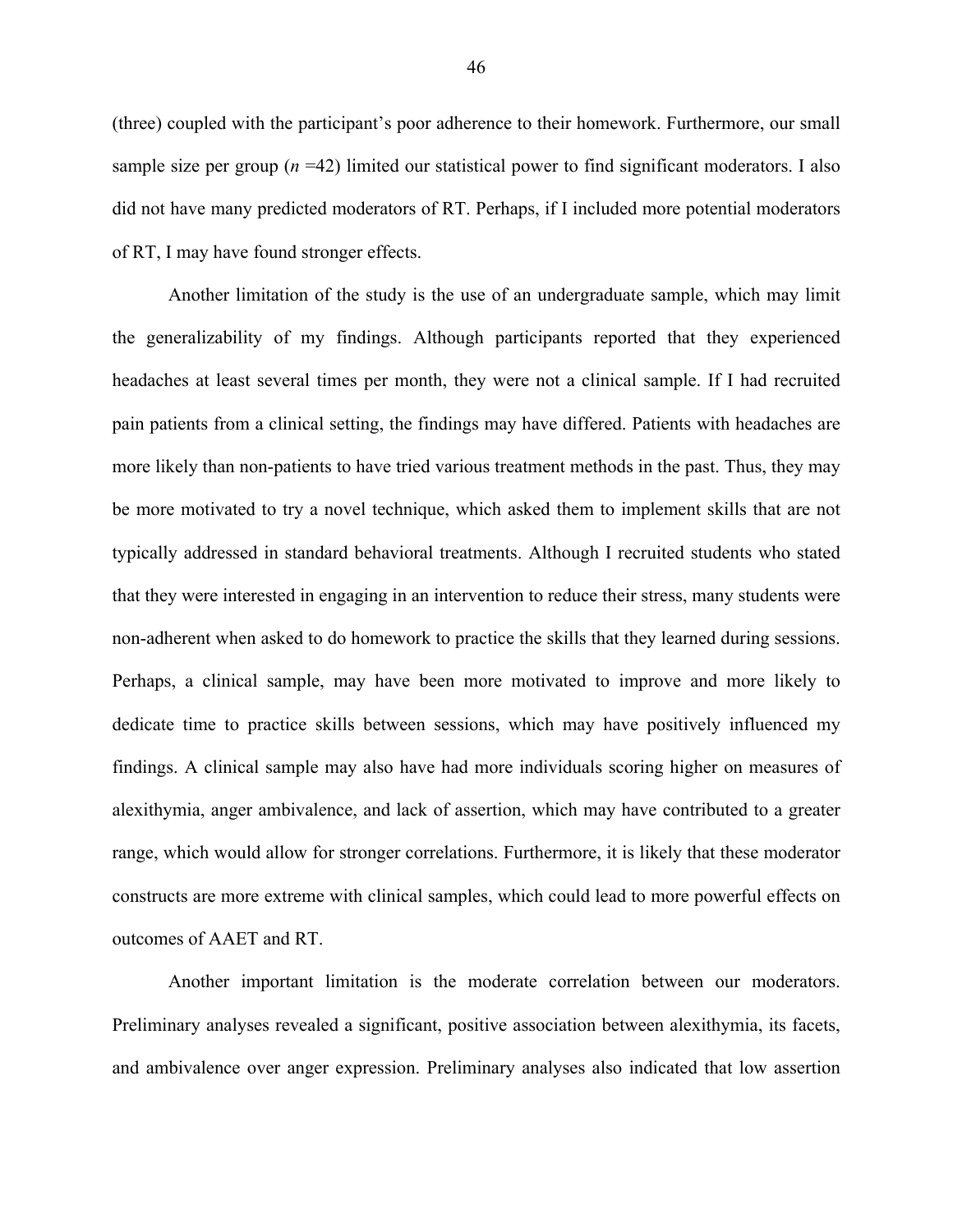covaries moderately with alexithymia and ambivalence over anger expression. This finding suggests that these variables may not be independent constructs. This raises the possibility that there is one underlying factor instead of multiple moderators. If this is true, this may have impacted our ability to find unique outcomes, thus, contributing to the null findings and weak effects of our study.

Another limitation is that only self-report measures of outcomes were used in our study, and these measures were taken at a single time point. Perhaps, participants did not correctly recall their experience over the past month, which may have biased our findings. If we had a more reliable and valid measure, such as a headache diary, which provided more detailed information regarding headache outcomes, it may have been more likely that we would be able to detect a moderator.

Another reason why we may have had limited findings may be because other baseline variables may be associated with our findings; however, we did not measure them. For example, we also did not separate participants based on headache type. However, it is likely that participants in our sample had different types of headaches and various triggers associated with their onset. Although emotional distress has been shown to be associated with headache frequency, severity, and duration, there is evidence suggesting other important contributing factors. For instance, aside from distress, migraine headaches have been associated with genetics and environmental changes, and hormonal changes (Mayo Clinic, 2011), and tension-type headaches may also be related to poor posture (Mayo Clinic, 2011).

#### *Implications and Future Directions*

This study suggests that individuals who have chronic headaches and difficulty identifying and/or describing feelings, or who are ambivalent about expressing anger, benefit the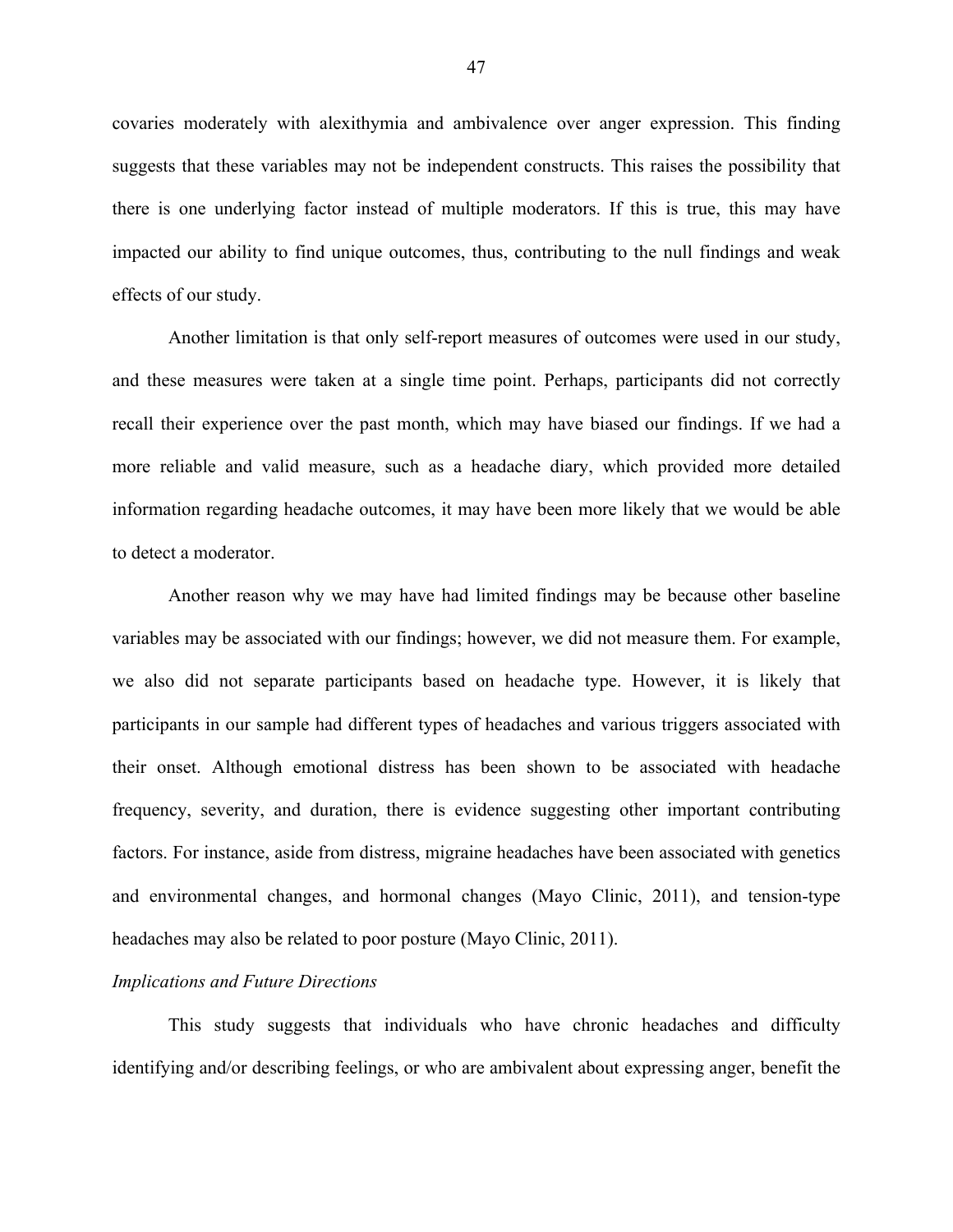most from an intervention that incorporates anger awareness and expression skills. However, classic arousal-reducing interventions that focus on relaxation are particularly beneficial for individuals who relatively low in psychological insight. Thus, this study demonstrates that a brief, group-based intervention that incorporates anger awareness and expression skills can be beneficial for a particular subset of individuals with chronic headaches. We hope that our findings can direct future studies that will help clinicians tailor treatment to individual differences.

Future investigations should explore different types of potential moderators, such as other personality characteristics (e.g., neuroticism, introversion) or different types of headaches (e.g., tension headaches, migraines) that may be impacted by such an intervention. Given the moderate correlation between our moderators, it would be especially important to consider independent moderators in the future. Future studies should also explore these variables in a clinical sample. Ideally, a purposeful match/mismatch study should be used assess these variables.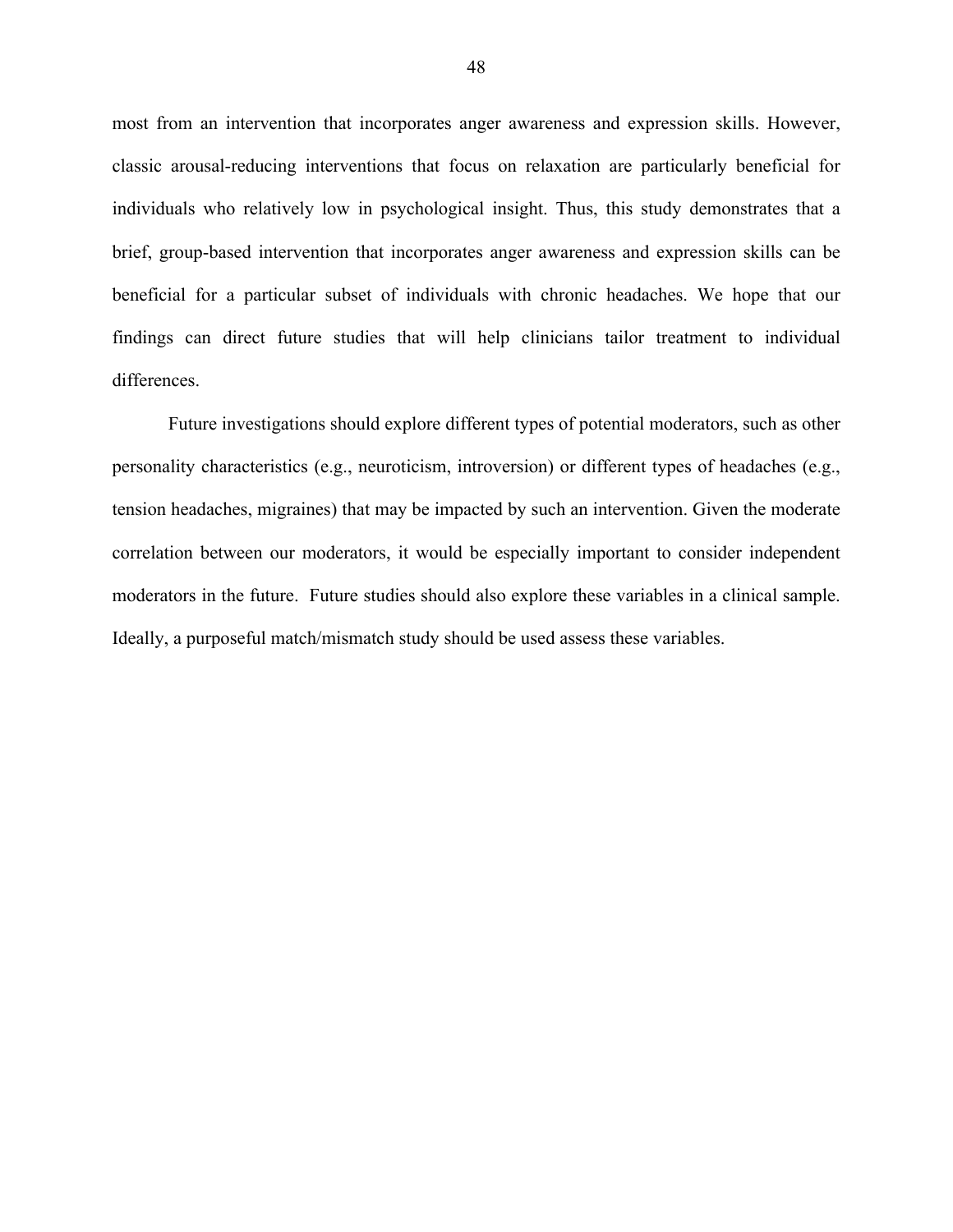# **APPENDIX A: INTERVENTION PROTOCOL**

## *Relaxation Training*

*Session 1:*

- Welcome and introductions  $-10$  min
	- o Group leader and members introduce themselves. Members go around and state what they hope to study in college and what made them interested in the study.
	- o Leader reminds members of confidentiality and sets ground rules: do not discuss other members' comments outside of group, but it is ok to discuss the skills learned in the group.
		- Discuss importance of timely/regular attendance, how this affects the group as a whole.
- Rationale for treatment  $-15$  min
	- o Pain is a physical reality, but it can also be stress-related
	- o Pain is processed by the brain the same organ that sorts through thoughts and feelings, stores and retrieves memories, responds to stress, and translates all incoming information into meaning.
	- o What is stress and how can it cause headaches? What does stress do to your body? Ask for responses.
	- o "Stress" is defined as a biological, emotional, and mental reaction to an event that you think you might not be able to cope with.
		- Biological: Your body automatically prepares for either "fight or flight." This is useful in life-or-death situations, like being attacked by a tiger or an armed robber. But our body responds the same way whether we are stressed by an armed robber or a final exam. The biological response includes a rise in blood pressure, heart rate, and respiration. Certain hormones that affect these processes are released into the bloodstream. There is an increased blood flow to your large body muscles – same that you would use for fight or flight. A lot of muscles tense up. These responses would be useful if we had to run from a tiger, but our modernday stressors are usually different, and the stress response can produce a lot of wear and tear on the body. This stress and tension can produce or worsen headaches.
			- Ask for examples of where in their bodies the participants feel muscle tension when stressed.
		- Emotional/mental: Stress also sets off other reactions. People become nervous, sad, angry, and embarrassed, to name some emotions. It might make us feel helpless. These reactions can make the stress feel even worse. Learning stress management techniques can make you feel more in control of your stress and your pain.
	- o Pain triggers stress, and stress can make pain worse
		- Ask, What do you normally do when you feel stressed? What do you normally do when you have a headache?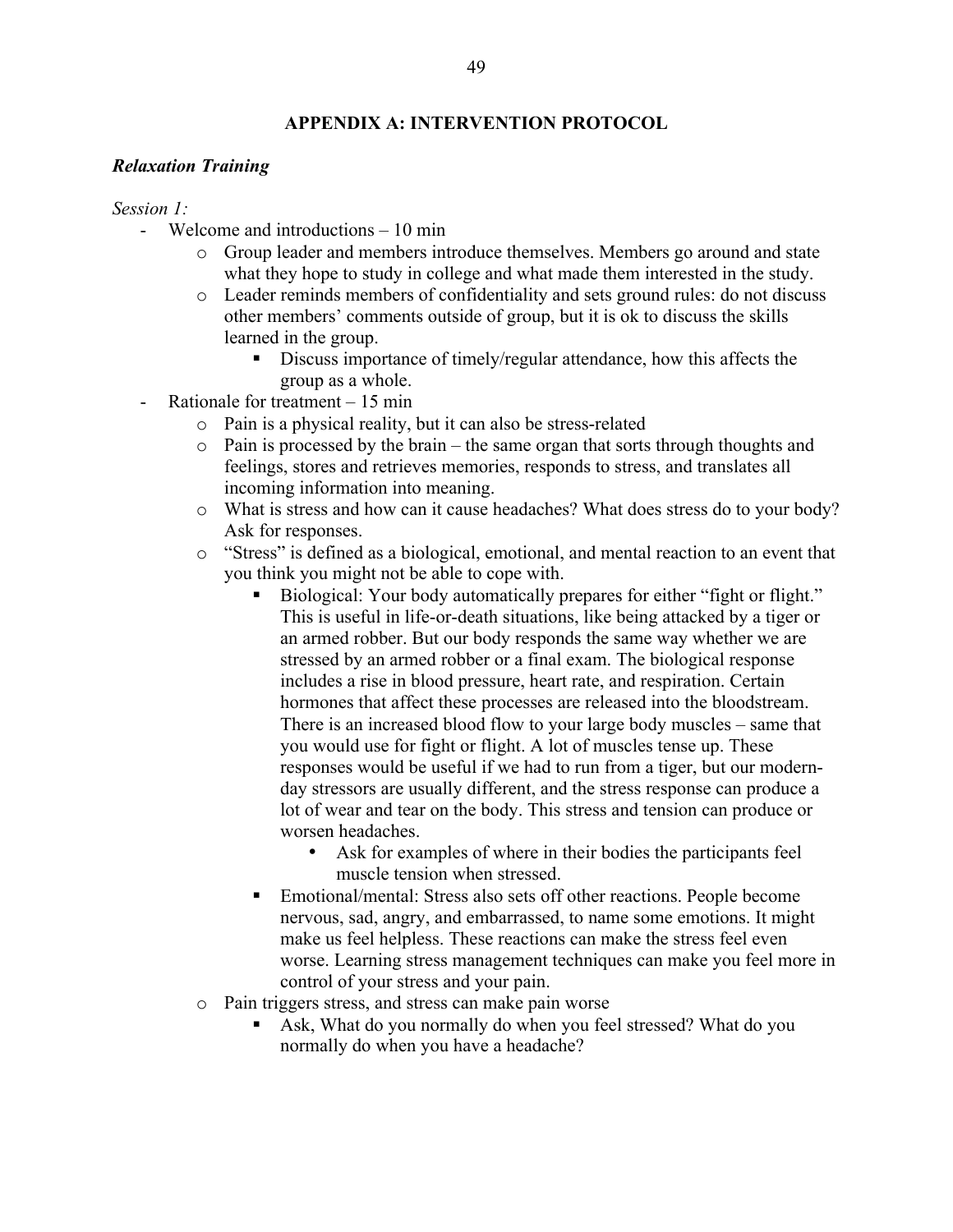- o Stress and pain can be made better or worse by how one responds to them. Learning how to quiet your body's and mind's response to stress is key to feeling calm and relaxed.
- o Learning how to manage stress can also reduce one's pain. Learning how to purposefully relax and let go of the things bothering us, even if only for short periods of time, lets the body recover and tension to ease.
	- Group leader pauses for questions and asks members to think of instances when their headaches might have been related to stress.
- Practice relaxation: PMR 20 min
	- o Leader demonstrates the exercise for the group, leads group through the exercise
- Wrap-up, reactions to exercise, and homework assignment  $-15$  min
	- o What did you think of the exercise? Did you like/not like it?
	- o Do you feel more relaxed now? Same?
	- o Homework: Practice the PMR at least once per day. Each participant will be given an audio-recording that will lead them through this exercise, as well as the other exercises used in each of the sessions.
		- Discuss where/how each member will practice.
		- **Practice does not have to be while having a headache, can be at any time.**

*Session 2:*

- Review of homework and discussion 10 min
	- o Ask for honest reports, "you are not being graded"
	- o How often were you able to practice?
	- What was it like to practice at home? Did it help you feel more relaxed?
- Problem solving of barriers to practice
	- o If any members were not able to practice daily or almost daily, discuss why and how they might work on this for the future.
- Review PMR 5 min
	- o Briefly lead the group through the PMR exercise
- Practice relaxation: Relaxed breathing 20 min
	- o Leader conducts the exercise for the group
	- o Discussion: What did you think? Did you like this exercise or PMR more? Any reactions?
- Practice relaxation: Mini-practice 10 min
	- o For relaxation to be most beneficial, you need to also know how to relax and calm yourself whenever needed
	- o This skill can be very helpful when you are feeling increased tension or pain but can't go to a secluded area to do the longer exercises
		- Begin by stopping whatever you are doing
		- Take a long breath and exhale
		- Take another deep breath
		- Say the word RELAX to yourself while you slowly exhale
		- Allow yourself to relax and focus on relaxed sensations
		- Allow your jaws to relax, and allow sensations of heaviness to flow downward from your shoulders throughout your body
		- After  $30 60$  seconds, return to what you were doing regardless of how well you have succeeded in relaxing.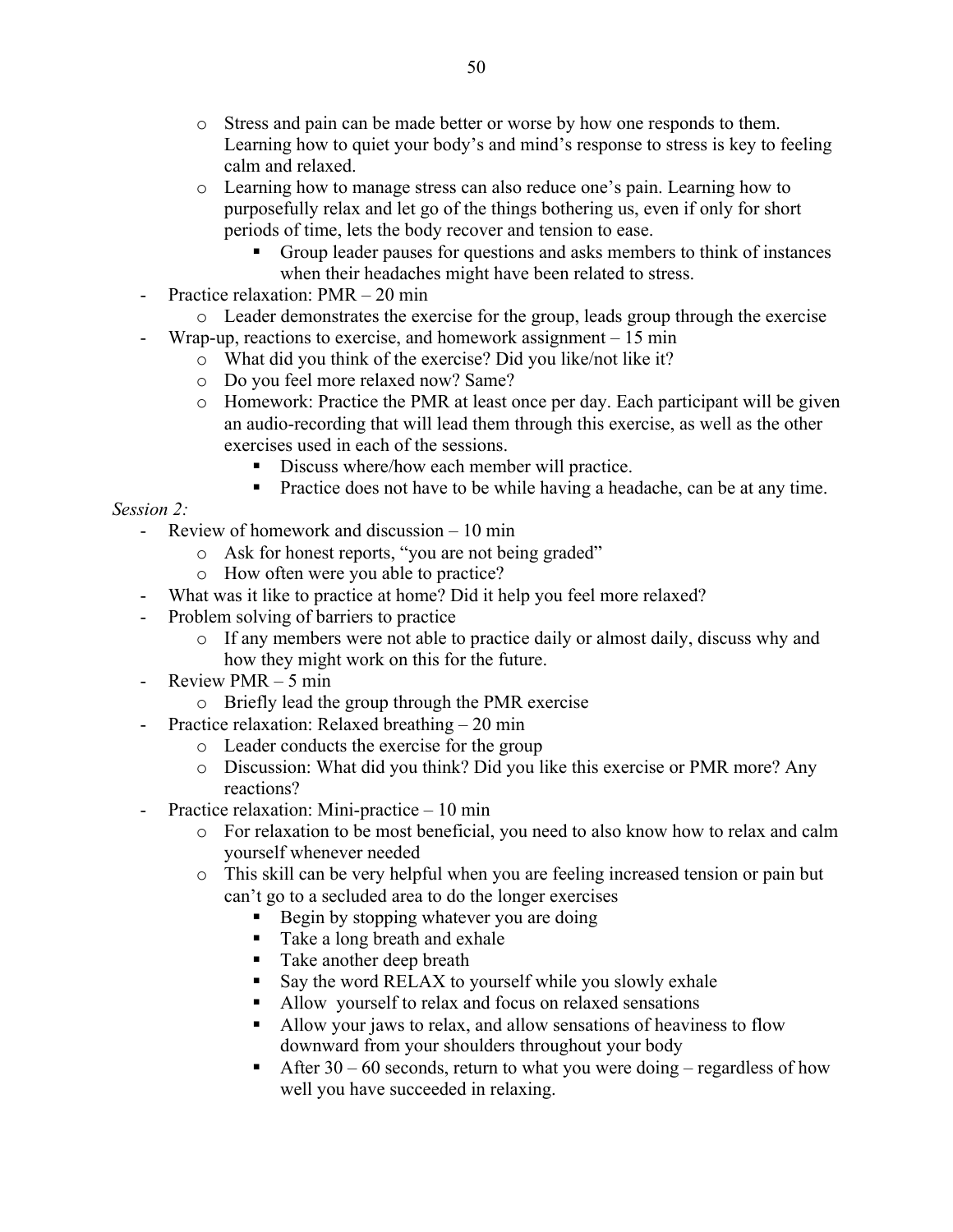- o Practice 4 or 5 times, start with a 60-second practice
- o When could you do these? (standing in check-out lane, stopped at a red light, after hanging up the phone, etc).
- o Useful to do these several times every day. You get better at inducing a relaxed feeling if you practice it many times. But, remember to stop after about a minute and go back to what you were doing, even if you don't feel relaxed.
- o How was it? What does it feel like? Any questions/problems?
- Wrap-up and homework assignment  $-15$  min
	- o Which exercises do you think will be more helpful for you? How do you think these exercises will affect your headaches?
	- o Homework: Practice with either/both recordings daily, do the mini-practices

# *Session 3:*

- Review of homework and discussion, problem solving 5 min
	- o Same as in previous session
- Review breathing and mini-practice exercises  $-5$  min
- Practice relaxation: Imagery 20 min
	- o Leader conducts the exercise
- Wrap-up, setting goals for the future, goodbyes 20 min
	- o Reactions to the exercise
	- o Reactions to the treatment as a whole
		- Do you think you know more about managing stress? How do you think you can incorporate these exercises into your daily life?
	- o Set goals: What other things do you think you might do to relax/improve your headaches? How will these exercises be part of that?
		- Encourage each participant to talk, set an individual goal
	- o All group members say goodbye to each other
	- o Remind members about the follow-up in 4 weeks, in the lab, and the email follow-ups after that.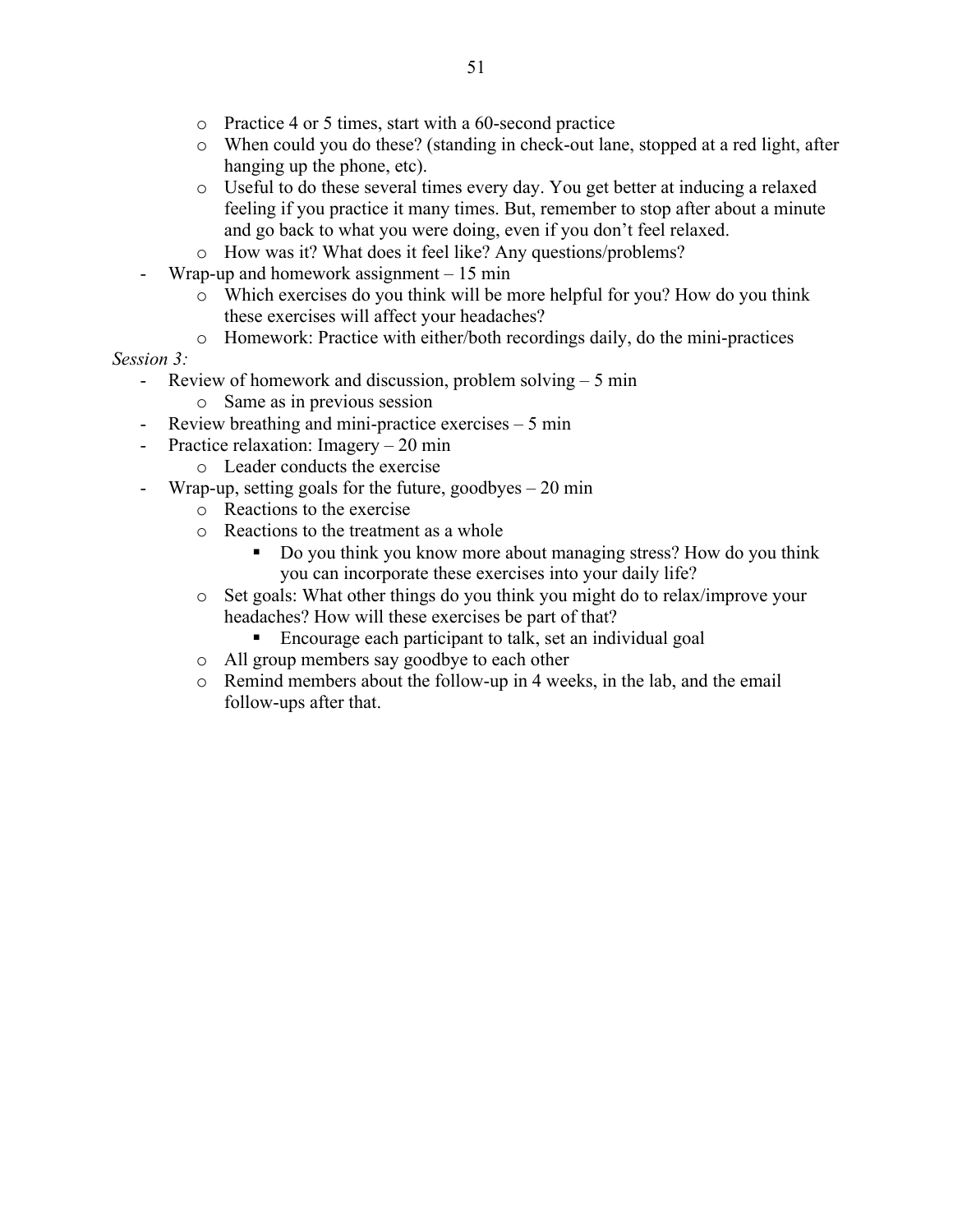# *Anger Awareness and Expression Training (AAET)*

*Session 1:*

- Welcome and introductions 10 min
	- o Group leader and members introduce themselves. Members go around and state what they hope to study in college and what made them interested in the study.
	- o Leader reminds members of confidentiality and sets ground rules: do not discuss other members' comments outside of group, but it is ok to discuss the skills learned in the group.
		- Discuss importance of timely attendance, how this affects the group as a whole.
- Rationale for treatment 20 min
	- o Pain is a physical reality, but it can also be stress-related
	- o Pain is processed by the brain the same organ that sorts through thoughts and feelings, stores and retrieves memories, responds to stress, and translates all incoming information into meaning.
	- o What is stress? What kinds of things make us stressed out?
	- o Thoughts and feelings can be one source of stress for example, if you feel something very strongly, but are not able to express it for some reason.
	- o If you have a lot of these unexpressed emotions, it can become difficult for your body to have to keep them "bottled up."
		- Example of trying to NOT think about a pink elephant have participants try this. It is a stressor for the brain and body to have to suppress unexpressed emotion.
	- o Another way that feelings can be a source of stress is if we are not able to pinpoint what we are feeling – we might know that something is not right, but we can't figure out why we might feel "out of sorts" or "moody." Sometimes, emotions can be confusing, and it might be tempting to try to hide from them. However, this is another source of stress, similar to trying to hide what you are really feeling.
		- Research shows that being able to label your own feelings can make you feel better.
	- o One feeling that is often the source of this kind of stress is anger.
	- o Research studies tells us that being able to recognize when we are angry, and express that anger appropriately, can help us decrease stress levels and possibly improve physical pain. Being able to express anger appropriately can also improve our relationships, which can also decrease stress.
	- o During these three groups we will talk about feelings and how to recognize and express them assertively. We will focus mostly on anger, because it's such a common emotions that a lot of people have trouble with, but these skills are also applicable to other emotions.
		- Pause here for questions, check for understanding. Ask for participant reactions. Have you had a time where you were angry and weren't able to express it? What stopped you from expressing it? How did that make you feel in the long run?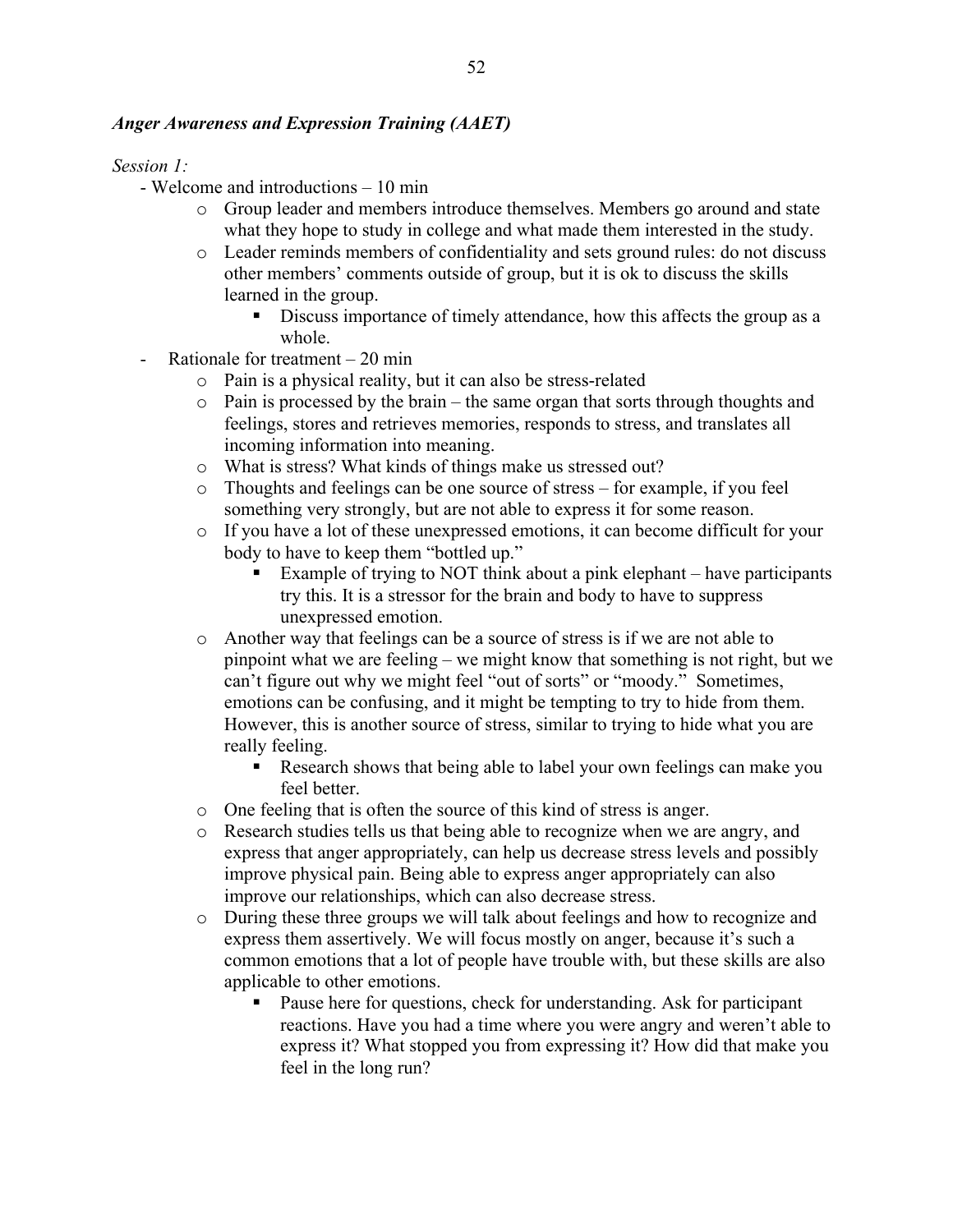- o Reiterate that not being able to express anger makes us feel helpless and stressed in the long run, and might increase headaches.
- o What is anger? Why do we have anger? Is it "good" or "bad"? Solicit participant responses.
	- **Provide answer that anger is a necessary emotion that everyone** experiences. Anger motivates us to stand up for ourselves or fight for what we need/want.
- o Why might we sometimes not express our anger? (Society disapproves of "too much" anger, sometimes we don't know how to express it).
- Labeling and expressing anger exercises  $-20$  min
	- o There can be different words for "anger": What are some other words that we use when we mean that we are angry? (e.g., irritation, frustration, grumpiness, resentment, hostility, hate, rage, etc).
	- o How do we know when we are angry? What are the physical responses in your body? (Muscle tension, clenching fists, fast breathing, etc).
		- What are some non-verbal ways of expressing anger? Have participants stand and demonstrate anger (glaring, leaning forward, clenched fists, crossed arms, etc). Talk about the range of anger expression.
	- o When do you feel angry? Solicit responses from everyone here what makes you angry? Guide discussion to focus on anger in relationships (anger at a friend who is always late, anger at parent who is too restrictive, etc).
	- o How would you express this anger if you could say anything?
	- o Practice expressing anger. Have each group member state "I am angry." Start with a normal, calm, speaking voice. Then ask each group member to say the phrase a little louder.
	- o Have each participant try staying "I am angry" loudly, with increasing emotion, and while standing in the angry pose. Go on to express more and more anger – swearing, adding non-verbal gestures, etc. Try to engage participants fully in this exercise, make it a "game." Practice until everyone is able to engage and feels at ease expressing this type of anger.
- Wrap-up, reactions, homework  $-10$  min
	- o How did it feel to do this exercise? How do you feel now?
	- o Why don't we usually express anger in this way?
	- o How might this kind of anger expression make other people feel? Will it get us what we want? It is important to express anger, but we also have to learn to do it in a way that preserves our important relationships while getting our needs met. In our culture, that is best accomplished through assertive communication, which we will talk about next time.
	- o Homework: Daily monitoring of times you feel angry. Provide worksheet for participants, and explain assignment.

# *Session 2*

- Review of homework and discussion 10 min
	- o Review participant anger monitoring. Was it easy or hard to keep track of your anger? Did you have trouble doing the assignment?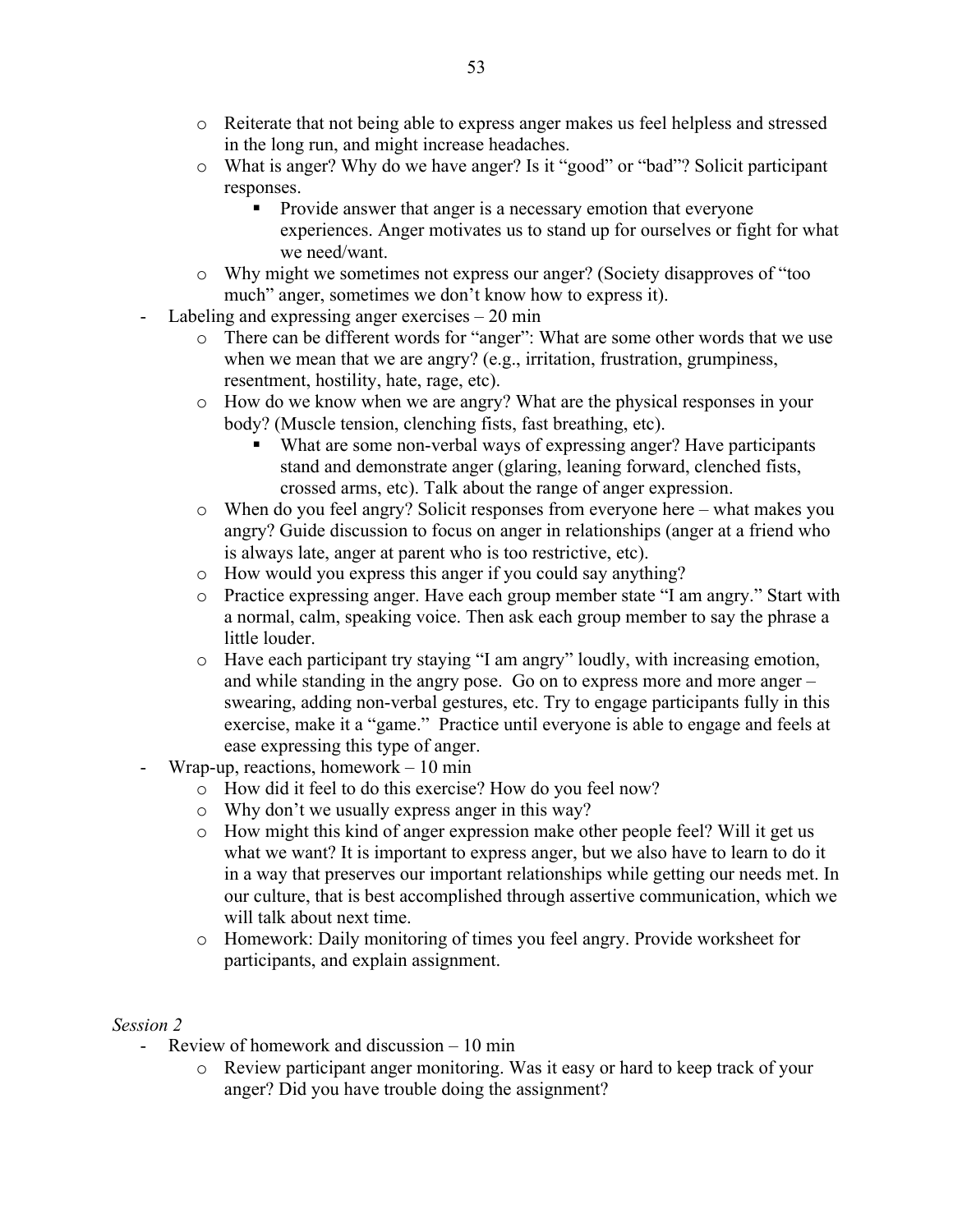- o What did you notice as you did the exercise? How often do you get angry? Who do you usually get angry at? What do you think about that? Is this something you would like to change?
- Introduction of assertiveness  $-15$  min
	- o Last week, we talked about anger. This week we will talk about how to express that anger in a way that is most likely to get you what you want, and at the same time not damage your relationships with others.
	- o What is assertiveness? Have a discussion while emphasizing the following points:
	- o Assertiveness involves asking for what you want or saying no to something in a simple, direct, and honest manner.
		- Sometimes it is hard to know what it is that you want. We often have an easy time figuring out what is bothering us about another person, but we may have a harder time figuring out what we want instead. You have the right to express your feelings, to ask for what you want, and to say no. Assertiveness involves the skill of doing that without disrespecting others, but at the same time standing up for yourself without guilt or apology.
	- o Keep in mind that other people are not mind readers. Most people are caught up in their own thoughts and problems; they aren't focusing on what's going on with you unless you tell them. You might be very angry, but unless you tell the person you are angry at, they probably won't know about it. Most people then respond favorably to assertive behavior, since it's clear where you stand and what you want.
	- $\circ$  Being assertive means that you state exactly what you want (or don't want) in a straightforward and calm manner, without excuses or apologies. Assertiveness also involves non-verbal behavior – keeping an open pose with your body. Assertiveness also means that you are willing to listen to the other person's point of view, but you do not have to agree with them.
	- $\circ$  This is very different from what we practiced last week last week we practiced expressing pure anger. Now, we will learn how to use that anger and communicate it in a way that accomplishes your goals.
	- o With these classes, we want to help you
		- Identify potential problems you might have in communicating directly
		- Learn the skill of communicating to others in a way that increases the likelihood of getting what you want, but does not drive others away or make them too upset in the process
	- o To figure out which parts of communication you might have trouble with, we will divide assertive communication in three parts:
		- Expressing thoughts and feelings to someone, especially disagreeing or saying something negative
		- Asking for what you want
		- Saying no to something you do not want
	- o Which of these do you think you might have trouble with? How do you think these situations might affect your stress level? Your headaches?
- Practice 25 min
	- o Let's start with the first category expressing thoughts and feelings/disagreeing.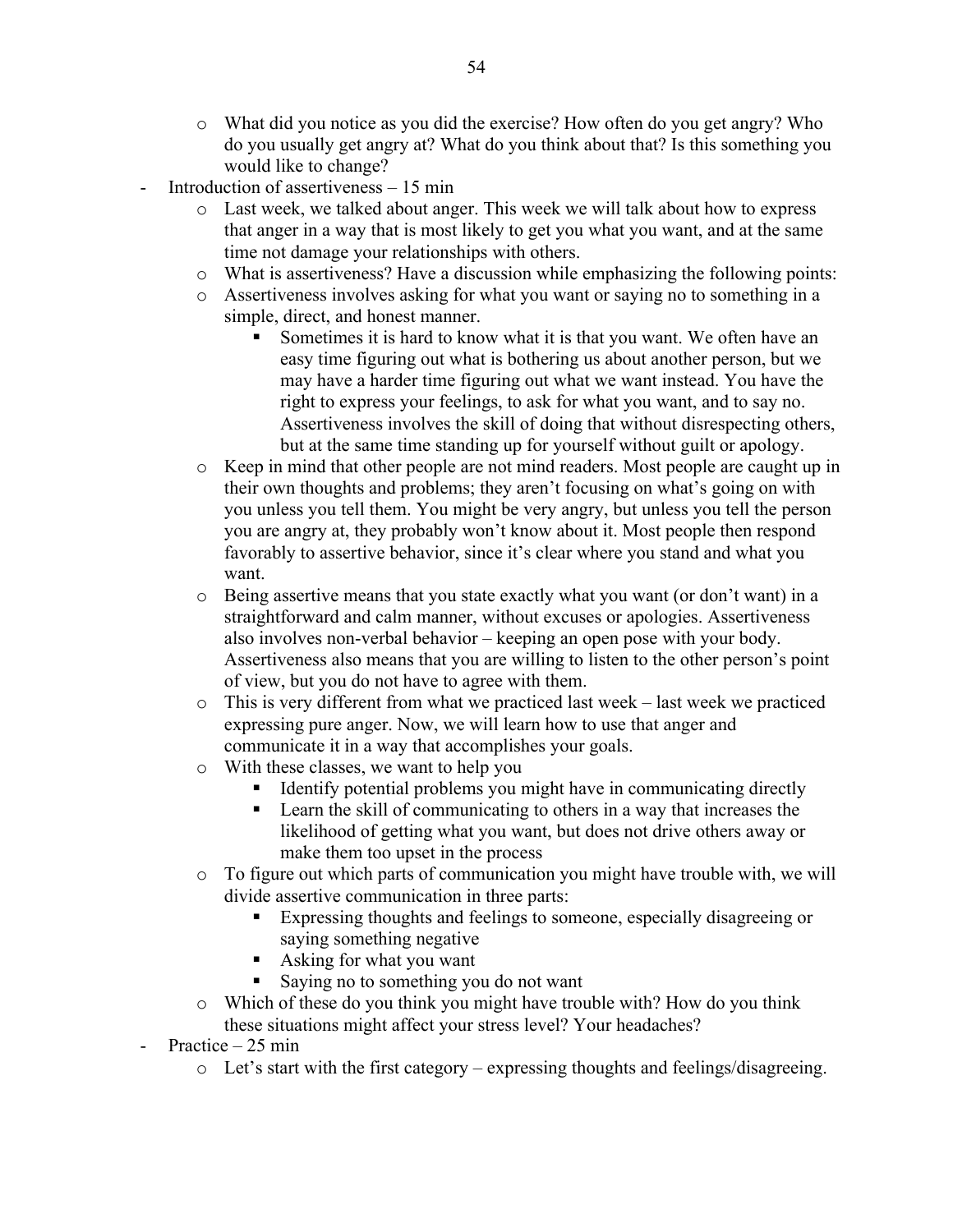- o Can you think of a situation where you disagree with something, or are bothered by someone's actions, and would like to be able to say something negative? Try to think of a situation now. This might be one of the situations that made you feel angry over the past week.
- o Leader helps everyone come up with this type of situation, and asks them to hold it in their mind.
- o How does this type of situation affect your thoughts and feelings? What are you feeling as you think about the situation?
- o What stops you from expressing your thoughts and feelings?
- o What physical symptoms do you notice as you think about this situation?
	- **Leader helps participants notice tension or other physical symptoms,** identify anger as the felt emotion
- o How would you express your thoughts and feelings?
	- Leader gives examples and helps some of the group members come up with assertive communications using their examples.
- o The group practices together, using role-plays between participants or with leader and participants.
- Wrap-up, reactions, homework  $-10$  min
	- o What do you think about assertive communication? Do you think it will help you develop better relationships with others in your life? What do you think might be difficult about it?
	- o Homework: Try to perform a small assertive action every day (see homework sheet for instructions).

# *Session 3*

- Review of homework and discussion 20 min
	- o Ask for honest reports, "you are not being graded"
	- o What was it like to try assertive communication? How did you feel before trying it? After trying it?
	- o If members were not able to carry out a practice, ask what stood in the way.
		- What thoughts and feelings did you have? Do you think these helped you or stood in your way?
- Practice  $25$  min
	- o Review the three assertiveness categories
		- Disagreeing, asking for something, or saying no
	- o Review basics of assertiveness being direct and honest.
	- o Today we will talk more about assertiveness, and we will use a worksheet to guide our discussion.
		- Hand out the "bigger assertiveness challenge" worksheet
	- $\circ$  Can you think of a situation where you want to disagree, or ask for something you want or say no to something you do not want?
		- Help the group come up with some situations that will guide the discussion.
	- o Think about your thoughts and feelings in this situation what are you feeling right now?
		- Leader will help members identify feelings, especially anger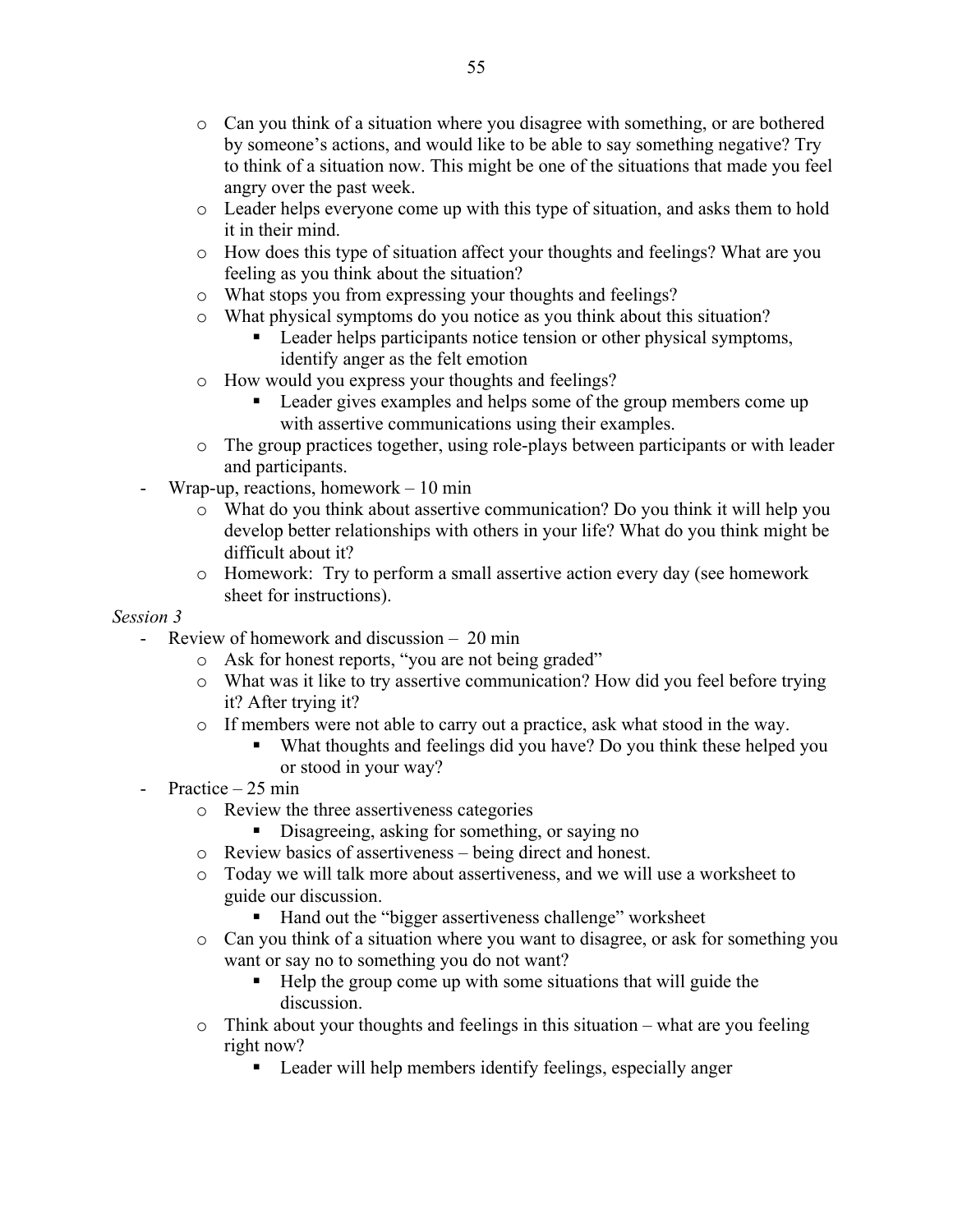- o Pick one participant and use their situation to go through the worksheet (depending on time, you might be able to do this with some of the other participants as well)
- o Ask group members to role-play some of the situations with each other, or with leader
- o Guide group members in having assertive communication
- o For each member of the role-play team: How did you feel while doing the exercise? How do you feel now?
- o Solicit feedback from other group members how did it feel to watch the interaction? What would you do if you were in the situation?
- Wrap-up, goal-setting, goodbyes 15 min
	- o How do you think being able to express your emotions might benefit you? How might it affect your headaches?
	- o How do you think this will affect your relationships with others?
	- o How can you continue to work on these skills?
	- o Help each group member come up with a goal for assertive communication/relationships.
	- o Members say good bye to each other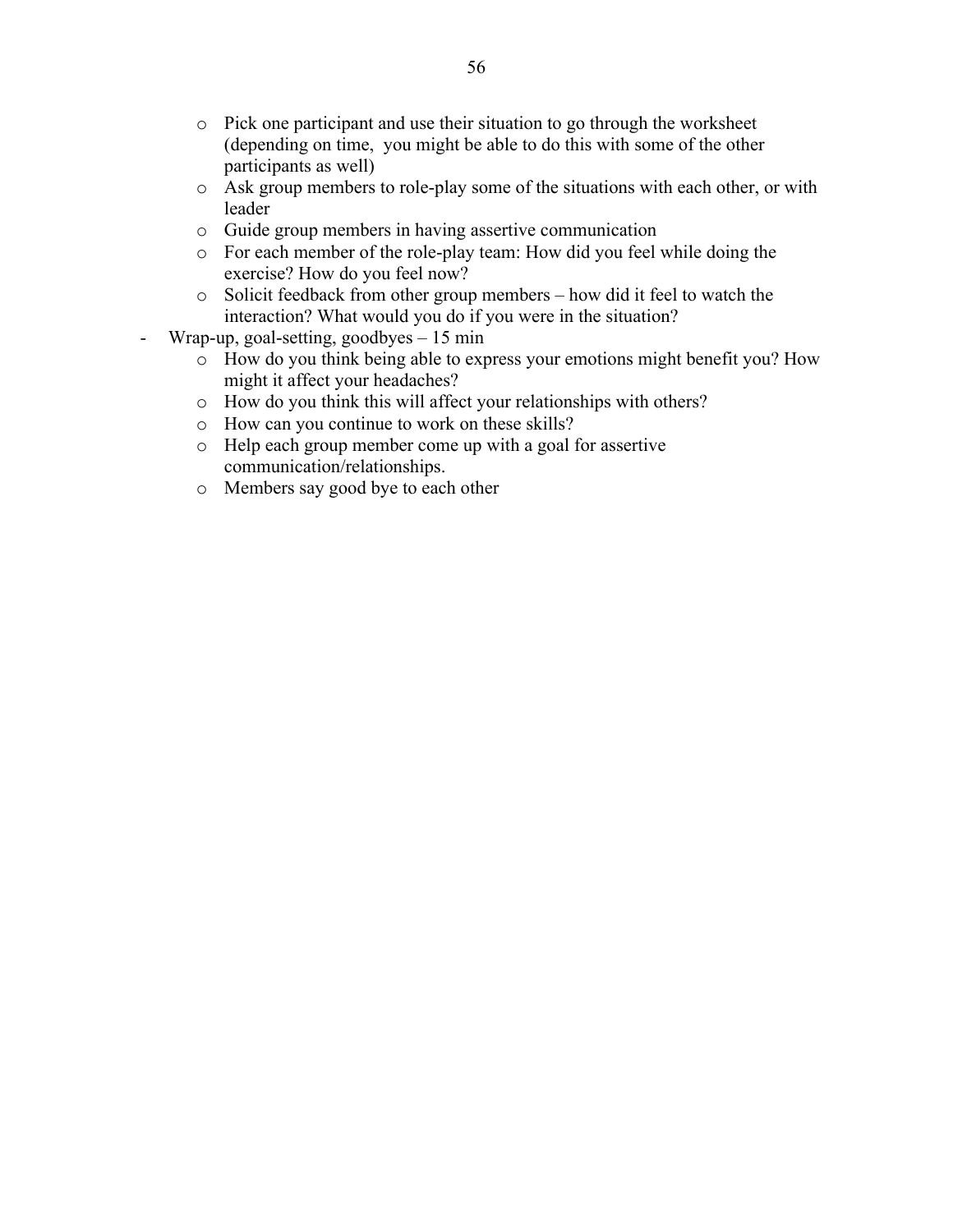# **APPENDIX B: HOMEWORK SHEETS FOR AAET**

## **Homework 1:**

# **Daily Monitoring of Anger**

*Spend a few minutes at the end of each day to think about and write down situations that made you angry (or irritated, frustrated, etc). In particular, think about things that happened with your friends and family members.*

**Day 1:**

**Day 2:**

**Day 3:**

**Day 4:**

**Day 5:**

**Day 6:**

**Day 7:**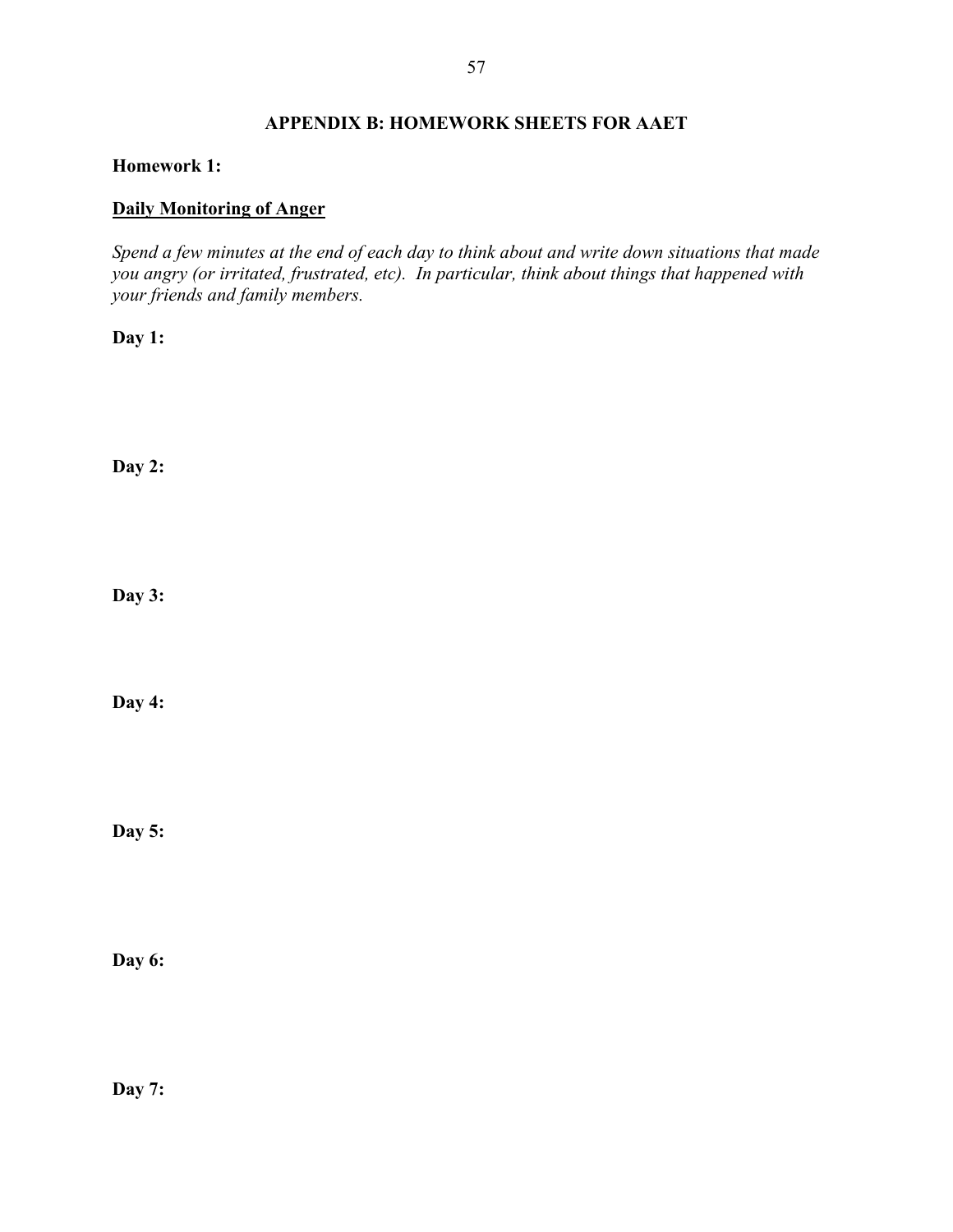# **Practice – Assertive Communication**

## **Step 1: Identify a problem situation**

*Think of a situation that is a problem for you right now – something you would like to handle assertively. Choose a situation that is not too overwhelming, but also not too easy.* 

- What is the problem situation?
- Who is involved?
- How does it make you feel?
- What would you like to happen?
- How would you normally handle this problem?
- What do you think would happen if you tried communicating assertively?

## **Step 2: Plan the Assertive Response**

*Reminding yourself of what you want, and that you have the right to ask for it, list the steps involved in communicating assertively.*

- Think of a time and place convenient for both of you. You may have to ask the other person when you could have 15 minutes to talk. Write this down here:
- Write down the problem in the way that you want to describe it to the other person.
	- o State the problem objectively, and avoid accusing or blaming.
	- o Object to the person's behavior, not the person.
	- o State your feelings about the situation, using "I" rather than "you"
- *My problem:*

#### **Step 3: Write down your request**

- Keep the request short and simple
- Be specific
- Use "I" statements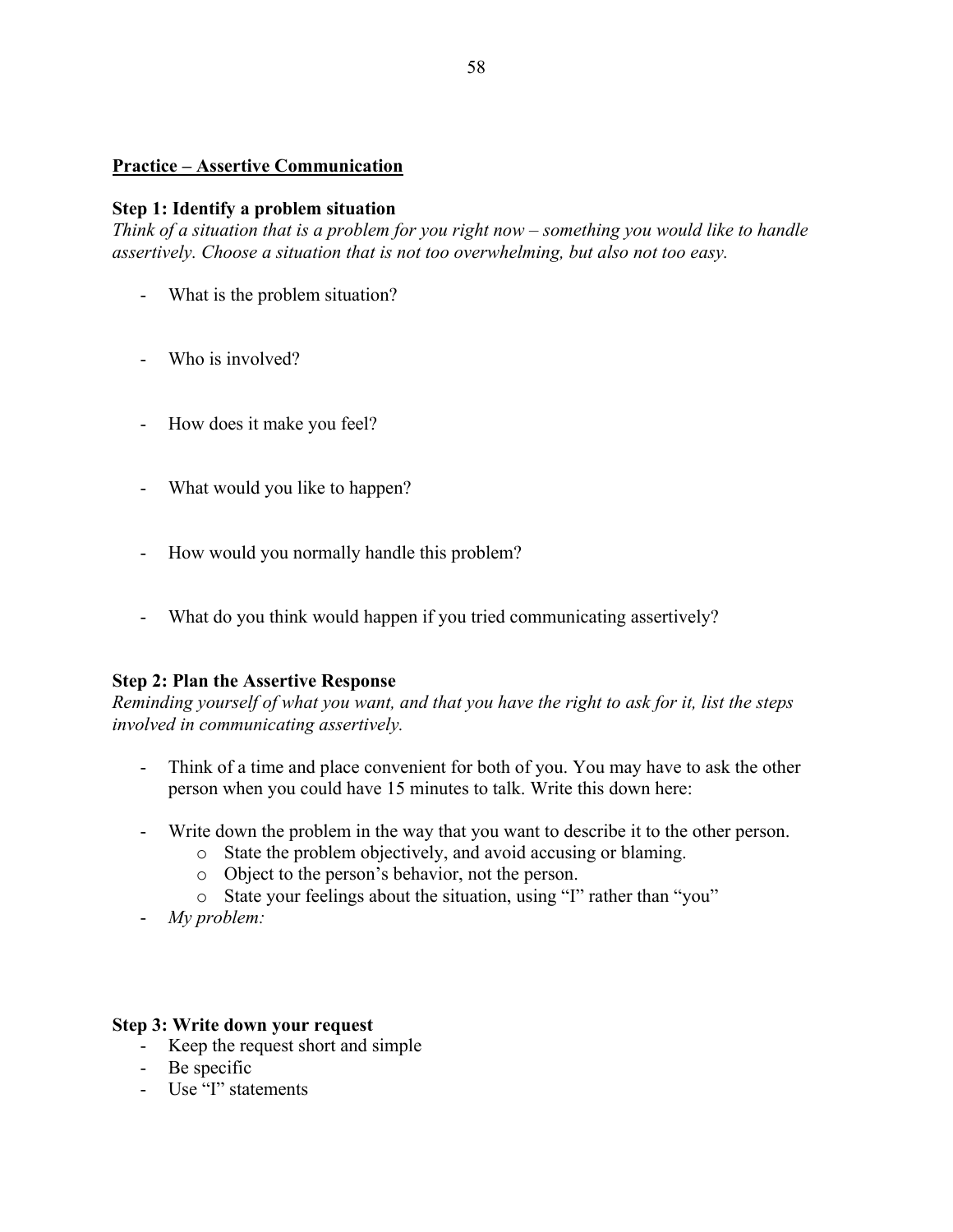- Ask for one thing at a time
- Don't explain why you deserve it, or apologize for making the request
- Don't demand, command, or make ultimatums
- State the positive consequences of getting your request granted, or negative consequence of having it not granted, but without threats
- If you want to decline a request, do it as simply and straightforwardly as you would make a request
- *My request:*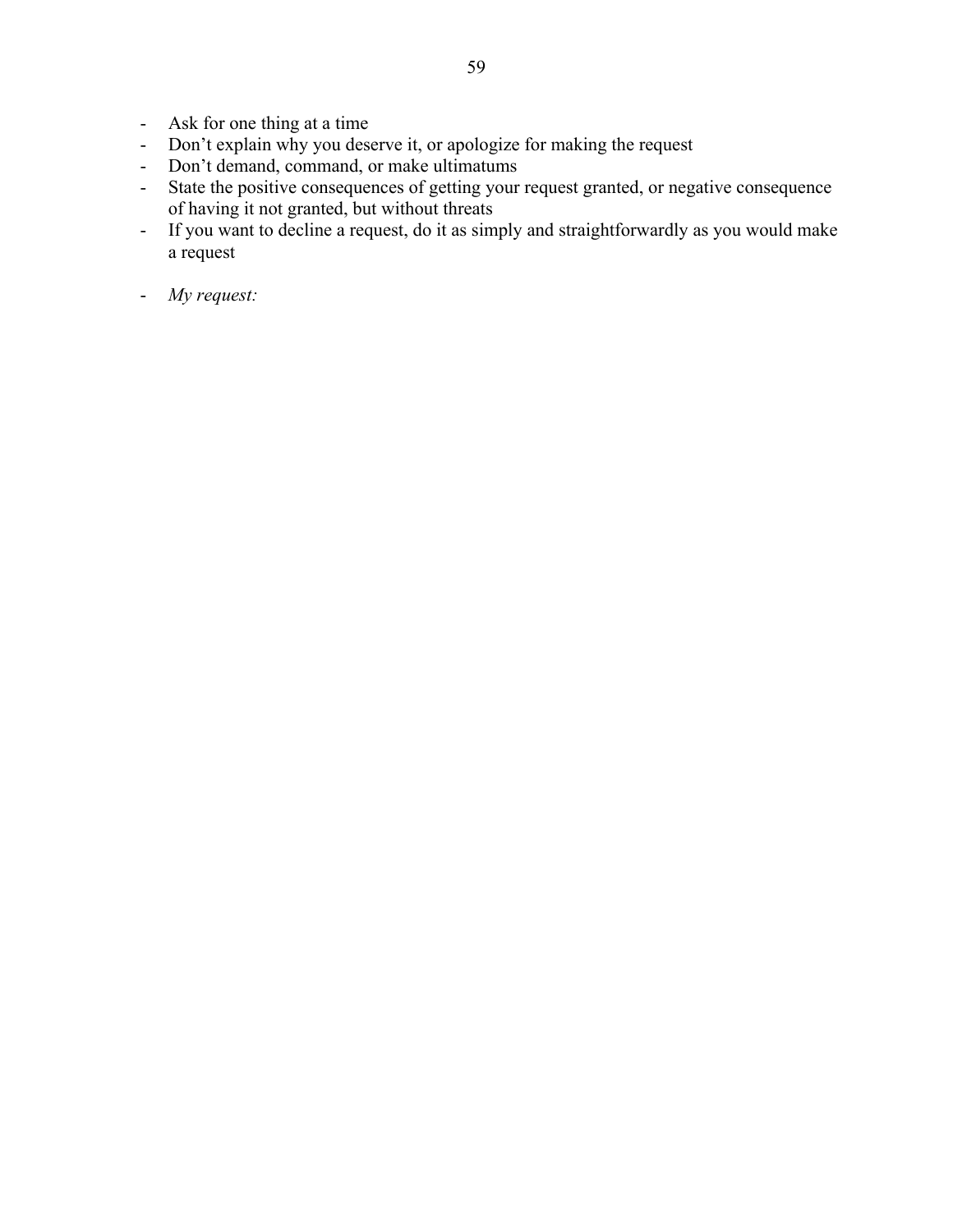# **APPENDIX C: RELAXATION TRAINING SCRIPTS**

#### *Relaxation Training Session One: Progressive Muscle Relaxation*

Sit back and relax. Make sure your legs are uncrossed and your arms are free to relax. Now allow your right arm to rest limply on the table, palm down. Keeping your arm on the table, raise your hand until it is bent back tightly at the wrist. Pull it back really hard, and feel the tension in your hand and arm. When I say "release" let the relaxation be immediate, as if your hand was being held up by thread and the thread is being cut. Now release.

Take a deep breath in, and as you let it out, allow your body to begin to let go. Let yourself become aware of any area of your body in which you can detect stress. You may notice this stress as a feeling of tension in certain muscles or groups of muscles of your body. In a few minutes, when you've become more relaxed, you will have an opportunity to release this stress and let your muscles relax completely.

Now become aware of your hands. And allowing all the rest of your body to remain comfortably still, tense your right hand. Make a fist. Hold that tension and feel it. Now release – letting the tension drain away. And each time you release the tension, allow it to be a passive release. Make sure the relaxation is not a contraction of the opposing muscles, but passive relaxation.

Now tense your forearms. Feel the tension, letting all the other muscles of your body remain relaxed. Release. Feel the relaxation.

Now tense your upper arms – your biceps. This may involve a little of your shoulder. Feel the tension. Release. And feel the relaxation.

Now lift your shoulders up toward your ears so that you are shrugging your shoulders, and feel where there is tension. Release. Feeling the relaxation.

Now tense the muscles in your feet – curl your toes. Feel the tension. Release. Feel the relaxation.

Now tense the muscles of your ankle and heel and calves – point your toes upwards. Feel the tension. Release. Feel the relaxation.

Now tensing the muscles of your thighs – roll your legs in, push your knees together. Feeling the tension, allowing all the other muscles of your body to remain relaxed. Now releasing. Letting the tension drain away. Feeling the relaxation.

Now arch your back gently, as though you are bending backwards slightly. Feel the tension in your back. Releasing. Really letting go. And feeling the relaxation.

Now tense the muscles of your stomach and abdomen. Feeling the tension. Releasing. And feeling the relaxation.

Take a deep breath in. Hold your breath, feeling the tension. Now release the air and let your chest passively collapse. Now feeling the relaxation.

Now tense the muscles in your neck by arching your neck as if to look up. Feel the tension in the muscles as you do that. And release. Really releasing, and feeling the relaxation.

Now pull your chin down toward your chest and feel that tension, bending your whole head forward. And releasing. And feeling the relaxation.

Now roll your neck to the left, then forward, then to the right. Roll forward, to the right, then back. Feel the relaxation.

Now clench your teeth together, so you can feel the tension in your jaw muscles. Releasing. And feeling the relaxation.

Now open your mouth wide. Feeling the tension in the muscles that do that. Releasing. And feeling the relaxation.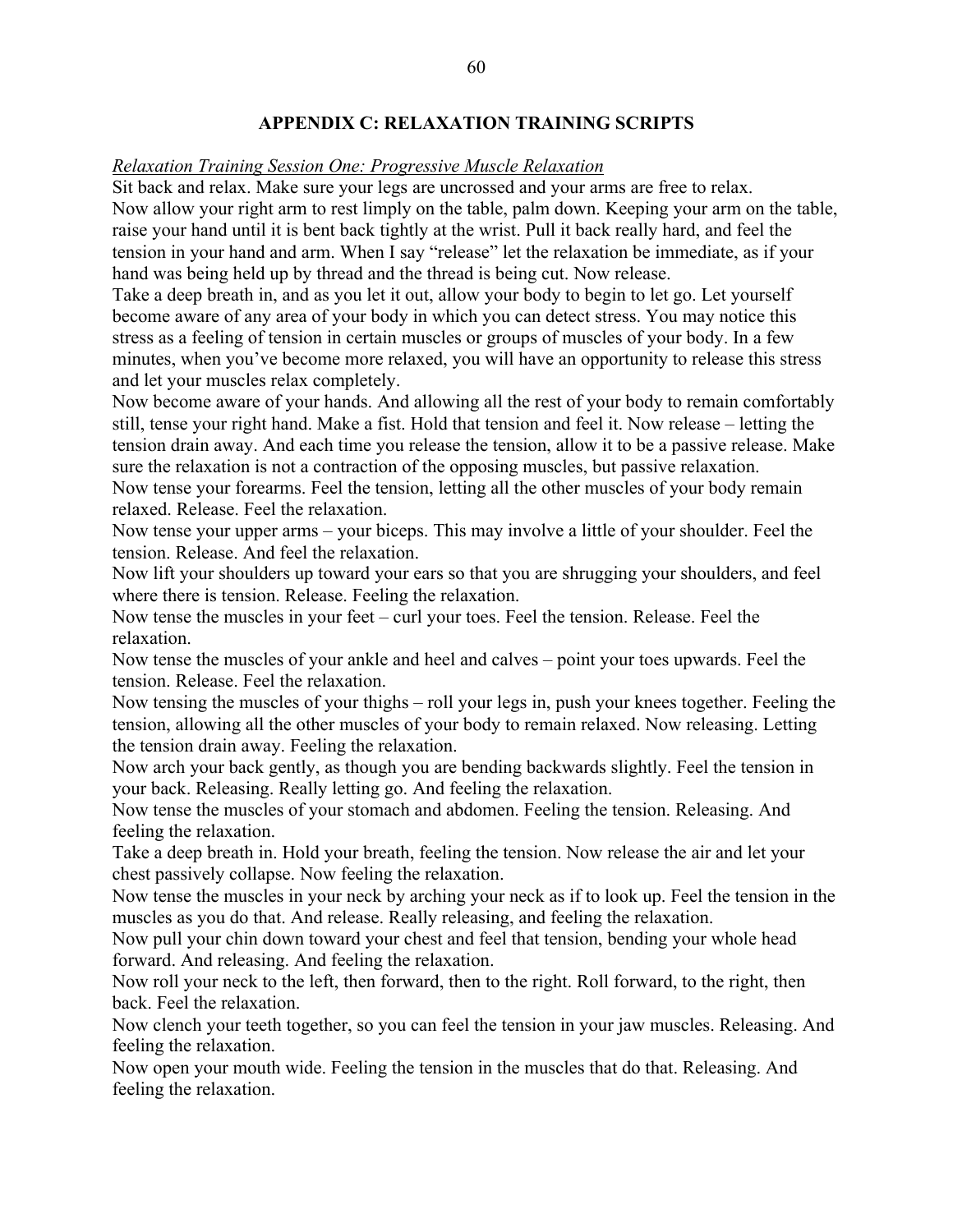Now tense the muscles in your forehead, as though you are worried. Feel the tension. Release. And feel the relaxation. Now raise your eyebrows, as though you are surprised. Feel the tension. Release.

Clenching your eyes closed tightly. Feeling the tension. Releasing. Feeling the relaxation. And let your eyes open wide, feeling the tension in the muscles that hold them open. Now releasing, letting your eyelids close, feel the relaxation. And as you look into the comfortable darkness behind your eyelids, picture the word "relax" or some other word or symbol or scene that can be your own personal symbol of relaxation.

Let that relaxation flow into your forehead, your scalp, the muscles of your face, your jaw and neck, your shoulders, arms, the muscles of your back. Relaxed, more and more relaxed with each rising and falling of your abdomen. The air breathes for you. Your abdomen becoming more and more relaxed, letting that relaxation continue to flow down, your thighs, your knees, your legs, your ankles, and your feet, flowing right out the soles of your feet.

 And each time you do this, you will be building up a new response to stress within your body. A relaxing response. And soon you will notice that your body automatically releases stress and tension without your having to become consciously aware of it at all. Now look within your body and find the part of your body that feels the most comfortable. The most pleasant. And as I count from 1 to 5, imagine letting this feeling begin to spread from this part of your body to all the other parts of your body. And as I count, and the pleasant feeling spreads, you will slowly let yourself turn entirely to an awareness of the outside, as though you have been asleep for a while, becoming more and more awake. Each time you enter the relaxed state, you will be able to relax yourself more and more fully, and more rapidly.

One, slowly let that pleasant feeling expand and travel into each muscle and to each bone, to each organ, through every part of you. Two, and as you are feeling this spreading, feeling yourself becoming a little more awake. Three, letting your awareness return to the world around you, as the pleasant feeling continues to spread throughout all your body. Four, letting your eyelids open as you take a deep breath in, and let it out. Five, Wide awake now, ready to respond to the world around you, your body still feeling pleasant and comfortable.

Take a moment to enjoy that feeling as you stretch your body. Carry that feeling with you, as you let your body return to its wide awake state of movement. Letting your arms and hands move, your feet. Wide awake. And take a moment to notice how comfortable you feel.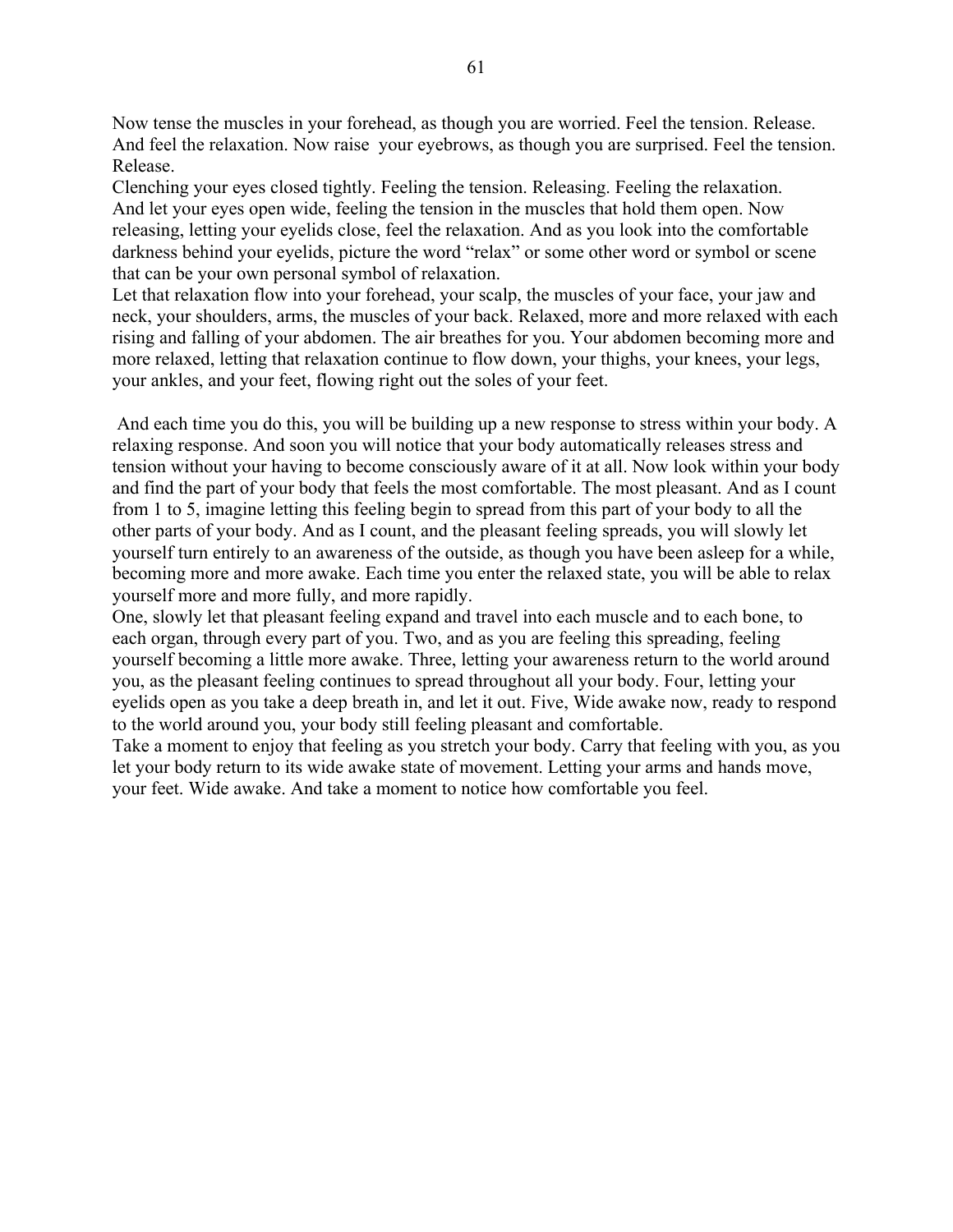# *Relaxation Session Two: Relaxed Breathing*

You are sitting in a comfortable position. You can now let yourself begin to relax. And notice how easy it is for you to listen to the sound of my voice and follow those instructions, which are easy and pleasant for you to follow.

Become aware of your breathing. Notice any movement of your chest or abdomen as your breathing comes and goes. Not controlling your breathing – simply observing it. At first you might find it a little bit difficult not to interfere with your breathing. But let yourself, as much as you can, just observe your breathing as it is now.

Notice that as you allow the muscles of your chest and abdomen to relax, your abdomen rises and falls with each breath. Just notice this, the rising and falling of your abdomen, as your lungs fill with air and empty.

In a few moments I am going to ask you to increase the depth of your breathing very gradually. I'm going to ask to breathe in just a little bit more air with each breath. As much as possible, let the breath start itself, letting the abdomen rise just a little bit more than the previous breath. Letting your lungs fill a little more deeply with air. Now gradually let your breathing become a little bit deeper, letting your abdomen rise a little bit higher with each breath. Not hurrying your breath, letting each breath start itself. Never pushing. Never straining. Just allowing your breath to become comfortably deeper.

And you may notice that your breathing rate is becoming slower as you take a little more air in with each breath. The pause between breaths becomes a little longer. And if you notice this happening, that's fine. Let it happen.

In a moment I'm going to ask you to let your breathing become still deeper in the following way. Once your abdomen is lifted as high as it will rise comfortably, indicating that your lower lungs have filled completely with air, you will let a little more air in, this time fill the middle part of your lungs. As this happens, you will notice that the middle part of your chest will expand upward and outward, but that the muscles of your neck and shoulders and the upper part of your chest will still remain completely relaxed.

Let your breathing gradually become a little bit deeper. First, filling the lower part of your lungs and feel the rising of your abdomen. Then the middle part of your chest feeling expansion outward of your ribs. And as you let your breath out, let it empty first from your chest, then from your abdomen. Then there is a pause. This may feel a little unfamiliar at first, but the coordination will gradually come as you let it. Really easily. Let your breath grow gradually deeper.

Your abdomen rises, and then your chest. Your chest deflates and then your abdomen. Now in a moment I'm going to ask you to let your breath become still deeper in the following way. Your abdomen will fill completely, then your middle chest, and finally the very upper part of your chest will fill, so that you will feel some activity in the muscles of your shoulders and neck. In no case should you strain or struggle, but just let your chest fill as full as it will. Then, as you let your breath out, let it escape slowly. First letting the upper part of your chest deflate, then the middle, and finally the lower part as your abdomen slowly falls.

Now let your breath become a little deeper. Filling first your abdomen, then your middle chest, and finally your upper chest. And as you slowly let that breath escape, make sure all the muscles of your lips, your jaw, your mouth and your throat are relaxed. Emptying your upper chest, and your middle chest, and finally feeling your abdomen fall. Let your breathing continue in this way now.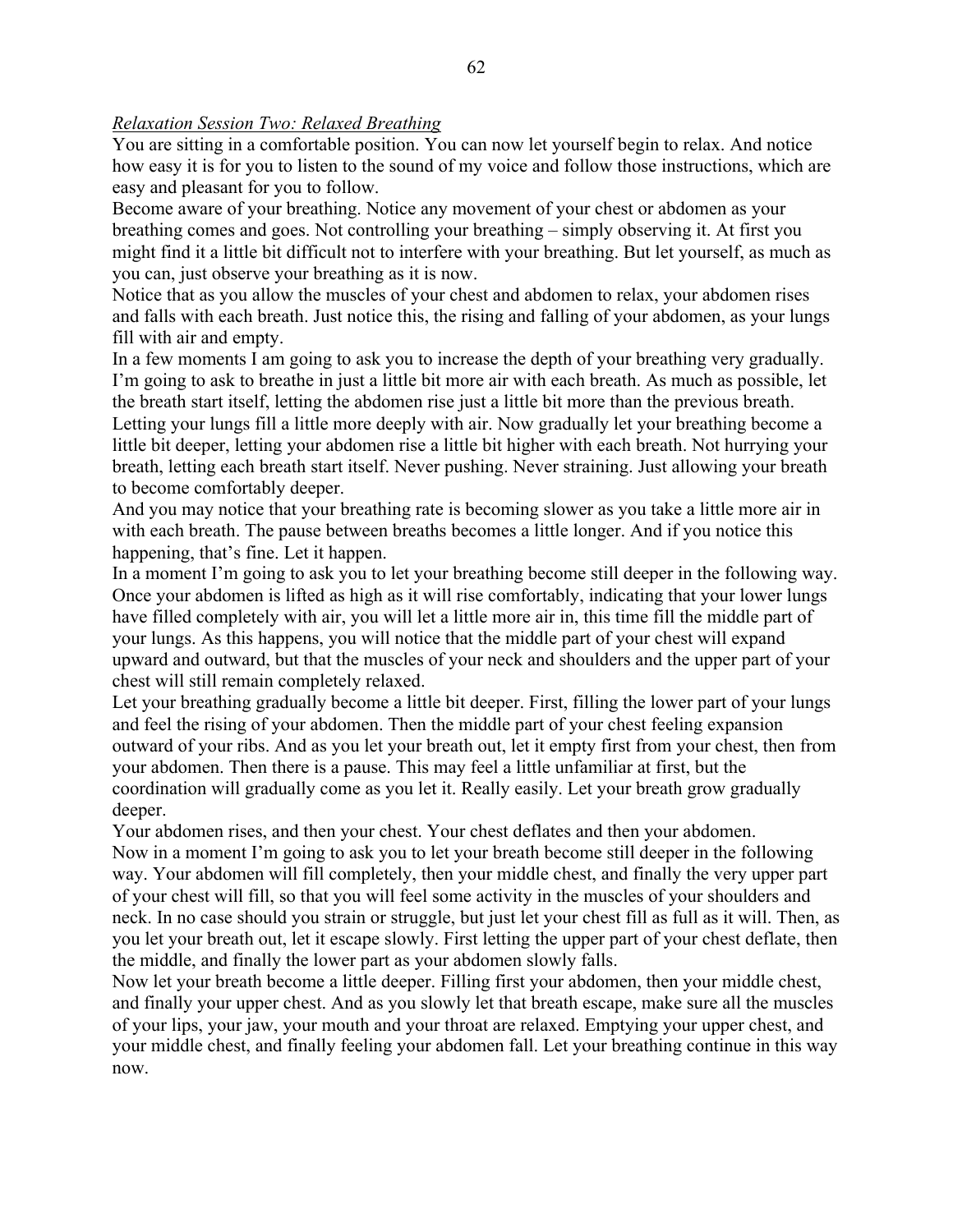Allowing your breathing to continue to be deep and very slow. And with each breath in, and each breath out, repeat the following phrase silently to yourself: My right arm is heavy and warm. My right arm is heavy and warm. Repeating this phrase with each breath in and each breath out. Now with each breath in and each breath out repeat the following phrase: My left arm is heavy and warm. My left arm is heavy and warm.

Now with each breath in and out, My right leg is heavy and warm. My right leg is heavy and warm.

Now with each breath in and each breath out. My left leg is heavy and warm. My left leg is heavy and warm.

Breathing very slowly and deeply.

One more deep breath in. And letting go. And let your chest and abdomen be relaxed and let the air breath for you. No longer controlling your breathing, just letting the air do the breathing for you. And notice that there are still three parts to your breathing. There is the breathing in, and you let the air begin. There the breathing in, and you let the air breath for you, feeling your abdomen lift. Then there is the letting go, feeling yourself part of that letting go. Then there is a pause before the next breath comes in, filling your abdomen. And letting your chest remain quiet. With each letting go, with each breathing out, repeat the phrase in your mind: It breathes me. It breathes me.

And as you continue to let the air do the breathing for you, as you let each breath out repeat the words to yourself: The muscles of my back and neck are warm and relaxed. The muscles of my back and neck are warm and relaxed.

And now with each breath out, think the words: My jaw muscles are loose and relaxed. My jaw muscles are loose and relaxed.

Now with each breath out, repeat the words: My forehead is cool and quiet. My forehead is cool and quiet.

And now, with each breath out, repeat to yourself: My eyelids are relaxed and heavy. My eyelids are relaxed and heavy.

And as you continue to let the air breath for you, let your thoughts drift forward in time. And imagine yourself in a place where you can be completely relaxed. Far away from anything that could disturb you. Perhaps a vacation places, perhaps a place you have gone to relax in the past. And as you imagine yourself in this place, and enjoy relaxing, think the following phrase to yourself with each breath: Because I know how to relax, I can work and play better. Because I know how to relax, I can work and play better.

Each time you do this exercise and repeat these phrases to yourself, you are learning to relax yourself even more deeply. Each time you do, you become more and more the person you really want to be. In a moment I'm going to count from one to five, and as I do allow yourself to come to a full awake awareness of your surroundings.

One, feel yourself coming up as though you have just taken a nap.

Two, noticing that as you become more and more awake you become more and more alert to the sounds around you.

Three, perhaps letting yourself enjoy the feeling of your body stretching, like a cat taking a deep luxurious stretch.

Four, coming all the way up, taking a deep breath in. And as you let that breath out, let your eyes open, wide awake.

Five, feeling crystal clear and yet still relaxed and calm within.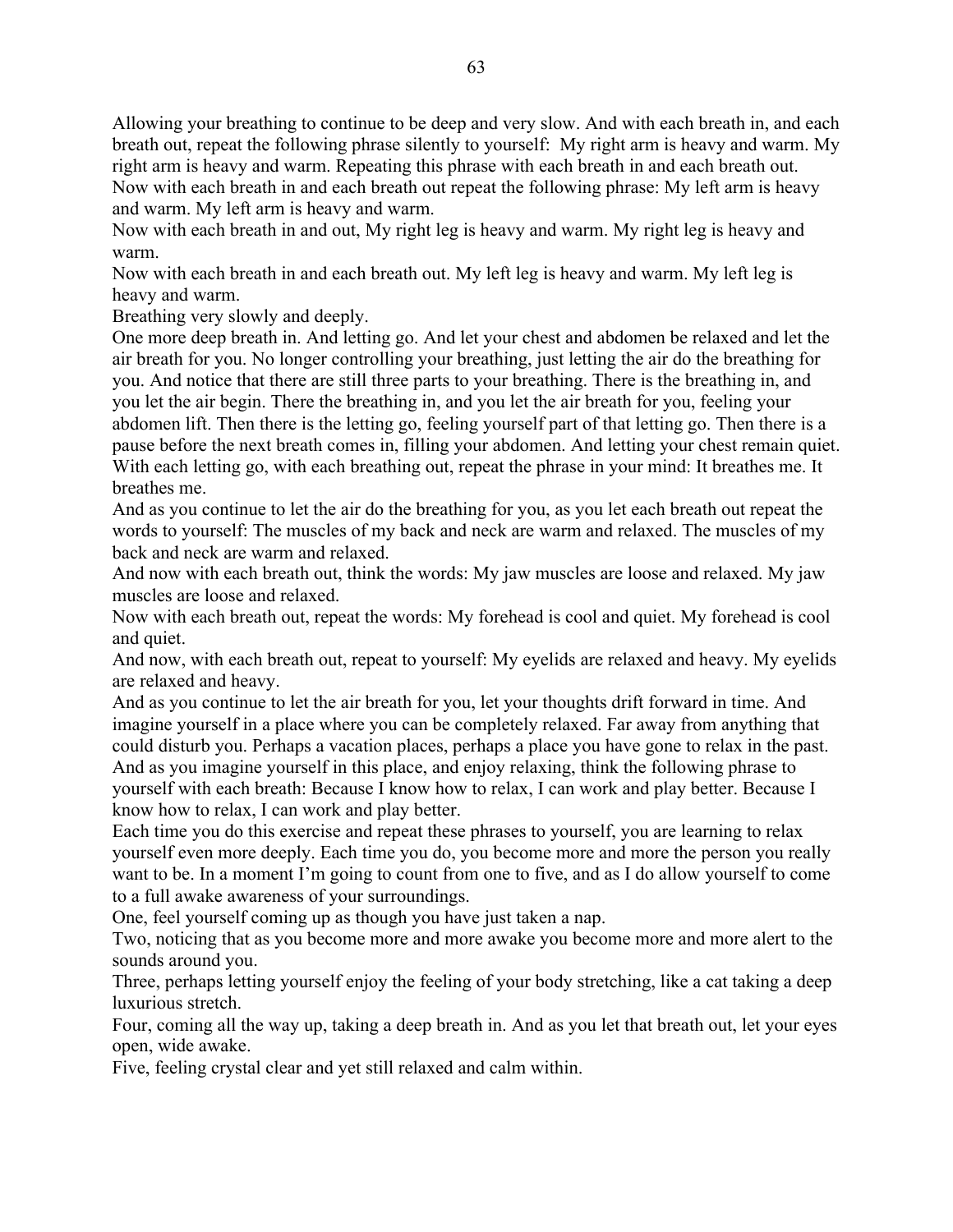#### *Relaxation Session 3: Guided Imagery*

Become aware of where you are right now and of the fact that there is no place you need to go and nothing that you need to respond to for a while.

Take two or three long, deep breaths. And as you do, let your body relax.

And feel the weight of your feet, allowing your feet and toes to feel heavy and warm. Your feet may feel far away, or it may even feel as though the borders around your feet and toes are growing more and more indistinct as your feet relax. And as you feel that relaxation, imagine you are on an elevator.

It can be any kind of elevator you want – perhaps it's made of lacy wrought iron and you can half-see the landscapes of imagination slide by as it passes from level to level. Or perhaps its made of polished wood, lined with soft pillows. And you can have any kind of decoration or lighting in it that you want. Or if you wish, you can just let it be dark in your elevator as you feel the warmth and relaxation of your toes and feet. And in a moment I'm going to count from ten down to one. And as I count, you might begin to imagine what it might feel like if your elevator slowly begins to descend. And as I count from ten down to one, you can imagine that with each number the elevator travels down another floor. And as it travels down, your entire body is becoming more and more relaxed. And more and more comfortable with each breath. And as I count, and as you feel the elevator begin to travel down, slowly let the relaxation from your feet begin to travel up your calves and the lower part of your legs.

Ten, feel the gentle floating down. Warm, heavy as the relaxation moves from your feet into your legs and knees. Growing more and more comfortable and more and more quiet.

Nine, and as you travel down deeper and more comfortably, feel the relaxation floating up into your thighs, relaxing your thighs as your muscles become soft and relaxed.

Eight, and let that relaxation and warmth flow up through your pelvis.

Seven, traveling down, deeper and deeper down, as the relaxation flows up into the muscles of your lower back and abdomen. Feeling the rising and falling of your abdomen with each breath. Letting each breath be a feeling of letting go, as you let the air breath for you.

Six, with each breath, feel relaxation filling and emptying your lungs. More and more calm. More and more comfortable with each breath, feeling all the muscles of your chest relax as you travel down deeper and deeper.

Five, let that relaxation fill the upper part of your back and flow into your shoulders and the back of your neck, feeling heavy and warm.

Four, and as the back of your neck and your shoulders relax, let that feeling flow into your upper arms, like honey flowing slowly through your elbows, your forearms, your wrists, and your hands, all the way down into the very tips of your fingers. Feel as the relaxation reaches the tips of your fingers.

Three, your whole body filled with relaxation. Letting that relaxation flow through your neck, into the back of your head and your ears, flowing around the back of your head, relaxing all the muscles of your scalp. A warm, comfortable, feeling of relaxation.

Two, feeling the muscles around your mouth and your jaw muscles, relaxing. Feeling the muscles of your lips relaxing. Let that relaxation flow through the muscles of your cheeks and your forehead. More and more relaxed as your elevator goes down, deeper and deeper down, more and more comfortable with each breath.

One, and as you feel the elevator gently stopping, and resting at this level, let that heavy relaxed feeling flow into your eyelids. Feeling your eyelids so relaxed and comfortable, they just don't want to move at all. Imagine letting your eyelids feel so heavy and warm and relaxed, that you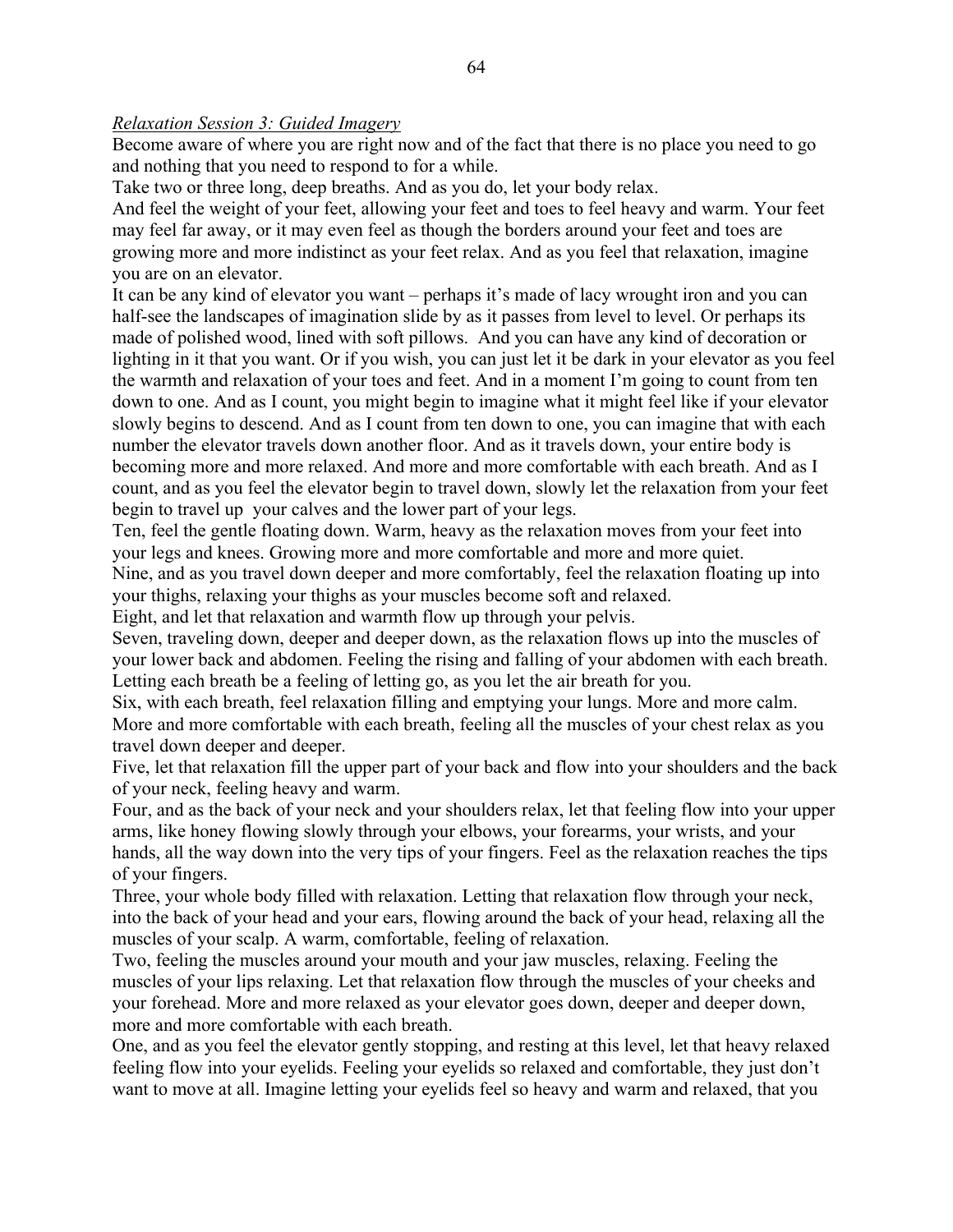can test them. And feel they just don't want to budge at all. And as you imagine this feeling, let the air breathe for you. And notice the breathing in and the letting go. And with each letting go, picture the number 1 in your mind's eye. Or perhaps imagine an internal voice speaking the number 1 with each breathing out. In some way, whatever way is easiest for you, being aware of the number one with each breathing out.

With each breathing out, you think the number one. With each breathing out there a letting go as the tension drains from your body.

Repeating with each breathing out, with each letting go. And as you continue to let the air breathe for you, you may stop repeating, and just feel the relaxation in your eyelids. Now gently let the relaxation flow from your eyelids throughout all the rest of your body. All the way down to your feet. And let your awareness follow that relaxation as it spreads from your eyelids, flowing through your body, gently guiding your awareness as you follow that relaxation all the way down through your chest and abdomen, through your pelvis, all the way down through your thighs and your knees, your legs, all the way down into your feet. And feel your feet and toes feeling warm and relaxed, as relaxed and as warm as though you are standing on the warm sand of a beach.

And you can feel the warmth of the sand and the dryness of the warm sand beneath your feet. And as you move first one foot and then the other from side to side, you can feel the warm sand on the sides and on top of your feet. And as you push your toes gently into it, you can feel the dry granules of sand between your warm toes. And as you are enjoying the warmth of the sand, you might imagine letting yourself open your eyes and see the warm, bright, golden light sand beneath your feet. And let your eyes follow the sand as you lift your eyes and look down the golden white sandy beach. Bright in the sunlight. And turning your head you begin to see the deep blue green of the ocean. And let yourself hear the sounds of the ocean. Waves rolling slowly to shore, breaking into fingers of foam that glide over the sand.

And you may want to walk over to the edge of the wet sand and see bright reflection of the sky and the thin film of water left behind as each wave strokes the wet surface and then rushes back down the slope. Feel the damp sand beneath your feet. Feel its coolness. Feel its moistness. And its firmness as you watch each wave foam towards you on the sand and then rush back into the ocean.

White crests of waves slowly follow each other in toward the shore. And as you enjoy the deep rich color of the ocean, perhaps you can feel the salty breeze blowing in, gently cool on the surface of your body. Taking a deep breath in, savoring the pleasant fragrance, the smell of the sea, perhaps even tasting the slightly salty taste on your lips and tongue. And let your eyes look up and out over the expanse of the ocean, following the waves to their source. Bright reflections dancing on the ocean's surface, looking far off across the ocean now, to the distant horizon. A long, slightly curved line in the distance. And above the horizon, patches of white cloud in a blue sky. And as you continue to look up, follow the clouds in the blue sky, and notice how the clouds that are closer to you look softer, puffy, fleecy white. And there's more and more deep bright blue sky, and floating above you, you can see cottony fluffs of pure white cloud, and a bird gliding through the vast expanses of blue.

And let yourself be aware of the bright sun behind you. Shining and warming, pleasantly warming the skin of your back. And feel the warmth on the surface of your back, sinking in deep into all the muscles of your back. The backs of your arms, the backs of your thighs and your calves. And as that warmth seeps into the muscles of your body, you look to your side and see a very comfortable place where you would like to lie down and rest for a while.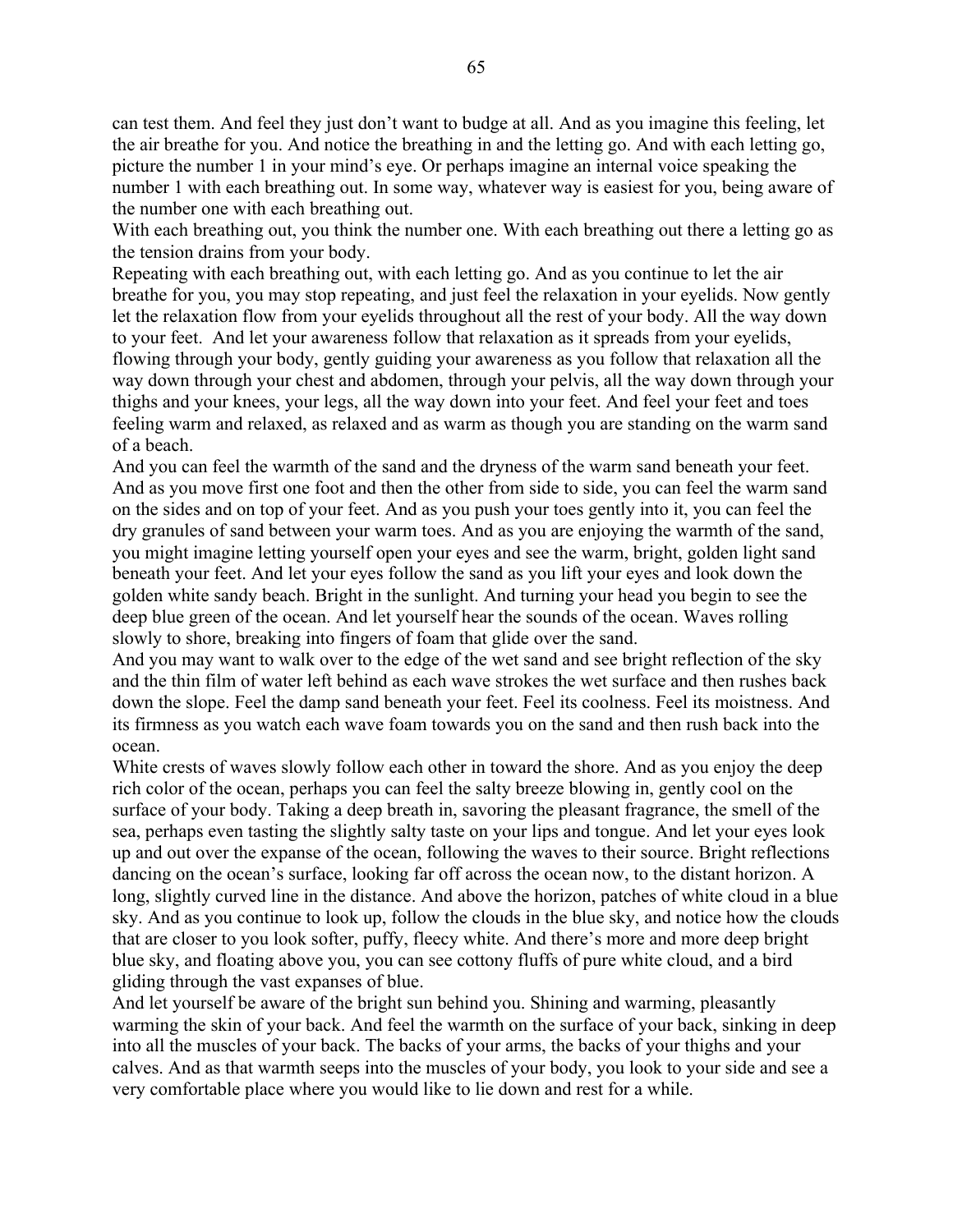And as you lie down in the warm pleasant sun, you feel your body sinking deep into the surface beneath you and letting your eyelids close, you drift into a comfortable, relaxing sleep. Comfortable, relaxing, pleasant, sleep.

And as you are sleeping, you are beginning to have a dream. A dream about standing on a warm, pleasant beach. Looking out at the ocean. And as you are standing there, you are feeling strong, healthy, your body looks and feels just like you want it to be. Feel how good your body feels as you stand there. And let your eyes look down and discover your body looking just the way you want it to look. You can see your thighs and your abdomen and your arms. They're strong yet relaxed. Your skin is healthy and has a rich, glowing color. Perhaps you'd like to do something active. Perhaps you'd like to go for a walk or a run down the beach. Perhaps you'd like to run on the firm damp sand, or on the soft warm sand. Or, if you wish, you might like to wade into the water and feel its pleasant temperature. Immerse your body in it. Maybe you'd like to swim. Whatever you'd like to do, let yourself do it now. And feel how pleasant it is to be moving your body in this way.

And as you are enjoying the movement of your comfortable, strong, healthy body, you are thinking to yourself and repeating within, My body is healthy, strong, and relaxed. My body is healthy, strong, and relaxed.

And gradually, the dream is fading away. Slowly fading. And as you open your eyes, in the comfortable place where your body is comfortably lying, you notice the words still echo within your mind, My body is healthy, strong, and relaxed. And as you look around, you notice the sand is now a deeper red golden color. It's late in the day. The sky is a deep turquoise, and the clouds glow in soft rows, in orange and crimson. And the sun is low on the horizon. And the sun slowly sinks out of sight, the clouds about where it disappeared fade magenta and purple, and violet. And as you begin to stand up, you notice that the evening air is slightly cooler. Standing, beginning to walk back across the beach, the darkening sky washing everything in deep blue. And as you walk, becoming aware that it's time to return to your elevator.

Let yourself be on that elevator again. Still feeling yourself comfortably relaxed, yet feeling yourself stronger, more energized.

One, as the elevator gently begins to rise and you feel yourself being lifted. It's as though you are becoming lighter and lighter.

Two, feeling of floating up.

Three, becoming more and more alert and responsive to the sounds around you.

Four, your body feeling more and more like moving.

Five, just as though you are becoming more and more awake.

Six, as though you have been asleep for a long time, coming up feeling refreshed and clear.

Seven, become aware of where you are. The room, the approximate time of day.

Eight, taking a deep breath in and letting it out.

Nine, letting your eyes open. Feeling wide awake and comfortable.

Ten, letting your body stretch and move. Perhaps stretching first your hands and then your arms. Or maybe beginning with your feet and legs, gradually letting your entire body stretch itself.

Take another deep breath in. Let it out. And let your body begin to move around. Feeling good and ready to go wherever you want to go. And to do whatever you want to do next.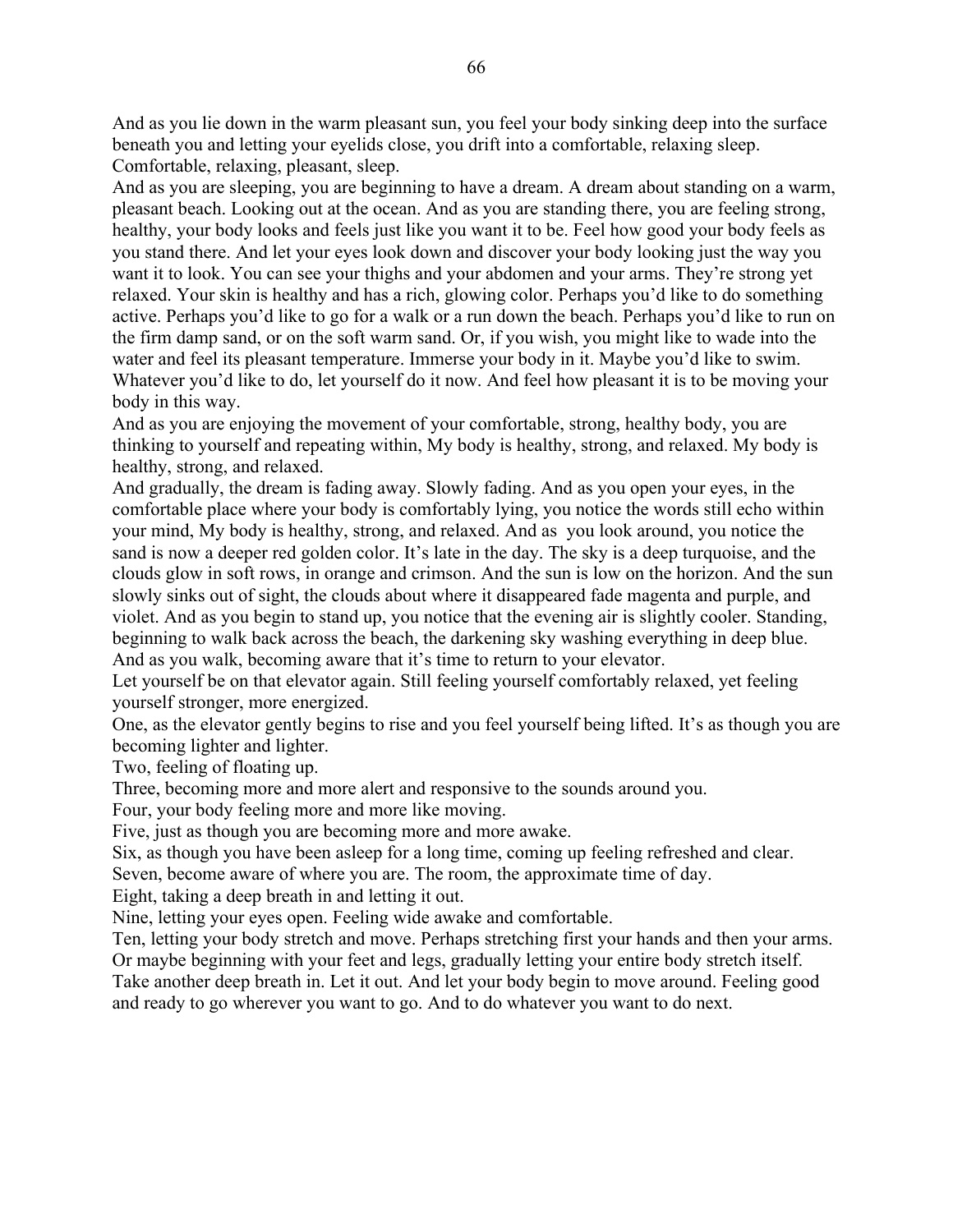## **APPENDIX D: MEASURES**

Headache Frequency / Severity / Duration Questionnaire

1. Have you had a headache in the past 24 hours? Yes No

2. If yes, on a scale of 0 (not at all) to 10 (extremely), how painful was that headache?

*3. On how many days in the last week did you have a headache? (If a headache lasted more than 1 day, count each day)* 

*4. On a scale of 0 (not at all) to 10 (extremely), how painful were those headaches? \_\_\_\_*

*5. On average, how many hours did those headaches last? (use decimals, such as 0.5 for half hours. If longer than a day, enter a value greater than 24) \_\_\_*

 6. On how many days in the last month did you have a headache? *(If a headache lasted more than 1 day, count each day)* 

7. On a scale of 0 (not at all) to 10 (extremely), how painful were those headaches? \_\_\_\_

8. On average, how many hours did those headaches last? (Use decimals, such as 0.5 for half hours. If longer than a day, enter a value greater than 24)

*9. On how many days in the last week did you take medication for your headaches?\_\_\_\_\_*

10. On how many days in the <u>last month</u> did you take medication for your headaches?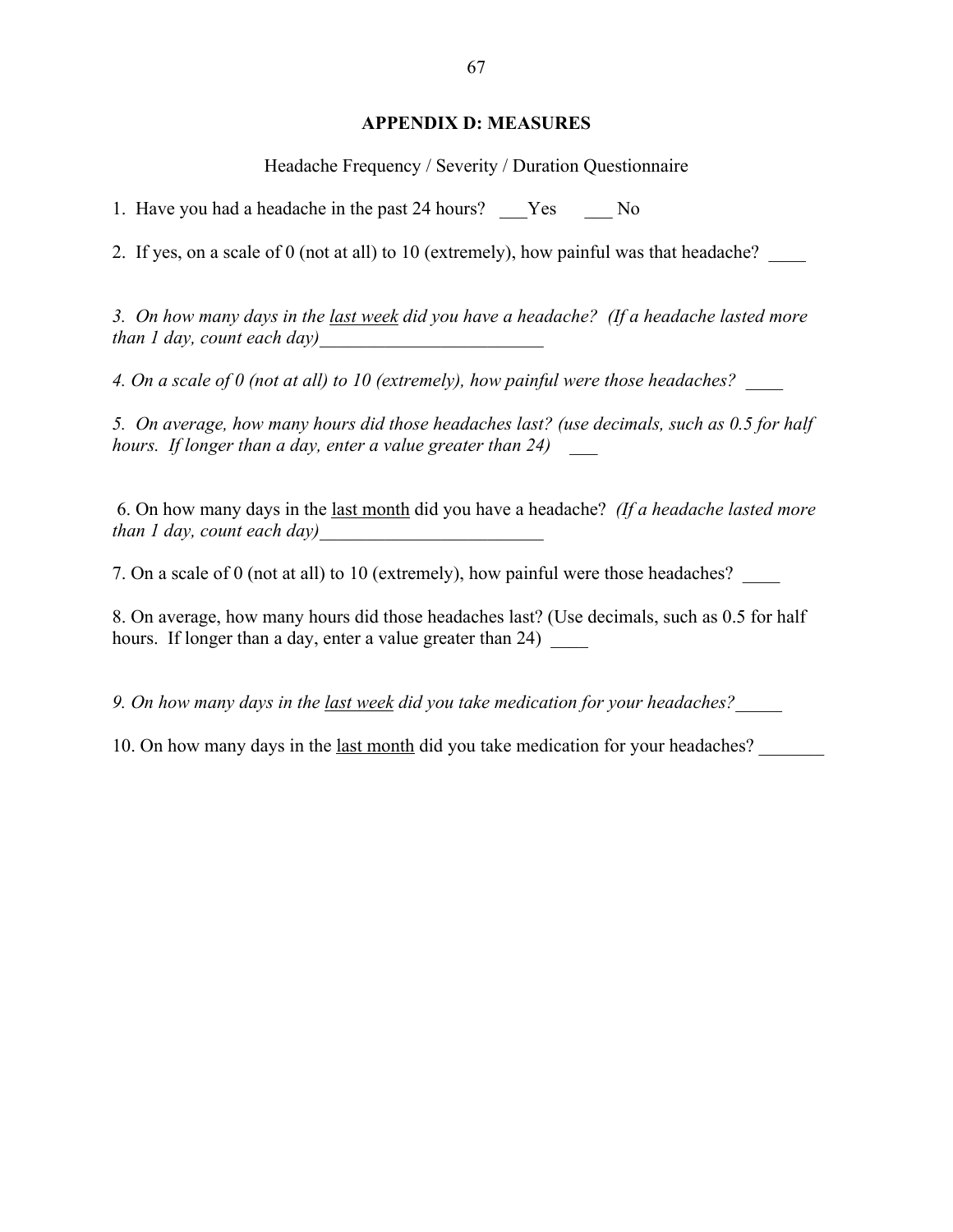# **McGill Pain Questionnaire (Short Form)**

Date:

Please rate the following items by placing an "X" in the column that best describes the pain you have experienced from recent migraine headaches.

|                          | <b>None</b>                                    | <b>Mild</b> | Moderate | <b>Severe</b> |
|--------------------------|------------------------------------------------|-------------|----------|---------------|
| <b>Throbbing</b>         | $\left( 0\right)$ $\frac{1}{\left( 0\right) }$ |             | $2)$ —   | $3)$ —        |
| <b>Shooting</b>          |                                                |             |          | $3)$ —        |
| <b>Stabbing</b>          |                                                |             | $2)$ —   | $3)$ —        |
| <b>Sharp</b>             | $\left( 0\right)$ $\frac{1}{\left( 0\right) }$ |             | $2)$ —   |               |
| Cramping                 | $\left( 0\right)$ $\frac{1}{\left( 0\right) }$ |             | $2)$ —   | $3)$ —        |
| Gnawing                  | $\left( 0\right)$ $\frac{1}{\left( 0\right) }$ |             | $2)$ —   | $3)$ —        |
| <b>Hot-Burning</b>       | $\left( 0\right)$                              |             |          |               |
| Aching                   | $\left( 0\right)$ $\frac{1}{\left( 0\right) }$ |             | $2)$ —   | $3)$ —        |
| <b>Heavy</b>             |                                                | $1)$ —      | $2)$ —   | $3)$ —        |
| <b>Tender</b>            | $\left( 0\right)$ $\frac{1}{\left( 0\right) }$ |             |          |               |
| <b>Splitting</b>         | $\left( 0\right)$                              |             |          |               |
| <b>Tiring-Exhausting</b> | $\left( 0\right)$ $\frac{1}{\left( 0\right) }$ |             | $2)$ —   | $3)$ —        |
| <b>Sickening</b>         |                                                |             | $2)$ —   |               |
| Fearful                  | $\left( 0\right)$                              |             |          |               |
| <b>Punishing-Cruel</b>   | $\left( 0\right)$ $\frac{1}{\left( 0\right) }$ |             |          |               |

Use the following scale and circle the appropriate number to indicate the level of pain you have experienced.

> $0 = No$  Pain  $1 =$ Mild Pain 2 = Discomforting Pain  $3$  = Distressing Pain  $4$  = Horrible Pain  $5$  = Excruciating Pain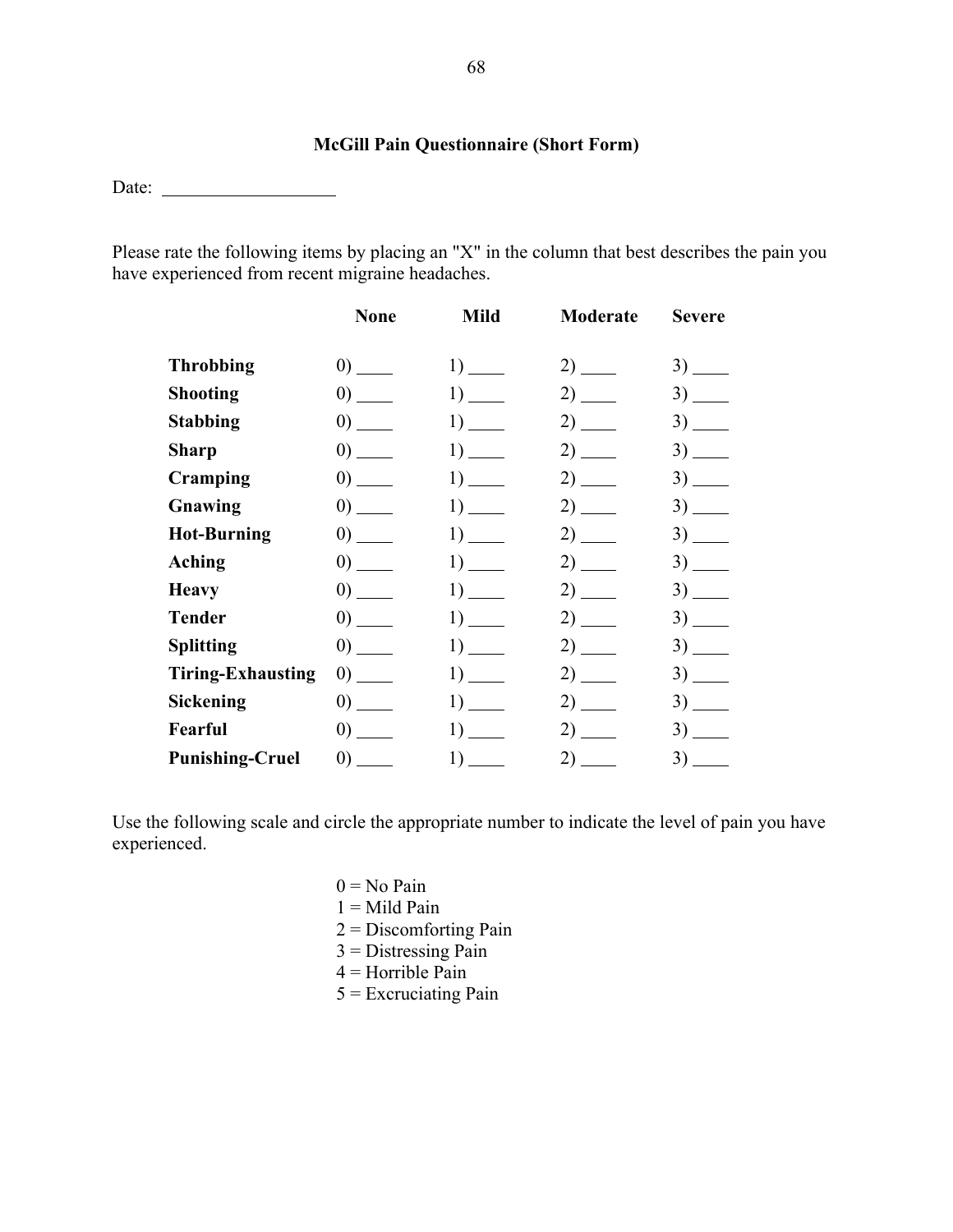# **MIDAS QUESTIONNAIRE**

INSTRUCTIONS: Please answer the following questions about ALL your headaches you have had over the <u>last 1 month</u>. Write your answer in the box next to each question. Write zero if you did not do the activity in the last month.

| On how many days in the last month did you miss work or school because of your                  |      |
|-------------------------------------------------------------------------------------------------|------|
| headaches?                                                                                      | days |
| 2. How many days in the last month was your productivity at work or school reduced by half or   |      |
| more because of your headaches? (Do not include days you counted in question 1 where you        | days |
| missed work or school)                                                                          |      |
| 3. On how many days in the last month did you not do household work because of your             |      |
| headaches?                                                                                      | days |
| 4. How many days in the last month was your productivity in household work reduced by half      |      |
| or more because of your headaches? (Do not include days you counted in question 3 where         | days |
| you did not do household work)                                                                  |      |
|                                                                                                 |      |
| 5. On how many days in the last month did you miss family, social or leisure activities because |      |
| of your headaches?                                                                              | days |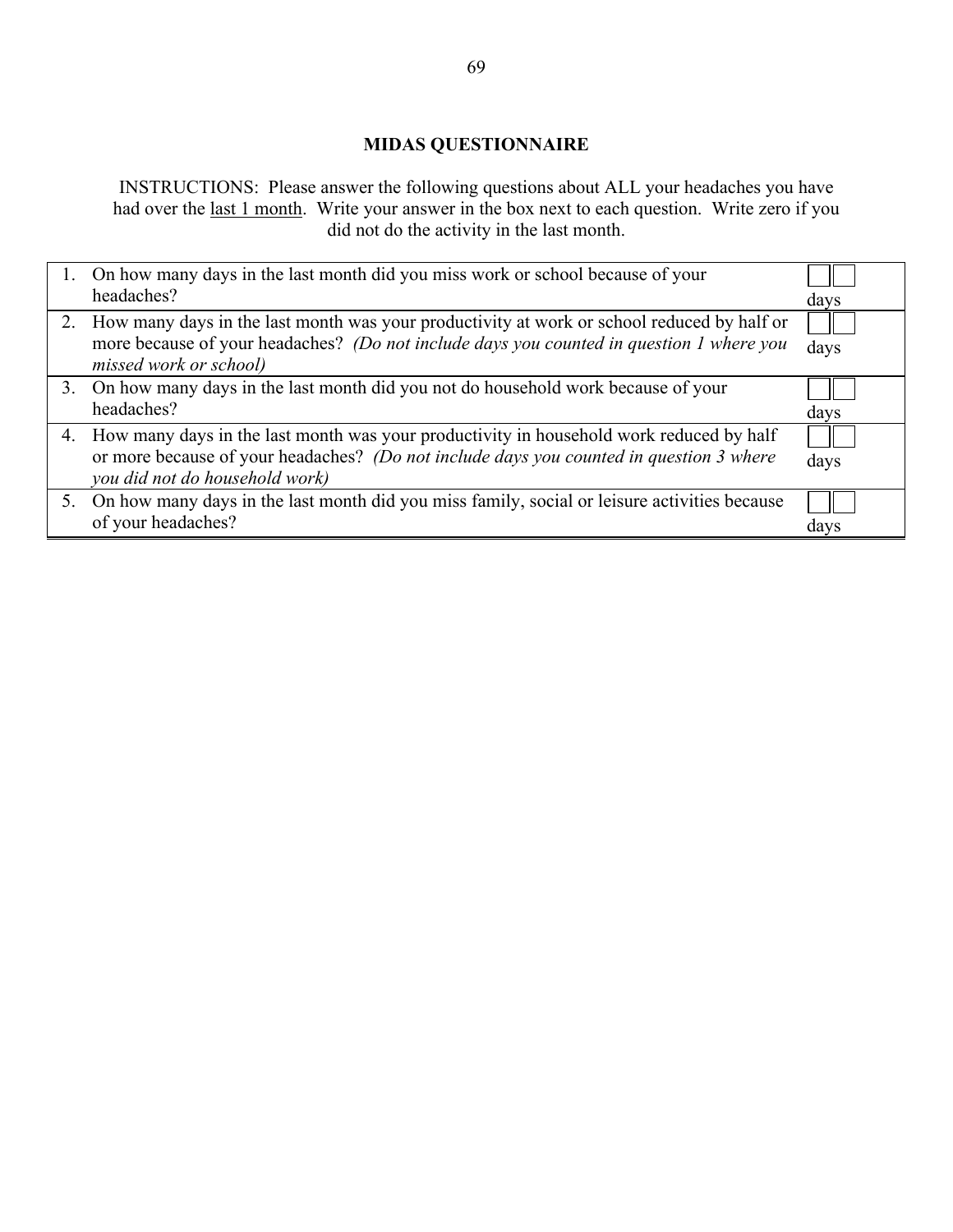## PANAS

This scale consists of a number of words and phrases that describe different feelings and emotions. Read each item and then mark the appropriate answer in the space next to the word. Indicate to what extent you have felt this way during the past few weeks. Use the following scale to record your answers:

| Very slightly or not | A little | Moderately | Quite a bit | Extremely |
|----------------------|----------|------------|-------------|-----------|
| at all               |          |            |             |           |

| 1.  | interested   |
|-----|--------------|
| 2.  | irritable    |
| 3.  | distressed   |
| 4.  | alert        |
| 5.  | excited      |
| 6.  | ashamed      |
| 7.  | upset        |
| 8.  | inspired     |
| 9.  | strong       |
| 10. | nervous      |
| 11. | guilty       |
| 12. | determined   |
| 13. | scared       |
| 14. | attentive    |
| 15. | hostile      |
| 16. | jittery      |
| 17. | enthusiastic |
| 18. | active       |
| 19. | proud        |
| 20. | afraid       |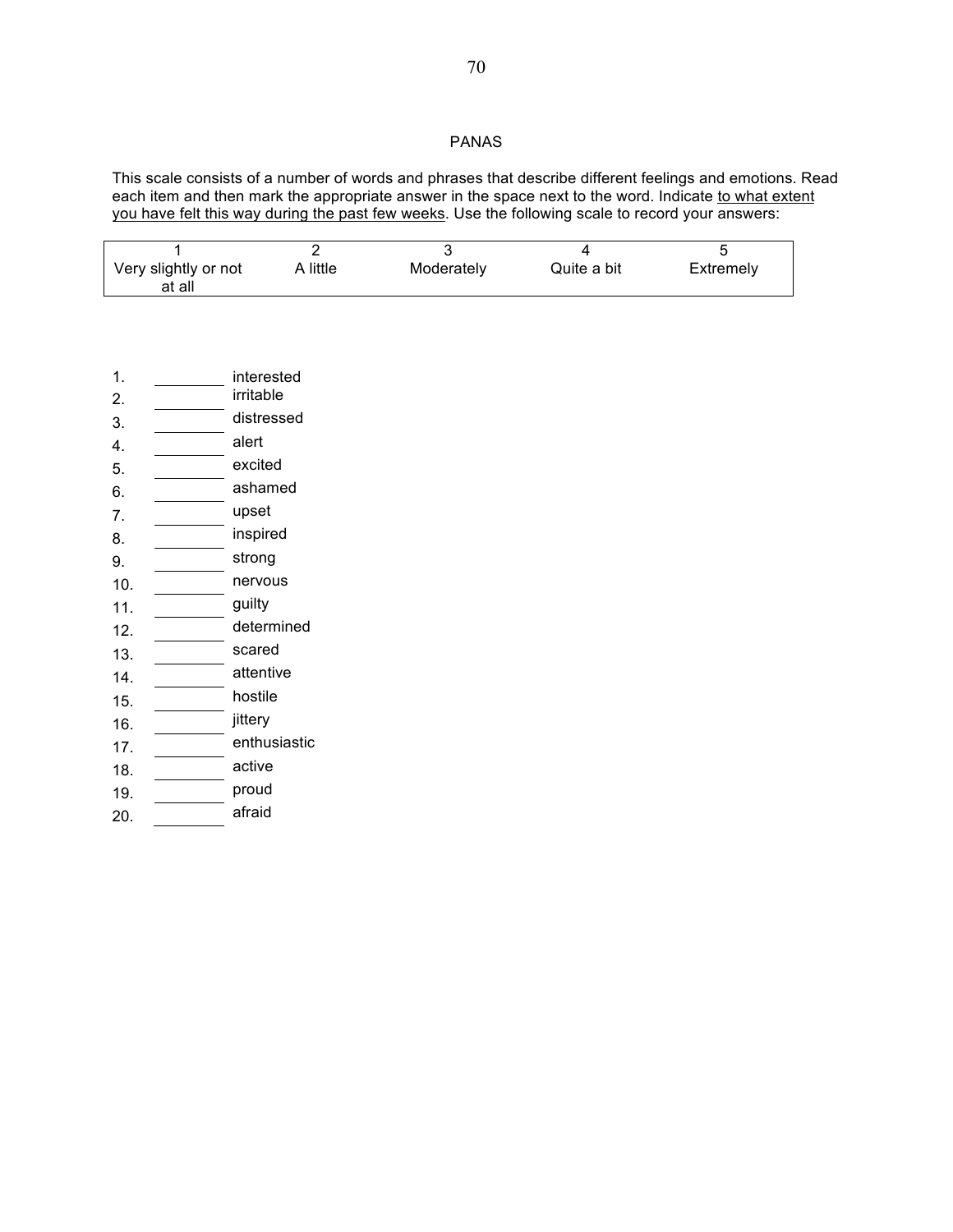### **BRIEF SYMPTOM INVENTORY**

Below is a list of problems and complaints that people sometimes have. Please circle the response that best tells how much discomfort that problem has caused you in the past WEEK. Please remember, you are to indicate how much the problem has bothered you in the last two weeks, not how often it has happened.

|    |                                                                                        | Not at all |   | A little bit Moderately Quite a bit Extremely |   |   |
|----|----------------------------------------------------------------------------------------|------------|---|-----------------------------------------------|---|---|
| 1. | Nervousness or shakiness inside                                                        |            | 0 | 1<br>2                                        | 3 | 4 |
| 2. | Faintness of dizziness                                                                 |            | 0 | 1<br>2                                        | 3 | 4 |
| 3. | The idea that someone else can control your thoughts                                   |            | 0 | 1<br>2                                        | 3 | 4 |
| 4. | Feeling others are to blame for most of your troubles                                  |            | 0 | 1<br>2                                        | 3 | 4 |
| 5. | Trouble remembering things                                                             |            | 0 | 1<br>$\overline{2}$                           | 3 | 4 |
| 6. | Feeling easily annoyed or irritated                                                    |            | 0 | 1<br>$\overline{2}$                           | 3 | 4 |
| 7. | Pains in your heart or chest                                                           |            | 0 | $\overline{2}$<br>1                           | 3 | 4 |
| 8. | Feeling afraid in open spaces                                                          |            | 0 | 1<br>2                                        | 3 | 4 |
| 9. | Thoughts of ending your life                                                           |            | 0 | 1<br>2                                        | 3 | 4 |
|    | 10. Feeling that most people cannot be trusted                                         |            | 0 | 1<br>2                                        | 3 | 4 |
|    | 11. Poor appetite                                                                      |            | 0 | 2<br>1                                        | 3 | 4 |
|    | 12. Suddenly scared for no reason                                                      |            | 0 | 1<br>2                                        | 3 | 4 |
|    | 13. Temper outbursts that you could not control                                        |            | 0 | 1<br>2                                        | 3 | 4 |
|    | 14. Feeling lonely even when you are with other people                                 |            | 0 | 1<br>2                                        | 3 | 4 |
|    | 15. Feeling blocked in getting things done                                             |            | 0 | 1<br>2                                        | 3 | 4 |
|    | 16. Feeling lonely                                                                     |            | 0 | 1<br>2                                        | 3 | 4 |
|    | 17. Feeling blue                                                                       |            | 0 | 1<br>2                                        | 3 | 4 |
|    | 18. Feeling no interest in things                                                      |            | 0 | 1<br>$\overline{2}$                           | 3 | 4 |
|    | 19. Feeling fearful                                                                    |            | 0 | 1<br>$\overline{2}$                           | 3 | 4 |
|    | 20. Your feelings being easily hurt                                                    |            | 0 | 1<br>2                                        | 3 | 4 |
|    | 21. Feeling that people are unfriendly or dislike you                                  |            | 0 | 1<br>2                                        | 3 | 4 |
|    | 22. Feeling inferior to others                                                         |            | 0 | 1<br>2                                        | 3 | 4 |
|    | 23. Nausea or upset stomach                                                            |            | 0 | 1<br>$\overline{2}$                           | 3 | 4 |
|    | 24. Feeling that you are watched or talked about by others                             |            | 0 | 1<br>$\overline{2}$                           | 3 | 4 |
|    | $25.$ Trouble falling asleep                                                           |            | 0 | 2<br>1                                        | 3 | 4 |
|    | 26. Having to check and double check what you do                                       |            | 0 | 1<br>2                                        | 3 | 4 |
|    | 27. Difficulty making decisions                                                        |            | 0 | 2<br>1                                        | 3 | 4 |
|    | 28. Feeling afraid to travel on buses, subways, or trains                              |            | 0 | 1<br>2                                        | 3 | 4 |
|    | 29. Trouble getting your breath                                                        |            | 0 | 1<br>2                                        | 3 | 4 |
|    | 30. Hot or cold spells                                                                 |            | 0 | 1<br>$\overline{2}$                           | 3 | 4 |
|    | 31. Having to avoid certain things, places, or activities<br>because they frighten you |            | 0 | 1<br>$\overline{c}$                           | 3 | 4 |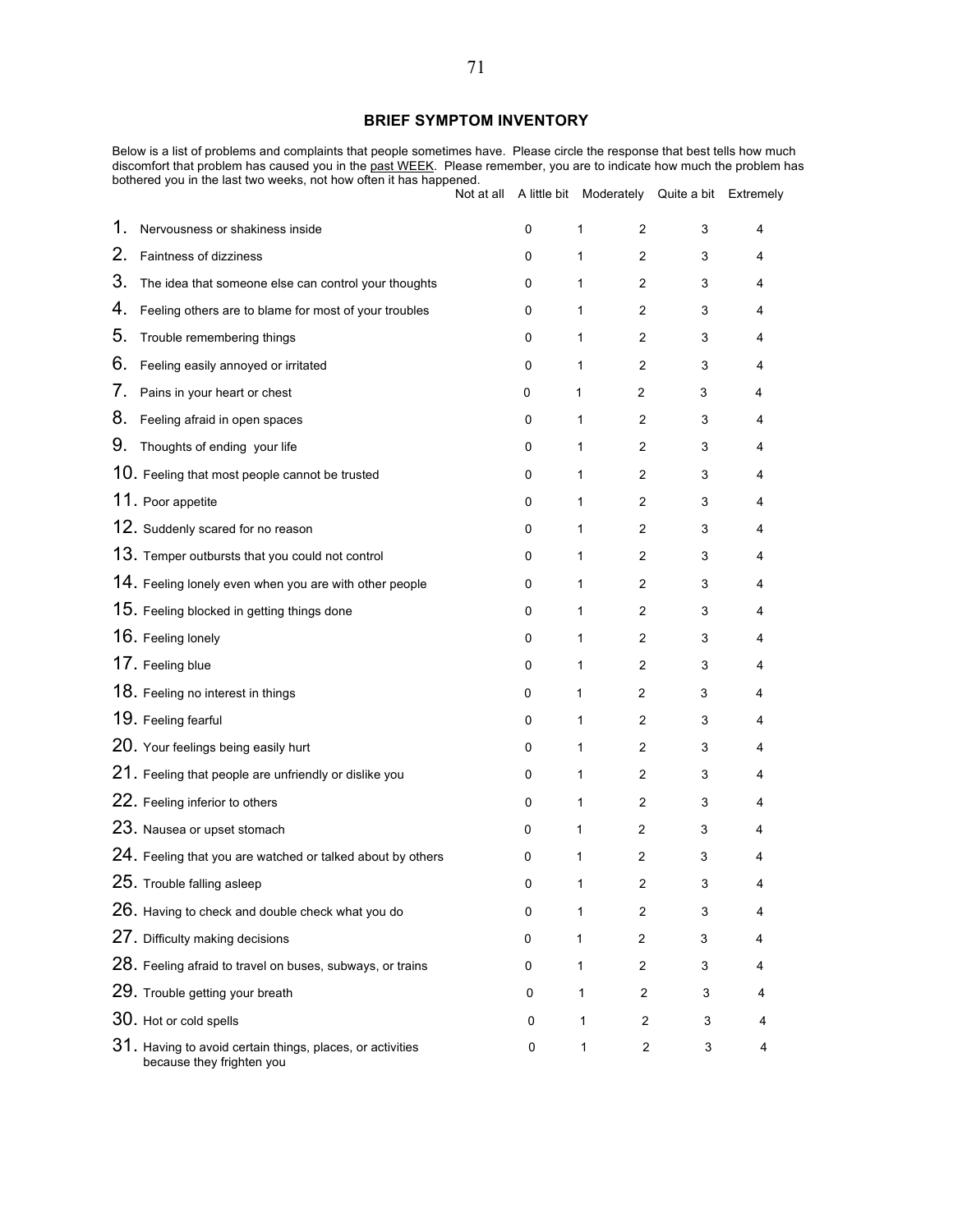|                                                                      | Not at all |             | A little bit Moderately Quite a bit Extremely |   |   |
|----------------------------------------------------------------------|------------|-------------|-----------------------------------------------|---|---|
| 32. Your mind going blank                                            |            | $\pmb{0}$   | $\overline{2}$<br>1                           | 3 | 4 |
| 33. Numbness or tingling in parts of your body                       |            | $\mathbf 0$ | $\overline{2}$<br>1                           | 3 | 4 |
| $34.$ The idea that you should be punished for your sins             |            | $\mathbf 0$ | $\overline{2}$<br>1                           | 3 | 4 |
| 35. Feeling hopeless about the future                                |            | 0           | 1<br>$\overline{2}$                           | 3 | 4 |
| 36. Trouble concentrating                                            |            | $\pmb{0}$   | 1<br>$\overline{2}$                           | 3 | 4 |
| 37. Feeling weak in parts of your body                               |            | $\mathbf 0$ | 1<br>$\overline{2}$                           | 3 | 4 |
| 38. Feeling tense or keyed up                                        |            | 0           | 1<br>$\overline{2}$                           | 3 | 4 |
| 39. Thoughts of death or dying                                       |            | 0           | 1<br>2                                        | 3 | 4 |
| 40. Having urges to beat, injure, or harm someone                    |            | 0           | 1<br>2                                        | 3 | 4 |
| 41. Having urges to break or smash things                            |            | 0           | $\overline{c}$<br>1                           | 3 | 4 |
| 42. Feeling very self-conscious with others                          |            | $\pmb{0}$   | 1<br>$\overline{2}$                           | 3 | 4 |
| 43. Feeling uneasy in crowds                                         |            | 0           | $\overline{2}$<br>1                           | 3 | 4 |
| 44. Never feeling close to another person                            |            | $\mathbf 0$ | 1<br>$\overline{2}$                           | 3 | 4 |
| 45. Spells of terror or panic                                        |            | 0           | 1<br>$\overline{2}$                           | 3 | 4 |
| 46. Getting into frequent arguments                                  |            | 0           | 1<br>$\overline{2}$                           | 3 | 4 |
| 47. Feeling nervous when you are left alone                          |            | 0           | 1<br>$\overline{2}$                           | 3 | 4 |
| 48. Others not giving you proper credit for your achievements        |            | 0           | 1<br>$\overline{2}$                           | 3 | 4 |
| 49. Feeling so restless that you couldn't sit still                  |            | 0           | 1<br>$\overline{2}$                           | 3 | 4 |
| 50. Feelings of worthlessness                                        |            | 0           | $\overline{2}$<br>1                           | 3 | 4 |
| $51.$ Feeling that people will take advantage of you if you let them |            | $\mathbf 0$ | 1<br>$\overline{2}$                           | 3 | 4 |
| 52. Feelings of guilt                                                |            | 0           | 1<br>$\overline{2}$                           | 3 | 4 |
| 53. The idea that something is wrong with your mind                  |            | $\mathbf 0$ | 2<br>1                                        | 3 | 4 |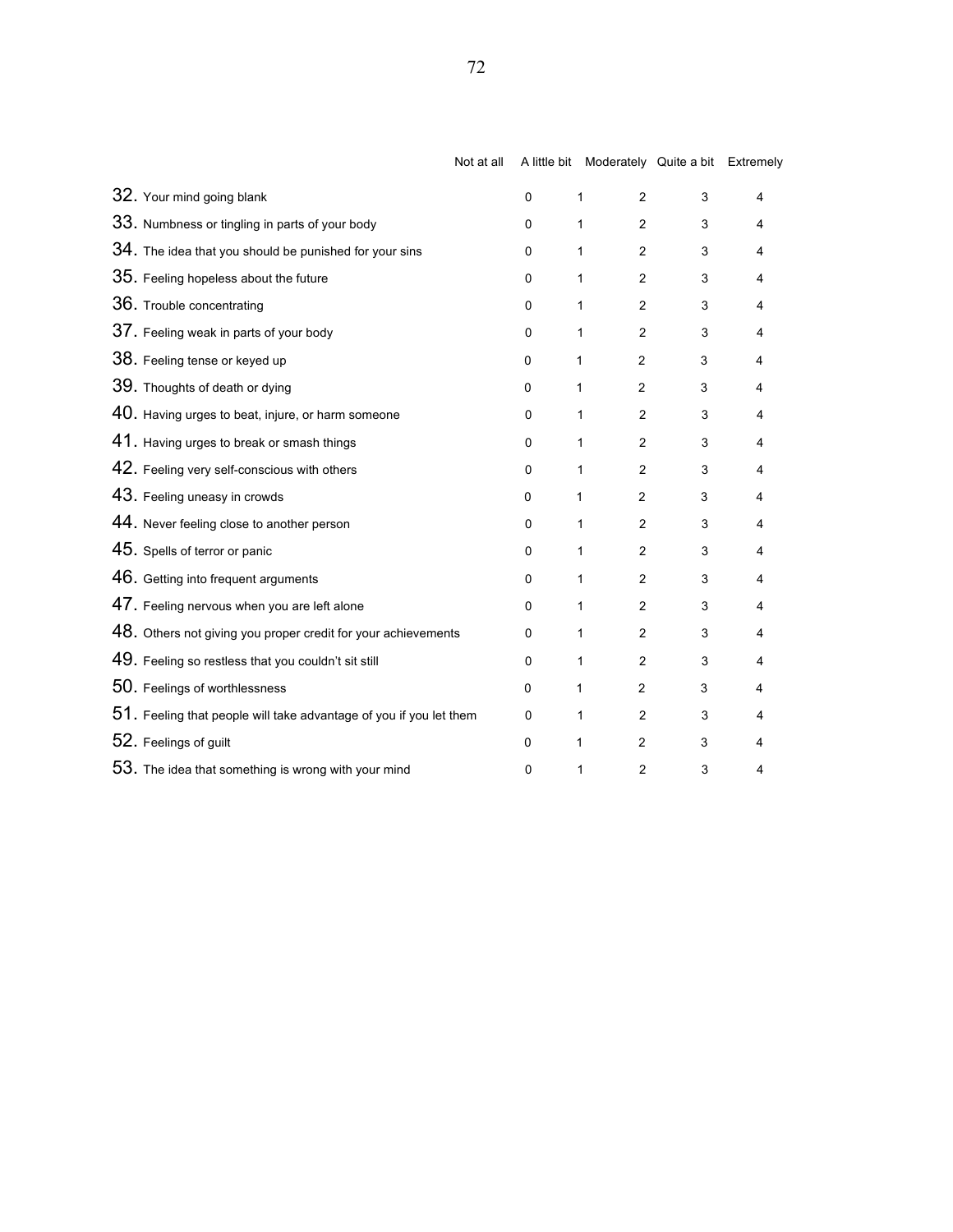## **Toronto Alexithymia Scale**

#### TAS-20

Please indicate how much you agree or disagree with each of the following statements by writing a number from 1 to 5 in the blank in front of the statement. Use this scale:

Code \_\_\_

- $1$  = Strongly disagree
- $2$  = Disagree
- 3 = Neither disagree nor agree
- $4 = \text{Agree}$
- $5$  = Strongly agree
- 1. I am often confused about what emotion I am feeling.
- 2. It is difficult for me to find the right words for my feelings.
- 3. **I** have physical sensations that even doctors don't understand.
- 4. I am able to describe my feelings easily.
- 5. I prefer to analyze problems rather than just describe them.
- 6. When I am upset, I don't know if I am sad, frightened or angry.
- 7. I am often puzzled by sensations in my body.
- 8. I prefer to just let things happen rather than to understand why they turned out that way.
- 9. I have feelings that I can't quite identify.
- 10. Being in touch with emotions is essential.
- 11. I find it hard to describe how I feel.
- 12. People tell me to describe my feelings more.
- 13. I don't know what's going on inside me.
- 14. **I** often don't know why I am angry.
- 15. I prefer talking to people about their daily activities rather than their feelings.
- 16. I prefer to watch "light" entertainment shows rather than psychological dramas.
- 17. It is difficult for me to reveal my innermost feelings, even to close friends.
- 18. I can feel close to someone, even in moments of silence.
- 19. I find examination of my feelings useful in solving personal problems.
- 20. Looking for hidden meaning in movies or plays distracts from their enjoyment.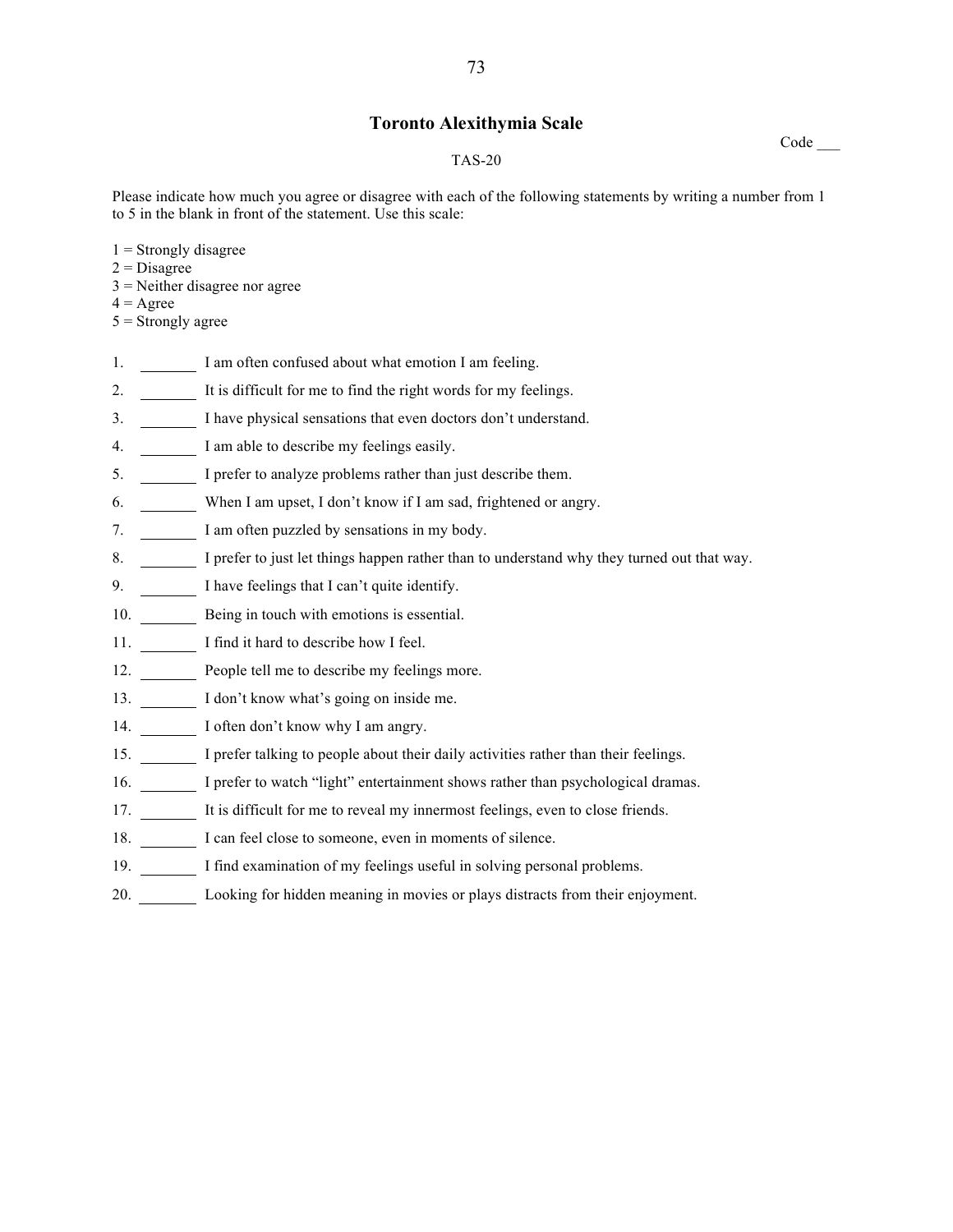Directions: Indicate how characteristic or descriptive each of the following statements is of you by using the code given below.

- +3 very characteristic of me, extremely descriptive
- +2 rather characteristic of me, quite descriptive
- +1 somewhat characteristic of me, slightly descriptive
- -1 somewhat uncharacteristic of me, slightly nondescriptive
- -2 rather uncharacteristic of me, quite nondescriptive
- -3 very uncharacteristic of me, extremely nondescriptive
- \_\_\_\_ 1. Most people seem to be more aggressive and assertive than I am
- 2. I have hesitated to make or accept dates because of "shyness"
- \_\_\_\_ 3. When the food served at a restaurant is not done to my satisfaction, I complain about it to the waiter or waitress.
- \_\_\_\_ 4. I am careful to avoid hurting other people's feelings, even when I feel that I have been injured
- \_\_\_\_ 5. If a salesman has gone to considerable trouble to show me merchandise which is not quite suitable, I have a difficult time in saying "NO"
- \_\_\_\_ 6. When I am asked to do something, I insist upon knowing why
- \_\_\_\_ 7. There are times when I look for a good, vigorous argument
- \_\_\_\_ 8. I strive to get ahead as well as most people in my position
- \_\_\_\_ 9. To be honest, people often take advantage of me
- 10. I enjoy starting conversations with new acquaintances and strangers.
- \_\_\_\_ 11. I often don't know what to say to attractive persons of the opposite sex
- 12. I will hesitate to make phone calls to business establishments and institutions
- 13. I would rather apply for a job or for admission to a college by writing letters than by going through with personal interviews
- 14. I find it embarrassing to return merchandise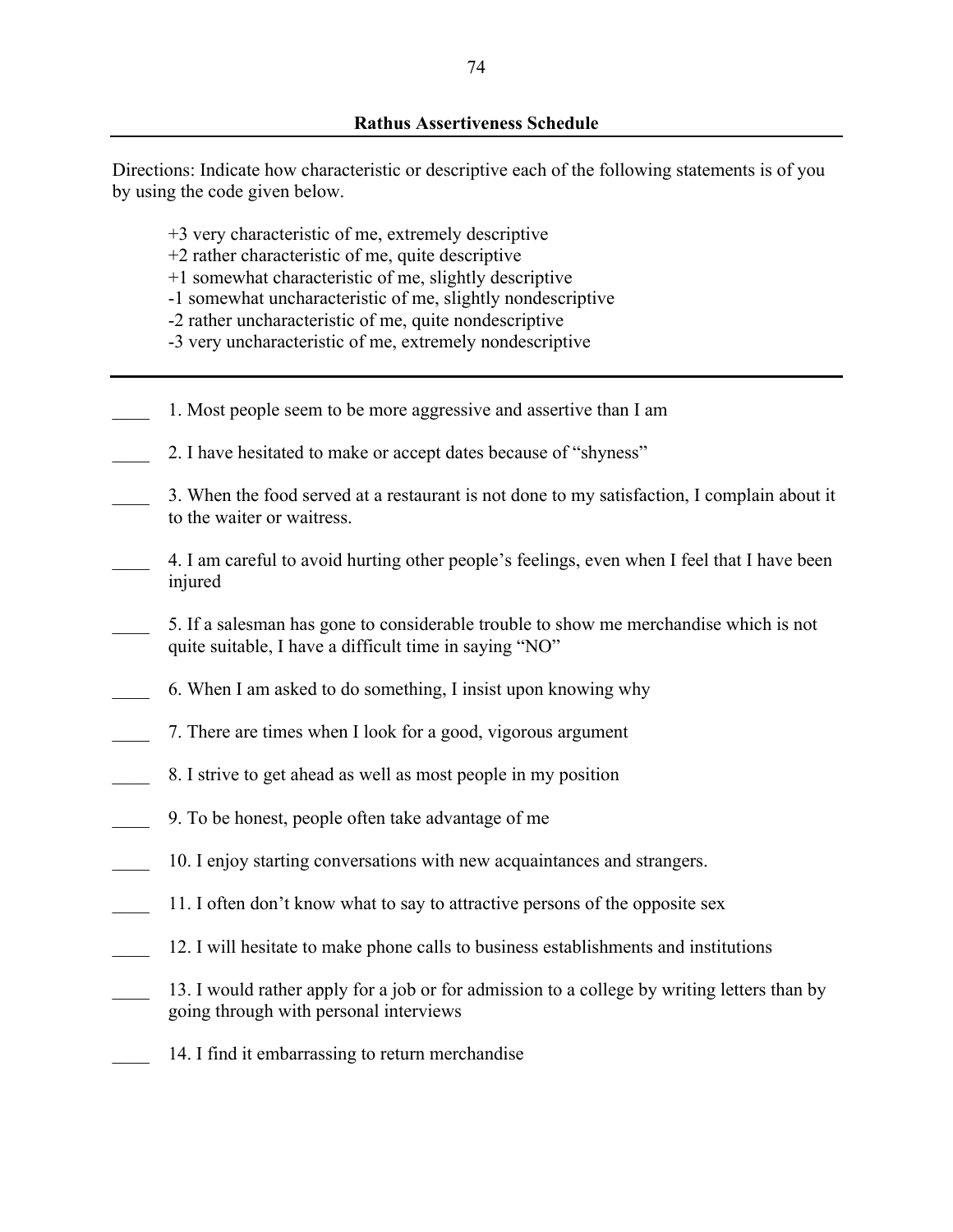\_\_\_\_ 15. if a close and respected relative were annoying me, I would smother my feelings rather than express my annoyance

- 16. I have avoided asking questions for fear of sounding stupid
- 17. During an argument I am sometimes afraid that I will get so upset that I will shake all over
- 18. if a famed and respected lecturer makes a statement which I think is incorrect, I will have the audience hear my point of view as well
- 19. I avoid arguing over prices with clerks and salesmen
- 20. When I have done something important or worthwhile, I manage to let others know about it
- \_\_\_\_ 21. I am open and frank about my feelings
- 22. If someone has been spreading false and bad stories about me, I see him/her as soon as possible to "have a talk" about it
- 23. I often have a hard time saying "NO"
- 24. I tend to bottle up my emotions rather than make a scene
- 25. I complain about poor service in a restaurant and elsewhere
- \_\_\_\_ 26. When I am given a compliment, I sometimes just don't know what to say
- 27. If a couple near me in a theatre or at a lecture were conversing rather loudly, I would ask them to be quiet or take their conversation elsewhere
- \_\_\_\_ 28. Anyone attempting to push ahead of me in a line is in for a good battle
- \_\_\_\_ 29. I am quick to express an opinion
- 30. There are times when I just can't say anything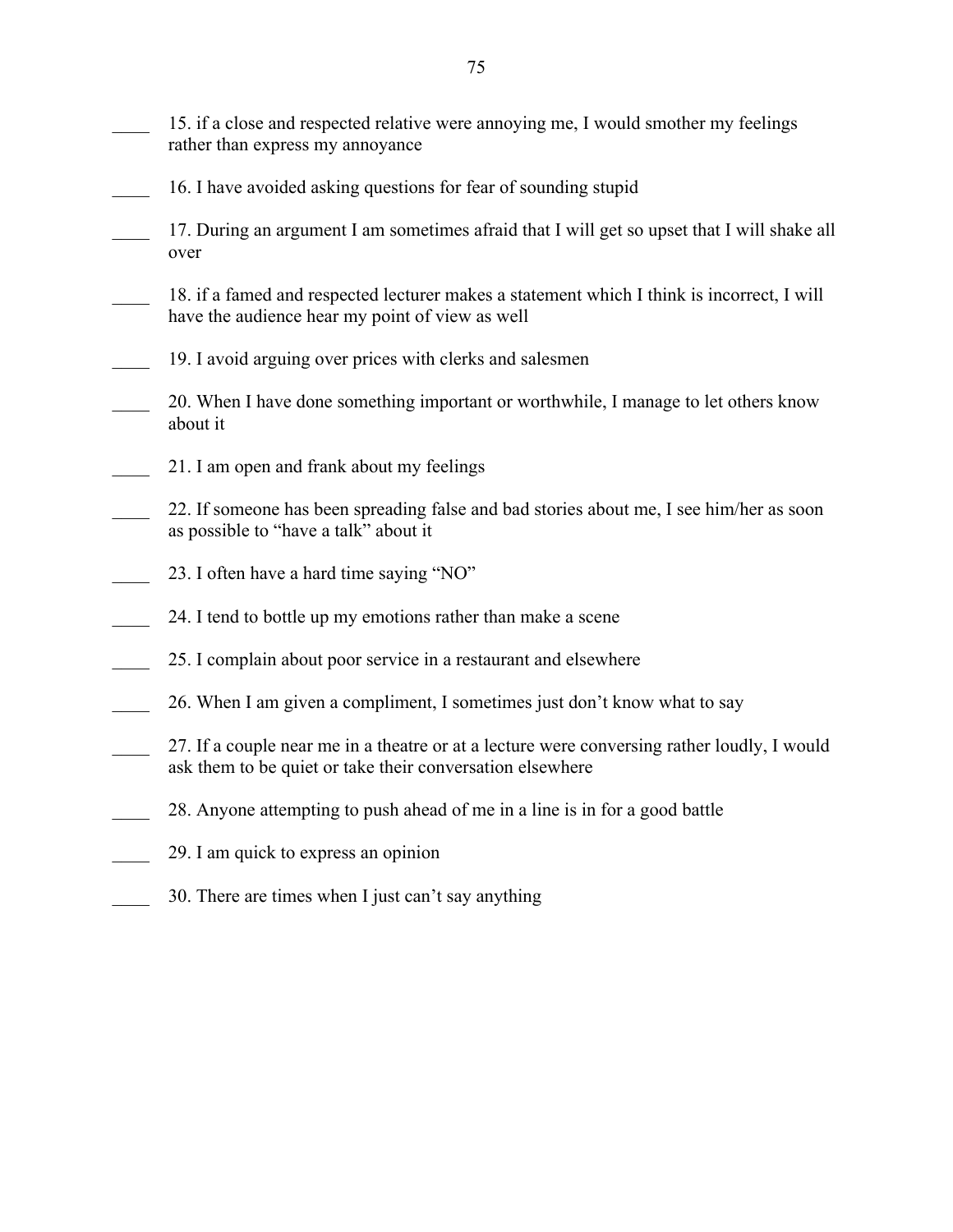### **Ambivalence over Expressed Emotion Scale**

Code \_\_\_

#### AEQ

Below are some statements that refer to how people sometimes feel and act. Using the following scale, rate each statement to indicate how frequently you have felt or experience each one.

| I have never   |  | I feel like |
|----------------|--|-------------|
| felt like this |  | this a lot  |

The statements may consist of 2 thoughts. Carefully read the statement as a whole before deciding on how characteristic it is of you. For example, consider item:

"I try to honestly criticize others for their own good, but I worry they may get angry with me if I do so"

You would give this time a high rating *if and only If* both parts of the statement apply to you; that is, you try to honestly criticize others *and* you worry about their getting angry. If only one part of the statement applies to you, you would give this item a lower rating. It is important to consider the complete thoughts being expressed before you respond.

- \_\_\_1. I make an effort to control my temper at all times even though I'd like to act on these feelings at times.
- 2. Often I'd like to show others how I feel, but something seems to hold me back.
- \_\_\_3. I try to refrain from getting angry at my family even though I want to at times.
- \_\_\_ 4. I try to show people that I love them, although at times I am afraid that it may make me appear weak or too sensitive.
- 5. Often I find that I am not able to tell others how much they really mean to me.
- \_\_\_ 6. I want to tell someone when I love them, but it is difficult to find the right words.
- \_\_\_ 7. I would like to express my disappointment when things don't go as well as planned, but I don't want to appear vulnerable.
- \_\_\_ 8. I would like to be more spontaneous in my emotional reactions, but I just can't seem to do it
- \_\_\_ 9. I try to suppress my anger, but I would like other people to know how I feel.
- \_\_\_ 10. It is hard to find the right words to indicate to others what I am really feelings.
- \_\_\_ 11. I worry that if I express negative emotions such as fear and anger, other people will not approve of me.
- \_\_\_ 12. I feel guilty after I have expressed my anger to someone.
- \_\_\_ 13. I often cannot bring myself to express what I am really feeling.
- \_\_\_ 14. After I express anger at someone, it bothers me for a long time.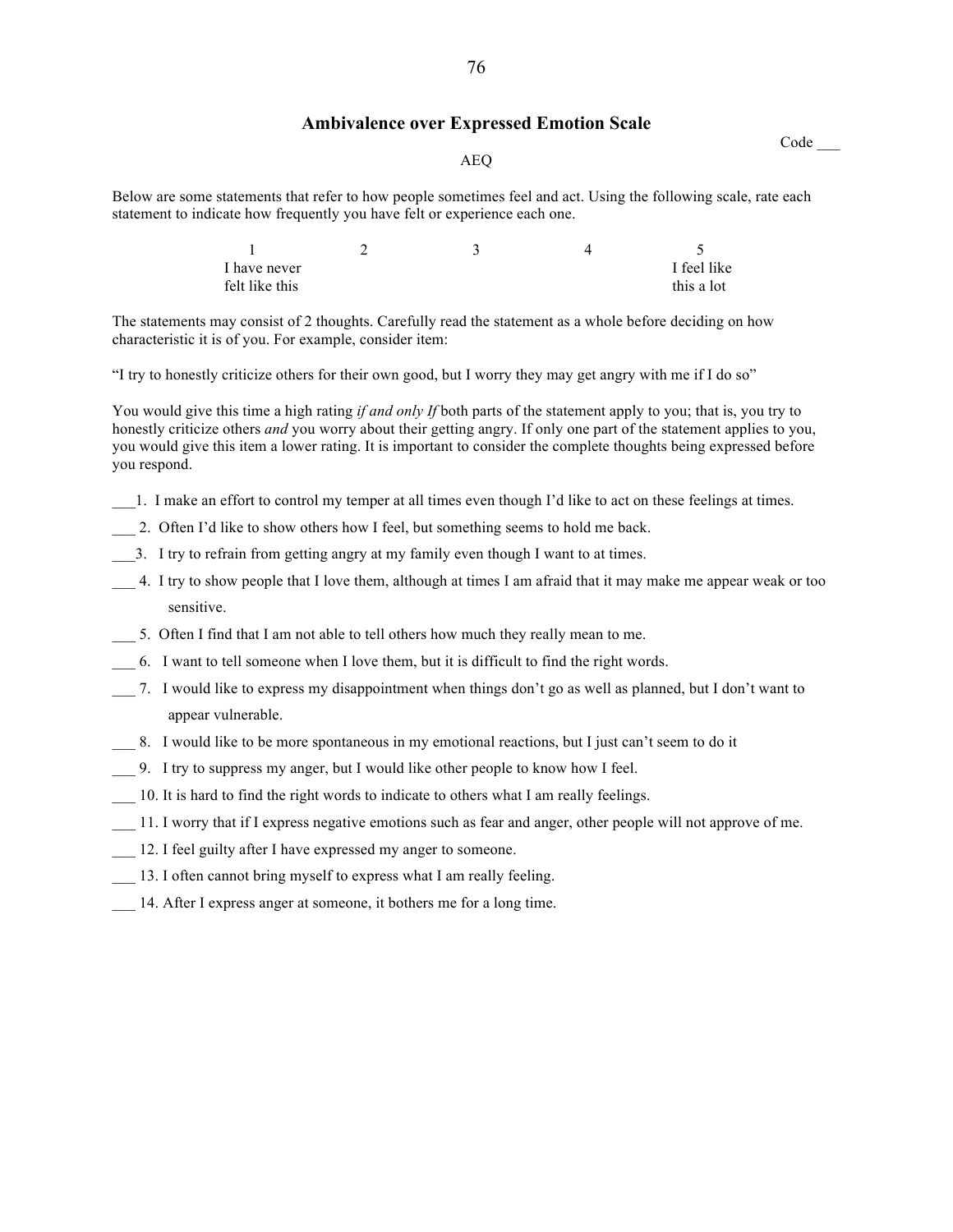# **APPENDIX E: SCREENING QUESTIONS**

# Screening Questions

Response of *a* or *b* on all questions was required for selection to participate in the study.

- 1. How often do you experience headaches?
	- a. Several times per week
	- b. Several times per month
	- c. About once per month
	- d. Several times per year
	- e. Rarely or never
- 2. How painful are your headaches?
	- a. Severe pain
	- b. Moderate pain
	- c. Mild pain
	- d. Little or no pain, or I rarely or never have headaches
- 3. How much do you think that stress causes or worsens your headaches?
	- a. very much
	- b. somewhat
	- c. a little
	- d. not at all

4. As part of a research project for which you would receive course credit, would you like to participate in a small class that teaches some techniques that will reduce your stress and possibly improve your headaches?

- a. Yes, definitely
- b. Probably
- c. Maybe
- d. Probably not
- e. No, or I don't have headaches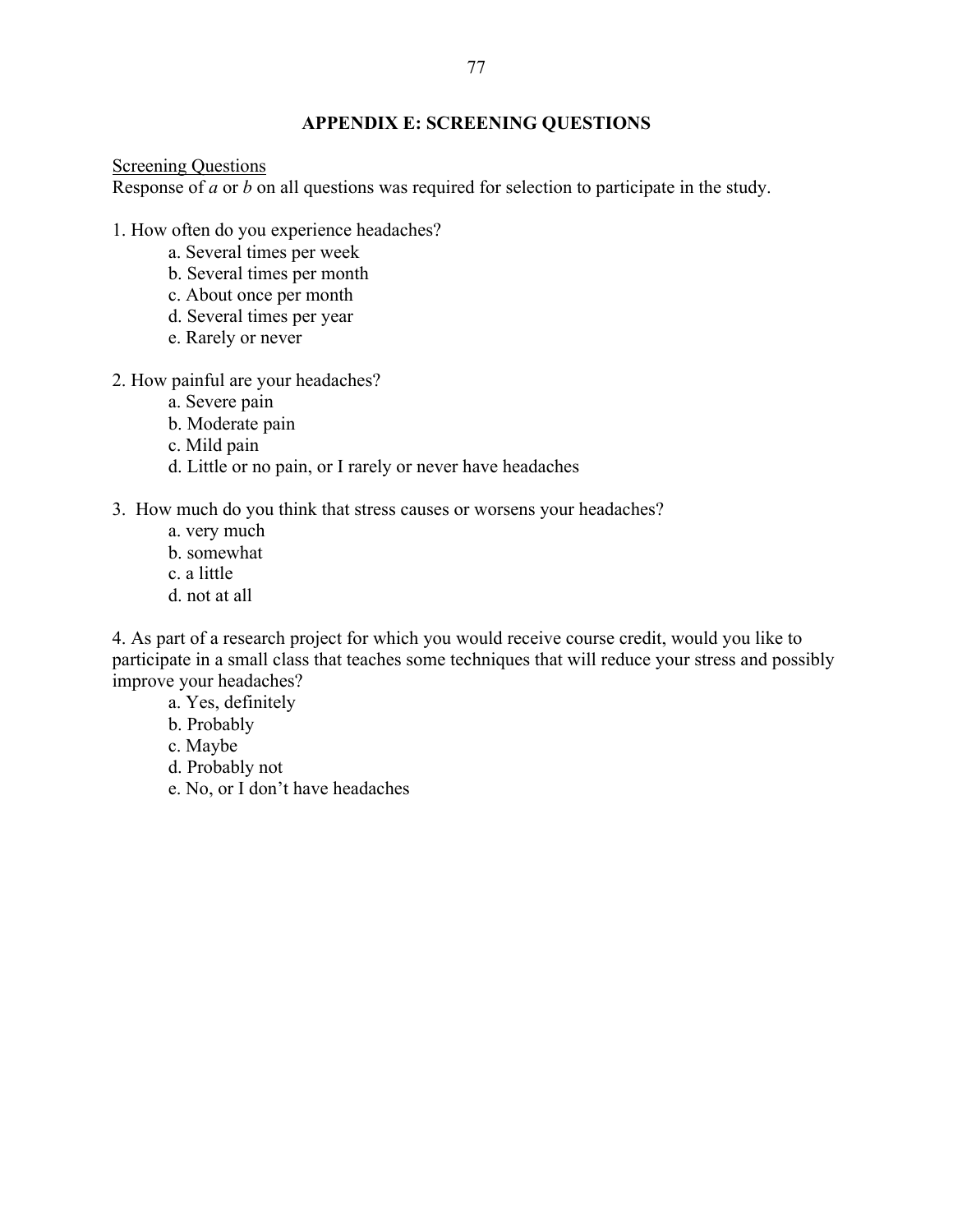#### REFERENCES

- Bag, B., Hacihasanoglu, R., & Tufekci, F.G. (2005). Examination of anxiety, hostility and psychiatric disorders in patients with migraine and tension-type headache. *International Journal of Clinical Practice, 59,* 515-521. doi: 10.1111/j.1368-5031.2005.00522
- Bagby, R.M., Parker, J. D. A., & Taylor, G. J. (1994). The twenty-item Toronto Alexithymia Scale-I. Item selection and cross-validation of the factor structure. *Journal of Psychosomatic Research, 38*, 23–32.
- Barron, R.M., & Kenny, D.A. (1986). The Moderator-Mediator Variable Distinction in Social Psychological Research: Conceptual, Strategic, and Statistical Considerations, *Journal of Personality and Social Psychology, 51* (6), 1173 – 1182. doi: 10.1037/0022- 3514.51.6.1173
- Buse, D.C., & Andrasik, F. (2009). Behavioral medicine for migraine. *Neurologic Clinics, 27,*  445-465. doi:10.1016/j.ncl.2009.01.003
- Carson, J.W., Keefe, F.J., Lowry, K.P., Porter, L.S., Goli, V., & Fras, A.M. (2007). *The Journal of Pain, 8,* 405-411. doi:10.1016/j.jpain.2006.11.004
- Derogatis, L. R. (1975). *Brief Symptom Inventory.* Baltimore, Maryland: Clinical Psychometric Research.
- Derogatis, L.R., & Melisaratos, N. (1983). The Brief Symptom Inventory: an introductory report. *Psychological Medicine, 13,* 595-605.
- Doering, B.G., Erhan, E., & Yegul, I. (2006). Assertiveness Training for Tension Type Headache. *European Journal of Pain, 10,* S220-S221. doi:10.1016/S1090- 3801(06)60853-7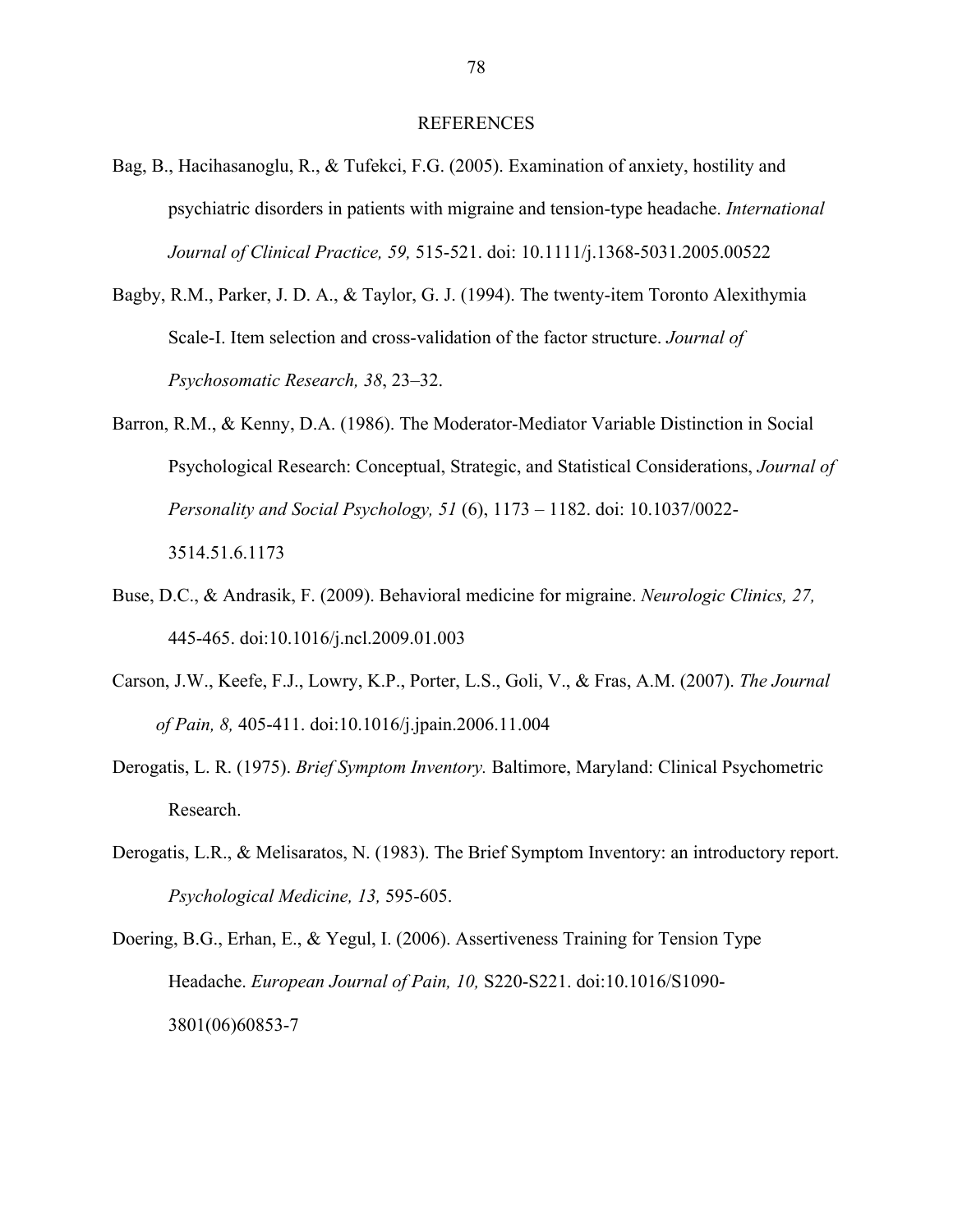- Galassi, J.P., Galassi, M.D., & Veddar, M.J. (1981). Perspectives on assertion as a social skills model. In J. Wine & M. Smye (Eds.) *Social competence.* New York: Guilford Press.
- Graham, J. E., Lobel, M., Glass, P., Lokshina, I. (2008) Effects of written anger expression in chronic pain patients: making meaning from pain. *Journal of Behavioral Medicine, 31,*  201-212. doi: 10.1007/s10865-008-9149-4
- Headaches (2010). *American College of Physicians*. Retrieved May 4, 2010 from http://www.acponline.org/patients families/diseases conditions/headaches/
- Health, R.L., Saliba, M., Mahmassani, O., Major, S.C., & Khoury, B.A. (2008). Locus of control moderates the relationship between headache pain and depression. *Journal of Headache Pain, 9,* 301-308. doi:10.1007/s10194-008-0055-5
- Jacobson, E. (1938). *Progressive Relaxation (2nd edition).* Oxford, England: University of Chicago Press.
- Jones, M.A., & Stewart, P. (1986). Locus of control, assertiveness, and anxiety as personality variables in stress-related headaches. *Headache, 26,* 369-374.
- Junghaenel, D.U., Schwartz, J.E., & Broderick, J.E. (2008). Differential efficacy of written emotional disclosure for subgroups of fibromyalgia patients. *British Journal of Health Psychology, 13,* 57-60. doi:10.1348/135910707X251162
- Kerns, R.D., Rosenberg, R., & Jacob, M.C. (1994). Anger expression and chronic pain. *Journal of Behavioral Medicine, 17,* 57-67.
- King, L.A., & Emmons, R.A. (1990). Ambivalence over expressing emotion: Physical and psychological correlates. *Journal of Personality and Social Psychology, 58,* 864-877.
- Kraft, C.A., Lumley, M.A., D'Souza, P.J., & Dooley, J.A. (2008). Emotional approach coping and self-efficacy moderate the effects of written emotional disclosure and relaxation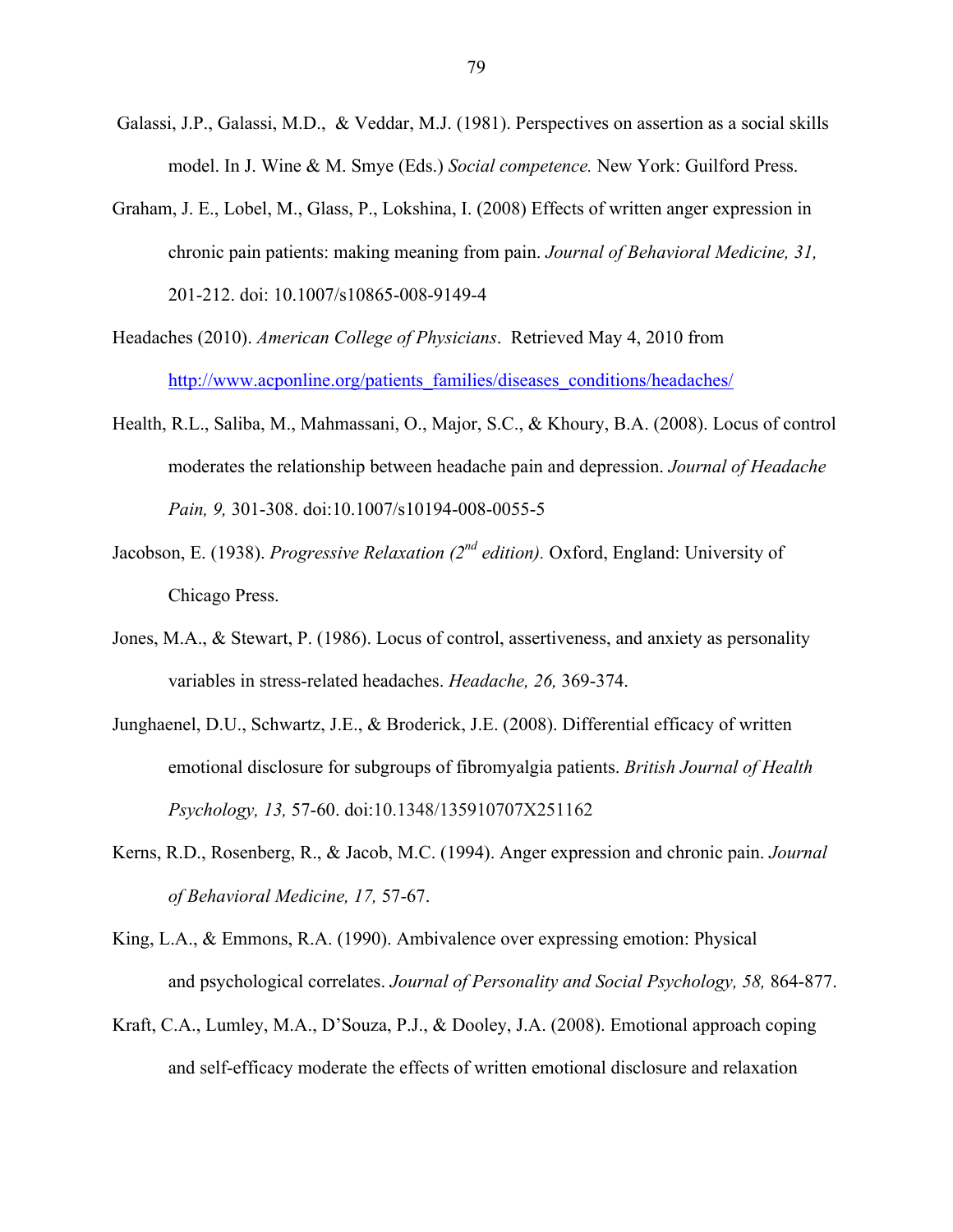training for people with migraine headaches. *British Journal of Health Psychology, 13*, 67-71. doi:10.1348/135910707X251144

- Larkin, K.T., Knowlton, G.E., and Alessandri, R.D. (1990). Predicting treatment outcome to progressive relaxation training in essential hypertensive patients. *Journal of Behavioral Medicine, 13,* 605-618.
- Lumley, M.A. (2004). Alexithymia, emotional disclosure, and health: A program of research. *Journal of Personality, 72,* 1271-1300.
- Lumley, M.A., Cohen, J.L., Stout, R.L., Neely, L.C., Sander, L.M., & Burger, A.J. (2008). An emotional exposure-based treatment of traumatic stress for people with chronic pain: Preliminary results for fibromyalgia syndrome. *Psychotherapy Theory, Research, Practice, Training, 45*, 165 – 172. doi: 10.1037/0033-3204.45.2.165
- Lumley, M.A., Neely, L.C., Burger, A.J. (2007). The assessment of alexithymia in medical settings: Implications for understanding and treating health problems. *Journal of Personality Assessment, 89,* 230-246. doi: 10.1080/00223890701629698

Mayo Clinic (2011). *Migraine.* Retrieved May 19, 2012 from

http://www.mayoclinic.com/health/migraine-headache/DS00120/DSECTION=causes

Mayo Clinic (2011). *Tension Headache.* Retrieved May 19, 2012 from

http://www.mayoclinic.com/health/tension-headache/DS00304/DSECTION=causes

Meeks, J. (2004) Highlights of the 5th annual association of family practice physician assistants (AFPPA) conference: Headache management: Evaluation and treatment. *Medscape Family Medicine, 6(1),* Section 2.

Melzack, R. (1987). The short-form McGill Pain Questionnaire. *Pain, 30,* 191-197.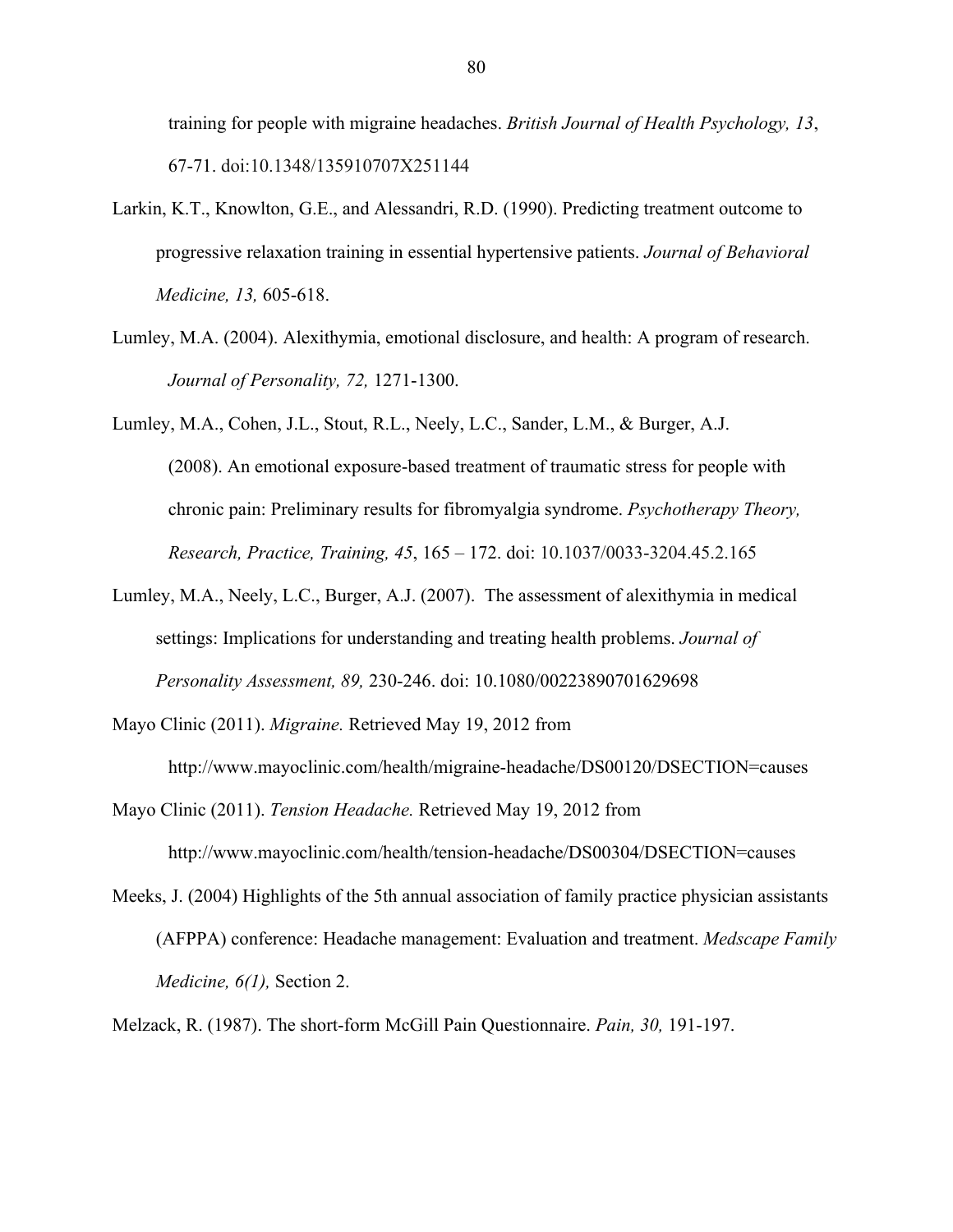- Mongini, F., Rota, E., Deregibus, A., Ferrero, L., Migliaretti, G., Cavallo, F., Mongini T., & Novello, A. (2006). Accompanying symptoms and psychiatric comorbidity in migraine and tension-type headache patients. *Journal of Psychosomatic Research, 61,* 477-451. doi: 10.1016/j.jpsychores.2006.03.005
- Nash, J.M., & Thebarge, R.W. (2006). Understanding psychological stress, its biological processes, and impact on primary headache. *Headache, 46*, 1377-1386. doi: 10.1111/j.1526-4610.2006.00580.x
- National Institutes of Health, National Institute of Neurological Disorders and Stroke (2010). *Headache: Hope Through Research.* Retrieved May 4, 2010 from www.ninds.nih.gov/disorders/headache/detail\_headache.htm
- Nicholson, R.A., Gramling, S.E., Ong, M.S., & Buenevar, L. (2003). Differences in anger expression between individuals with and without headache after controlling for depression and anxiety. *Headache, 43,* 651-663.
- Nicholson, R.A., Houle, T.T., Rhudy, J.L., & Norton, P.J. (2007). Psychological risk factors in headache. *Headache, 47,* 413-426. doi: 10.1111/j.1526-4610.2006.00716.x
- Norman, S.A., Lumley, M.A., Dooley, J.A., & Diamond, M.P. (2004). For whom does it work? Moderators of the effects of written emotional disclosure in a randomized trial among women with chronic pelvic pain. *Psychosomatic Medicine, 66,* 174-183. doi: 10.1097/01.psy.0000116979.77753.74
- Ong, L., Linden, W., & Young, S.B. (2004). Stress management: What is it? *Journal of Psychosomatic Research, 56,* 133-137.
- Parmet, S. (2006). Headaches. *The Journal of the American Medical Association, 295,* 2320. doi:10.1001/jama.295.19.2320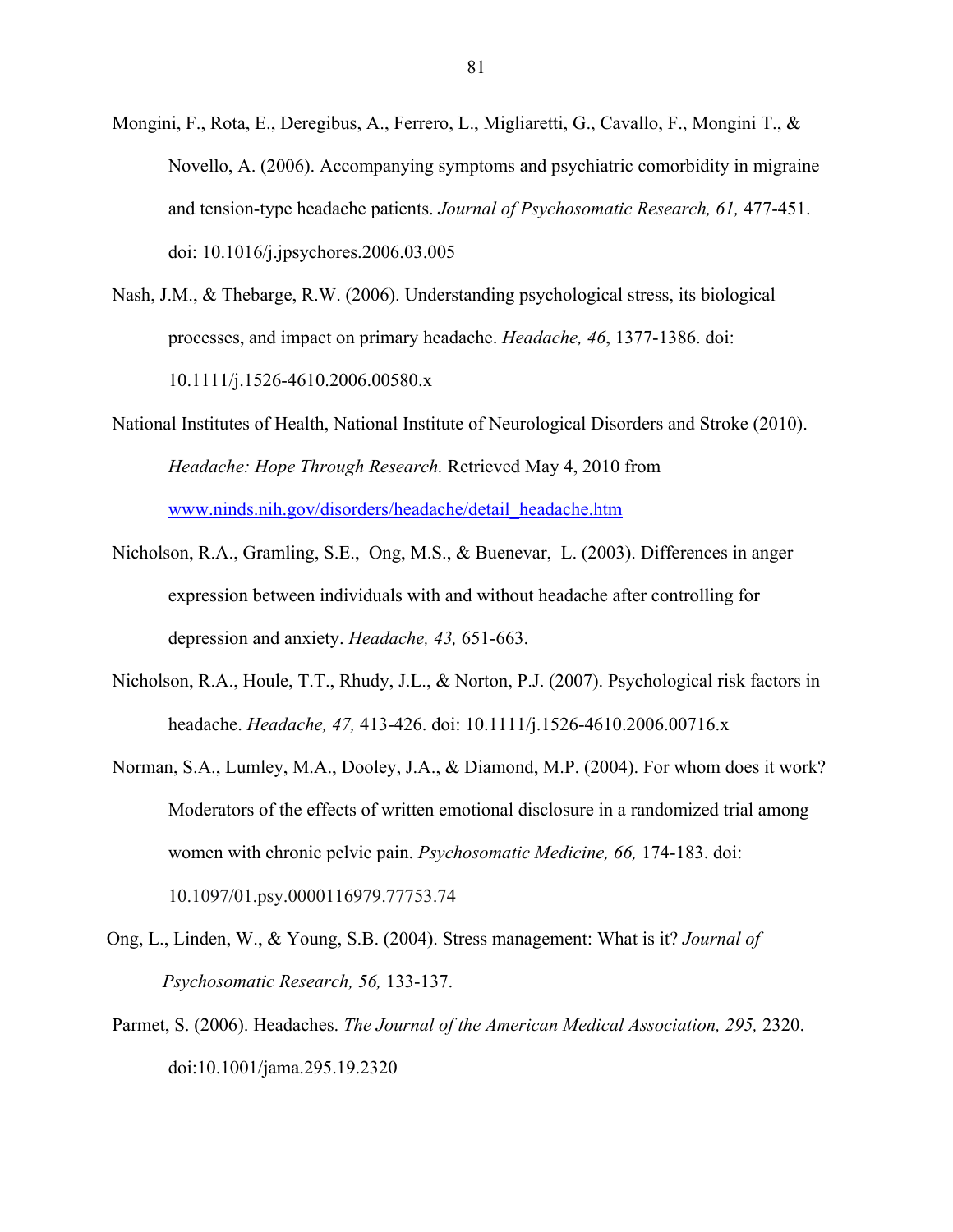- Pennebaker, J.W., & Francis, M.E. (1996). Cognitive, emotional, and language processes in disclosure', cognition & emotion, *10*, 601-626. doi: 10.1080/026999396380079
- Rakos, R. F. (1991). *Assertive behavior: Theory, research, and training.* London: Routledge.
- Rathus, S.A. (1973). A 30-item schedule for assessing assertive behavior. *Behavior Therapy, 4,* 398-406.
- Rimm, D.C. & Masters, J. C. (1979). *Behavior therapy: Techniques and empirical findings* (2nd edn.). New York: Academic Press.
- Sifneos, P. (1975). Problems of psychotherapy of patients with alexithymic characteristics and physical disease. *Psychotherapy and Psychosomatics, 26,* 65-70.
- Slavin-Spenny, O. (2011). Testing the Impact of Anger Awareness and Expression Training and Relaxation Training on Chronic Headaches. Unpublished Doctoral Dissertation. Wayne State University.
- Smyth, J.M., & Arigo, D. (2009). Recent evidence supports emotion-regulation interventions for improving health in at-risk and clinical populations. *Current Opinion in Psychiatry, 22,*  205-210. doi:10.1097/YCO.0b013e3283252d6d
- Smyth, J. M., Hockemeyer, J. R., & Tulloch, H. (2008). Expressive writing and post-traumatic stress disorder: Effects on trauma symptoms, mood states, and cortisol reactivity. *British Journal of Health Psychology, 13,* 85-93.
- Smyth, J.M., Stone, A.A., Hurewitz, A., Kaell, Al. (1999). Effects of writing about stressful experiences on symptom reduction in patients with asthma or rheumatoid arthritis. *Journal of The American Medical Association, 281,* 1304-1309.
- Solomon, G. (2002). Chronic tension-type headache: Advice for the viselike-headache patient. *Cleveland Clinic Journal of Medicine, 69,* 167-172.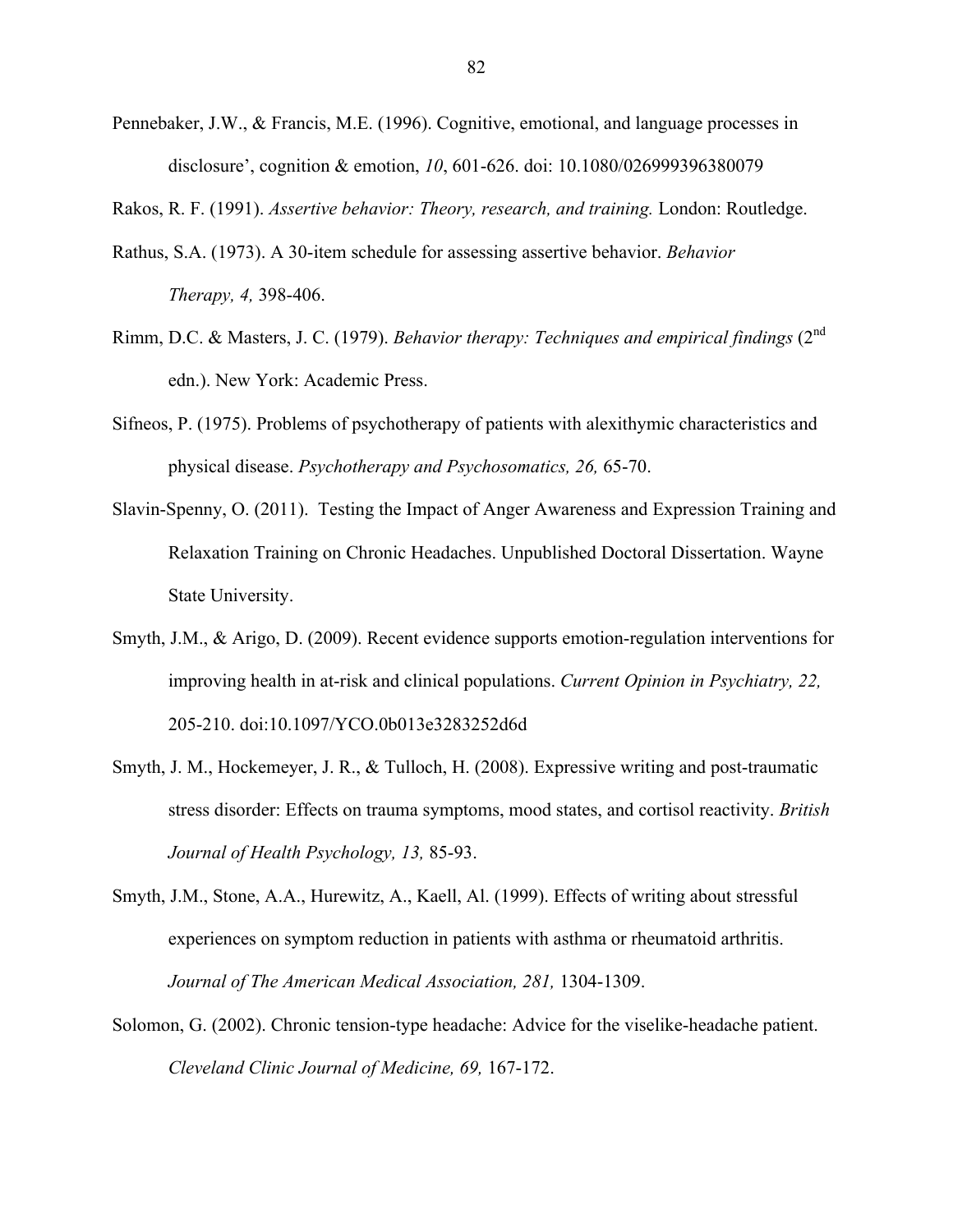- Swabon, T., Boyce, L., and Greenberg, M.A. (2008). Expressive writing reduces avoidance and somatic complaints in a community sample with constraints on expression. *British Journal of Health Psychology, 13,* 53-56. doi:10.1348/135910707X251180
- Stewart, W.F., Lipton, R.B., Dowson, A.J., & Sawyer, J. (2001). Development and testing of the Migraine Disability Assessment (MIDAS) Questionnaire to assess headache-related disability. *Neurology, 56,* S20-8.
- Taylor, G.J., Bagby, R.M., & Parker, J.D.A. (1997). *Disorders of affect regulation: Alexithymia in medical and psychiatric illnesses.* Cambridge: Cambridge University Press.
- Tomaka, J., Palacios, R., Schneider, K.T., Colotla, M., Concha, J.B., & Herrald, M.M. (1999). Assertiveness predicts threat and challenge reactions to potential stress among women. *Journal of Personality and Social Psychology, 76, 1008-1021.*
- Torre, D.M., Lamb, G.C., Van Ruiswyk, J., Schapira, R.M., Kochar, M.S. (Eds.). (2008). *Kochar's clinical medicine for students 5th ed.* Philadelphia, PA: Lippincott, Williams & Wilkins.
- Verhagen, A.P., Damen, L., Berger, M.Y., Passchier, J., & Koes, B.W. (2009). Behavioral treatments of chronic tension-type headache in adults: Are they beneficial? *CNS neuroscience & therapeutics, 15,* 183-205.
- Watson, D., Clark, L. A., & Tellegen, A. (1988). Development and validation of brief measures of positive and negative affect: The PANAS scale. *Journal of Personality and Social Psychology, 54,* 1063-1070.
- Williams, J.M., & Stout, J.K. (1985). The effect of high and low assertiveness on locus of control and health problems. *The Journal of Psychology, 119,* 169-173.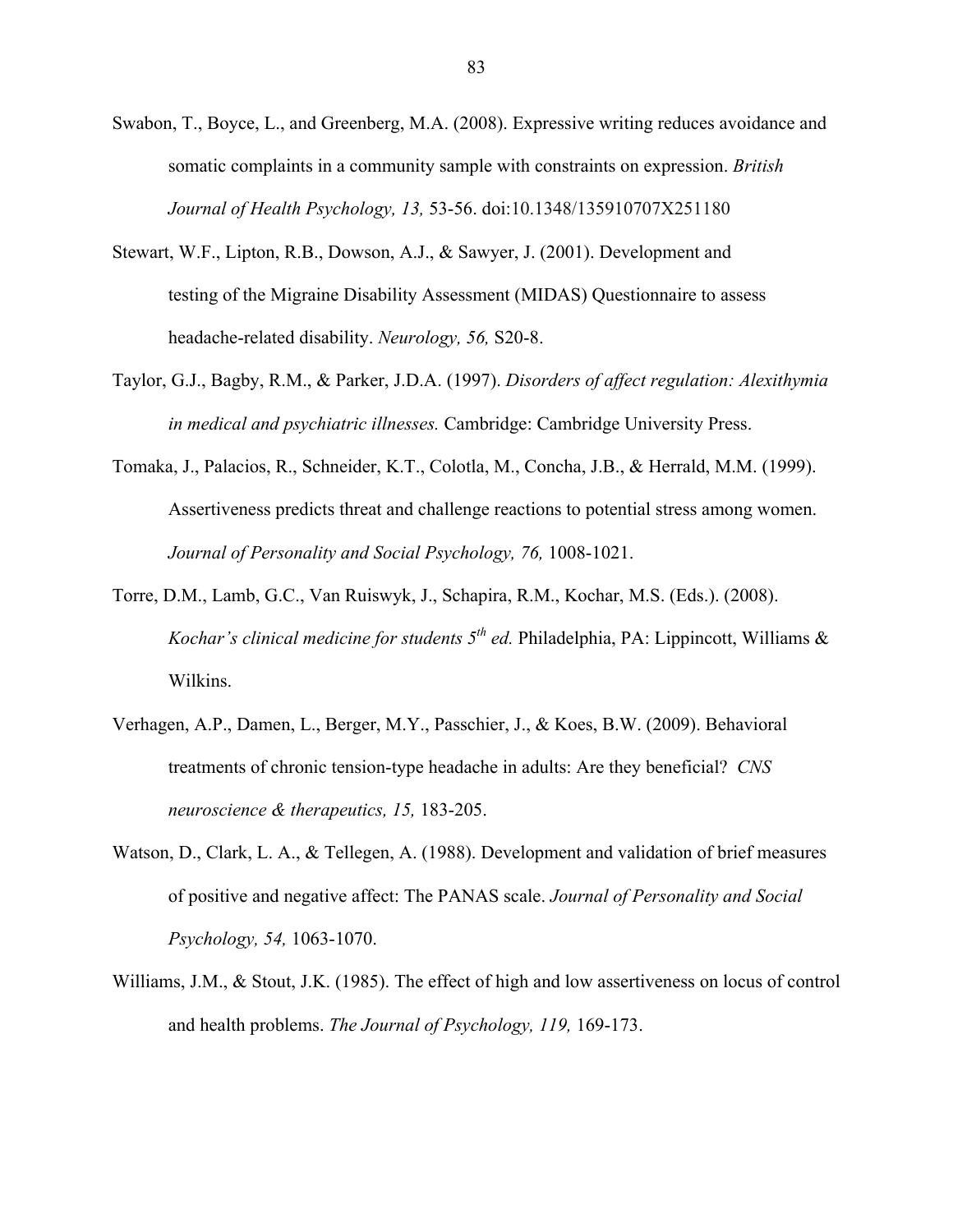- Williamson, D.A., Monguillot, J.E., Jarrell, M.P., Cohen, R.A., Pratt, J.M., & Blouin, D.C. (1984). Relaxation for the treatment of headache: Controlled evaluation of two group programs. *Behavior Modification, 8,* 407-424. doi: 10.1177/01454455840083007
- Wise, T.N., Mann, L.S., Jani, M., & Jani, S. (1994). Illness beliefs and alexithymia in headache patients. *Headache, 34,* 362-365.
- Yucel, B., Kora, K., Ozyalcin, S., Alcalar, N., Ozdemir, O. & Yucel, A. (2002). Depression, automatic thoughts, alexithymia, and assertiveness in patients with tension-type headache. *Headache, 42*, 194-199.
- Zakowski, S.G., Ramati, A., Morton, C., Flanigan, R., & Johnson, P. (2004). Written emotional disclosure buffers the effects of social constraints on distress among cancer patients. *Health Psychology, 23,* 555-563. doi: 10.1037/0278-6133.23.6.555
- Zelick, L.L. (1984). The use of assertiveness training with chronic pain patients. *Occupational Therapy in Health Care*, *1,* 109-118.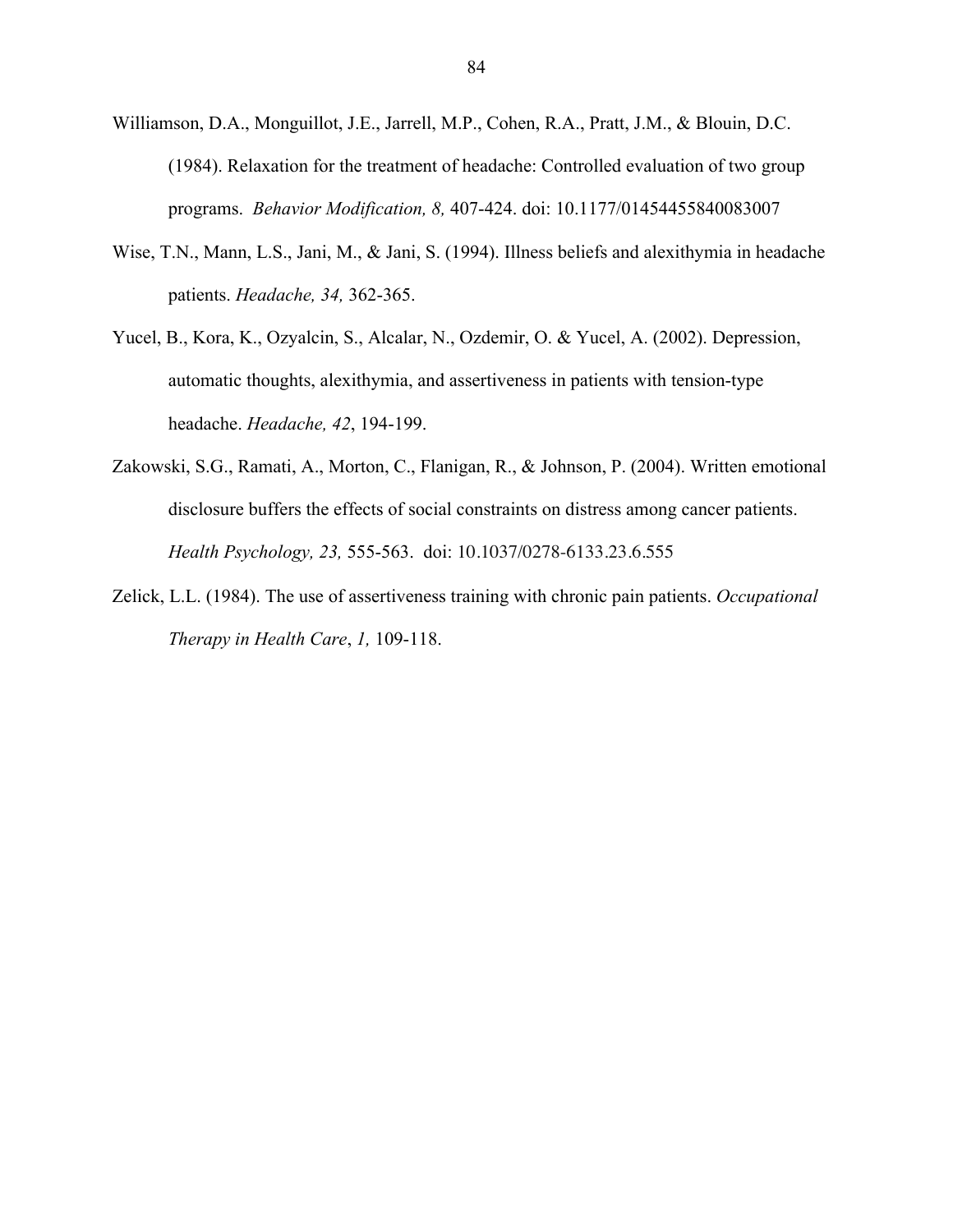#### **ABSTRACT**

# **MODERATORS OF THE EFFECTS OF ANGER AWARENESS AND EXPRESSION TRAINING AND RELAXATION TRAINING TO IMPROVE CHORNIC HEADACHE SYMPTOMS**

by

# **ELYSE R. SKLAR**

August 2012

**Advisor:** Dr. Mark A. Lumley

**Major:** Psychology (Clinical)

**Degree**: Master of Arts

Chronic headache (HA), a common condition among young adults, is exacerbated by stress. Arousal reducing techniques, such as relaxation training (RT), are moderately effective as stress-management techniques. Suppression of negative emotions, such as anger, has also been shown to worsen stress and pain. Previously, our laboratory found that an innovative 3-session, group-based anger awareness and expression training (AAET) intervention was comparable to group relaxation training (RT) in improving outcomes in HA, and both treatments were more beneficial than no intervention. However, it is likely that individuals respond differently to these interventions. A person's baseline emotion regulation abilities, assertiveness, and ambivalence over emotional expression likely influence their response to these interventions. Therefore, secondary analyses were conducted to explore how alexithymia and it's facets (difficulty identifying feelings, difficulty describing feelings, and externally oriented thinking), ambivalence over anger expression, and assertiveness, moderated the effects of AAET, RT, compared with each other and no intervention.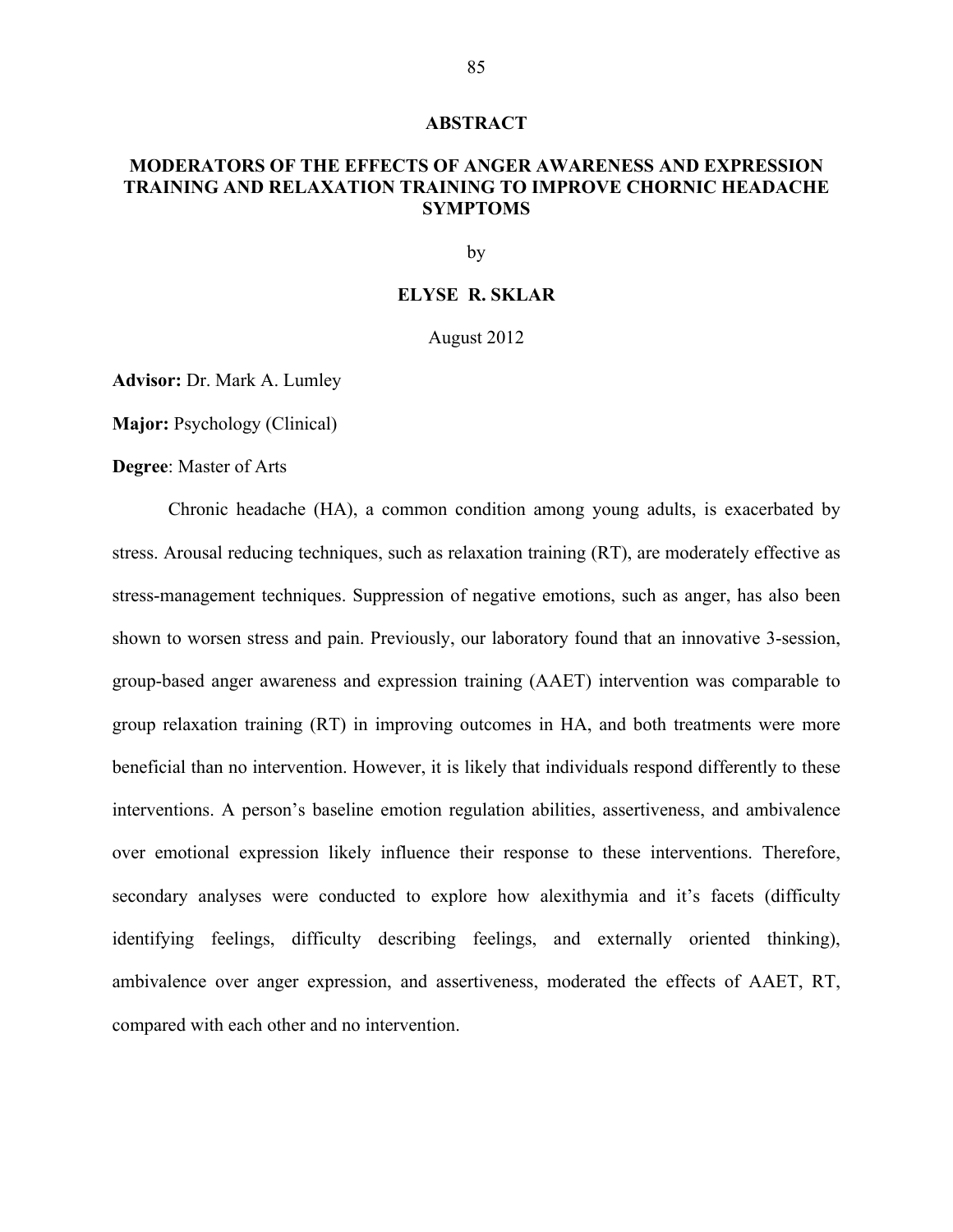A sample of 127 young adults with chronic HA were randomized to 1 of the 3 conditions (AAET, RT, or no-intervention control), and headache frequency, severity, and duration, physical symptoms, and affect were assessed at baseline and 6-week follow-up. Results indicated that AAET is beneficial at reducing headache symptoms, physical health problems, and anxiety for individuals who have difficulty identifying feelings and difficulty describing feelings, whereas RT has very minimal benefits for these individuals. In contrast, externally oriented thinking predicted greater physical symptoms after AAET compared to RT. Results also demonstrated that AAET is beneficial at reducing headache severity for individuals who are ambivalent over anger expression. Furthermore, AAET was effective at increasing positive affect for individuals who have a high baseline levels of assertiveness, but not useful for individuals with low assertiveness. These findings suggest that a brief, group-based intervention that incorporates anger awareness and expression skills can be beneficial for a subset of individuals with chronic HA.